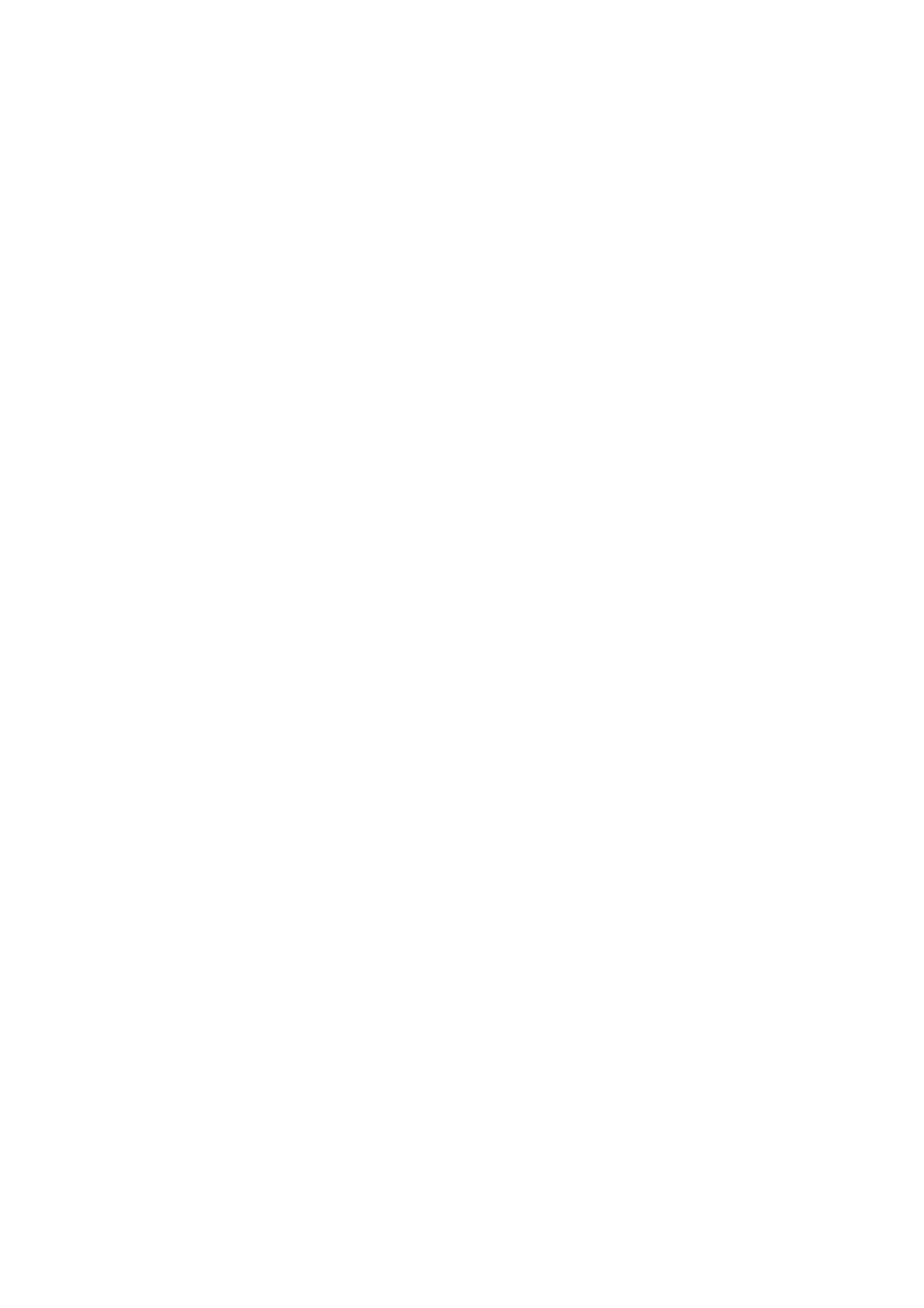#### **Contents**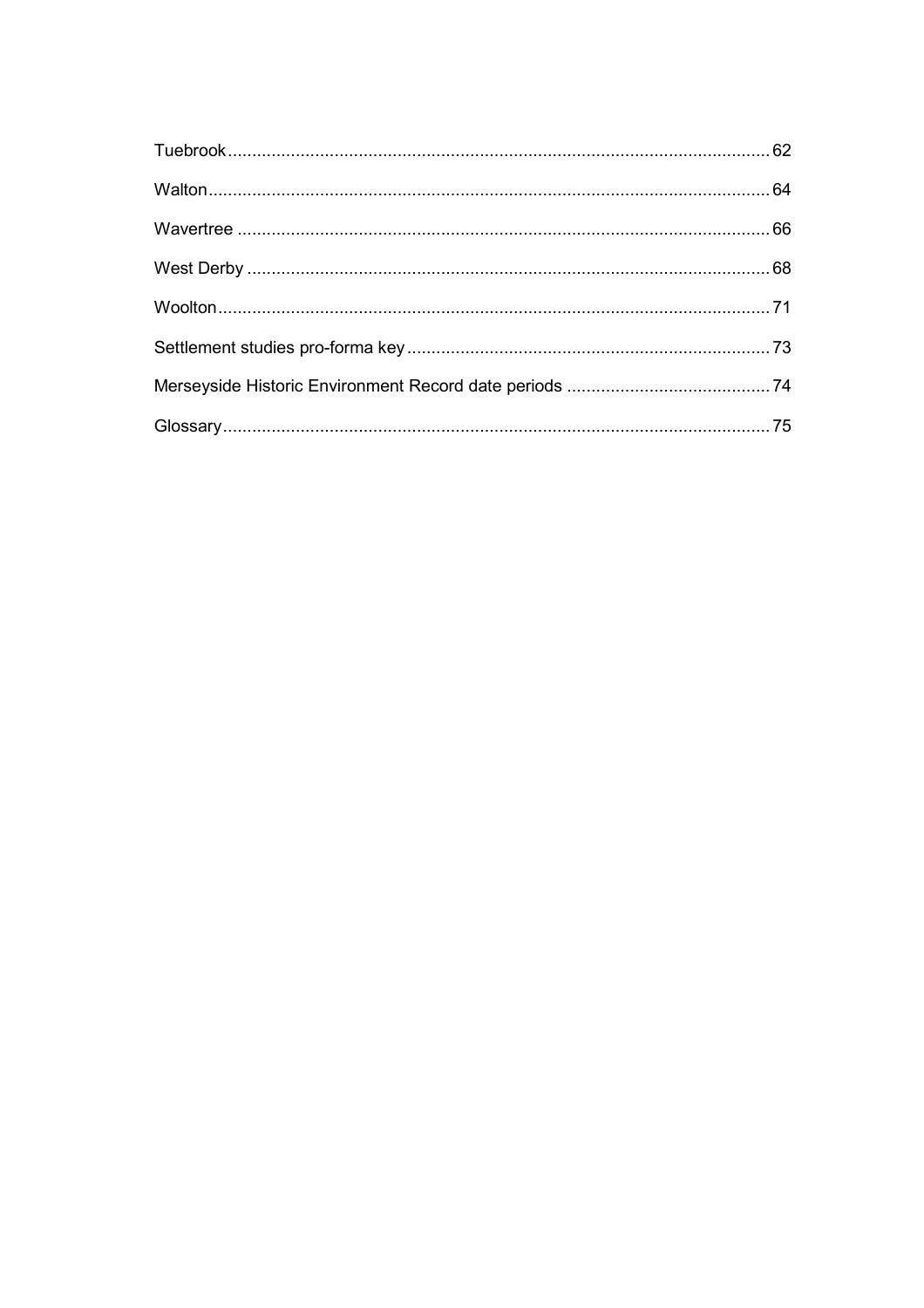#### **Introduction to Historic Settlement Study**

The aim of the historic settlement study was to produce a consistent pro-forma template of information on settlements identified across all the historical townships in all 5 districts of Merseyside as based on the relevant paper First Edition Ordnance Survey 6" to 1 mile maps for Lancashire (published 1848 -1851) and Cheshire (1881 - 1882) . The purpose was to help provide background information for the data capture of character area polygons and also bring together some information on known or highlight other historic settlements, many of which have been lost or disguised by urban development. It was also thought that information would be useful for alerting to areas of possible archaeological interest to support the development management advice given by Merseyside Archaeological Advisory Service to the five districts. Historic urban settlement character is one of the key priority areas for research within Merseyside and one for which there is currently least documented archaeological evidence.

The study was desk-based and drew on accessible sources held within the Merseyside Historic Environment Record. A total of one hundred and seventeen separate studies were completed as follows:- Knowsley: 11, Liverpool: 30, Sefton: 23, St Helens: 11, Wirral: 42

This includes the slightly more detailed work on 'historic towns' (see Appendix 7 of main district report for methodology outline).

The settlement study represents a consistent synthesis of information to highlight settlement by the mid to later nineteenth century, complimenting the earliest set historic period for project data capture. It is not a definitive statement on the origins of settlement across Merseyside. Further detailed documentary and fieldwork research is required. The studies were initially carried out in tandem with the characterisation data capture for each district. They were all in initial draft by April 2008 (recommencement of the MHCP data capture) and accessible to provide background information for the character area polygons. For example, a Current area of industrial expansion might contain the otherwise unidentified medieval or post-medieval core of the township.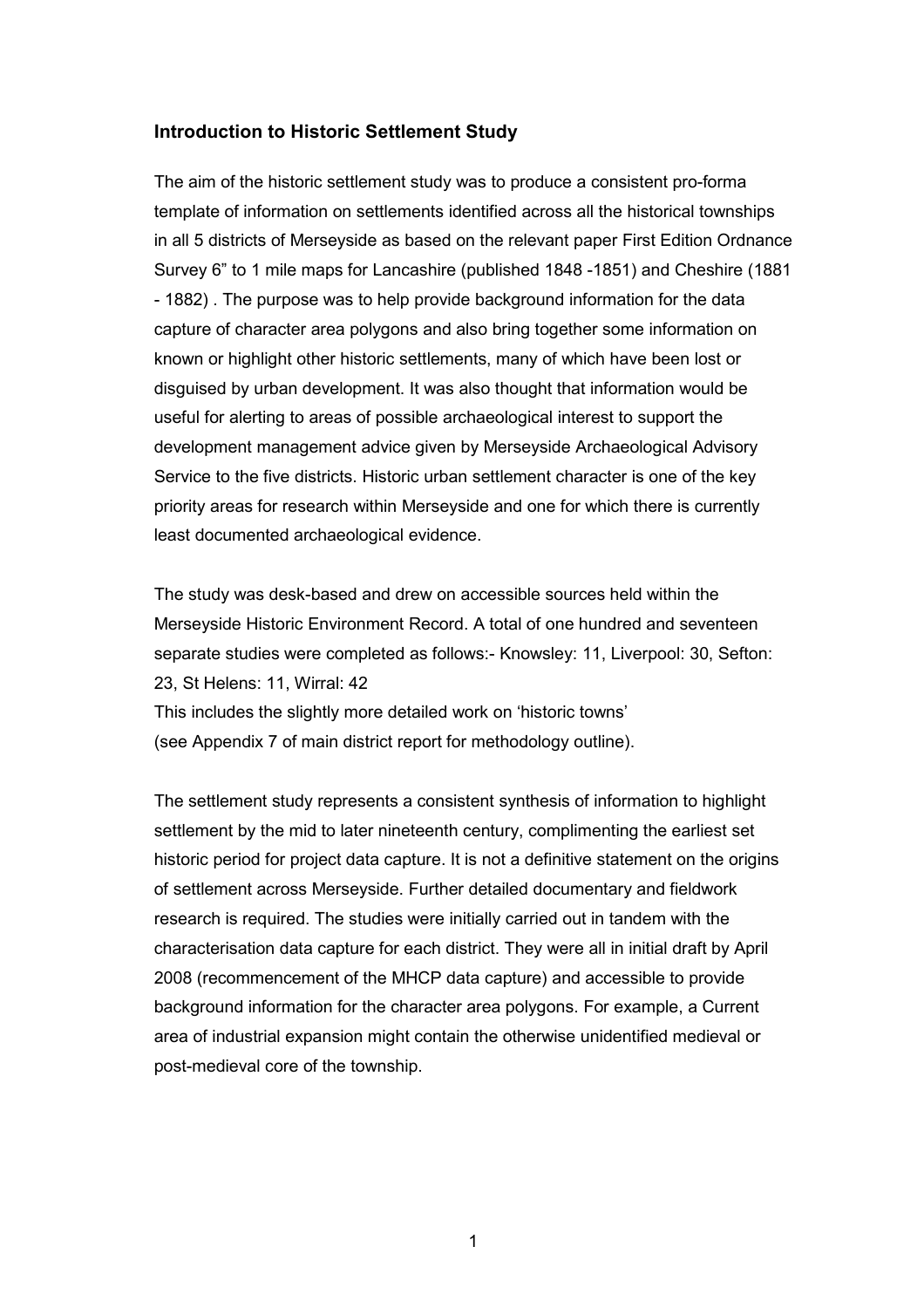What determines our settlement identification?

- A clear group or concentration of buildings named on the map whether this is based on a nucleated group or linear 'ribbon' type development along one or more routes - generally characterised by some of the following: dwellings, school, inn, church, rectory farms, manor house, industry (i.e. coal mines/ brick works).
- Settlement areas for which there is not an identifiable core from the First Edition Ordnance Survey 6" to 1 mile map sheets - these are still included and described within the context of their historic township. For some areas, the lack of identifiable core relates to the actual dispersed nature of settlement by the mid to later nineteenth century i.e. based on individual farms and estates. Alternatively some settlements clearly represent linear development along prominent routes and are the result of urban expansion and infilling of land around dispersed villas/farms/industries from the 18<sup>th</sup> century onwards.

Many settlements have been submerged into later urban expansion, although do retain some historic survival/archaeological potential in their own right. Many were simply not already identified within the HER, symptomatic of the lack of research in to urban areas during its core compilation in the 1980's. Many have been previously degraded through historic demolition and remain under threat of loss, assisted by a combination of a lack of awareness and understanding of local historic interest and/or unwillingness to explore alternative regeneration solutions.

The results from the settlement studies compliment the existing content of the Merseyside Historic Environment Record. Furthermore, they have already supported:

- the planning advice given by the Merseyside Archaeological Advisory Service, enabling quick initial reference for individual planning appraisals,
- supply (in draft) to HER enquirers and other project consultants i.e. carrying out Conservation Area Appraisals,
- the data content of a pilot interactive on the archaeology of Merseyside in the Magical History Tour exhibition (2007, National Museums Liverpool).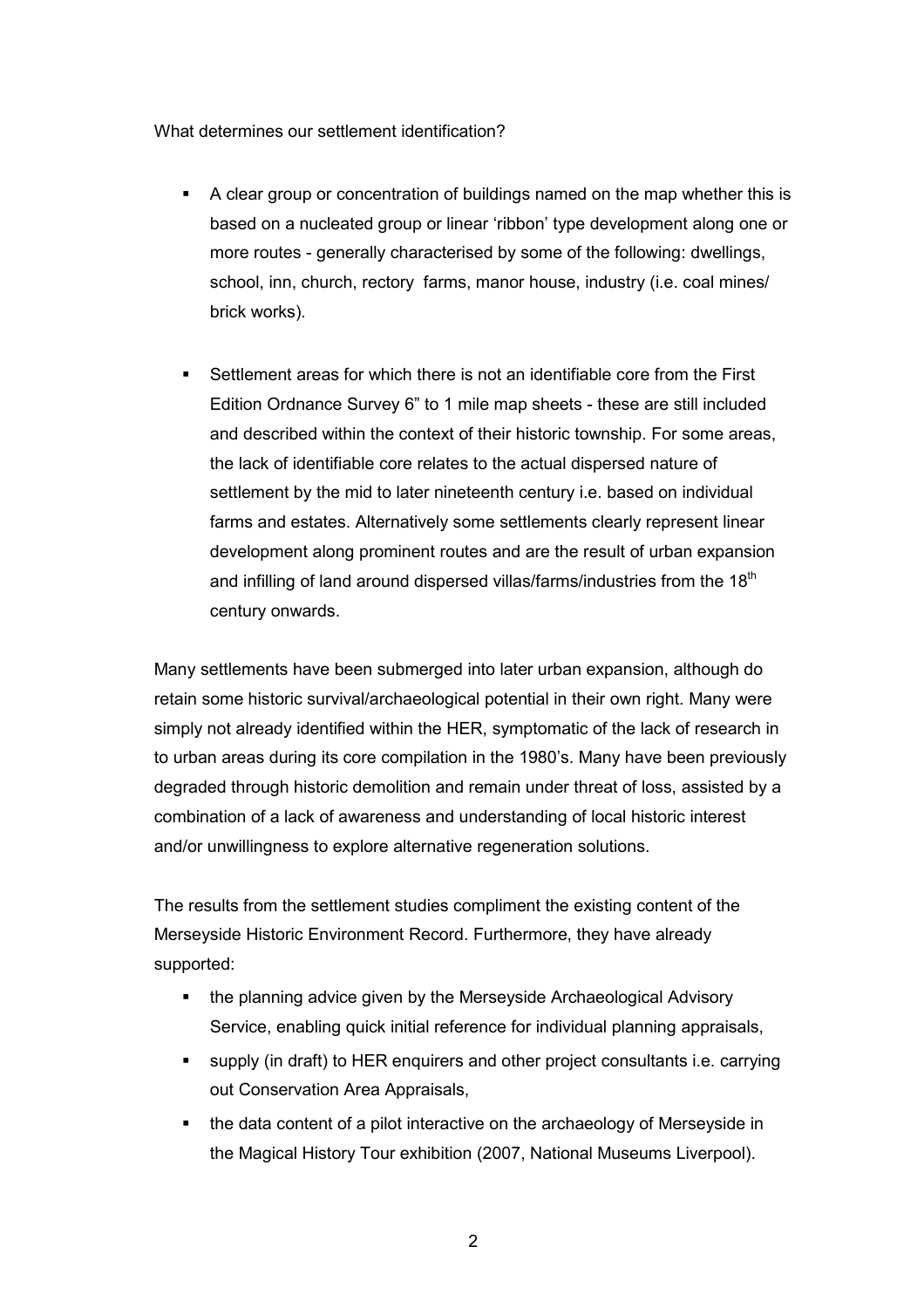The Settlement Study has not only highlighted areas of new archaeological interest but has the potential to contribute to regeneration and Conservation Area appraisals simply by highlighting interest worthy of further desk-based and research in the field. In addition they may contribute to compilation of lists of buildings and areas of local interest and community based projects.

Sarah-Jane Farr Merseyside Archaeological Officer Museum of Liverpool National Museums Liverpool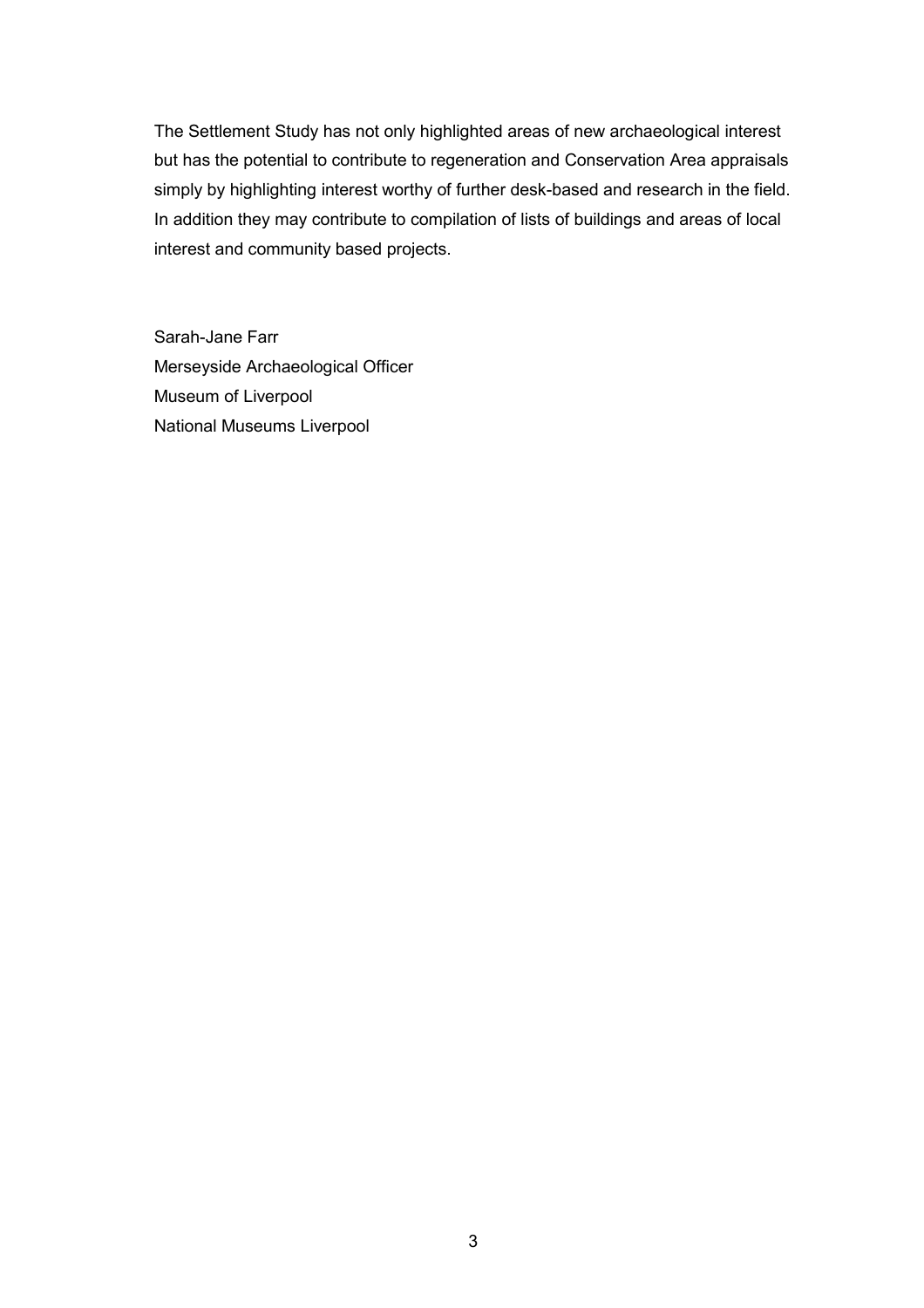### **Aigburth**

| Rural Fringe Report:  | <b>No</b>                                                                                                                                                                                                                                                                                                                                                                                                                                                                                                                                                                                                                                                                                                                                                                                                                                                                                                                                                                                                                                                                                                                                                                                                                                                                 |
|-----------------------|---------------------------------------------------------------------------------------------------------------------------------------------------------------------------------------------------------------------------------------------------------------------------------------------------------------------------------------------------------------------------------------------------------------------------------------------------------------------------------------------------------------------------------------------------------------------------------------------------------------------------------------------------------------------------------------------------------------------------------------------------------------------------------------------------------------------------------------------------------------------------------------------------------------------------------------------------------------------------------------------------------------------------------------------------------------------------------------------------------------------------------------------------------------------------------------------------------------------------------------------------------------------------|
| OS Map Sheet:         | <b>SJ 38 NE</b>                                                                                                                                                                                                                                                                                                                                                                                                                                                                                                                                                                                                                                                                                                                                                                                                                                                                                                                                                                                                                                                                                                                                                                                                                                                           |
| NGR (centred):        | Aigburth SJ 389 856<br>Otterspool SJ 379 857<br>Mossley Hill (west) SJ 380 869 (east) 389 871                                                                                                                                                                                                                                                                                                                                                                                                                                                                                                                                                                                                                                                                                                                                                                                                                                                                                                                                                                                                                                                                                                                                                                             |
| District:             | Liverpool                                                                                                                                                                                                                                                                                                                                                                                                                                                                                                                                                                                                                                                                                                                                                                                                                                                                                                                                                                                                                                                                                                                                                                                                                                                                 |
| Township:             | Garston                                                                                                                                                                                                                                                                                                                                                                                                                                                                                                                                                                                                                                                                                                                                                                                                                                                                                                                                                                                                                                                                                                                                                                                                                                                                   |
| Geology:              | Triassic Bunter upper mottled Sandstone, partly<br>overlain by Boulder Clay.                                                                                                                                                                                                                                                                                                                                                                                                                                                                                                                                                                                                                                                                                                                                                                                                                                                                                                                                                                                                                                                                                                                                                                                              |
| <b>Historic Core:</b> | No single established settlement core on 1 <sup>st</sup> Edition 6"<br>OS map (1850) but possible historic settlement around<br>junction of Aigburth Road and Aigburth Hall Avenue.<br>This settlement was first established around the<br>medieval Stanlawe Monastic Grange and Aigburth<br>Hall.                                                                                                                                                                                                                                                                                                                                                                                                                                                                                                                                                                                                                                                                                                                                                                                                                                                                                                                                                                        |
| Origin of Name:       | Aykeberh (c.1200). Oak-tree hill (1). From Old Norse<br>Eikiberg. Aykeberue pre-1247. Ayberc c.1242.                                                                                                                                                                                                                                                                                                                                                                                                                                                                                                                                                                                                                                                                                                                                                                                                                                                                                                                                                                                                                                                                                                                                                                      |
| Topography:           | Aigburth lies on ridge which runs approx north-south,<br>and gently slopes down to the River Mersey to the<br>west.                                                                                                                                                                                                                                                                                                                                                                                                                                                                                                                                                                                                                                                                                                                                                                                                                                                                                                                                                                                                                                                                                                                                                       |
| History:              | The original settlement of Aigburth was first<br>established around the medieval monastic grange of<br>Cistercian Monks from Stanlawe in the thirteenth<br>century (2). The Monks were donated the land by<br>Adam de Gerstan after flooding forced them to move<br>from their Abbey based on the banks of the Mersey,<br>between Eastham and Runcorn (3). The Grange for<br>the monk's land in Aigburth comprised a detached Hall<br>(later known as the Abbot's Grange), barns, 'monk's<br>quarters', and a granary (3). Adam de Aigburth<br>(possibly Adam de Gerstan) was recorded as holding<br>some land there in the 1270s, which he exchanged for<br>lands "in the moor at Aigburth", and may also be Adam<br>de Toxteth, the ancestor of the family who still owned<br>lands in Toxteth in the sixteenth century (2). On the<br>dissolution of the monasteries and the seizure of<br>monastic lands by the Crown, Stanlawe Grange was<br>leased to Lawrence Ireland and part of the estate was<br>awarded to the Savoy Hospital in London. By 1550, it<br>had passed by marriage into the Tarleton family (4).<br>The estate then passed by marriage to John<br>Harrington of Huyton Hall and then to William<br>Molyneux of Mossborough. By the 1840s, Aigburth |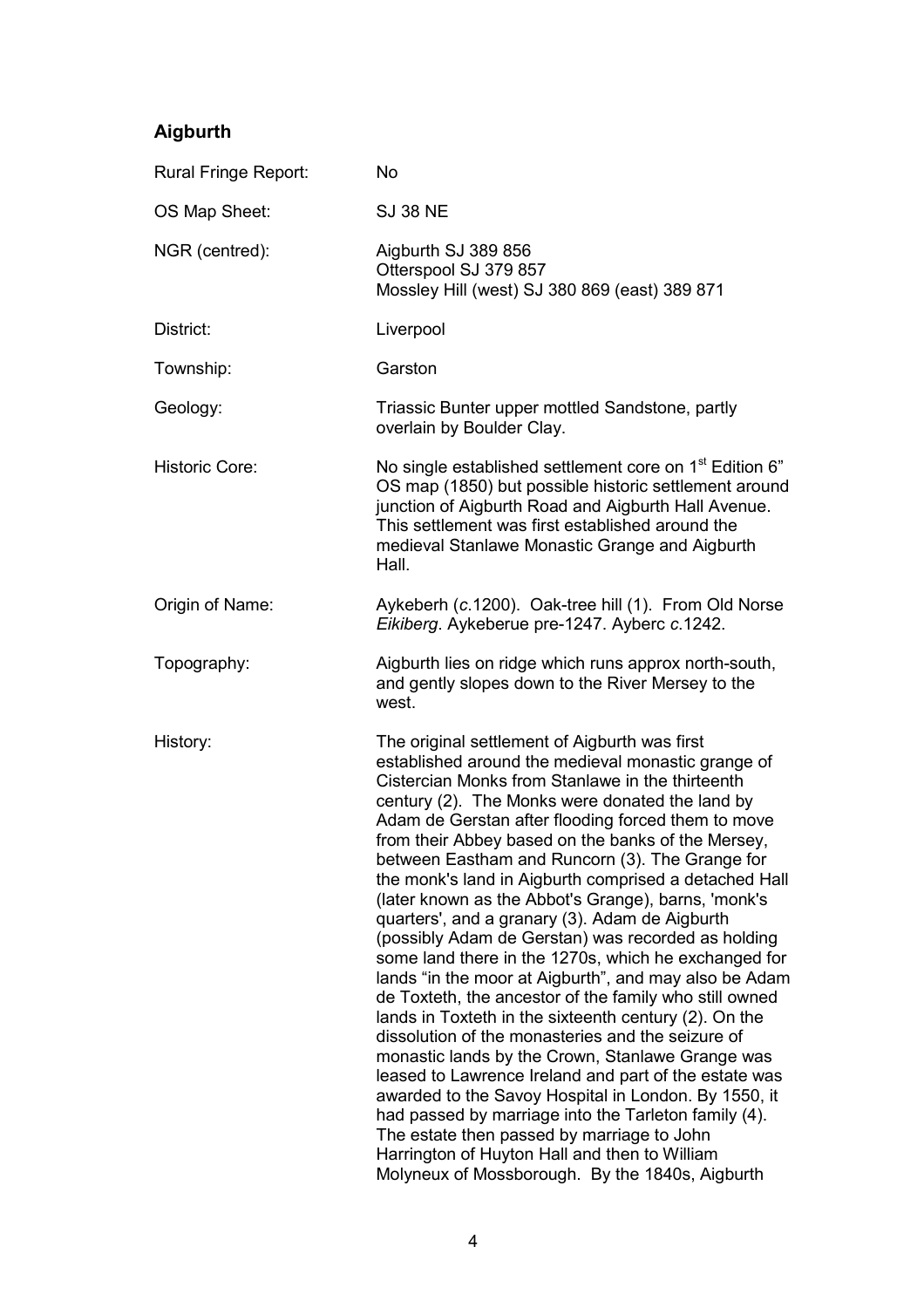|                           | Hall had fallen into such disrepair that it was<br>demolished. It was replaced with a new Hall built near<br>the site, a little closer to Aigburth Road (5). By the turn<br>of the nineteenth century, the Grange outbuildings had<br>come into the ownership of James Pinnington, who<br>made a careful photographic record of his home and<br>locality (held at Liverpool record office). In the late<br>nineteenth century, the new Hall was purchased by<br>City Engineer John A. Brodie, responsible for the<br>construction of Aigburth Boulevard, Queens Drive and<br>proposed the idea for a promenade from Dingle to<br>Garston (6). From this time onwards development of<br>residential areas created the character of Aigburth<br>which is extant today.                                                                                                                                                                    |
|---------------------------|-----------------------------------------------------------------------------------------------------------------------------------------------------------------------------------------------------------------------------------------------------------------------------------------------------------------------------------------------------------------------------------------------------------------------------------------------------------------------------------------------------------------------------------------------------------------------------------------------------------------------------------------------------------------------------------------------------------------------------------------------------------------------------------------------------------------------------------------------------------------------------------------------------------------------------------------|
| <b>Present landmarks:</b> | Stanlawe Grange, Granary (medieval and post-<br>medieval). The earliest phase of this building has<br>been dated, from architectural features, to the late<br>thirteenth century (7). It is of local sandstone, with<br>timber crucks. The outbuildings adjacent to this have<br>been demolished. (8)<br>Sudley House (early nineteenth century) was the home<br>of Liverpool merchant Nicholas Robinson. (8)                                                                                                                                                                                                                                                                                                                                                                                                                                                                                                                           |
| Historic landmarks:       | Old Hall (medieval/post-medieval) (also known as<br>Aigburth Hall, until the building of the new Aigburth<br>Hall). It was built of local sandstone and is marked on<br>Perry's map of 1768.<br>Aigburth Hall (c.1868) was built for Charles Chaloner,<br>demolished in 1935 to make way for new housing<br>development. (8)<br>Stanlawe Grange Upper Barn (medieval) was possibly<br>used for mass in the post-reformation period, as<br>suggested by a decorative window at the south east<br>end. It was demolished in 1913. (8)<br>Stanlawe Grange, Abbot's Grange/ Aigburth Hall, first<br>documentary reference made in 1291, thought to have<br>been the home of Adam de Gerstan, marked on<br>Perry's map of 1768, demolished c.1840. (8)<br>Carnatic Hall (1778) was built by Peter Baker to<br>celebrate the capture of a rich ship by his privateer, the<br>Mentor. (8)<br>Zoo near Mossley Hill (1932, closed in 1938). (8) |
| Early Activity:           | The earliest evidence for habitation in the area is a<br>Roman coin hoard found on course of Roman Road in<br>Otterspool. (8)                                                                                                                                                                                                                                                                                                                                                                                                                                                                                                                                                                                                                                                                                                                                                                                                           |
|                           | Significant Post-Med Activity: The development of the township into an area of<br>housing around planned features such as Sefton Park<br>and Mossley Hill Drive happened from the 1870s<br>onwards.                                                                                                                                                                                                                                                                                                                                                                                                                                                                                                                                                                                                                                                                                                                                     |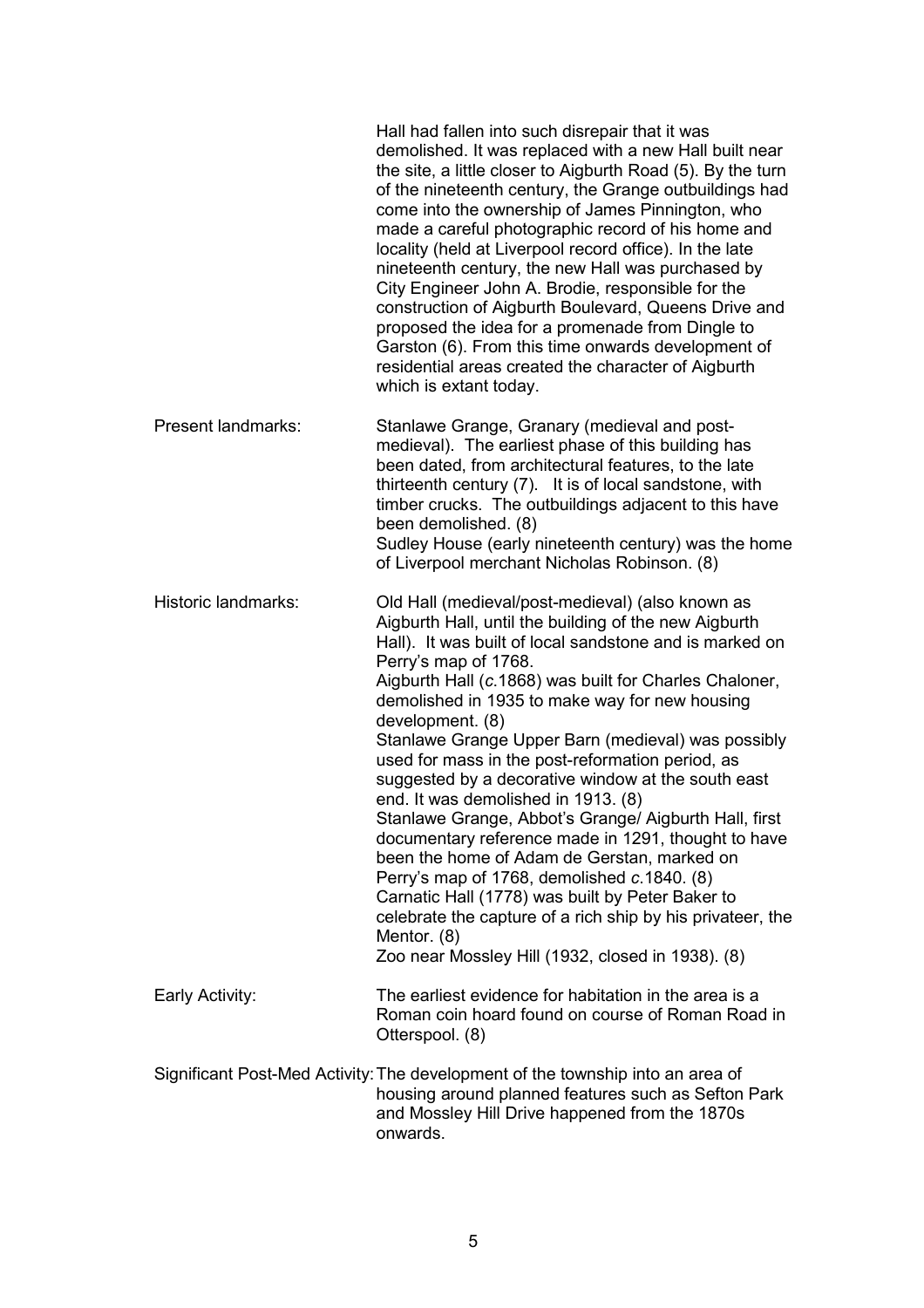| Other potential settlements<br>within the township<br>which may need<br>further investigation | Otterspool, Mossley Hill.                                                                                                                                                                                                                                                                                                                                                                                                                                                                                                                                                                                                                                                                                                                                                                                                                                                                                                                                              |
|-----------------------------------------------------------------------------------------------|------------------------------------------------------------------------------------------------------------------------------------------------------------------------------------------------------------------------------------------------------------------------------------------------------------------------------------------------------------------------------------------------------------------------------------------------------------------------------------------------------------------------------------------------------------------------------------------------------------------------------------------------------------------------------------------------------------------------------------------------------------------------------------------------------------------------------------------------------------------------------------------------------------------------------------------------------------------------|
| Maps:                                                                                         | 1 <sup>st</sup> Edition 6" OS map Lancashire sheet 113.<br>Surveyed 1846-48. Published 1850.<br>Bennison's map of the Town and Port in Liverpool with<br>their Environs, 1835.<br>Sherriff's Environs of Liverpool. 1816<br>Yates and Perry's Environs of Liverpool. 1768.                                                                                                                                                                                                                                                                                                                                                                                                                                                                                                                                                                                                                                                                                             |
| References:                                                                                   | (1) Mills, D. 1976. The Place Names of Lancashire.<br>Batsford. London.<br>(2) Farrer W. and Brownbill J.A. 1907. The Victoria<br>History of the County Of Lancaster. Volume Three.<br>Archibald Constable & Company Limited. London.<br>(3) Griffiths, R. 1907. History of Aigburth. No<br>publisher. No place of publication.<br>(4) Stonor, R.J. 1957. Liverpool's Hidden Story.<br>Birchley Hall Press. Billinge.<br>(5) Hand, C.R. 1919. Stanlawe Grange at Aigburth.<br>Transactions of the Historic Society of Lancashire and<br>Cheshire. Historic Society of Lancashire and<br>Cheshire. Liverpool.<br>(6) Walker, B. and Hinchliffe, A. In Our Liverpool<br>Home. Blackstaff Press. Belfast.<br>(7) Philpott, R. 1999. An Archaeological Watching<br>Brief and Building Record of The Granary, Aigburth<br>Hall Avenue, Aigburth. Field Archaeology Section,<br>Liverpool Museum. Liverpool.<br>(8) Merseyside Historic Environment Record<br>documentation. |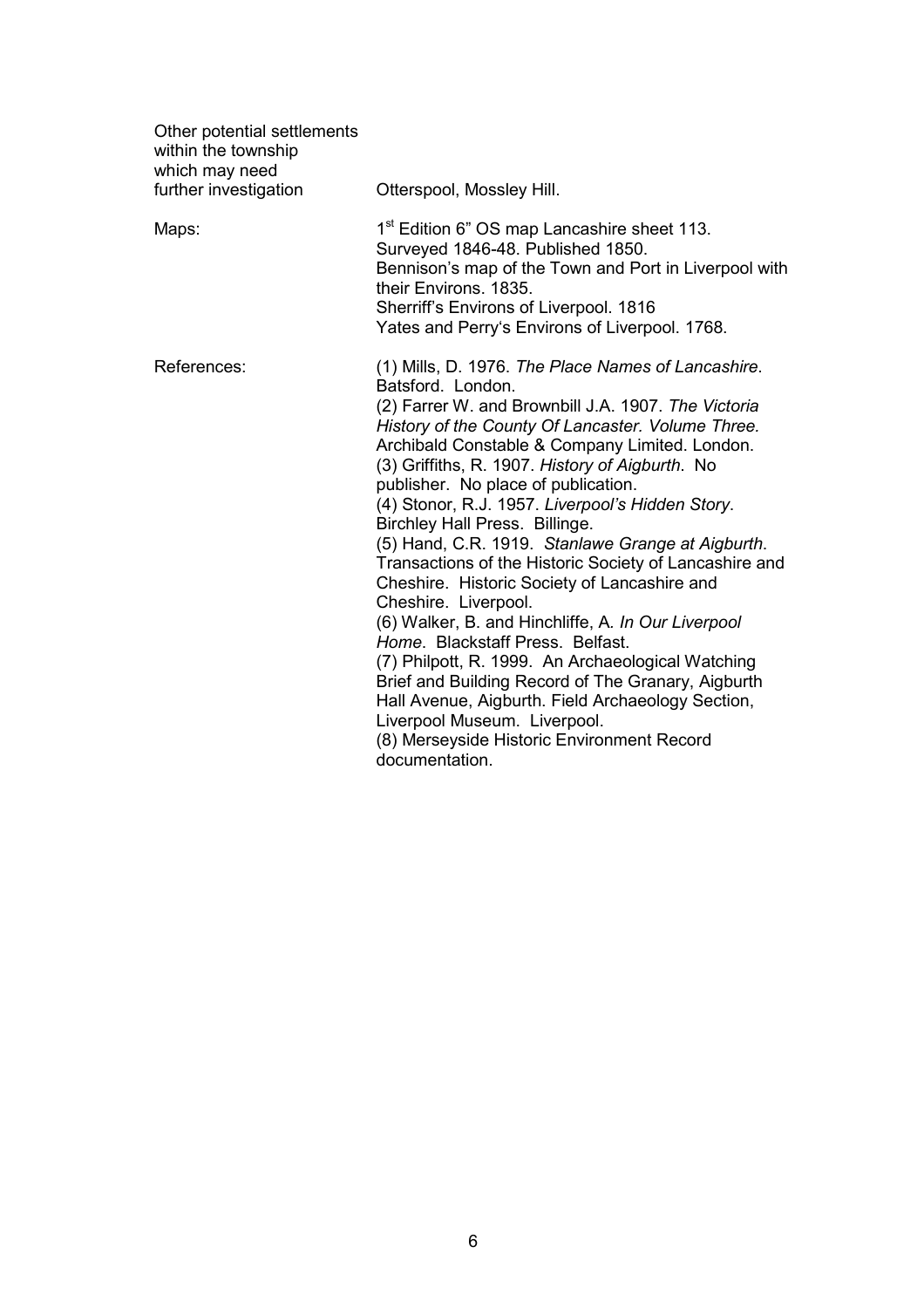#### **Allerton**

| Rural Fringe Report:      | Yes                                                                                                                                                                                                                                                                                                                                                                                                                                                                                                                                                                                                                                       |
|---------------------------|-------------------------------------------------------------------------------------------------------------------------------------------------------------------------------------------------------------------------------------------------------------------------------------------------------------------------------------------------------------------------------------------------------------------------------------------------------------------------------------------------------------------------------------------------------------------------------------------------------------------------------------------|
| OS Map Sheet:             | <b>SJ 48 NW</b>                                                                                                                                                                                                                                                                                                                                                                                                                                                                                                                                                                                                                           |
| NGR (centred):            | No settlement centre sourced                                                                                                                                                                                                                                                                                                                                                                                                                                                                                                                                                                                                              |
| District:                 | Liverpool                                                                                                                                                                                                                                                                                                                                                                                                                                                                                                                                                                                                                                 |
| Township:                 | Allerton                                                                                                                                                                                                                                                                                                                                                                                                                                                                                                                                                                                                                                  |
| Geology:                  | <b>Bunter Sandstone</b>                                                                                                                                                                                                                                                                                                                                                                                                                                                                                                                                                                                                                   |
| Topography:               | Allerton is positioned on a hill, the highest point being<br>Allerton Golf Club, which sits approximately 20 meters<br>higher than the surrounding landscape.                                                                                                                                                                                                                                                                                                                                                                                                                                                                             |
| <b>Historic Core:</b>     | Allerton does not have an established core on the 1 <sup>st</sup><br>Edition 6" OS map (1849). The original habitation of<br>the area was by wealthy Liverpool merchants during<br>the late nineteenth century. These were mainly<br>dispersed manor houses, within large parkland<br>estates.                                                                                                                                                                                                                                                                                                                                            |
| Origin of Name:           | Alretune (1086). A town of Alder trees (1). From Old<br>English alder tūn. Allerton 1292 (2).                                                                                                                                                                                                                                                                                                                                                                                                                                                                                                                                             |
| History:                  | Allerton is recorded in Domesday book as being<br>divided into three manors, held by three thegns. The<br>manor passed to the Baron of Manchester, and then to<br>the lords of Lathom (3). Later a local surname<br>appears, with Robert de Allerton, who is recorded as<br>giving lands in Allerton to St Werbergh Abbey (3). The<br>Lathoms continue to be recorded in historic documents<br>relating to the township through the medieval period,<br>until the civil was, after which the ownership passed<br>through several hands and to the Percival family, who<br>sold it to the Hardman family in the mid eighteenth<br>century. |
| <b>Present landmarks:</b> | Allerton Hall (eighteenth century, extended in the early<br>nineteenth century) stone built Georgian style house,<br>now used as a public house.<br>Church of All Hallows (1872-6) is sandstone built. The<br>building incorporates windows designed by Edward<br>Burne Jones (4).<br>Allerton Golf Course (1939)<br>20 Forthlin Road (1949-1952) was the family home of<br>Paul McCartney. The design was taken from the same<br>plans as the homes on the Speke Estate, designed by<br>architect Sir Lancelot Keay.<br>Mendips, 251 Menlove Avenue (1933) was the family<br>home of John Lennon.                                        |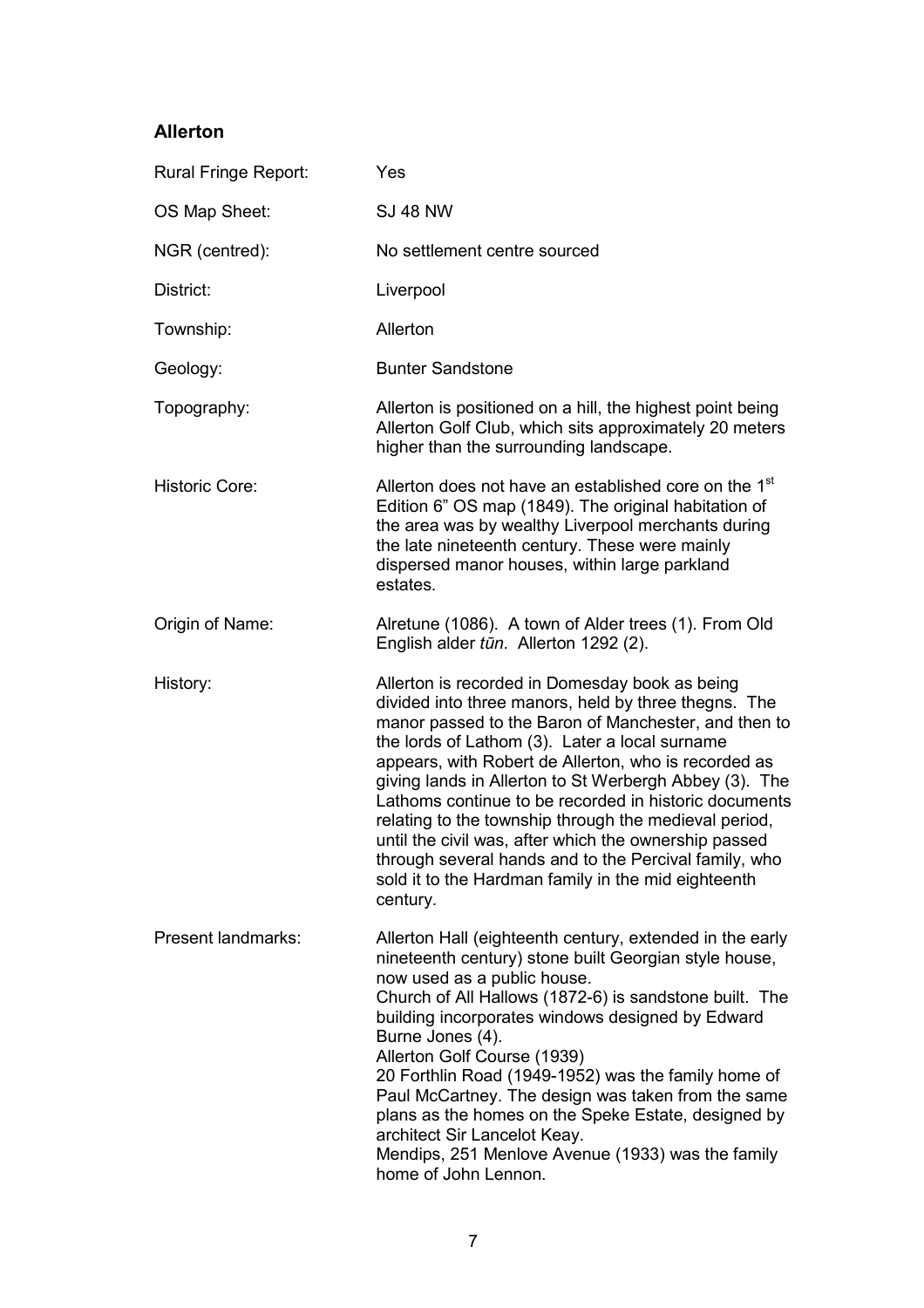| Historic landmarks: | Allerton Tower (1847) was designed by Harvey<br>Lonsdale Elmes. It was demolished in 1937, and only<br>the platform is extant. The gatehouse, gatekeeper's<br>lodge, orangery, laundry and stables are extant.<br>Windmill (medieval to post-medieval).<br>Allerton Priory (marked on Bennison's map of 1835).<br>This building is thought to be the original Priory<br>building, but it is not marked on Bowen's map of 1752<br>or Yates' map of 1786. The priory was rebuilt in the<br>1860s, and this building has since been used as a<br>school, and as executive apartments. The lodge to the<br>priory is also extant.<br>Calderstones Park (mid nineteenth-century) and gates.<br>Hart Hill Lodge. Calderstone House (1845) close to the<br>site of an earlier (post-medieval) 'Old House' on the<br>Calderstones estate (5).<br>Allerton Oak, the supposed site of the ancient hundred<br>court $(6)$ .                                                                                                                            |
|---------------------|---------------------------------------------------------------------------------------------------------------------------------------------------------------------------------------------------------------------------------------------------------------------------------------------------------------------------------------------------------------------------------------------------------------------------------------------------------------------------------------------------------------------------------------------------------------------------------------------------------------------------------------------------------------------------------------------------------------------------------------------------------------------------------------------------------------------------------------------------------------------------------------------------------------------------------------------------------------------------------------------------------------------------------------------|
| Early Activity:     | <b>Calderstones Late Neolithic Chambered Tomb</b><br>originally located at the junction of Druids Cross Lane<br>and Menlove Avenue, although now positioned in<br>Harthill Greenhouses in the Calderstones Park (7).<br>A Bronze Age Flint Scraper was discovered on an<br>allotment adjacent to Calderstones Park, now at World<br>Museum Liverpool. A Neolithic rough worked stone<br>axe near the border with Woolton (8)<br>Pyckeloo Hill (possible Bronze Age) Round Barrow,<br>located on Hart Hill Estate, marked on 1568 dispute<br>map. Also marked is the Rodger Stone, a standing<br>stone, possible prehistoric boundary stone associated<br>with the Calderstones Tomb (8)<br>Robin Hood's Stone, another standing stone, possible<br>prehistoric boundary stone associated with the<br>Calderstones Tomb. (8)<br>Other finds include a pre-Norman metal spearhead<br>found on the Simpson grounds, south of Allerton<br>Tower, and an undated boundary stone located at<br>crossroads of Allerton Road and Hillfoot Road. (8) |
|                     | Significant Post-Med Activity: The earliest features of the Allerton Landscape were<br>Allerton Hall, marked on Bowden's Map of 1752 and<br>Allerton Mill, both of which are marked on Yates' map<br>of 1786. The main use of the Allerton landscape is as<br>farmland until the mid nineteenth century when the<br>area became populated by the merchant classes, who<br>built solitary villa houses in their own grounds. Extant<br>seventeenth century farmhouses, including Oak Farm<br>(9) and Fletcher's Farm (1740) evidence the rural<br>agricultural history of the township.                                                                                                                                                                                                                                                                                                                                                                                                                                                      |

Other potential settlements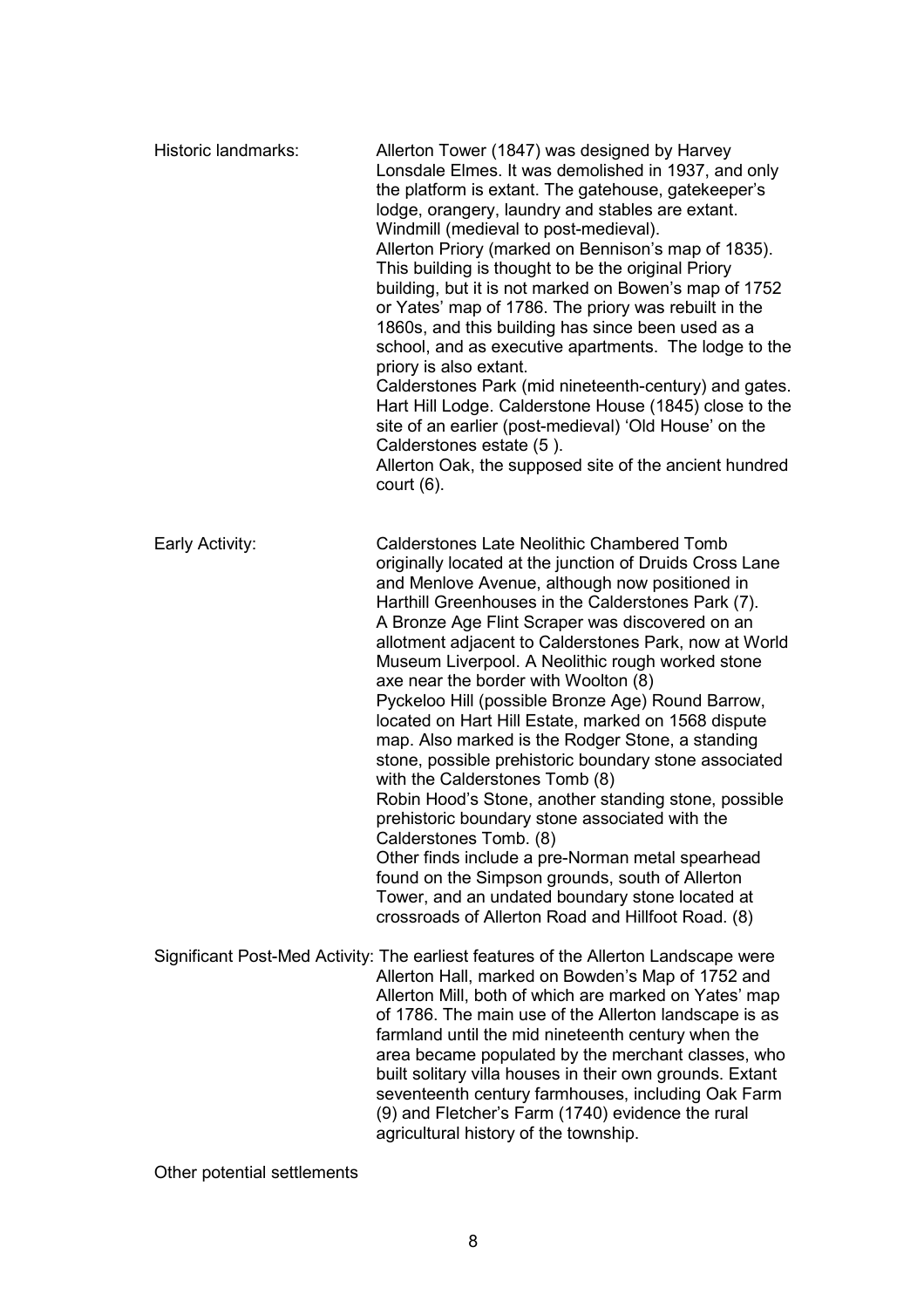| within the township<br>which may need<br>further investigation: | <b>Mossley Hill</b>                                                                                                                                                                                                                                                                                                                                                                                                                                                                                                                                                                                                                                                                                                                                                                                                                                                                                                 |
|-----------------------------------------------------------------|---------------------------------------------------------------------------------------------------------------------------------------------------------------------------------------------------------------------------------------------------------------------------------------------------------------------------------------------------------------------------------------------------------------------------------------------------------------------------------------------------------------------------------------------------------------------------------------------------------------------------------------------------------------------------------------------------------------------------------------------------------------------------------------------------------------------------------------------------------------------------------------------------------------------|
| Maps:                                                           | 1 <sup>st</sup> Edition 6" OS map Lancashire sheet 114. Surveyed<br>1845-6. Published 1849.<br>Bennison Map of the Town and Port of Liverpool with<br>their Environs 1835.<br>Yates Map of the County Palatine of Lancaster 1786.<br>Bowen's Accurate Map of the County of Lancaster<br>1752.                                                                                                                                                                                                                                                                                                                                                                                                                                                                                                                                                                                                                       |
| References:                                                     | (1) Eckwall, E. 1960. The Concise Oxford Dictionary<br>of English Place-Names. Oxford University Press.<br>London. $4th$ ed.<br>(2) Mills, D. 1976. The Place Names of Lancashire.<br>Batsford. London.<br>(3) Farrer W. and Brownbill J.A. 1907. The Victoria<br>History of the County Of Lancaster. Volume Three.<br>Archibald Constable & Company Limited. London.<br>(4) Lewis, D. 2003. The Illustrated History of Liverpool<br>Suburbs. Breedon. Derby.<br>(5) Stewart-Brown, R. 1911. History of the Manor and<br>Township of Allerton.<br>(6) Baines, E. 1824-5. History, Directory and<br>Gazetteer of the County Palatine of Lancaster.<br>(7) Cowell, R. 1983. Liverpool Urban Fringes Survey.<br>Merseyside County Museums. Liverpool.<br>(8) Merseyside Historic Environment Record<br>documentation.<br>(9) Fletcher, M. 2002. Oak Farm Building Recording<br>Report. Matrix Archaeology. Manchester. |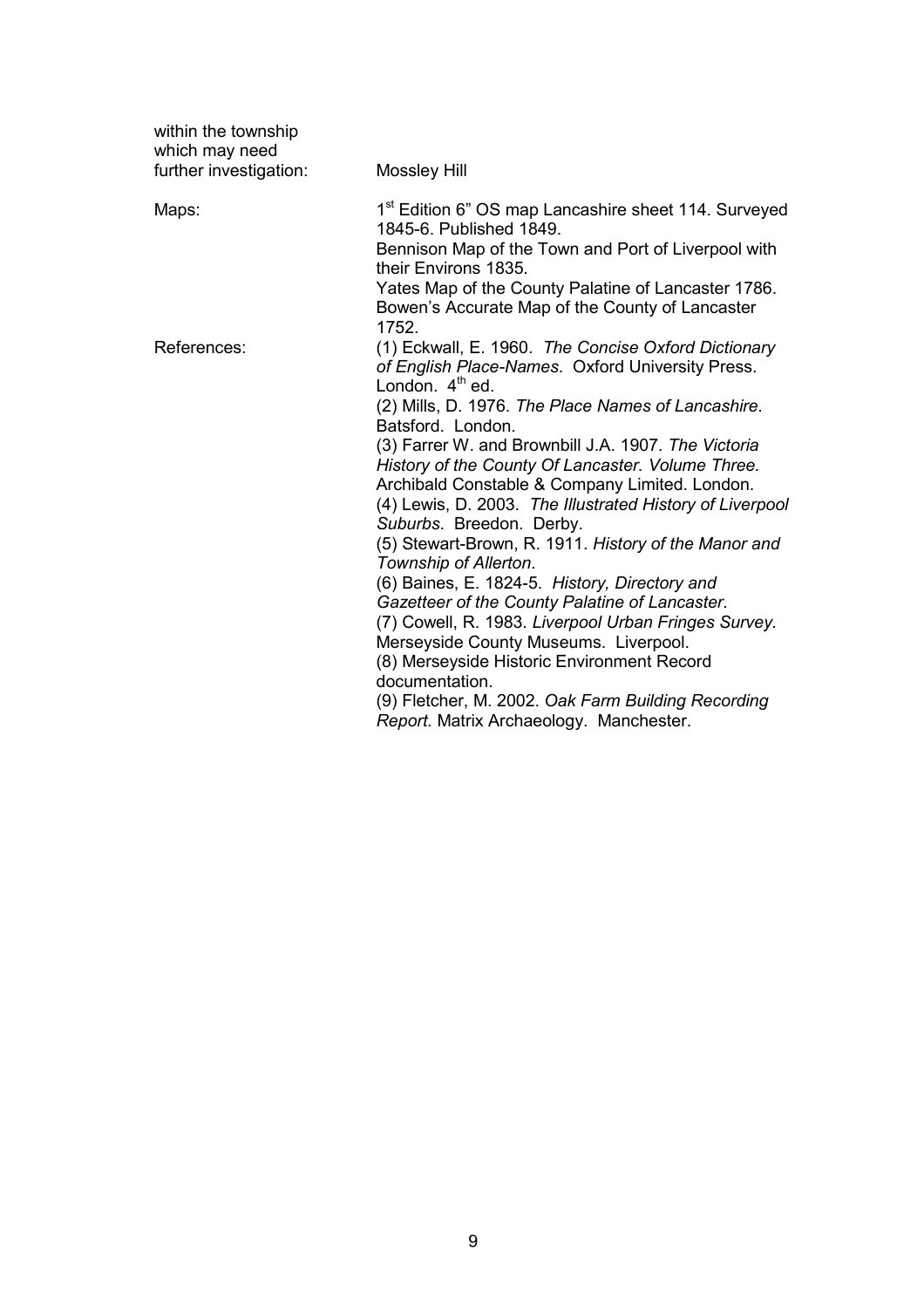#### **Anfield**

| Rural Fringe Report:  | <b>No</b>                                                                                                                                                                                                                                                                                                                                                                                                                                                                                                                                                                                                                                          |
|-----------------------|----------------------------------------------------------------------------------------------------------------------------------------------------------------------------------------------------------------------------------------------------------------------------------------------------------------------------------------------------------------------------------------------------------------------------------------------------------------------------------------------------------------------------------------------------------------------------------------------------------------------------------------------------|
| OS Map Sheet:         | <b>SJ 39 SE</b>                                                                                                                                                                                                                                                                                                                                                                                                                                                                                                                                                                                                                                    |
| NGR (centred):        | No settlement centre sourced (SJ 369 927 for junction<br>of routes)                                                                                                                                                                                                                                                                                                                                                                                                                                                                                                                                                                                |
| District:             | Liverpool                                                                                                                                                                                                                                                                                                                                                                                                                                                                                                                                                                                                                                          |
| Township:             | Walton-on-the-Hill                                                                                                                                                                                                                                                                                                                                                                                                                                                                                                                                                                                                                                 |
| Geology:              | Triassic Bunter Pebble Beds, overlain in the east<br>with Boulder Clay                                                                                                                                                                                                                                                                                                                                                                                                                                                                                                                                                                             |
| <b>Historic Core:</b> | Anfield does not have an established core on the 1 <sup>st</sup><br>Edition 6" OS map (1851). The confluence of routes -<br>at junction of Priory Road, Breck Road/Townsend<br>Lane, Walton Breck Road and Lower Breck Road -<br>marks the buid up of villa housing by mid 19 <sup>th</sup> Century                                                                                                                                                                                                                                                                                                                                                |
| Origin of Name:       | Hongfield (1642). A field on a slope (1). From Middle<br>English hange and Old English feld. Annfield 1786 (1).                                                                                                                                                                                                                                                                                                                                                                                                                                                                                                                                    |
| Topography:           | Situated on sloping land on high ridge.                                                                                                                                                                                                                                                                                                                                                                                                                                                                                                                                                                                                            |
| History:              | Historically, Anfield was used for cattle grazing and<br>quarrying. The agrarian character was transformed by<br>enclosure in the eighteenth and nineteenth centuries<br>(2).<br>The 1st Edition 6" OS map of 1851 displays Anfield as<br>a rural settlement, the landscaping mainly consisting of<br>open fields and dispersed villa housing of the wealthy<br>merchant classes. The growth of Liverpool saw a<br>major change in the character of Anfield, like<br>Kensington, the wealthy housing was replaced by<br>workers terracing.                                                                                                         |
| Present landmarks:    | Stanley Park (1867-70) and it's Palm House (1899)<br>(3).<br>Anfield Football stadium first housed Everton, from<br>1884-1892, the oldest section of the current stadium is<br>the lower area of the main stand, which dates to 1895<br>(2).<br>Cabbage Hall public house, gives its name to area<br>towards south of Anfield.<br>Anfield Cemetery (1856-63).<br>Much of the township is now characterised by terraced<br>housing constructed in the late nineteenth century as,<br>"a response to growing dissatisfaction with the<br>overcrowding and poor sanitation represented by the<br>court housing that dominated central Liverpool" (2). |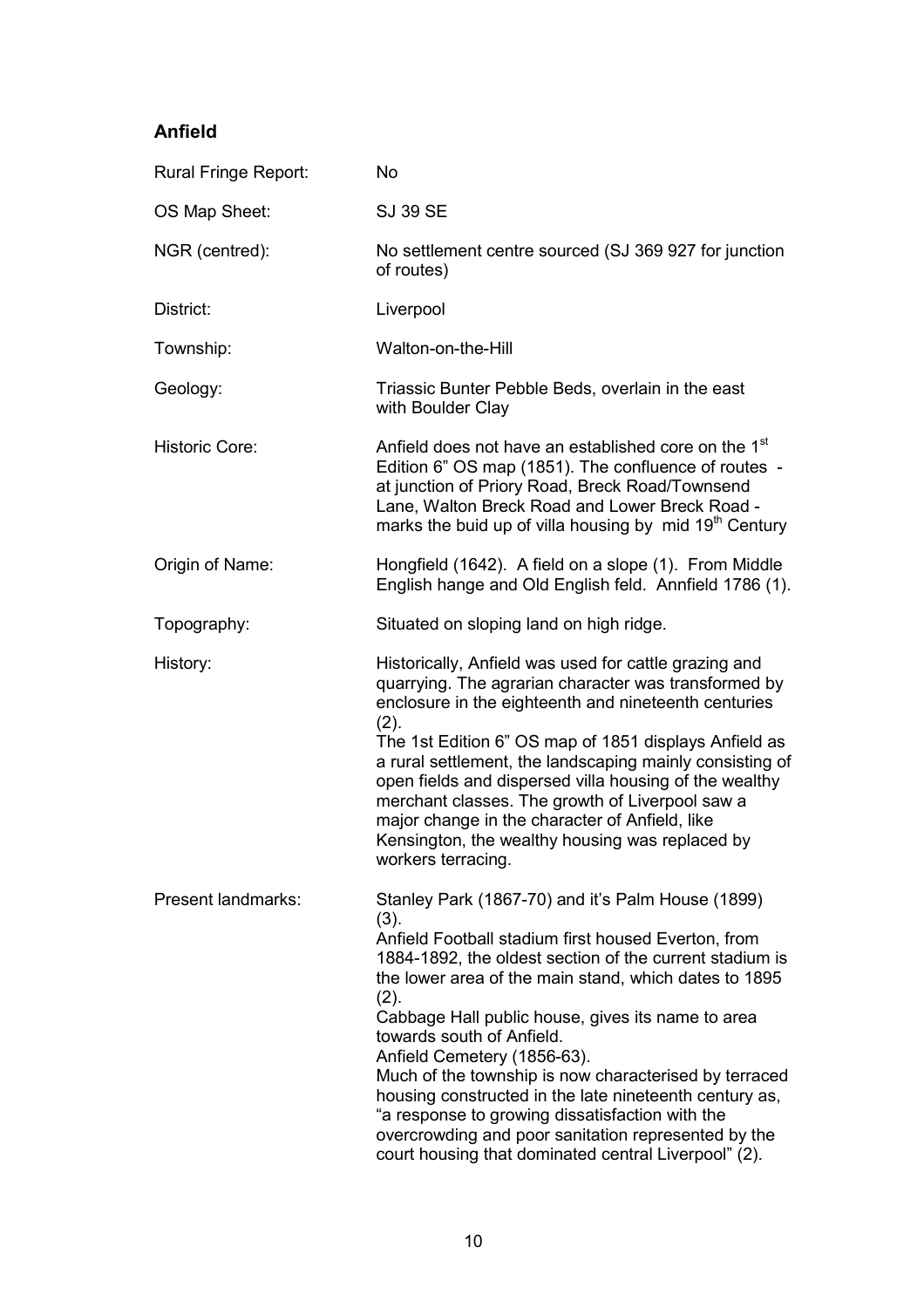| Historic landmarks:                                                                            | Walton Priory, located on Sheriff's Map of Liverpool &<br>Environs of 1816.                                                                                                                                                                                                                                                                                                                         |
|------------------------------------------------------------------------------------------------|-----------------------------------------------------------------------------------------------------------------------------------------------------------------------------------------------------------------------------------------------------------------------------------------------------------------------------------------------------------------------------------------------------|
| Early Activity:                                                                                | Early evidence of human activity includes Romano-<br>British coin found under cobblestone at Sybil Road. (4)                                                                                                                                                                                                                                                                                        |
|                                                                                                | Significant Post-Med Activity: Between 1860 and 1900 remaining agricultural land<br>and villas were sold off to allow for speculative building<br>of terraced housing.                                                                                                                                                                                                                              |
| Other potential settlements<br>within the township<br>which may need<br>further investigation: | None identified                                                                                                                                                                                                                                                                                                                                                                                     |
| Maps:                                                                                          | 1st Edition 6" OS map Lancashire sheet 106.                                                                                                                                                                                                                                                                                                                                                         |
|                                                                                                | Surveyed 1845-9. Published 1851.<br>Sheriff's map of Liverpool and Environs. 1816.                                                                                                                                                                                                                                                                                                                  |
| References:                                                                                    | (1) Mills, D. 1976. The Place Names of Lancashire.<br>Batsford. London.<br>(2) Menuge, A. and Taylor, S. 2004. Anfield and<br>Breckfield: A Rapid Area Assessment of the Built<br>Environment. English Heritage. York.<br>(3) Keay, M. 1992. History of Stanley Park, Liverpool.<br>The Friends of Stanley park Society. Liverpool.<br>(4) Merseyside Historic Environment Record<br>documentation. |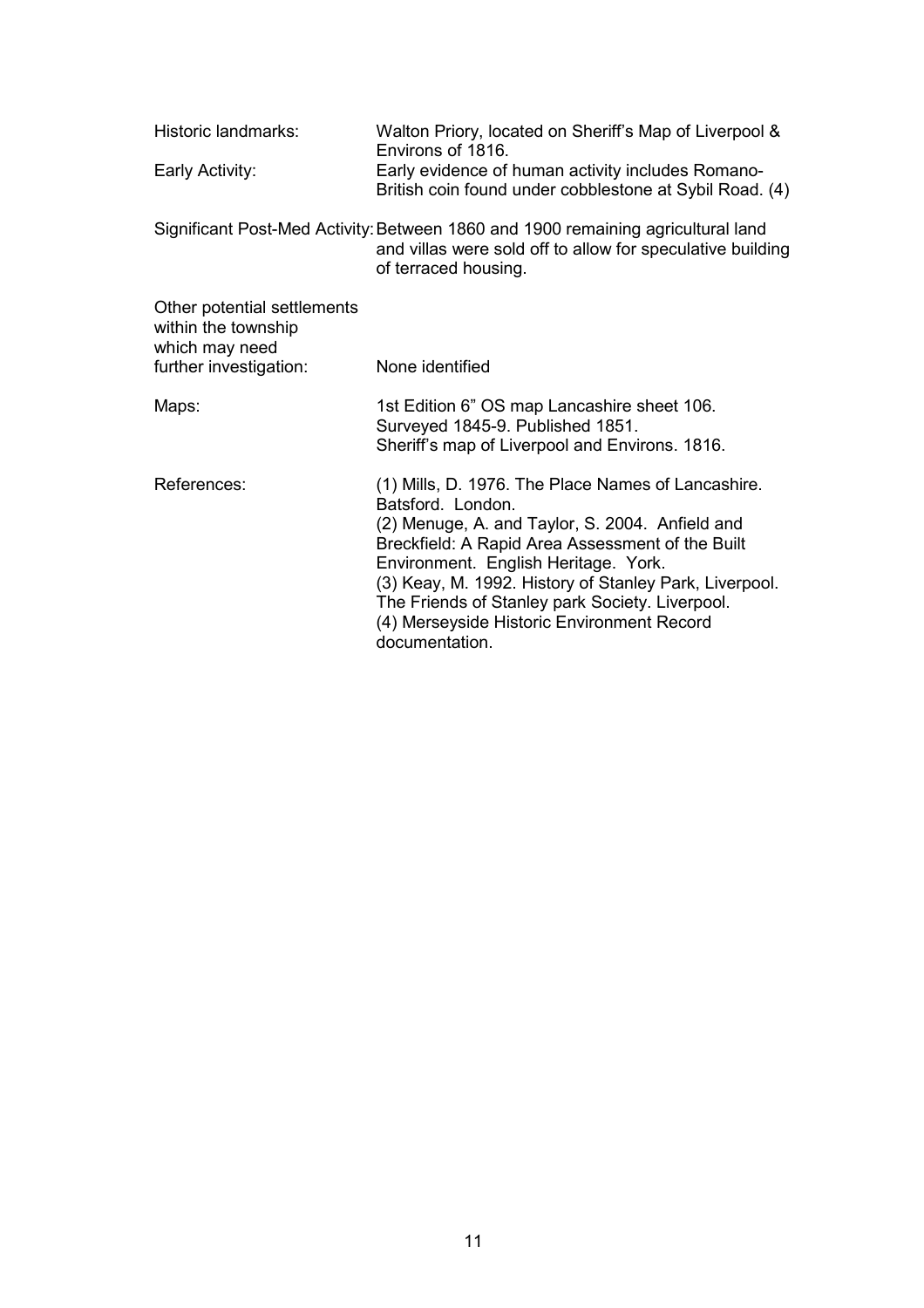#### **Broadgreen**

| Rural Fringe Report:  | <b>No</b>                                                                                                                                                                                                                                                                                                                                                                                                                                                                                                                                                                                                                                                                                                                                                                                                               |
|-----------------------|-------------------------------------------------------------------------------------------------------------------------------------------------------------------------------------------------------------------------------------------------------------------------------------------------------------------------------------------------------------------------------------------------------------------------------------------------------------------------------------------------------------------------------------------------------------------------------------------------------------------------------------------------------------------------------------------------------------------------------------------------------------------------------------------------------------------------|
| OS Map Sheet:         | <b>SJ 49 SW</b>                                                                                                                                                                                                                                                                                                                                                                                                                                                                                                                                                                                                                                                                                                                                                                                                         |
| NGR:                  | (west) SJ 401 903 (east) 409 902                                                                                                                                                                                                                                                                                                                                                                                                                                                                                                                                                                                                                                                                                                                                                                                        |
| District:             | Liverpool                                                                                                                                                                                                                                                                                                                                                                                                                                                                                                                                                                                                                                                                                                                                                                                                               |
| Township:             | West Derby/Wavertree/Woolton                                                                                                                                                                                                                                                                                                                                                                                                                                                                                                                                                                                                                                                                                                                                                                                            |
| Geology:              | <b>Boulder Clay</b>                                                                                                                                                                                                                                                                                                                                                                                                                                                                                                                                                                                                                                                                                                                                                                                                     |
| <b>Historic Core:</b> | Modern Broadgreen is divided between Liverpool and<br>Knowsley District Councils. The historic core lies on<br>the Liverpool side and is a linear settlement dispersed<br>along Broadgreen Road from the junction with The<br>Green and Edge Lane Drive until the junction with<br>Rocky Lane and Bowring Park Road.                                                                                                                                                                                                                                                                                                                                                                                                                                                                                                    |
| Origin of Name:       | Broadgreen (1730). Meaning- broad green (1).                                                                                                                                                                                                                                                                                                                                                                                                                                                                                                                                                                                                                                                                                                                                                                            |
| Topography:           | Undulating landscape. The area is now the source of<br>the M62 motorway.                                                                                                                                                                                                                                                                                                                                                                                                                                                                                                                                                                                                                                                                                                                                                |
| History:              | Most of the development of Broadgreen was during the<br>late industrial revolution, although some earlier<br>development did occur during the early industrial<br>revolution, which included Broadgreen Hall and the<br>Railway embankment. The land has been part of the<br>West Derby Manor, and it has passed with the rest of<br>the manor from Roger de Poitou to the abbey of St<br>Martin of Séez, and then on to Stepeh on Blois. From<br>the fourteenth century, when the manor was passed<br>from Thomas, earl of Lancaster to Robert de Holland it<br>gained possessions of demesnes in Croxteth,<br>Torrisholme, Nether Kellet (2). Around this time the<br>manor "fell into the kings hands" (2), and tenants held<br>lands. In the sixteenth century the Molyneux family<br>became stewards of the manor. |
| Present landmarks:    | The Railway embankment, part of the first route of The<br>Rocket (2).<br>Sewer vent at corner of Thomas Lane.<br>Large industrial units/factories make up the modern<br>landscape of Broadgreen, including the Royal Mail<br>main sorting office.                                                                                                                                                                                                                                                                                                                                                                                                                                                                                                                                                                       |
| Historic landmarks:   | Broadgreen Hall (c.1800) was described in 1913 as<br>"architecturally one of the most beautiful halls in the<br>neighbourhood". It had associated outbuildings, yard<br>and plantation (3).                                                                                                                                                                                                                                                                                                                                                                                                                                                                                                                                                                                                                             |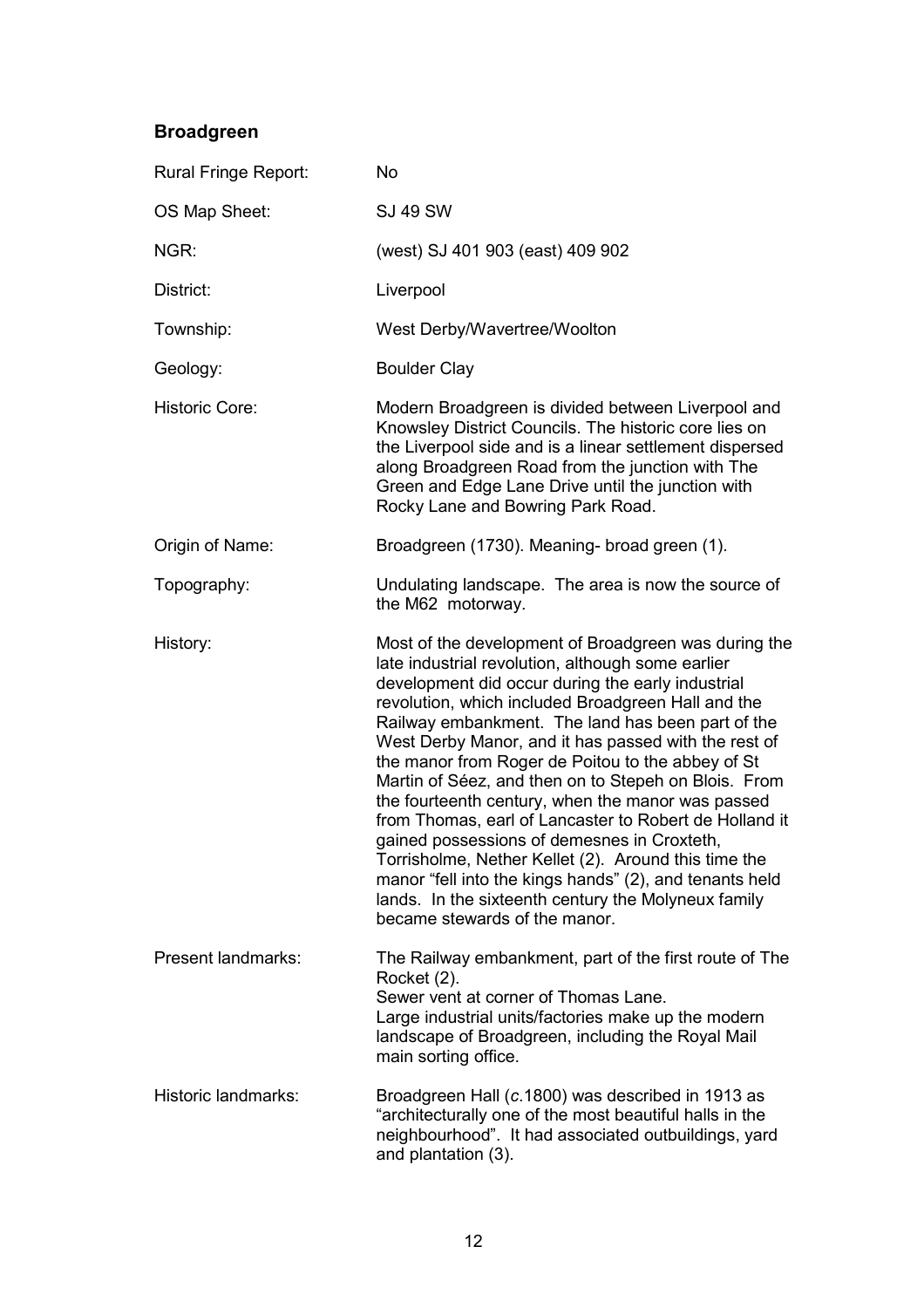| There is limited evidence of early activity in this area,<br>the only early finds being a Bronze Age stone adze-<br>head, thought to have been found around Wavertree<br>Nook road (it's correct provenance is uncertain, as it<br>was lost during Second World War bombing) and a<br>Roman coin found at the west end of Broadgreen<br>Road. (4)           |
|-------------------------------------------------------------------------------------------------------------------------------------------------------------------------------------------------------------------------------------------------------------------------------------------------------------------------------------------------------------|
| Significant Post-Med Activity: Much of Broadgreen's development was in the<br>Industrial Revolution period, and much of the housing<br>which characterises this area is nineteenth century or<br>later.                                                                                                                                                     |
|                                                                                                                                                                                                                                                                                                                                                             |
| None identified                                                                                                                                                                                                                                                                                                                                             |
| 1 <sup>st</sup> Edition 6" OS Lancashire sheet 106. Surveyed<br>1845-9. Published 1851                                                                                                                                                                                                                                                                      |
| (1) Mills, D. 1976. The Place Names of Lancashire.<br>Batsford. London.<br>(2) Aughton, P. 1990. Liverpool: A People's History.<br>Carnegie Publishing. Lancaster.<br>(3) Hoult, J. 1913. West Derby, Old Swan and<br>Wavertree - Historical and Topographical. Tinling and<br>Co. Liverpool.<br>(4) Merseyside Historic Environment Record<br>documention. |
|                                                                                                                                                                                                                                                                                                                                                             |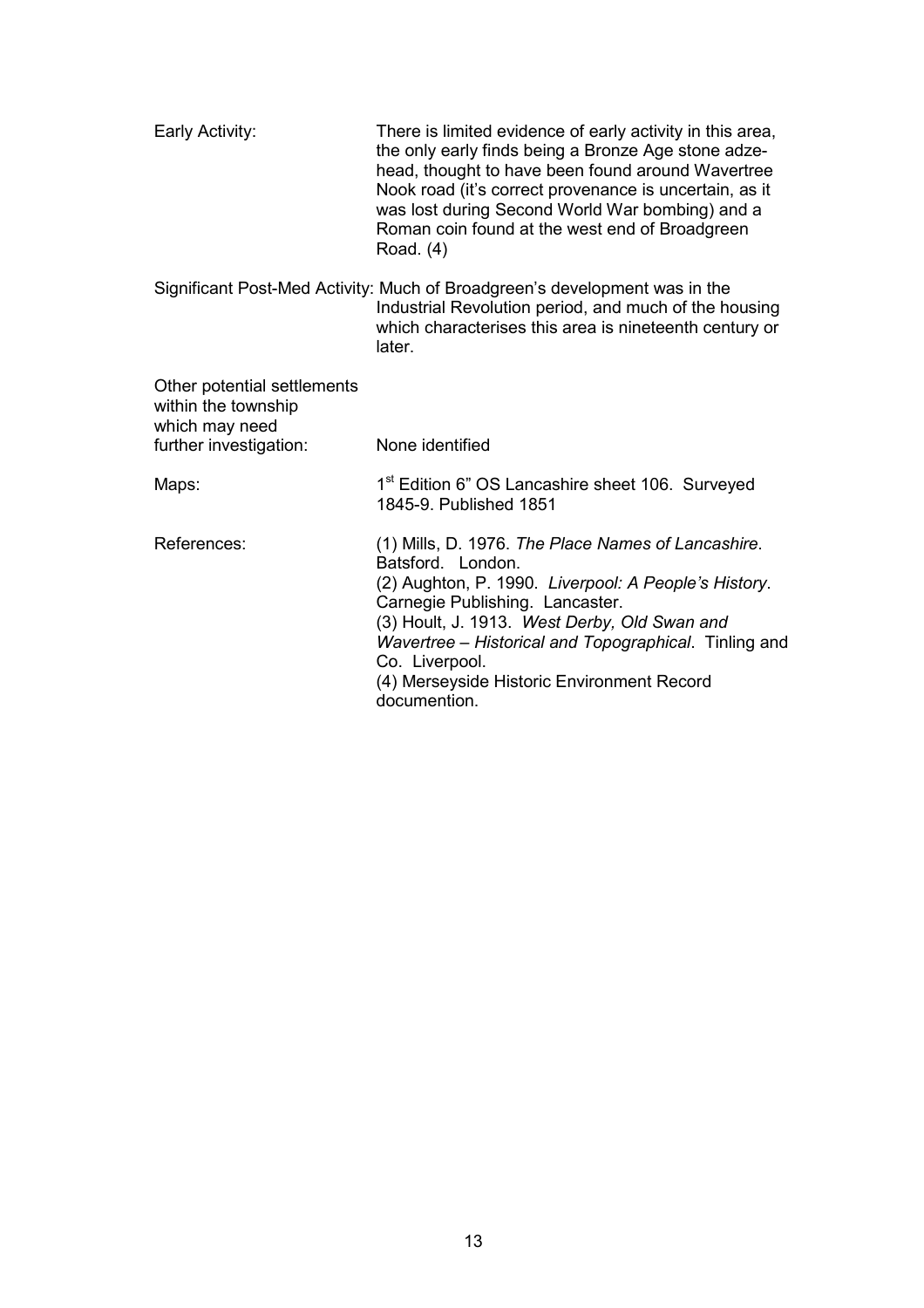#### **Childwall**

| Rural Fringe Report:  | Yes                                                                                                                                                                                                                                                                                                                                                                                                                                                                                                               |
|-----------------------|-------------------------------------------------------------------------------------------------------------------------------------------------------------------------------------------------------------------------------------------------------------------------------------------------------------------------------------------------------------------------------------------------------------------------------------------------------------------------------------------------------------------|
| OS Map Sheet:         | <b>SJ 48 NW</b>                                                                                                                                                                                                                                                                                                                                                                                                                                                                                                   |
| NGR (centred):        | SJ 415 890                                                                                                                                                                                                                                                                                                                                                                                                                                                                                                        |
| District:             | Liverpool                                                                                                                                                                                                                                                                                                                                                                                                                                                                                                         |
| Township:             | Childwall                                                                                                                                                                                                                                                                                                                                                                                                                                                                                                         |
| Geology:              | <b>Bunter Sandstone</b>                                                                                                                                                                                                                                                                                                                                                                                                                                                                                           |
| <b>Historic Core:</b> | At junction of Score Lane, Childwall Abbey Road and<br>Childwall Lane.                                                                                                                                                                                                                                                                                                                                                                                                                                            |
| Origin of Name:       | Cildeuuelle (1086). The stream of the children or of<br>Cilda (1; 2). From Old English cild or personal name<br>Cilda and waella. Childewell 1094; Childewalle 1212<br>$(1; 2)$ .                                                                                                                                                                                                                                                                                                                                 |
| Topography:           | The historic core of the settlement lies on a narrow<br>sandstone ridge, which slopes steeply down toward<br>the valley floor on either side of the ridge.                                                                                                                                                                                                                                                                                                                                                        |
| History:              | The name of Childwall Abbey Road, and numerous<br>buildings also with 'Abbey' in their title, is thought to<br>have arisen from the appearance of the former<br>eighteenth century Childwall Hall (3). It does not<br>represent the presence of an Abbey in the vicinity. It                                                                                                                                                                                                                                      |
| Present landmarks:    | Childwall Abbey Pub (Victorian) is a sandstone gothic<br>building. Excavations at the site (4).<br>All Saints Church (medieval) has fourteenth century<br>masonry, but was extended in later periods, including<br>the eighteenth and nineteenth centuries (5). There is a<br>post-medieval font. In the churchyard is a pre-Norman<br>cross, originally located on Well Lane until the road<br>was widened. At the bottom of the slope near the<br>church is a holy well, known as Monk's Bath<br>(medieval) (6) |
| Historic landmarks:   | Vicarage (medieval origins) demolished (7). Childwall<br>Hall (late eighteenth century) was a gothic house. The<br>building, often known as Childwall Abbey and was built<br>by Bamber Gascoyne in 1780 on the site of an earlier<br>Hall (3). Another building, Childwall Abbey Pub is<br>extant, and should not be confused with the hall.                                                                                                                                                                      |
| Early Activity:       | Two tanged and barbed flint arrowhead have been<br>found, one in the south of the township near Childwall<br>Woods, and another in the south west, near Beech<br>Road (7).                                                                                                                                                                                                                                                                                                                                        |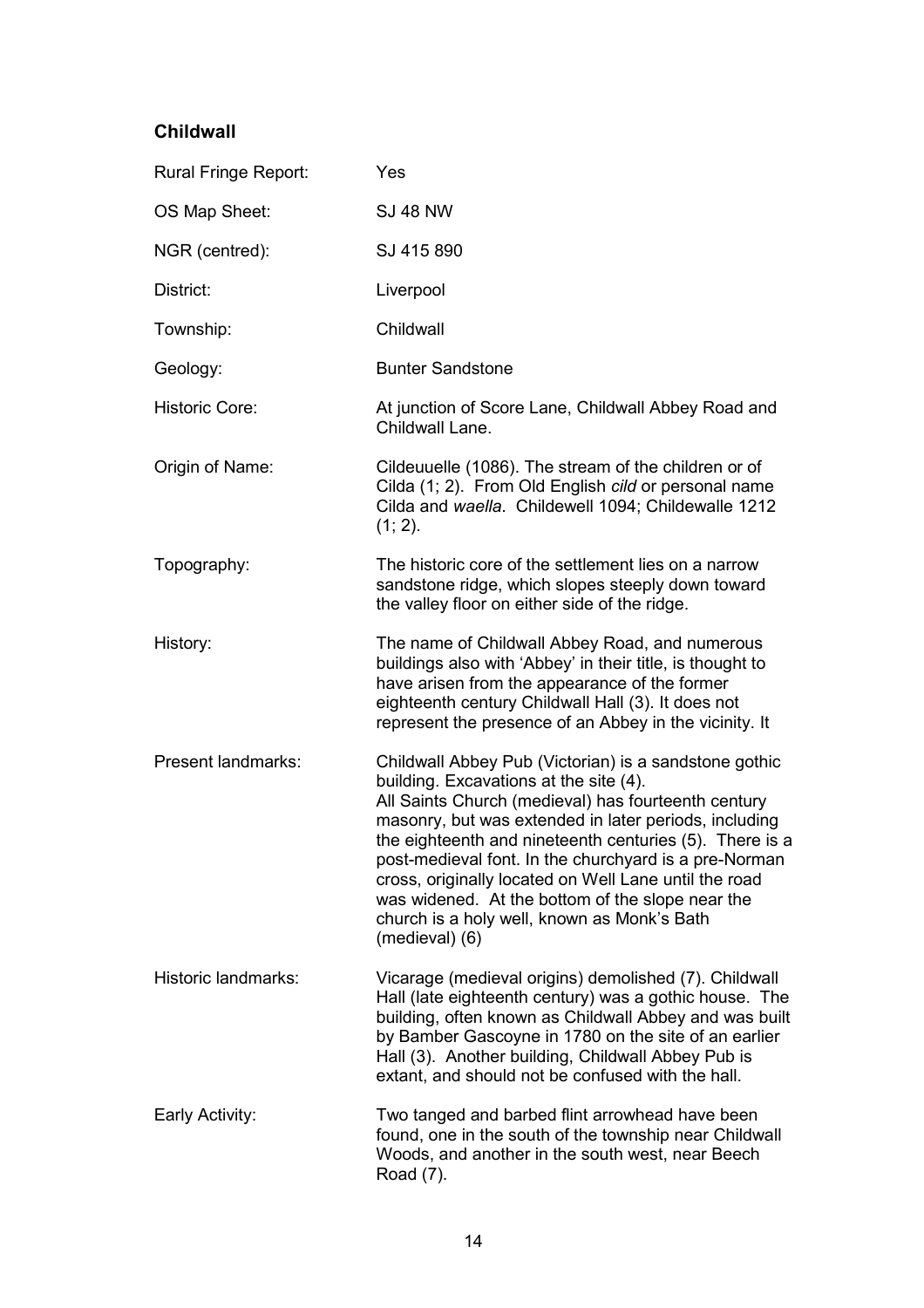|                                                                                                | Significant Post-Med Activity: Medieval activity in the township includes a well, after<br>which Well Lane is named (6)<br>Childwall House (post-medieval). Several other post-<br>medieval buildings are recorded on early maps,<br>including Yates and Perry's Map of 1768.<br>Some field layouts are extant from the post-medieval<br>period, including The Dean's Ashfield, which may date<br>back to the fourteenth century (8).                                                                                                                                                                                                                                                                                                                                                                                                                                                                                                                            |
|------------------------------------------------------------------------------------------------|------------------------------------------------------------------------------------------------------------------------------------------------------------------------------------------------------------------------------------------------------------------------------------------------------------------------------------------------------------------------------------------------------------------------------------------------------------------------------------------------------------------------------------------------------------------------------------------------------------------------------------------------------------------------------------------------------------------------------------------------------------------------------------------------------------------------------------------------------------------------------------------------------------------------------------------------------------------|
| Other potential settlements<br>within the township<br>which may need<br>further investigation: | None identified                                                                                                                                                                                                                                                                                                                                                                                                                                                                                                                                                                                                                                                                                                                                                                                                                                                                                                                                                  |
|                                                                                                |                                                                                                                                                                                                                                                                                                                                                                                                                                                                                                                                                                                                                                                                                                                                                                                                                                                                                                                                                                  |
| Maps:                                                                                          | 1 <sup>st</sup> Edition 6" OS Lancashire sheet 107. Surveyed<br>1845-7. Published 1850.<br>1 <sup>st</sup> Edition 6" OS Lancashire sheet 114. Surveyed<br>1845-6. Published 1849.<br>Childwall Tithe Map 1846 (LRO DRL 1/15)<br>Bennison's map of the Town and Port of Liverpool and<br>Environs, 1835<br>Yates and Perry's Environs of Liverpool 1768                                                                                                                                                                                                                                                                                                                                                                                                                                                                                                                                                                                                          |
| References:                                                                                    | (1) Eckwall, E. 1960. The Concise Oxford Dictionary<br>of English Place-Names. Oxford University Press.<br>London. $4th$ ed.<br>(2) Mills, D. 1976. The Place Names of Lancashire.<br>Batsford. London.<br>(3) Hoult, J. 1913. West Derby, Old Swan and<br>Wavertree - Historical and Topographical. Tinling and<br>Co. Liverpool.<br>(4) Cowell, R. 1990. Excavations at the Abbey Hotel,<br>Childwall, 1989. National Museums and Galleries on<br>Merseyside. Liverpool.<br>(5) Pevsner, N. 1969. The Buildings of South<br>Lancashire. Penguin. Harmondsworth.<br>(6) Farrer W. and Brownbill J.A. 1907. The Victoria<br>History of the County Of Lancaster. Volume Three.<br>Archibald Constable & Company Limited. London.<br>(7) Cowell, R. 1983. Liverpool Urban Fringes Survey.<br>Merseyside County Museums. Liverpool.<br>(8) Stewart-Brown, R. 1914. Notes on Childwall.<br>Transactions of the Historic Society of Lancashire and<br>Cheshire. Trial |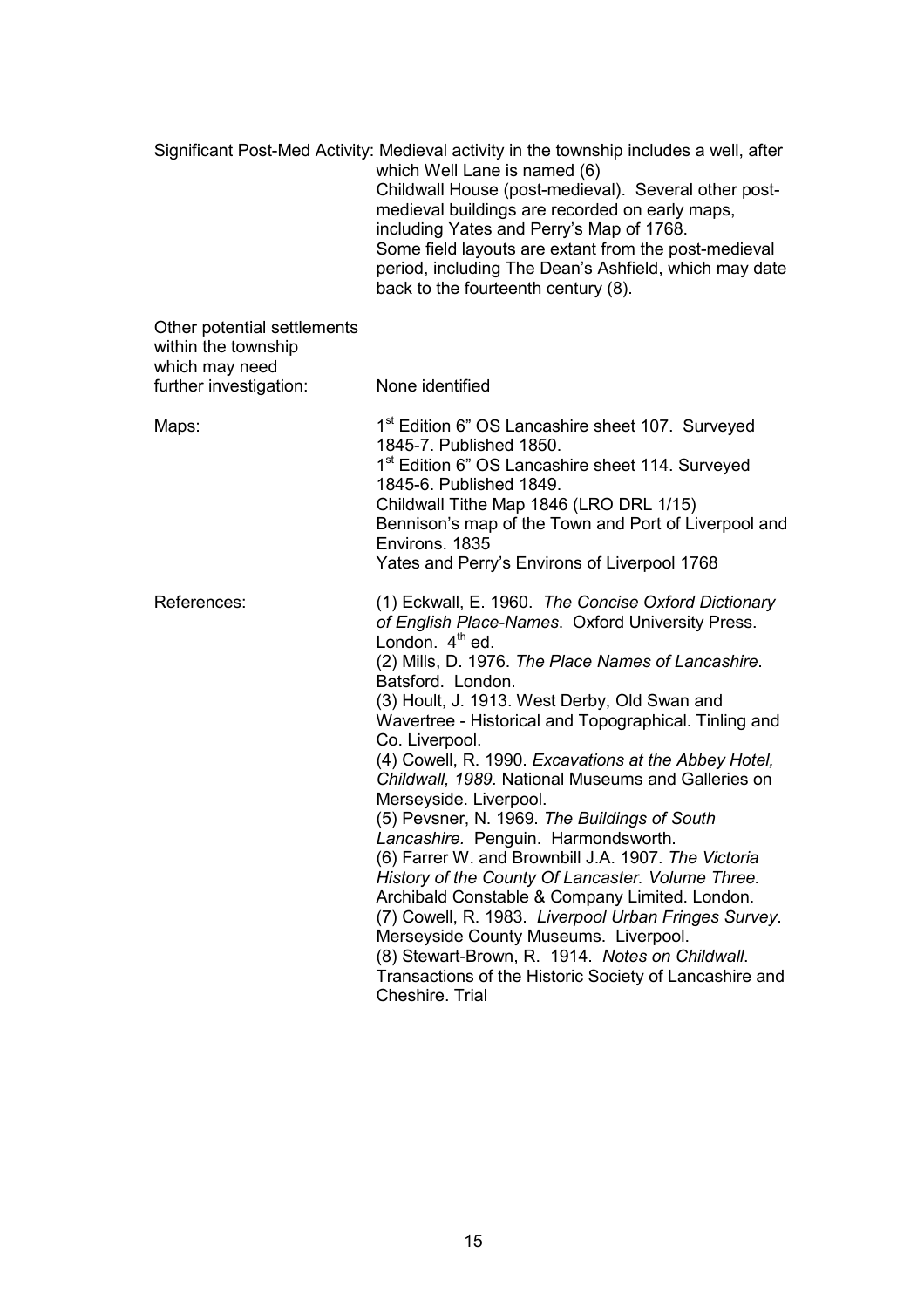#### **Clubmoor**

| Rural Fringe Report:  | <b>No</b>                                                                                                                                                                                                                                                                                                                                                                                                                                                                                                                                                                                                                                                                                                |
|-----------------------|----------------------------------------------------------------------------------------------------------------------------------------------------------------------------------------------------------------------------------------------------------------------------------------------------------------------------------------------------------------------------------------------------------------------------------------------------------------------------------------------------------------------------------------------------------------------------------------------------------------------------------------------------------------------------------------------------------|
| OS Map Sheet:         | <b>SJ 39 SE</b>                                                                                                                                                                                                                                                                                                                                                                                                                                                                                                                                                                                                                                                                                          |
| NGR (centred):        | SJ 380 935                                                                                                                                                                                                                                                                                                                                                                                                                                                                                                                                                                                                                                                                                               |
| District:             | Liverpool                                                                                                                                                                                                                                                                                                                                                                                                                                                                                                                                                                                                                                                                                                |
| Township:             | <b>West Derby</b>                                                                                                                                                                                                                                                                                                                                                                                                                                                                                                                                                                                                                                                                                        |
| Geology:              | Triassic Bunter Pebble Beds overlain in the west by<br>Boulder Clay.                                                                                                                                                                                                                                                                                                                                                                                                                                                                                                                                                                                                                                     |
| <b>Historic Core:</b> | At cross roads of Townsend Avenue, Cherry Lane and<br>Larkhill Lane.                                                                                                                                                                                                                                                                                                                                                                                                                                                                                                                                                                                                                                     |
| Origin of Name:       | Marked on the West Derby Tithe Map of 1838 as 'Club<br>Moor'. The name indicates that this area was once<br>moor land (1).                                                                                                                                                                                                                                                                                                                                                                                                                                                                                                                                                                               |
| Topography:           | Flat low lying land.                                                                                                                                                                                                                                                                                                                                                                                                                                                                                                                                                                                                                                                                                     |
| History:              | Until the eighteenth century the Clubmoor area was<br>uncultivated moor land, used for the grazing of cattle<br>(1). On $12th$ March 1723 Isaac Green was granted the<br>right to enclose the land (1). Clubmoor remained a<br>small rural hamlet with scattered farmhouses up until<br>the turn of the twentieth century. The 1920's and 30's<br>saw a drastic change to appearance of Clubmoor, for<br>Designed for Liverpool's population to move out from<br>the overcrowded city-centre slums, the once open<br>green fields were rapidly engulfed by new homes,<br>linked to Liverpool by the famous 'Queens Drive'<br>designed by the City's Engineer John Brodie and<br>Architect Lancelot Keay. |
| Present landmarks:    | Farmer's Arms (1920s) is a rebuild of a public house of<br>the same name on the same site, which was recorded<br>on the 1 <sup>st</sup> Edition 6" OS map of 1851. A nineteenth<br>century bowling green, behind the pub still exists in its<br>original condition.<br>Clubmoor Pits (undated) fish pond. (2)                                                                                                                                                                                                                                                                                                                                                                                            |
| Historic landmarks:   | Some of the post-medieval houses marked on the 1 <sup>st</sup><br>Edition 6" OS map of 1851 have since been<br>demolished, including Old House, Brook House, Ivy<br>Cottage, Bellevue and Breck House.<br>Other early landscape features which are no longer<br>extant include a well in the south of the settlement core<br>and a quarry around half a mile west of the settlement<br>core. (2)                                                                                                                                                                                                                                                                                                         |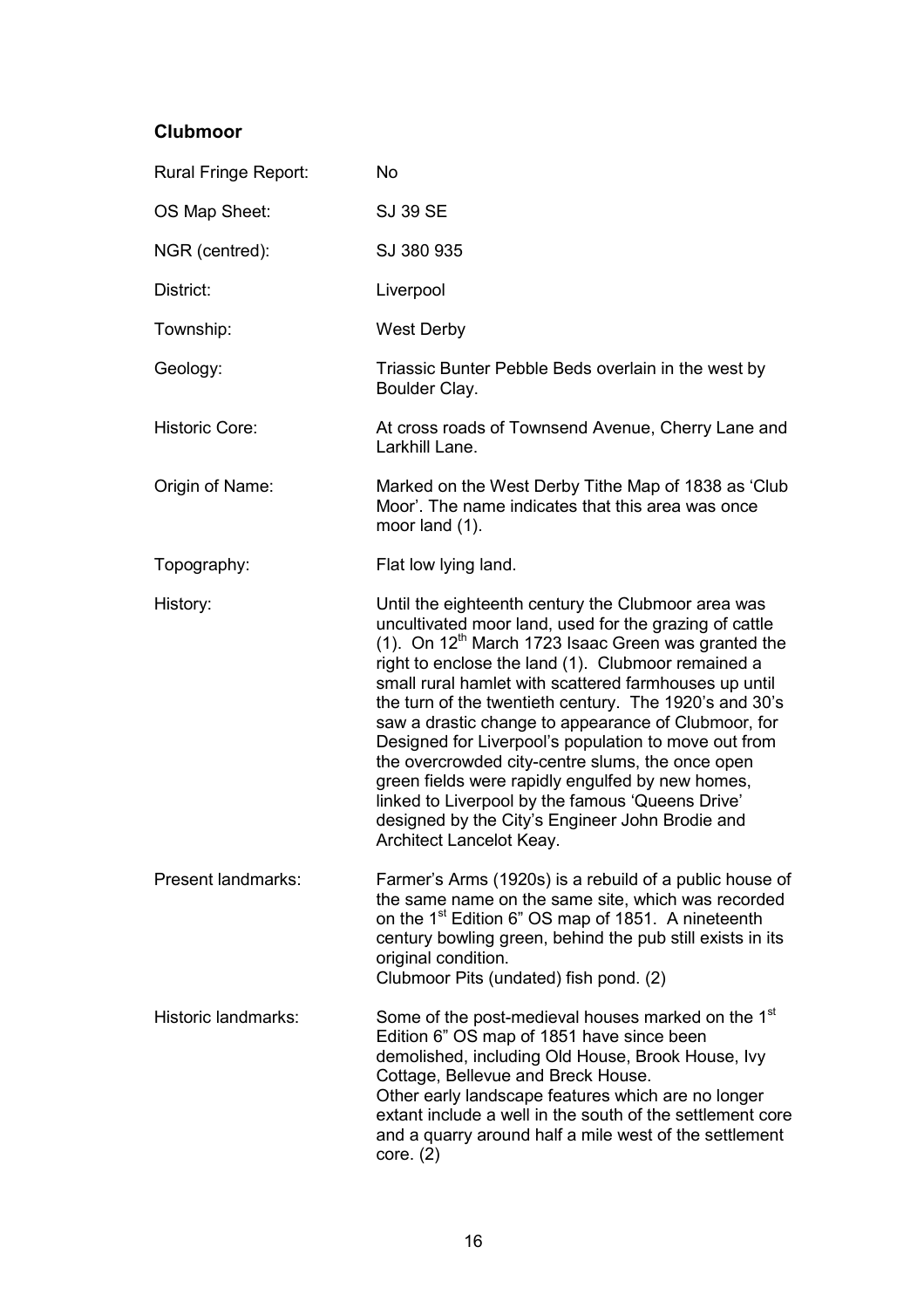| Early Activity:                                                                                | A polished stone axe/hammer (possibly Bronze Age)<br>was found at Clubmoor recreation ground during<br>excavations for air road shelters. (2)                   |
|------------------------------------------------------------------------------------------------|-----------------------------------------------------------------------------------------------------------------------------------------------------------------|
|                                                                                                | Significant Post-Med Activity: Former post-medieval houses in Clubmoor included<br>Breck House and Rice House, now demolished. (2)                              |
| Other potential settlements<br>within the township<br>which may need<br>further investigation: | None identified                                                                                                                                                 |
| Maps:                                                                                          | 1 <sup>st</sup> Edition 6" OS map Lancashire sheet 106. Surveyed<br>1845-9. Published 1851.<br>West Derby Tithe Map 1838 (LRO DRL 1/84)                         |
| References:                                                                                    | (1) Whale, D. 1984. Lost Villages of Liverpool: Part<br>Three. T. Stephenson and Sons. Prescot.<br>(2) Merseyside Historic Environment Record<br>documentation. |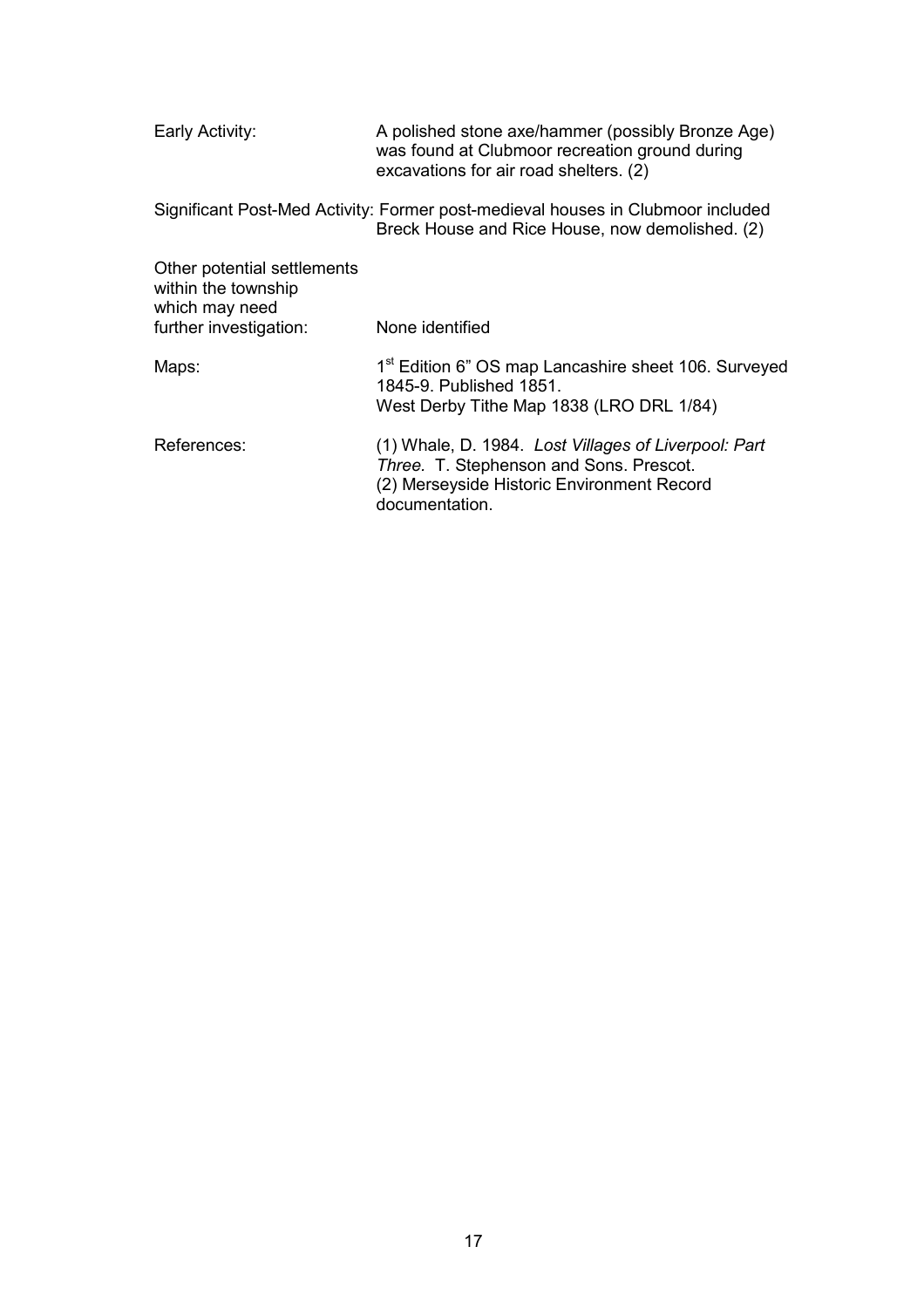#### **Croxteth Park**

| Rural Fringe Report:      | Yes                                                                                                                                                                                                                                                                                                                                                                                                                                                                                                                                                                                                                                                                                |
|---------------------------|------------------------------------------------------------------------------------------------------------------------------------------------------------------------------------------------------------------------------------------------------------------------------------------------------------------------------------------------------------------------------------------------------------------------------------------------------------------------------------------------------------------------------------------------------------------------------------------------------------------------------------------------------------------------------------|
| OS Map Sheet:             | <b>SJ 49 SW</b>                                                                                                                                                                                                                                                                                                                                                                                                                                                                                                                                                                                                                                                                    |
| NGR (centred):            | SJ 409 943 for Hall                                                                                                                                                                                                                                                                                                                                                                                                                                                                                                                                                                                                                                                                |
| District:                 | Liverpool                                                                                                                                                                                                                                                                                                                                                                                                                                                                                                                                                                                                                                                                          |
| Township:                 | <b>Croxteth Park</b>                                                                                                                                                                                                                                                                                                                                                                                                                                                                                                                                                                                                                                                               |
| Geology:                  | Shirdley Hill Sand.                                                                                                                                                                                                                                                                                                                                                                                                                                                                                                                                                                                                                                                                |
| <b>Historic Core:</b>     | There is not any established settlement core for<br>Croxteth or evidence of former nucleated settlement by<br>the time of the 1 <sup>st</sup> Edition OS of 1851. Croxteth Park<br>was enclosed park land well into the post-medieval<br>period.                                                                                                                                                                                                                                                                                                                                                                                                                                   |
| Origin of Name:           | Crocstad (1257). Crōc's landing place (1). From Old<br>Norse Crōc and stoð or Old English stæp. Croxstath<br>1297 (1; 2).                                                                                                                                                                                                                                                                                                                                                                                                                                                                                                                                                          |
| Topography:               | Extremely flat landscape.                                                                                                                                                                                                                                                                                                                                                                                                                                                                                                                                                                                                                                                          |
| History:                  | This township was formerly part of Knowsley, but<br>gained extra-parochial status in the twelfth century<br>when it became part of the hunting ground of the royal<br>forest (3). It was agreed in 1228 that the park should<br>be returned to Robert de Lathom, but this was never<br>acted upon. Instead the park remained in the<br>demesne of West Derby, and was managed by the<br>officers of the parks of Toxteth and Simonswood (3).<br>The area was disemparked by the mid eighteenth<br>century and opened up to agriculture park was<br>deforested in the medieval for agricultural use. It was<br>reinstated as a park estate during the nineteenth<br>century $(3)$ . |
| <b>Present landmarks:</b> | Croxteth Hall (post-medieval). The western half of<br>south wing late sixteenth century, though much of this<br>is concealed by later additions. The west wing was<br>added between 1702 and 1714. The building was<br>opened to the public in 1976 (4).                                                                                                                                                                                                                                                                                                                                                                                                                           |
| Historic landmarks:       | Some post-medieval buildings, which have now been<br>lost include, a windmill, Craven Cottage, a hunting<br>lodge of the late eighteenth century. (5)                                                                                                                                                                                                                                                                                                                                                                                                                                                                                                                              |
| Early Activity:           | The earliest evidence of activity in the area has come<br>from field walking in the northeast, where worked flint<br>has been discovered, probably from the Mesolithic<br>period (6) A series of flint scatters, probably                                                                                                                                                                                                                                                                                                                                                                                                                                                          |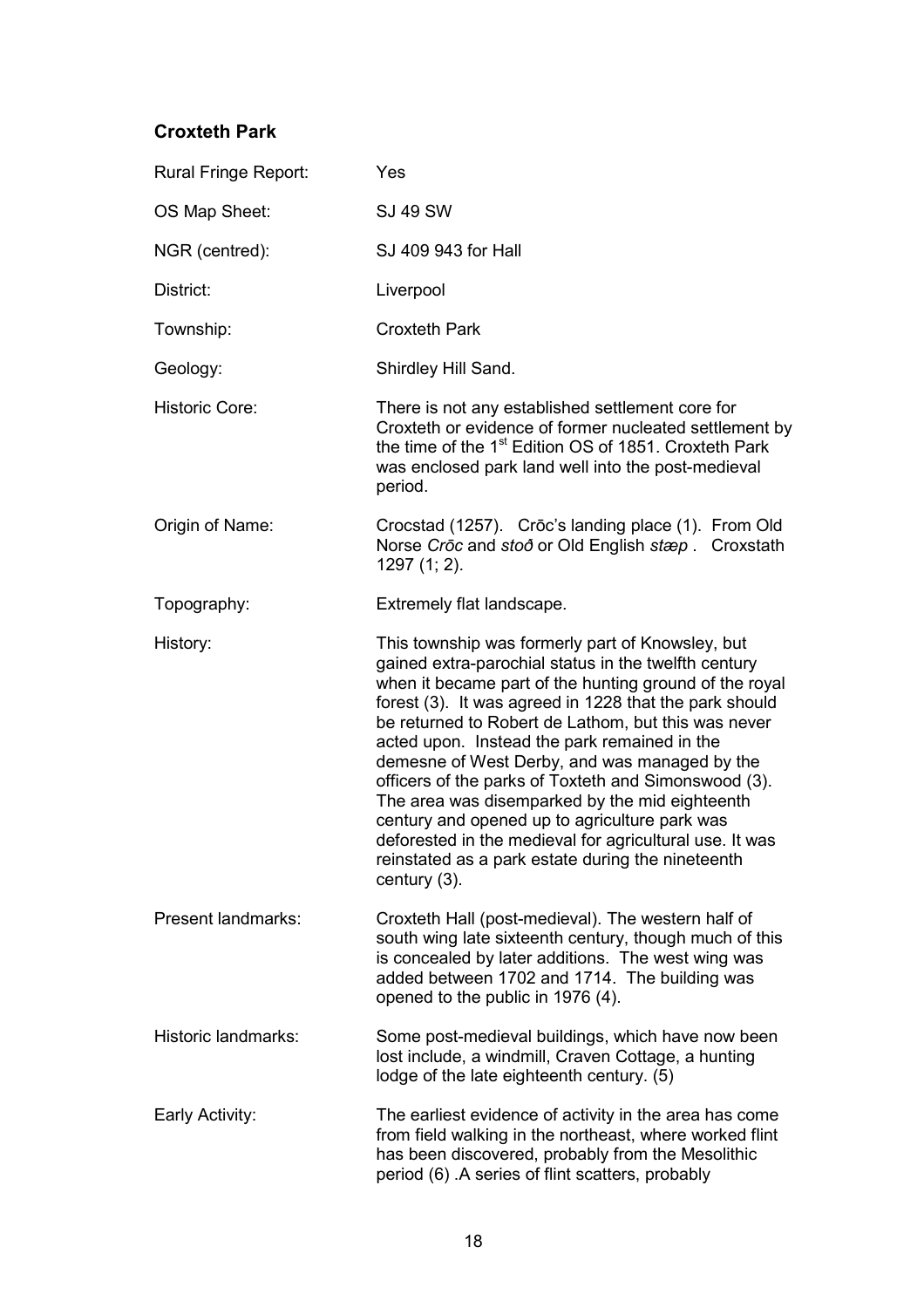Mesolithic, have been located during field-walking within vicinity of Stand Farm. The area is now redeveloped as a housing estate. Further flint finds have come from the Flukers Brook area (6).

Significant Post-Med Activity: Extant evidence of the post-medieval period points to the township's agricultural past, for example, Stand Farm and barn (*c*.1745) remain in the north east of the township. (5)

| Other potential settlements<br>within the township<br>which may need<br>further investigation: | None identified                                                                                                                                                                                                                                                                                                                                                                                                                                                                                                                                                                                                                            |
|------------------------------------------------------------------------------------------------|--------------------------------------------------------------------------------------------------------------------------------------------------------------------------------------------------------------------------------------------------------------------------------------------------------------------------------------------------------------------------------------------------------------------------------------------------------------------------------------------------------------------------------------------------------------------------------------------------------------------------------------------|
| Maps:                                                                                          | 1 <sup>st</sup> Edition 6" OS map Lancashire sheet 106.<br>Surveyed 1845- 9. Published 1851.                                                                                                                                                                                                                                                                                                                                                                                                                                                                                                                                               |
| References:                                                                                    | (1) Eckwall, E. 1960. The Concise Oxford Dictionary<br>of English Place-Names. Oxford University Press.<br>London. $4th$ ed<br>(2) Mills, D. 1976. The Place Names of Lancashire.<br>Batsford, London.<br>(3) Farrer W. and Brownbill J.A. 1907. The Victoria<br>History of the County Of Lancaster. Volume Three.<br>Archibald Constable & Company Limited. London.<br>(4) Whale, D. 1984. The Lost Villages of Liverpool:<br>Part Two. T. Stephenson and sons. Prescot.<br>(5) Merseyside Historic Environment Record<br>documentation.<br>(6) Cowell, R. 1983. Liverpool Urban Fringes Survey.<br>Merseyside County Museums. Liverpool. |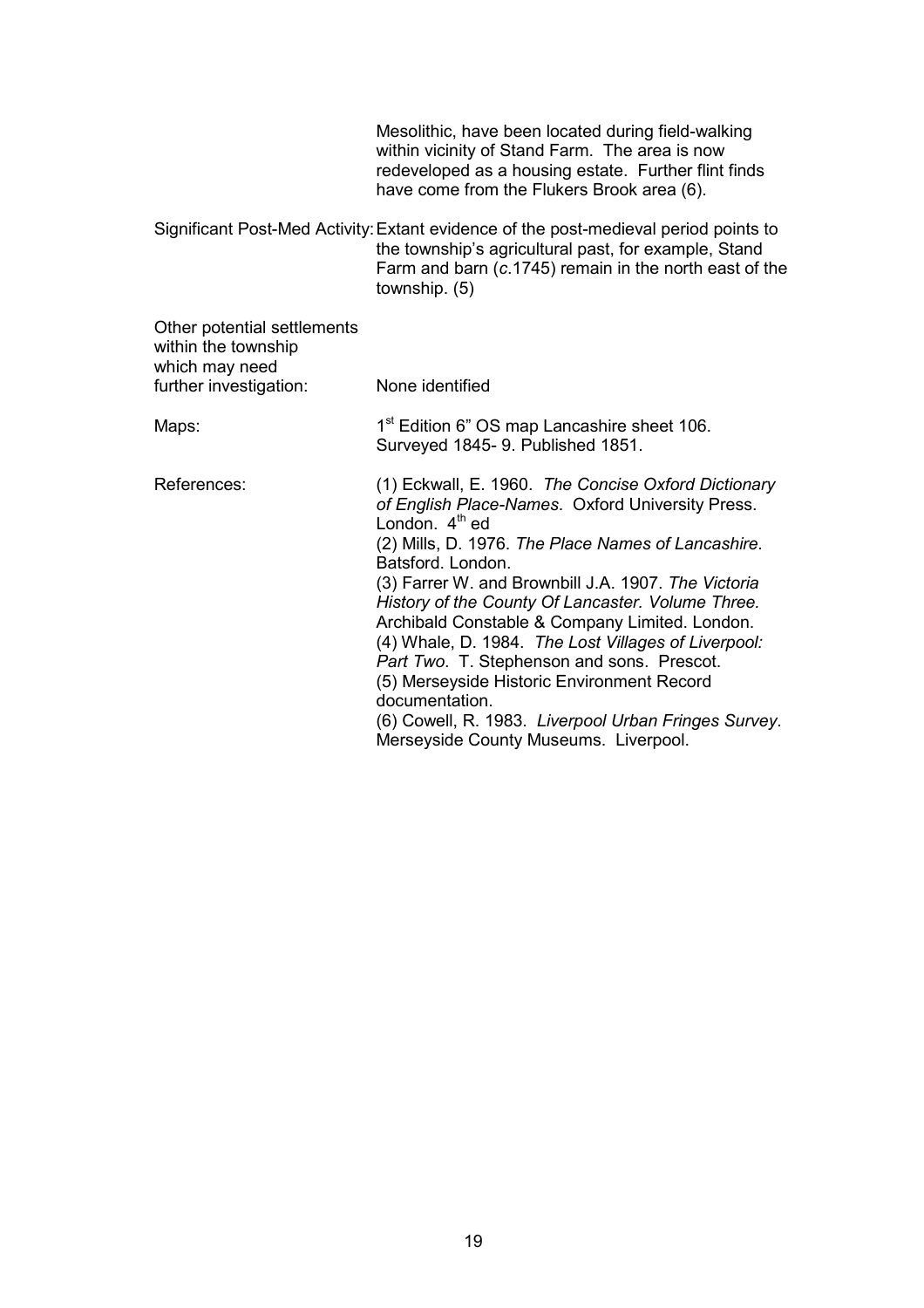#### **Dovecot**

| Rural Fringe Report:      | <b>No</b>                                                                                                                                                                                                                                                                                                                                                                                                                                                                                                                                                                                                                                                                                                                                                                                                                                                                                                                                   |
|---------------------------|---------------------------------------------------------------------------------------------------------------------------------------------------------------------------------------------------------------------------------------------------------------------------------------------------------------------------------------------------------------------------------------------------------------------------------------------------------------------------------------------------------------------------------------------------------------------------------------------------------------------------------------------------------------------------------------------------------------------------------------------------------------------------------------------------------------------------------------------------------------------------------------------------------------------------------------------|
| OS Map Sheet:             | <b>SJ 49 SW</b>                                                                                                                                                                                                                                                                                                                                                                                                                                                                                                                                                                                                                                                                                                                                                                                                                                                                                                                             |
| NGR (centred):            | SJ 410 917                                                                                                                                                                                                                                                                                                                                                                                                                                                                                                                                                                                                                                                                                                                                                                                                                                                                                                                                  |
| District:                 | Liverpool/Knowsley                                                                                                                                                                                                                                                                                                                                                                                                                                                                                                                                                                                                                                                                                                                                                                                                                                                                                                                          |
| Township:                 | <b>West Derby</b>                                                                                                                                                                                                                                                                                                                                                                                                                                                                                                                                                                                                                                                                                                                                                                                                                                                                                                                           |
| Geology:                  | <b>Boulder Clay</b>                                                                                                                                                                                                                                                                                                                                                                                                                                                                                                                                                                                                                                                                                                                                                                                                                                                                                                                         |
| <b>Historic Core:</b>     | The core of the settlement developed around the<br>junction of East Prescot Road and Pilch Lane.<br>However, the earliest buildings were located further<br>along East Prescot Road, around the junction of Finch<br>Lane, where the post-medieval Dovecot (later known<br>as 'Dovecot Farm') and Westfield Houses were<br>established.                                                                                                                                                                                                                                                                                                                                                                                                                                                                                                                                                                                                     |
| Origin of Name:           | Dovecoat House is marked on recorded in 1710 (1).<br>The name indicates that this area was once used for<br>keeping doves (1).                                                                                                                                                                                                                                                                                                                                                                                                                                                                                                                                                                                                                                                                                                                                                                                                              |
| Topography:               | The area is a fairly flat landscape, around 40 m above<br>sea level.                                                                                                                                                                                                                                                                                                                                                                                                                                                                                                                                                                                                                                                                                                                                                                                                                                                                        |
| History:                  | The area takes its name from the estate of Margaret<br>Molyneux, who owned 'Dovecot house', an early<br>manor house, marked as Dovecot Farm on the 1 <sup>st</sup><br>Edition 6" OS map of 1850. This building was<br>demolished in the eighteenth century. The area<br>remained "quite rural" (2) until its development as a<br>residential area in the 1930s. The land has been part<br>of the West Derby Manor, and it has passed with the<br>rest of the manor from Roger de Poitou to the abbey of<br>St Martin of Séez, and then on to Stepeh on Blois.<br>From the fourteenth century, when the manor was<br>passed from Thomas, earl of Lancaster to Robert de<br>Holland it gained possessions of demesnes in<br>Croxteth, Torrisholme, Nether Kellet (2). Around this<br>time the manor "fell into the kings hands" (2), and<br>tenants held lands. In the sixteenth century the<br>Molyneux family became stewards of the manor. |
| <b>Present landmarks:</b> | The area of modern housing surrounds Dovecot Park.                                                                                                                                                                                                                                                                                                                                                                                                                                                                                                                                                                                                                                                                                                                                                                                                                                                                                          |
| Historic landmarks:       | Dovecot House and ancillary buildings including an ice<br>house (1829). The associated lodge is still standing<br>(2).<br>Early industry in the area is exemplified by Charnock's<br>Row, Mill Yard to the west of the settlement core. It is                                                                                                                                                                                                                                                                                                                                                                                                                                                                                                                                                                                                                                                                                               |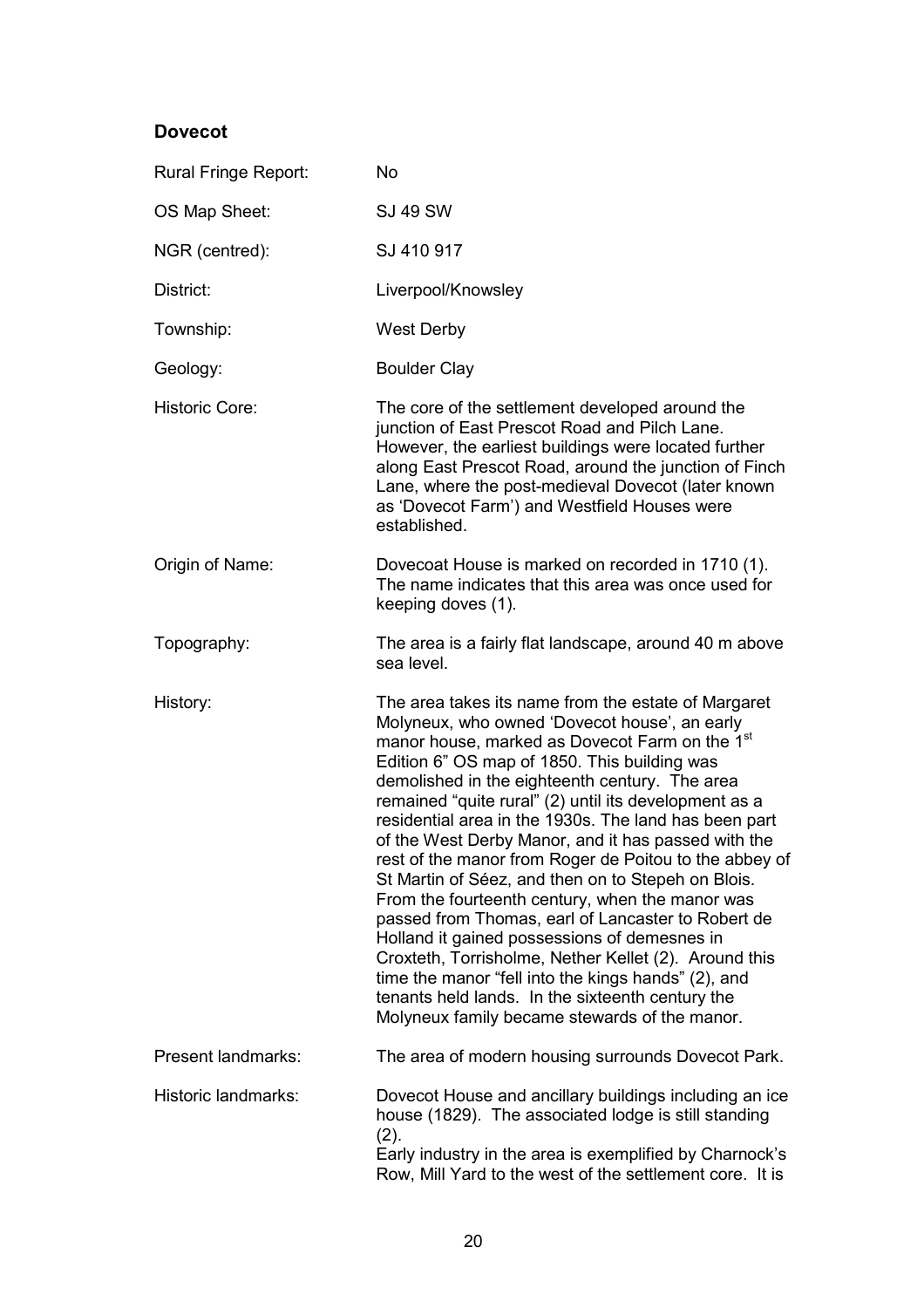|                                                                      | thought to have been late eighteenth century, and<br>marked on the 1 <sup>st</sup> Edition 6" OS map of 1850.                                                                                                                                                                                                                                                                                             |
|----------------------------------------------------------------------|-----------------------------------------------------------------------------------------------------------------------------------------------------------------------------------------------------------------------------------------------------------------------------------------------------------------------------------------------------------------------------------------------------------|
| Early Activity:                                                      | There is no known evidence of early activity in this<br>area.                                                                                                                                                                                                                                                                                                                                             |
|                                                                      | Significant Post-Med Activity: The area is primarily a residential development of the<br>twentieth century, although the line of East Prescot<br>Road to the north of Dovecot is a survival from the 1 <sup>st</sup><br>Edition 6" OS map of 1850 to the modern day. Dovecot<br>Farm and Westfield House are recorded in the post-<br>medieval period, and were probably the farms for the<br>area. $(3)$ |
| Other potential settlements<br>within the township<br>which may need |                                                                                                                                                                                                                                                                                                                                                                                                           |
| further investigation:                                               | None identified                                                                                                                                                                                                                                                                                                                                                                                           |
| Maps:                                                                | 1 <sup>st</sup> Edition 6" OS map Lancashire sheet 107.<br>Surveyed 1845-7. Published 1850.                                                                                                                                                                                                                                                                                                               |
| References:                                                          | (1) Mills, D. 1976. The Place Names of Lancashire.<br>Batsford. London.<br>(2) Whale, D. 1984. Lost Villages of Liverpool: Part<br>Three. T. Stephenson and sons. Prescot.<br>(3) Merseyside Historic Record documentation.                                                                                                                                                                               |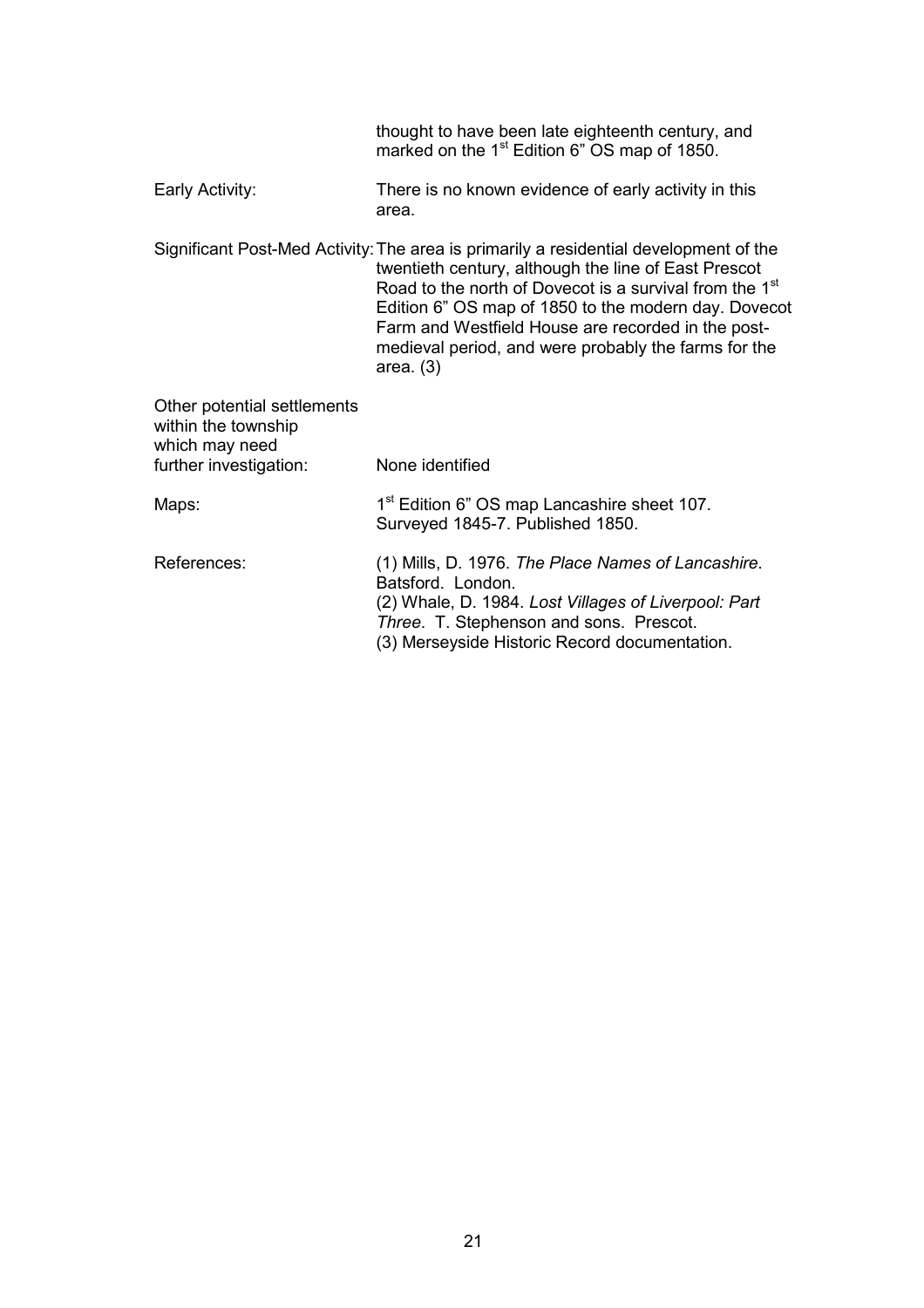#### **Everton**

| Rural Fringe Report:      | <b>No</b>                                                                                                                                                                                                                                                                                                                                                                                                                                                                                                                                                                                                                                                                                                                  |
|---------------------------|----------------------------------------------------------------------------------------------------------------------------------------------------------------------------------------------------------------------------------------------------------------------------------------------------------------------------------------------------------------------------------------------------------------------------------------------------------------------------------------------------------------------------------------------------------------------------------------------------------------------------------------------------------------------------------------------------------------------------|
| OS Map Sheet:             | <b>SJ 39 SE</b>                                                                                                                                                                                                                                                                                                                                                                                                                                                                                                                                                                                                                                                                                                            |
| NGR:                      | (north) SJ 354 920 (south) SJ 353 914                                                                                                                                                                                                                                                                                                                                                                                                                                                                                                                                                                                                                                                                                      |
| District:                 | Liverpool                                                                                                                                                                                                                                                                                                                                                                                                                                                                                                                                                                                                                                                                                                                  |
| Township:                 | Everton                                                                                                                                                                                                                                                                                                                                                                                                                                                                                                                                                                                                                                                                                                                    |
| Geology:                  | Triassic Bunter Pebble Beds and Upper Mottled<br>Sandstone.                                                                                                                                                                                                                                                                                                                                                                                                                                                                                                                                                                                                                                                                |
| <b>Historic Core:</b>     | Possibly along the north side of Everton Brow<br>continuing to Village Street and the area between<br>Netherfield Road (north and south), and Heyworth<br>Street up to St George's Church. This elevated<br>position earned the settlement as important role as a<br>lookout and signalling station in the sixteenth,<br>seventeenth and eighteenth centuries.                                                                                                                                                                                                                                                                                                                                                             |
| Origin of Name:           | Evretona (1094). Pig enclosure or Eofor's enclosure.<br>From Old English eofor (domestic pig, rather than wild)<br>and tūn or personal name Eofor's tūn (1). Euretone<br>1086; Euerton 1185 (1; 2).                                                                                                                                                                                                                                                                                                                                                                                                                                                                                                                        |
| Topography:               | Situated on a high ridge of land, running north to<br>south. When first founded, the town would have<br>commanded an uninterrupted view of the sea, River<br>Mersey, the Cheshire coast and the North Wales hills.                                                                                                                                                                                                                                                                                                                                                                                                                                                                                                         |
| History:                  | The township was under the control of the manor of<br>West Derby at the conquest, and was later passed<br>from Roger de Poitou to the abbey of St Martin at Seez<br>in 1094. The township passed with West Derby from<br>Sir Robert de Holand to Thomas of Lancaster and was<br>then given to John Barret. The area was declared as<br>an independent vill in the seventeenth century, and<br>lands were gradually enclosed and sold off to the<br>people of Everton. Known for cattle grazing,<br>documentary evidence that farmers and small holders<br>of Kirkdale would pay township of Everton 6s 8d a year<br>for cattle-grazing rights. The township was<br>incorporated into the borough of Liverpool in 1835. (3) |
| <b>Present landmarks:</b> | St. George's Church (1812-14) used cast iron made in<br>the Mersey Iron Foundry for much of the internal<br>structure, and external features, including cast iron<br>pinnacles, now removed (4).<br>Everton Water Tower (1857) is a circular sandstone<br>structure designed by Thomas Duncan to receive and<br>store water from local wells (4).                                                                                                                                                                                                                                                                                                                                                                          |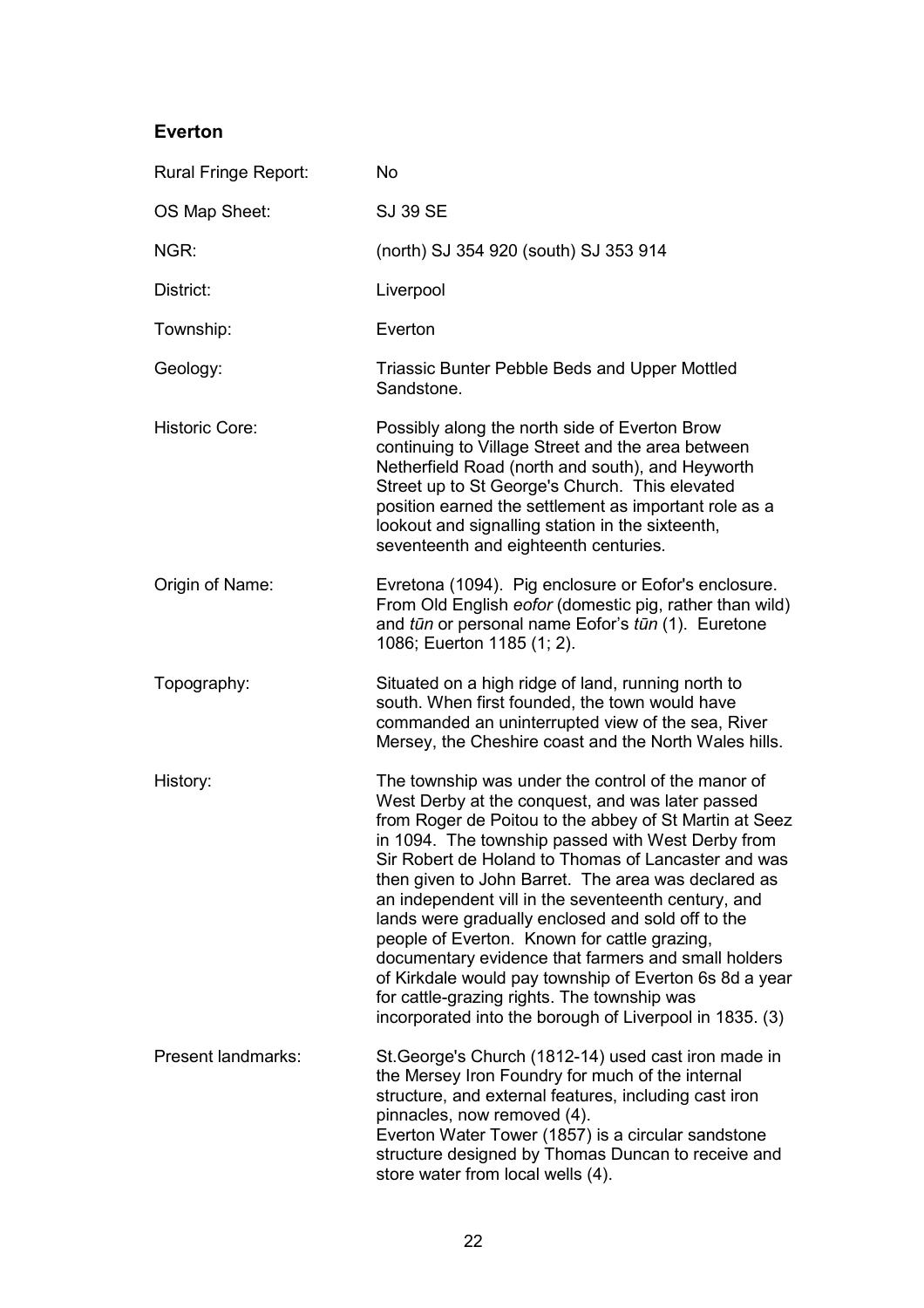|                                                                                                | Everton's Round house (1787) was a lock-up, locally<br>known as the Stone Jug (4).<br>Everton Library (1896) is a brick building with a<br>"fanciful corner tower" (4).<br>Olympia/Locarno Social Club (1903) and the Grafton<br>(twentieth century) were popular entertainment venues<br>in the mid twentieth century.                                                                                                                                                                                                                                                                                                                                                                                                                                                                                                                  |
|------------------------------------------------------------------------------------------------|------------------------------------------------------------------------------------------------------------------------------------------------------------------------------------------------------------------------------------------------------------------------------------------------------------------------------------------------------------------------------------------------------------------------------------------------------------------------------------------------------------------------------------------------------------------------------------------------------------------------------------------------------------------------------------------------------------------------------------------------------------------------------------------------------------------------------------------|
| Historic landmarks:                                                                            | St Domingo Methodist Chapel (1870) stood on the<br>corner of Breckfield Road, and was described by<br>Pevsner as, "ornate, fanciful assymetrical". It was the<br>football group from this church who later developed<br>into Everton. The building was demolished in the<br>1970s (5; 6).<br>The Church of Our Lady Immaculate (mid-nineteenth<br>century) was built as the first chapels of the Roman<br>Catholic Cathedral designed by E.W. Pugin. The<br>cathedral project was never completed on this site,<br>and this building instead functioned as a catholic<br>parish church for many years. The building was<br>demolished in the 1970s (5).<br>Everton Beacon (c.1220) consisted of a rectangular<br>tower of three stories. It was blown down in a storm in<br>1803. The site is now occupied by St George's<br>Church (6). |
| Early Activity:                                                                                | Everton is recorded in the thirteenth century as having<br>"tenants holding their lands by yearly rent and<br>service to the King" (7).                                                                                                                                                                                                                                                                                                                                                                                                                                                                                                                                                                                                                                                                                                  |
|                                                                                                | Significant Post-Med Activity: Much of the development of the township has been<br>nineteenth and twentieth century, but the street<br>patterns and field layouts of earlier periods are still<br>reflected in the current layout of the area.                                                                                                                                                                                                                                                                                                                                                                                                                                                                                                                                                                                           |
| Other potential settlements<br>within the township<br>which may need<br>further investigation: | None identified                                                                                                                                                                                                                                                                                                                                                                                                                                                                                                                                                                                                                                                                                                                                                                                                                          |
| Maps:                                                                                          | 1 <sup>st</sup> Edition 26" OS map Lancashire sheet 106.<br>Surveyed 1845-9. Published 1851<br>Bennison's map of the Town and Port if Liverpool with<br>their Environs 1836<br>Everton Tithe Map 1835 (LRO DRL ??)<br>Sherriff's map of the Environs of Liverpool. 1816<br>Yates & Perry's map of the Environs of Leverpool.<br>1768                                                                                                                                                                                                                                                                                                                                                                                                                                                                                                     |
| References:                                                                                    | (1) Eckwall, E. 1960. The Concise Oxford Dictionary<br>of English Place-Names. Oxford University Press.<br>London. $4th$ ed.<br>(2) Mills, D. 1976. The Place Names of Lancashire.<br>Batsford. London.                                                                                                                                                                                                                                                                                                                                                                                                                                                                                                                                                                                                                                  |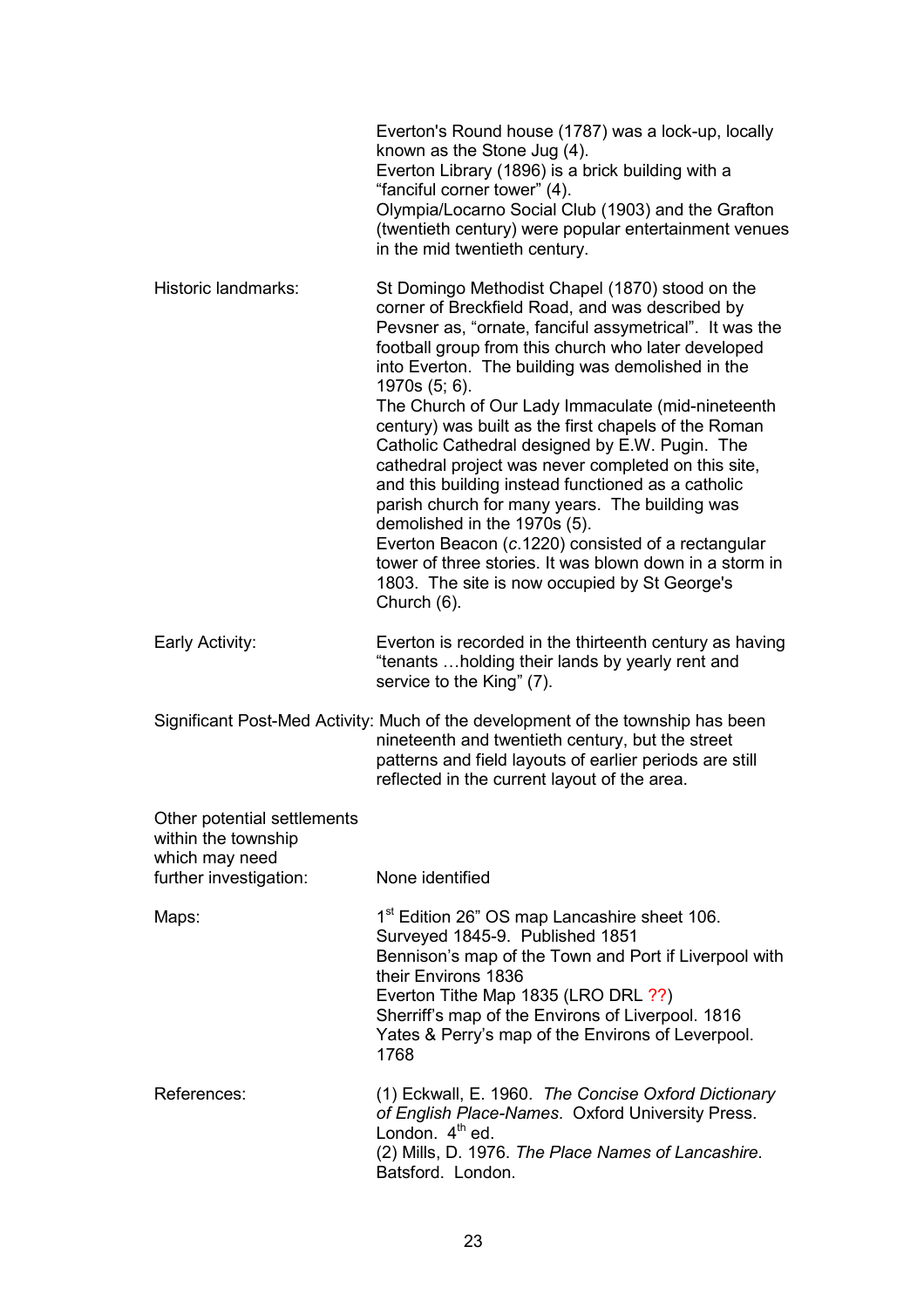(3) Farrer W. and Brownbill J.A. 1907. *The Victoria History of the County Of Lancaster. Volume Three.*  Archibald Constable & Company Limited. London. (4) Sharples, J. 2004. *Pevsner Architectural Guides: Liverpool*. Yale University Press. New Haven and London.

(5) Lewis, D. 2001. The Churches of Liverpool. Bluecoat Press. Liverpool.

 (6) Pevsner, N. 1969. The Buildings of South Lancashire. Penguin. Harmondsworth.

 (7) Whale, D. 1984. *Lost Villages of Liverpool: Part Two*. T. Stephenson and sons. Prescot.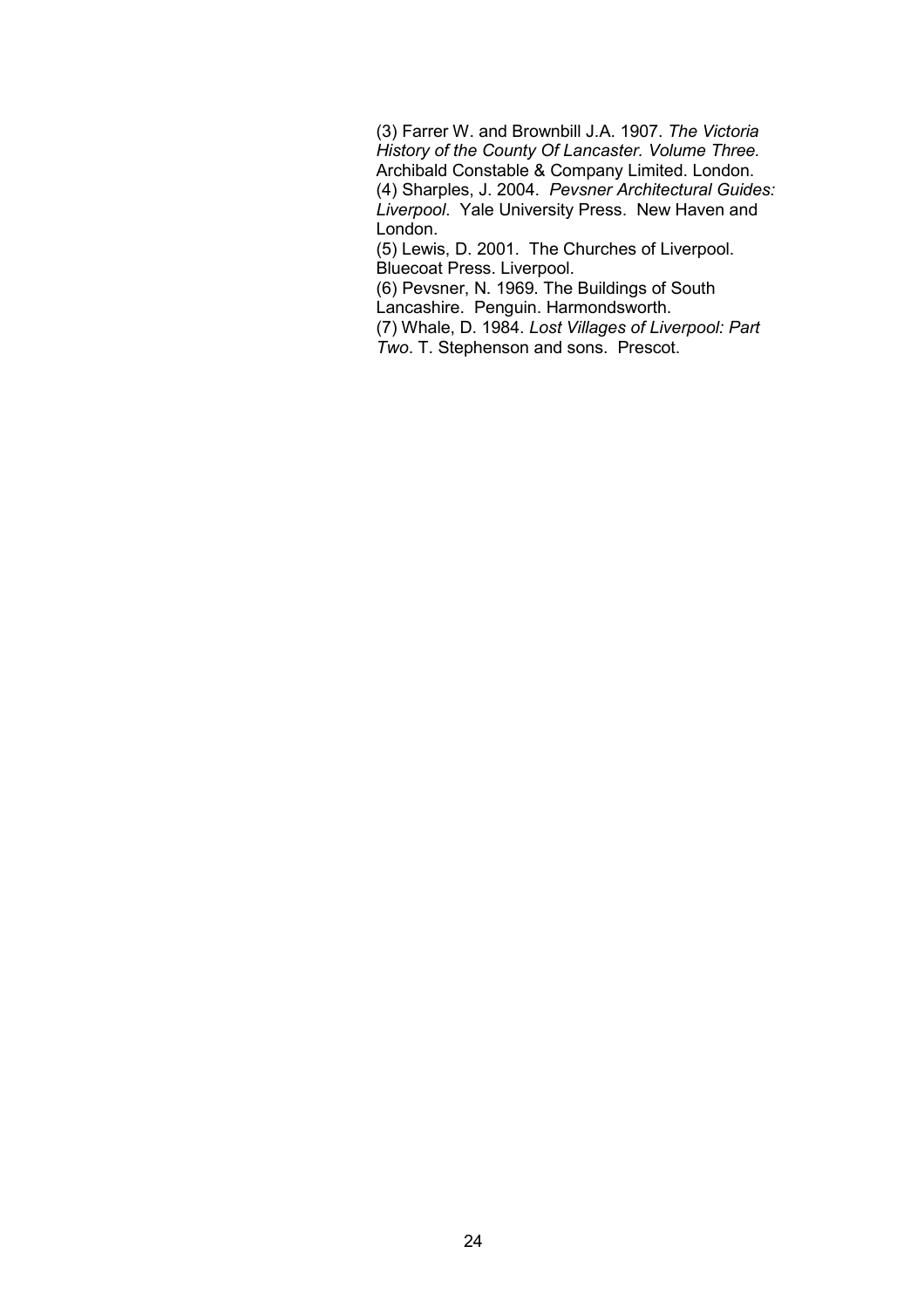#### **Fairfield**

| Rural Fringe Report:  | <b>No</b>                                                                                                                                                                                                                                                                                                                                                                                                                                                                                                                                                                                                                                                                                                                                                                                                                                                                                                                                                                                                                                                                                                                                                                                                                                                                                                                                                                                                                                                               |
|-----------------------|-------------------------------------------------------------------------------------------------------------------------------------------------------------------------------------------------------------------------------------------------------------------------------------------------------------------------------------------------------------------------------------------------------------------------------------------------------------------------------------------------------------------------------------------------------------------------------------------------------------------------------------------------------------------------------------------------------------------------------------------------------------------------------------------------------------------------------------------------------------------------------------------------------------------------------------------------------------------------------------------------------------------------------------------------------------------------------------------------------------------------------------------------------------------------------------------------------------------------------------------------------------------------------------------------------------------------------------------------------------------------------------------------------------------------------------------------------------------------|
| OS Map Sheet:         | <b>SJ 39 SE</b>                                                                                                                                                                                                                                                                                                                                                                                                                                                                                                                                                                                                                                                                                                                                                                                                                                                                                                                                                                                                                                                                                                                                                                                                                                                                                                                                                                                                                                                         |
| NGR (centred):        | SJ 375 909                                                                                                                                                                                                                                                                                                                                                                                                                                                                                                                                                                                                                                                                                                                                                                                                                                                                                                                                                                                                                                                                                                                                                                                                                                                                                                                                                                                                                                                              |
| District:             | Liverpool                                                                                                                                                                                                                                                                                                                                                                                                                                                                                                                                                                                                                                                                                                                                                                                                                                                                                                                                                                                                                                                                                                                                                                                                                                                                                                                                                                                                                                                               |
| Township:             | <b>West Derby</b>                                                                                                                                                                                                                                                                                                                                                                                                                                                                                                                                                                                                                                                                                                                                                                                                                                                                                                                                                                                                                                                                                                                                                                                                                                                                                                                                                                                                                                                       |
| Geology:              | Triassic Bunter Pebble Beds completely overlain by<br>Boulder Clay.                                                                                                                                                                                                                                                                                                                                                                                                                                                                                                                                                                                                                                                                                                                                                                                                                                                                                                                                                                                                                                                                                                                                                                                                                                                                                                                                                                                                     |
| <b>Historic Core:</b> | The settlement seems to have been established on a<br>grid layout, following the original field boundaries. The<br>centre of the village consists of Fairfield Hall, between<br>Lister Road and Lockerby Road.                                                                                                                                                                                                                                                                                                                                                                                                                                                                                                                                                                                                                                                                                                                                                                                                                                                                                                                                                                                                                                                                                                                                                                                                                                                          |
| Origin of Name:       | Fairfield is marked on Yates'1786 map (1). The name<br>indicates that this area was considered good land (1).                                                                                                                                                                                                                                                                                                                                                                                                                                                                                                                                                                                                                                                                                                                                                                                                                                                                                                                                                                                                                                                                                                                                                                                                                                                                                                                                                           |
| Topography:           | The landscape fairly flat, only slightly dipping towards<br>the east.                                                                                                                                                                                                                                                                                                                                                                                                                                                                                                                                                                                                                                                                                                                                                                                                                                                                                                                                                                                                                                                                                                                                                                                                                                                                                                                                                                                                   |
| History:              | The land has been part of the West Derby Manor, and<br>it has passed with the rest of the manor from Roger de<br>Poitou to the abbey of St Martin of Séez, and then on<br>to Stepeh on Blois. From the fourteenth century, when<br>the manor was passed from Thomas, earl of Lancaster<br>to Robert de Holland it gained possessions of<br>demesnes in Croxteth, Torrisholme, Nether Kellet (2).<br>Around this time the manor "fell into the kings hands"<br>(2), and tenants held lands. In the sixteenth century<br>the Molyneux family became stewards of the manor. A<br>single building named 'Fairfield', surrounded by field<br>enclosures is recorded on Yates and Perry's 'Map of<br>the Environs of Leverpool in 1768. The whole<br>settlement, including Fairfield Hall and the surrounding<br>fields are listed as belonging to E.D Falkner in 1835 in<br>J. Bennisons 'Map of the Town and Port of Liverpool<br>with their Environs'. The original street layout was<br>established along the field boundaries and has<br>remained largely unchanged since. There is no<br>evidence of early settlement of this area, although,<br>there is evidence that the land had been partitioned as<br>agricultural plots prior to the establishment of Fairfield<br>Hall. The area grew up in the Victorian period as a<br>rural suburb, and although it has now lost that<br>character, it retains wide roads, sandstone walls and<br>some Victorian houses. (2) |
|                       |                                                                                                                                                                                                                                                                                                                                                                                                                                                                                                                                                                                                                                                                                                                                                                                                                                                                                                                                                                                                                                                                                                                                                                                                                                                                                                                                                                                                                                                                         |

Present landmarks: Abandoned Jewish Cemetery (c.1836).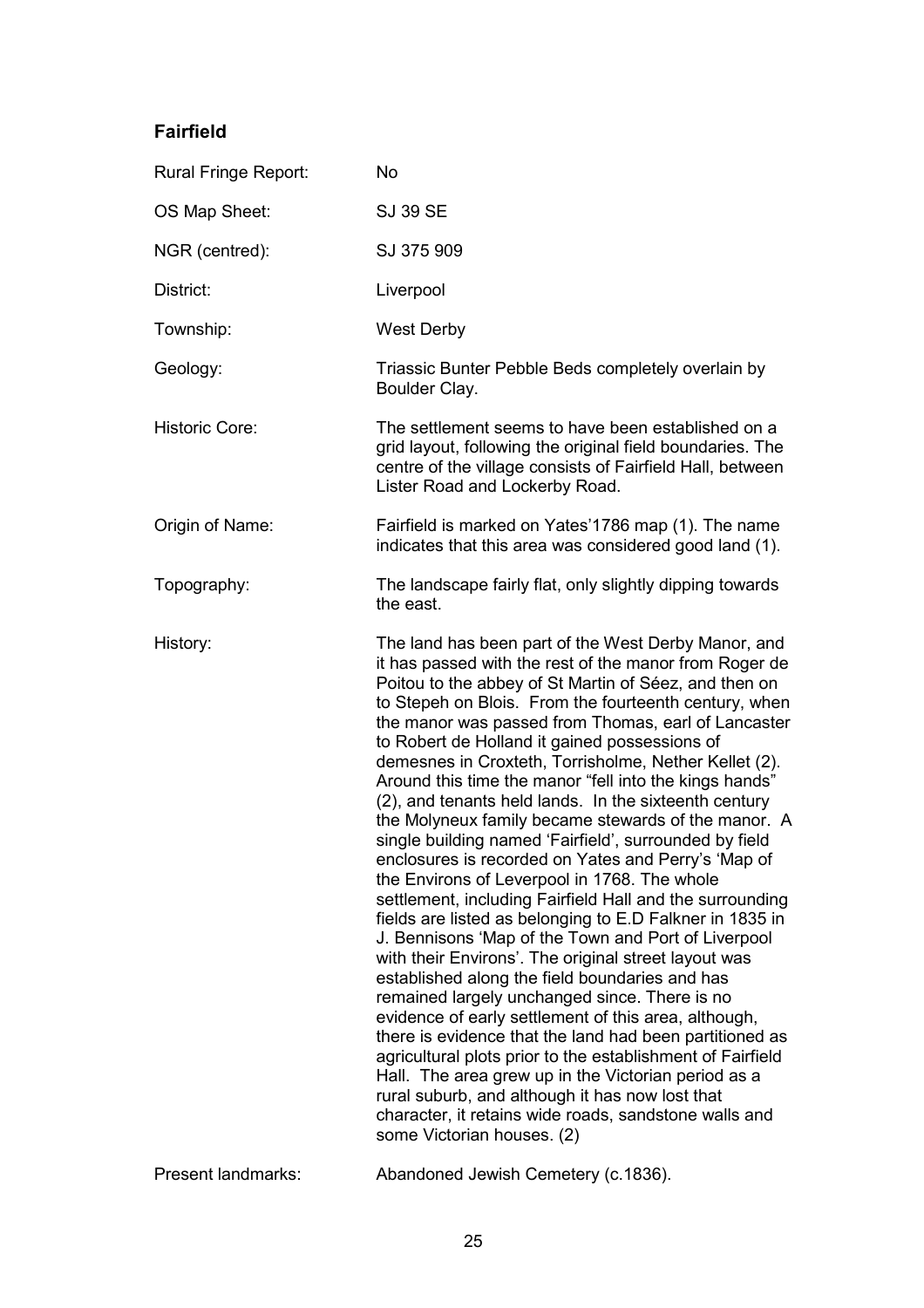|                                                                                               | University Hall (1840s).<br>There are numerous remnants of the rapid<br>industrialisation of this area of Liverpool, including<br>Stanley Railway Station and the corporation tramway<br>depot. $(3; 4)$                                                                                                                                                                             |
|-----------------------------------------------------------------------------------------------|--------------------------------------------------------------------------------------------------------------------------------------------------------------------------------------------------------------------------------------------------------------------------------------------------------------------------------------------------------------------------------------|
| Historic landmarks:                                                                           | Fairfield Hall (post-medieval), marked on Yates and<br>Perry's 'Map of the Environs of Leverpool' in 1768. The<br>house was demolished at some time before 1938.                                                                                                                                                                                                                     |
| Early Activity:                                                                               | A Roman coin has been discovered on Lister Crescent<br>in the settlement core. (4)                                                                                                                                                                                                                                                                                                   |
|                                                                                               | Significant Post-Med Activity: A confectionary factory was established on the site of<br>Fairfield Hall after 1938. (4)                                                                                                                                                                                                                                                              |
| Other potential settlements<br>within the township<br>which may need<br>further investigation | Stanley                                                                                                                                                                                                                                                                                                                                                                              |
| Maps:                                                                                         | OS 6" Lancashire sheet CVI. S.E. 1938<br>1 <sup>st</sup> Edition 6" OS map Lancashire sheet 106. Surveyed<br>1845-49. Published 1851.<br>Bennison's map of the Town and Port of Liverpool with<br>their Environs, 1835.<br>Yates and Perry's map of the Environs of Leverpool.<br>1768                                                                                               |
| References:                                                                                   | (1) Mills, D. 1976. The Place Names of Lancashire.<br>Batsford. London.<br>(2) Lewis, D. 2003. The Illustrated History of<br>Liverpool's Suburbs. Breedon Books Publishing.<br>Derby.<br>(3) Rees, P. 1984. A Guide to Merseyside's Industrial<br>Past. North West Society for Industrial Archaeology.<br>Liverpool.<br>(4) Merseyside Historic Environment Record<br>documentation. |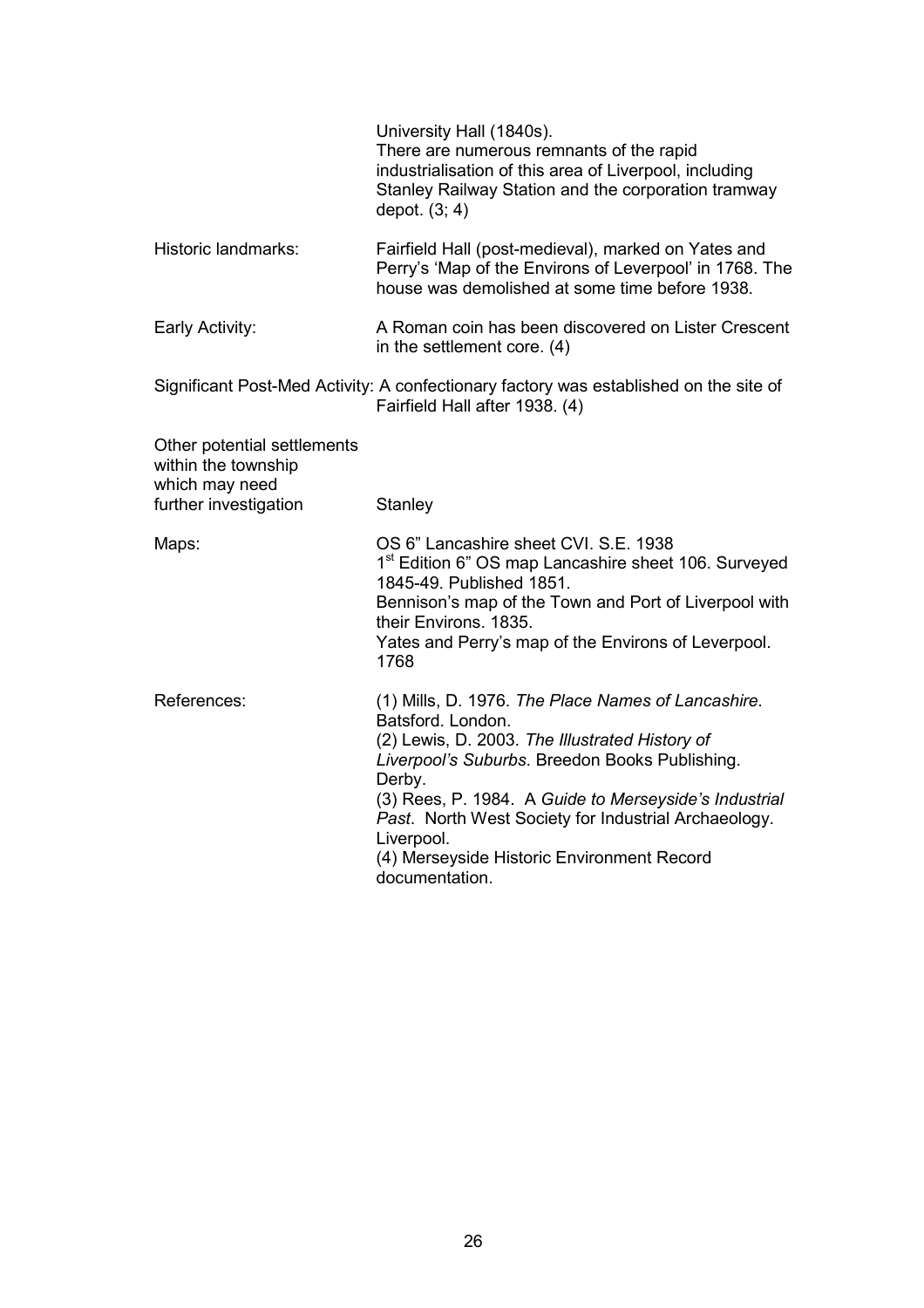### **Fazakerley**

| Rural Fringe Report:  | Yes                                                                                                                                                                                                                                                                                                                                                                                                                                                                                                                                                                                                                                             |
|-----------------------|-------------------------------------------------------------------------------------------------------------------------------------------------------------------------------------------------------------------------------------------------------------------------------------------------------------------------------------------------------------------------------------------------------------------------------------------------------------------------------------------------------------------------------------------------------------------------------------------------------------------------------------------------|
| OS Map Sheet:         | <b>SJ 39 NE</b>                                                                                                                                                                                                                                                                                                                                                                                                                                                                                                                                                                                                                                 |
| NGR (centred):        | SJ 377 967                                                                                                                                                                                                                                                                                                                                                                                                                                                                                                                                                                                                                                      |
| District:             | Liverpool                                                                                                                                                                                                                                                                                                                                                                                                                                                                                                                                                                                                                                       |
| Township:             | Fazakerley                                                                                                                                                                                                                                                                                                                                                                                                                                                                                                                                                                                                                                      |
| Geology:              | Boulder Clay and Shirdley Hill Sand                                                                                                                                                                                                                                                                                                                                                                                                                                                                                                                                                                                                             |
| <b>Historic Core:</b> | The 1 <sup>st</sup> Edition 6 " OS map of 1850 shows Fazakerley<br>as open farmland and with no apparent centre, the<br>only prominent feature being Fazakerley Hall on Lower<br>Lane. However archaeological excavations at<br>Fazakerley Hospital revealed a medieval moated site<br>which may have formed the historic core of<br>Fazakerley.                                                                                                                                                                                                                                                                                                |
| Origin of Name:       | Phasakyrlee (c.1250). Border or fringe. Or woodland<br>near a boundary field (1; 2). From Old English Fas or<br>Fæs and Leah (1). Fasakerlegh 1277.                                                                                                                                                                                                                                                                                                                                                                                                                                                                                             |
| Topography:           | Relatively flat and low lying. Lower than surrounding<br>land to south and west, but slightly higher than lands to<br>the North and East. Land largely given over for<br>cultivation.                                                                                                                                                                                                                                                                                                                                                                                                                                                           |
| History:              | First reference to Fazakerley appears in 1276 in the<br>local family records for Henry & Robert de Fazakerley.<br>The settlement core developed from a hamlet in an<br>area where woodland had been cleared. The area had<br>previously been one of the townfields of Walton. The<br>township was primarily agricultural through the<br>medieval and post-medieval periods (3). The area<br>became increasingly industrialised following the<br>building of the Liverpool to Manchester railway and the<br>Cheshire Lines railway, both of which cross the<br>township.<br>The township was incorporated with City of Liverpool<br>in 1905 (3). |
| Present landmarks:    | Emmanuel Church (1902-08) is a large brick built<br>church (4, 3).<br>Jewish burial ground on Walton border (3).<br>Hartley's Jam Factory (1886) and model Village (1888<br>onwards). Brick built structure, one of the main<br>employers in the area in the early twentieth century,<br>and facilitated the expansion of population and<br>housing in the township (4).                                                                                                                                                                                                                                                                        |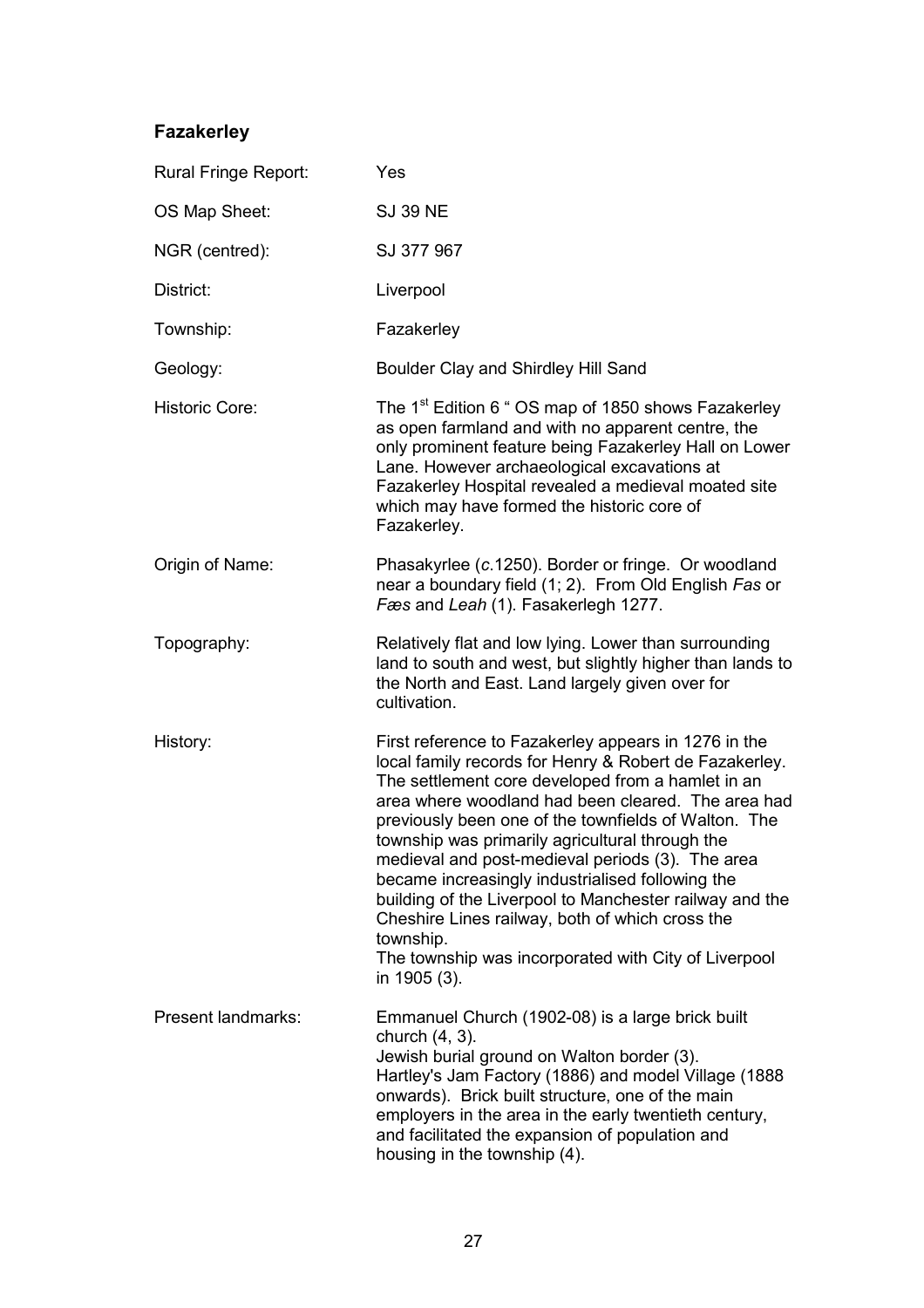| Historic landmarks: | Schoolhouse (1725) was funded by Samuel Turner (3).<br>Fazakerley Hall.<br>Harbeck House (possible medieval moated site) was<br>converted for use as a hospital for infectious disease<br>by the Liverpool Corporation (now demolished) (5).                              |
|---------------------|---------------------------------------------------------------------------------------------------------------------------------------------------------------------------------------------------------------------------------------------------------------------------|
| Early Activity:     | There is no direct evidence for settlement or human<br>activity prior to the medieval period. However, the<br>topology is very similar to that of Croxteth Park and<br>could therefore produce as much prehistoric<br>settlement evidence. Medieval activity is primarily |

being maintained for that period (6)

agricultural, and excavation has provided evidence of the continuity of use of fields from the medieval to the twentieth century, with boundary drainage ditching

Significant Post-Med Activity:

| Other potential settlements<br>within the township<br>which may need<br>further investigation: | None identified                                                                                                                                                                                                                                                                                                                                                                                                                                                                                                                                                                                                                                                                                                                                                                                                        |
|------------------------------------------------------------------------------------------------|------------------------------------------------------------------------------------------------------------------------------------------------------------------------------------------------------------------------------------------------------------------------------------------------------------------------------------------------------------------------------------------------------------------------------------------------------------------------------------------------------------------------------------------------------------------------------------------------------------------------------------------------------------------------------------------------------------------------------------------------------------------------------------------------------------------------|
| Maps:                                                                                          | 1 <sup>st</sup> Edition 6" OS map Lancashire sheet 99. Surveyed<br>1849. Published 1850.<br>Fazakerley Tithe Map 1846.<br>Bennison's map of Liverpool and Environs. 1835.<br>Sherriff's map of Liverpool and Environs. Surveyed<br>1816 Published 1817.<br>Yates' map of Lancashire. 1786.                                                                                                                                                                                                                                                                                                                                                                                                                                                                                                                             |
| References:                                                                                    | (1) Eckwall, E. 1960. The Concise Oxford Dictionary<br>of English Place-Names. Oxford University Press.<br>London. 4 <sup>th</sup> ed.<br>(2) Mills, D. 1976. The Place Names of Lancashire.<br>Batsford. London.<br>(3) Farrer W. and Brownbill J.A. 1907. The Victoria<br>History of the County Of Lancaster. Volume Three.<br>Archibald Constable & Company Limited. London.<br>(4) Pevsner, N. 1969. The Buildings of South<br>Lancashire. Penguin. Harmondsworth.<br>(5) Lewis, J. M. 2000. The Medieval Earthworks of the<br>Hundred of West Derby: Tenurial Evidence and<br>Physical Structure. British Archaeological Reports.<br>British Series Volume 310, Oxford.<br>(6) Wright, J. 1996. Higher Lane, Fazakerley<br>Merseyside, Excavation Report. Lancaster University<br>Archaeological Unit. Lancaster. |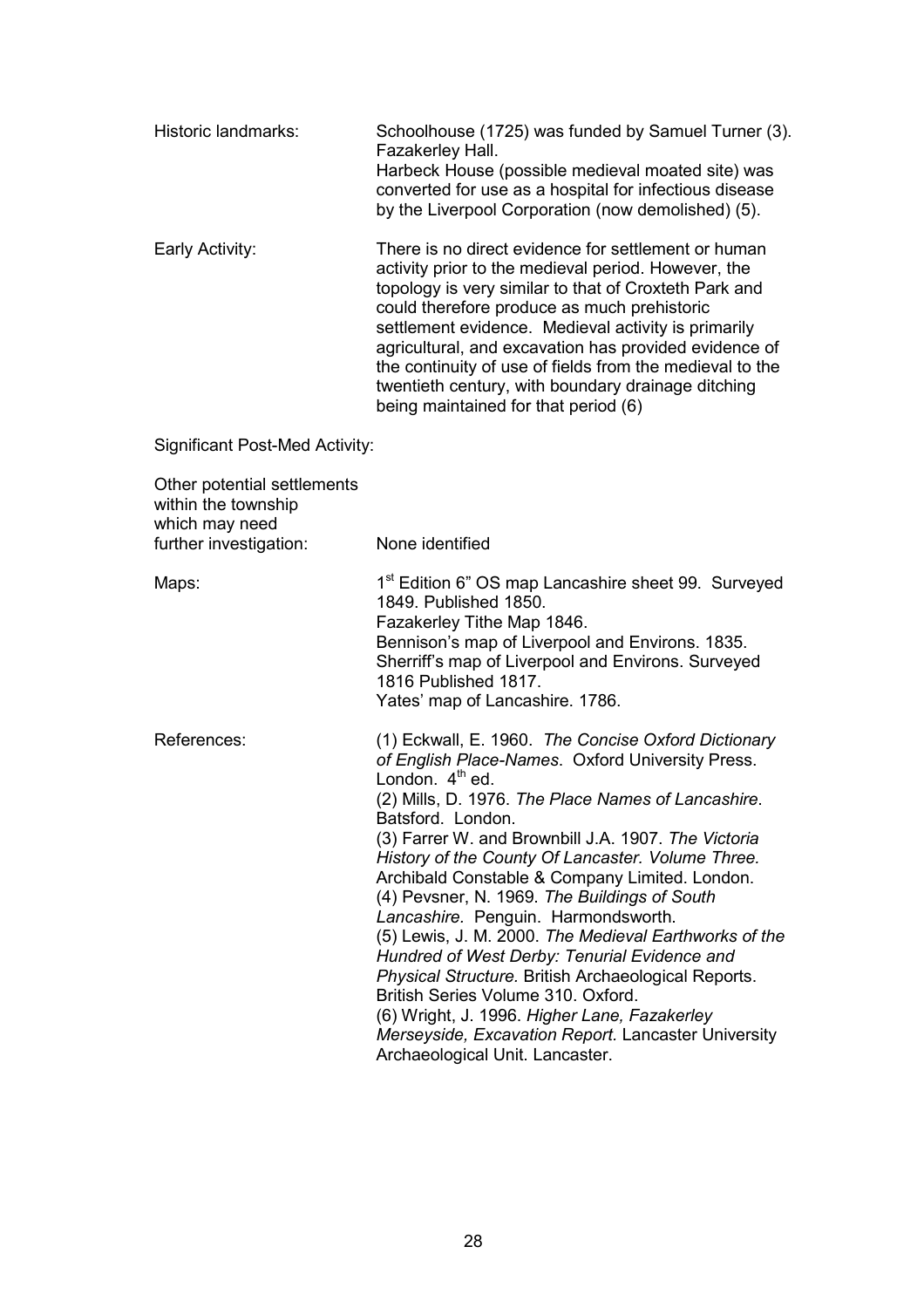#### **Garston**

| Rural Fringe Report:      | <b>No</b>                                                                                                                                                                                                                                                                                                                                                                                                                                                                                                                                                                                                                                                                                                                                                                                                                                                                                                |
|---------------------------|----------------------------------------------------------------------------------------------------------------------------------------------------------------------------------------------------------------------------------------------------------------------------------------------------------------------------------------------------------------------------------------------------------------------------------------------------------------------------------------------------------------------------------------------------------------------------------------------------------------------------------------------------------------------------------------------------------------------------------------------------------------------------------------------------------------------------------------------------------------------------------------------------------|
| OS Map Sheet:             | <b>SJ 38 NE</b>                                                                                                                                                                                                                                                                                                                                                                                                                                                                                                                                                                                                                                                                                                                                                                                                                                                                                          |
| NGR (centred):            | SJ 404 845 (north) SJ 405 847 (south) SJ 403 842                                                                                                                                                                                                                                                                                                                                                                                                                                                                                                                                                                                                                                                                                                                                                                                                                                                         |
| District:                 | Liverpool                                                                                                                                                                                                                                                                                                                                                                                                                                                                                                                                                                                                                                                                                                                                                                                                                                                                                                |
| Township:                 | Garston                                                                                                                                                                                                                                                                                                                                                                                                                                                                                                                                                                                                                                                                                                                                                                                                                                                                                                  |
| Geology:                  | Bunter Sandstone and Boulder Clay                                                                                                                                                                                                                                                                                                                                                                                                                                                                                                                                                                                                                                                                                                                                                                                                                                                                        |
| <b>Historic Core:</b>     | The medieval core of Garston is based along Church<br>Road, where Garston Way and railway line intersect.<br>Note: much of this area, including the history of St<br>Michael's Church, is covered in the 'Dingle'<br>characterisation.                                                                                                                                                                                                                                                                                                                                                                                                                                                                                                                                                                                                                                                                   |
| Origin of Name:           | Gerstan (1094). The great stone or grazing town (1;<br>2). From Old English great and stan or gærs and tūn<br>(1; 2). Grestan c.1155; Garston c.1265.                                                                                                                                                                                                                                                                                                                                                                                                                                                                                                                                                                                                                                                                                                                                                    |
| Topography:               | The core of the settlement is situated on a hill that<br>slopes down to the river                                                                                                                                                                                                                                                                                                                                                                                                                                                                                                                                                                                                                                                                                                                                                                                                                        |
| History:                  | There is evidence of prehistoric and Roman activity in<br>this area, although Garston was only properly<br>established as a centre of activity during the medieval<br>period. Much of the industry in the area in the medieval<br>and post-medieval area fishing. It is recorded that<br>many different species of fish could be caught in the<br>area, including salmon, whitebait and sturgeon (3).<br>The early nineteenth century saw Garston develop as<br>a dock, with rail networks established to Manchester<br>and Liverpool. However, by the later part of the<br>century, Garston saw its key growth, becoming a<br>important docking port, with a new second dock and<br>major industrial activity including a ship building yard,<br>tannery, iron, creosote and gas works, significant<br>growth to the existing rail terminals and associated<br>residential housing for the workers (4). |
| <b>Present landmarks:</b> | Garston Village Cross (medieval) is now relocated to<br>grounds of St Francis of Assisi Church on Earp Street,<br>though remains are only fragmentary. (5)<br>Station (1873). (5)<br>Garston Docks (mid-eighteenth century onwards), and<br>later the associated railway system (1850s onwards)<br>provided much of the employment in the area in the<br>late nineteenth and early twentieth centuries (4).                                                                                                                                                                                                                                                                                                                                                                                                                                                                                              |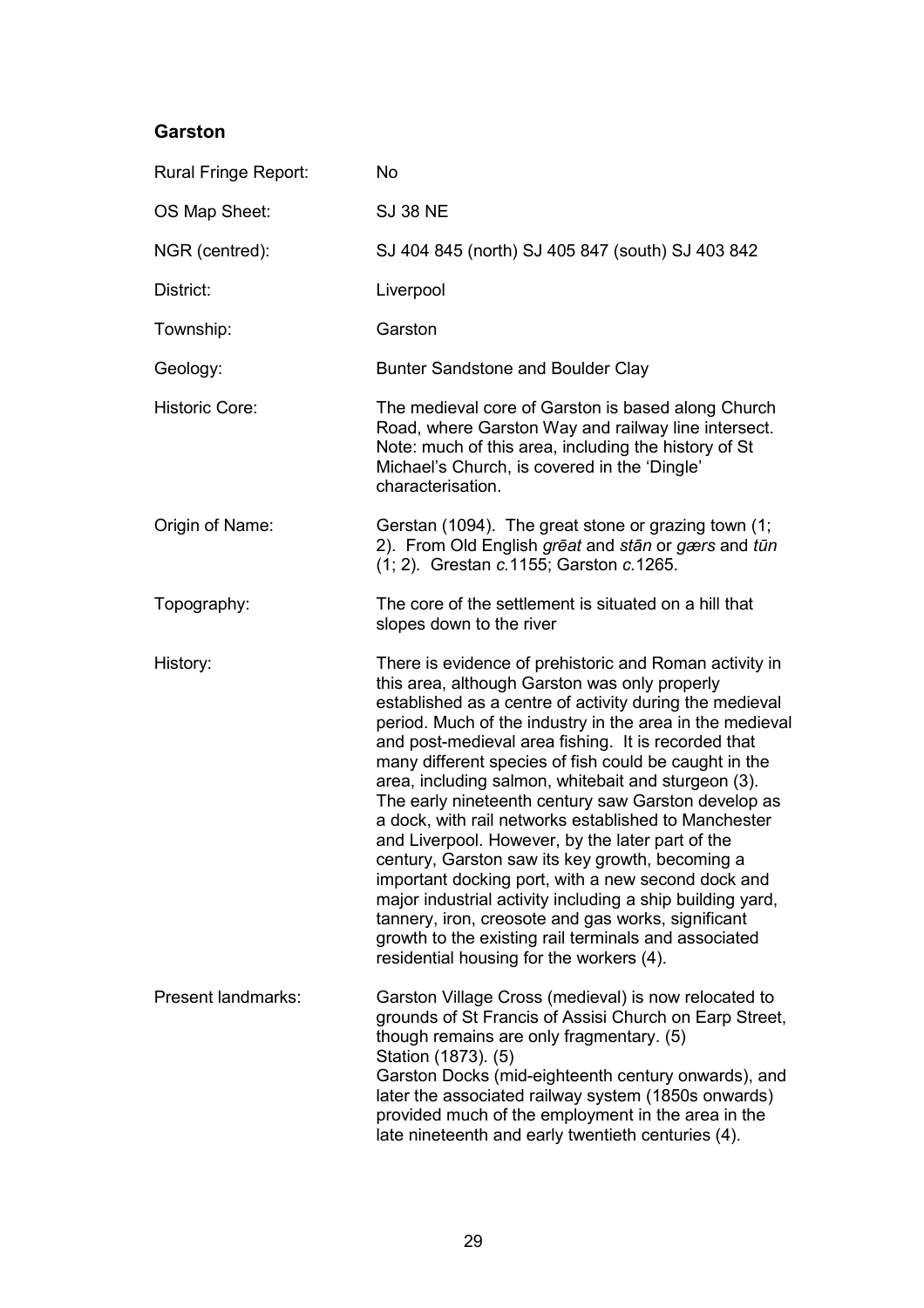| Historic landmarks:                                                  | Garston Water Mill and mill dam (original mill building<br>1264, present building nineteenth century). This<br>watermill used an overshot wheel, and was used as a<br>fulling mill (6). It was granted to Stanlaw Abbey by<br>Adam de Gerstan in the thirteenth century. There is<br>documentary evidence of a second water mill,<br>associated with another area of water further inland<br>(7). Garston Old Hall (fifteenth century) originated as a<br>monastic grange. It was demolished in the early<br>nineteenth century (4).                                                                                                                                                                                                                              |
|----------------------------------------------------------------------|-------------------------------------------------------------------------------------------------------------------------------------------------------------------------------------------------------------------------------------------------------------------------------------------------------------------------------------------------------------------------------------------------------------------------------------------------------------------------------------------------------------------------------------------------------------------------------------------------------------------------------------------------------------------------------------------------------------------------------------------------------------------|
| Early Activity:                                                      | A Flint flake artefact (probably Neolithic) was<br>discovered in 1990 on wasteland near Garston Docks.<br>(5)<br>A Roman pavement or road was found in 1858 while<br>excavating for sewers, 300 yards from St Mary's<br>Church, apparently running south east towards<br>Garston or Hale and possibly linked to the probable<br>Roman road located at Otterspool. (5)                                                                                                                                                                                                                                                                                                                                                                                             |
|                                                                      | Significant Post-Med Activity: Garston Tithe Barn, close to Garston Old Hall on<br>Church Road.                                                                                                                                                                                                                                                                                                                                                                                                                                                                                                                                                                                                                                                                   |
| Other potential settlements<br>within the township<br>which may need |                                                                                                                                                                                                                                                                                                                                                                                                                                                                                                                                                                                                                                                                                                                                                                   |
| further investigation:                                               | None identified                                                                                                                                                                                                                                                                                                                                                                                                                                                                                                                                                                                                                                                                                                                                                   |
| Maps:                                                                | Garston Tithe Map 1841.<br>1 <sup>st</sup> Edition 6" OS map Lancashire sheet 113.<br>Surveyed 1846-8. Published 1850.                                                                                                                                                                                                                                                                                                                                                                                                                                                                                                                                                                                                                                            |
| References:                                                          | (1) Mills, D. 1976. The Place Names of Lancashire.<br>Batsford. London.<br>(2) Eckwall, E. 1960. The Concise Oxford Dictionary<br>of English Place-Names. Oxford University Press.<br>London. $4th$ ed.<br>(3) Cox, E. 1888. Garston and its Ancient Chapel.<br>Transactions of the Historic Society of Lancashire and<br>Cheshire.<br>(4) Lewis, D. 2003. The Illustrated History of<br>Liverpool's Suburbs. Breedon Books Publishing.<br>Derby.<br>(5) Merseyside Historic Environment Record<br>documentation.<br>(6) Brett, M. and B. 1997. The Archive Photographs<br>Series: Garston. Chalford. Stroud.<br>(7) Boult, J. 1868. The Historical Topography of<br>Aigburth and<br>Garston. Transactions of the Historic Society of<br>Lancashire and Cheshire. |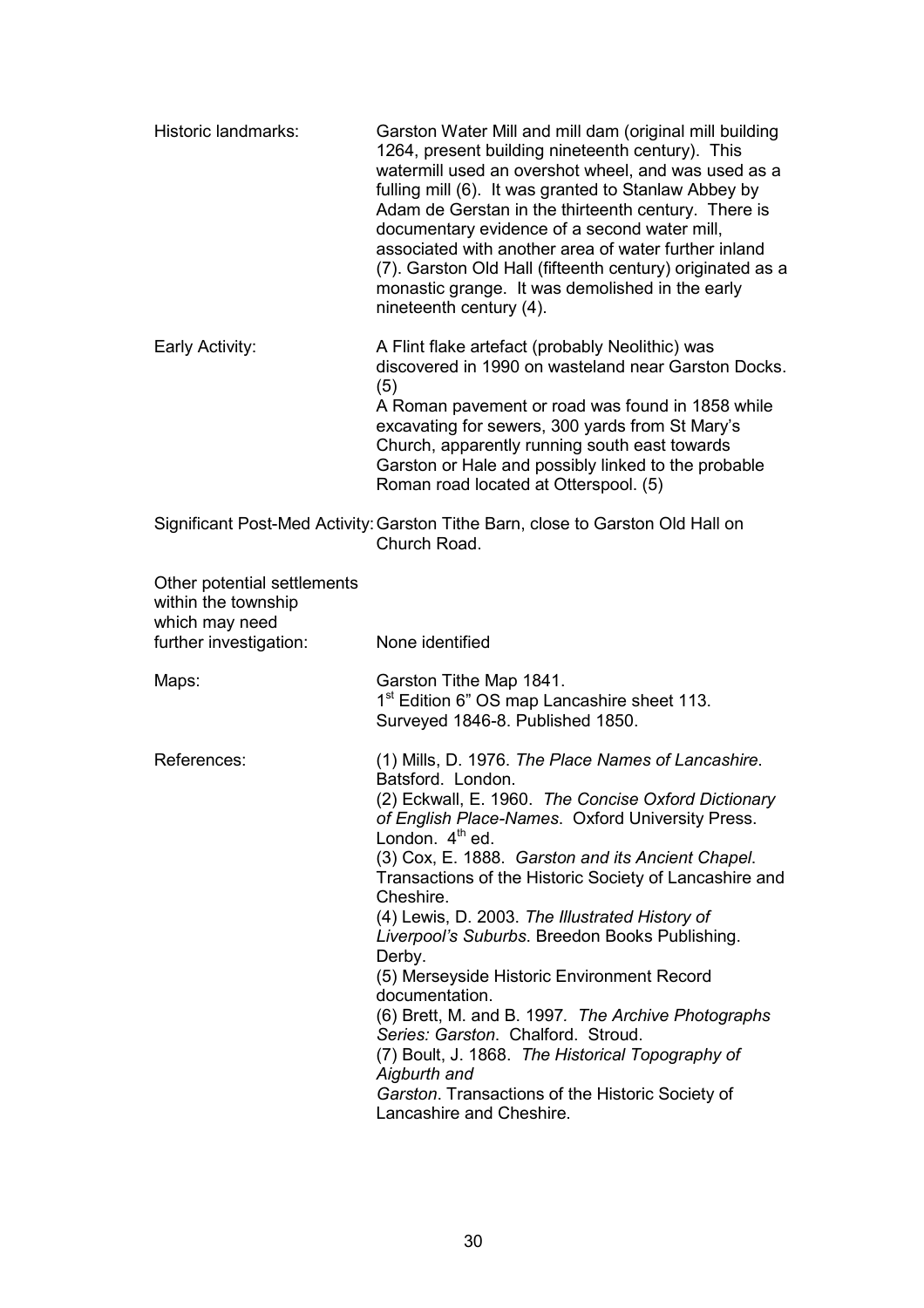#### **Gateacre**

| Rural Fringe Report:  | <b>No</b>                                                                                                                                                                                                                                                                                                                                                                                                                                                                                                                                                                                                                                                 |
|-----------------------|-----------------------------------------------------------------------------------------------------------------------------------------------------------------------------------------------------------------------------------------------------------------------------------------------------------------------------------------------------------------------------------------------------------------------------------------------------------------------------------------------------------------------------------------------------------------------------------------------------------------------------------------------------------|
| OS Map Sheet:         | <b>SJ 48 NW</b>                                                                                                                                                                                                                                                                                                                                                                                                                                                                                                                                                                                                                                           |
| NGR (centred):        | SJ 427 877 (west) SJ 424 876 (east) SJ 428 877                                                                                                                                                                                                                                                                                                                                                                                                                                                                                                                                                                                                            |
| District:             | Liverpool                                                                                                                                                                                                                                                                                                                                                                                                                                                                                                                                                                                                                                                 |
| Township:             | Little Woolton/Much Woolton                                                                                                                                                                                                                                                                                                                                                                                                                                                                                                                                                                                                                               |
| Geology:              | Bunter Sandstone and Boulder Clay                                                                                                                                                                                                                                                                                                                                                                                                                                                                                                                                                                                                                         |
| <b>Historic Core:</b> | Settlement centre lies along Gateacre Brow and along<br><b>Halewood Road</b>                                                                                                                                                                                                                                                                                                                                                                                                                                                                                                                                                                              |
| Origin of Name:       | Gateacre (1559) (1). A place where goats are kept, or<br>field by a gate. From Old English gat or geat and aecer<br>(2, 3). Gate also means path in Middle English (4).<br>No variations of the spelling are recorded.                                                                                                                                                                                                                                                                                                                                                                                                                                    |
| Topography:           | The topography slopes rapidly towards Gateacre from<br>Woolton village. The historic core of Gateacre lies on<br>the valley side as it dips further towards the west of the<br>modern suburb of Gateacre.                                                                                                                                                                                                                                                                                                                                                                                                                                                 |
| History:              | This settlement lies between the townships of Little<br>Woolton and Much Woolton. The settlement originally<br>grew up along the medieval Halewood Road, the<br>settlement, however is largely post-medieval/early<br>industrial revolution in origin. By the time of the writing<br>of the first Edition of the Victoria County History of<br>Lancashire in 1907, it was described as "situated in the<br>midst of trees and gardens. The roads are good, and<br>hedged with hawthorn trimly kept. Altogether the<br>township [Little Woolton] wears a prosperous<br>respectable look of a district removed from the smoke<br>and murk of the city" (1). |
| Present land marks:   | Unitarian Chapel (1700) is a plan stone building,<br>extended in 1719 (5).<br>St. Stephen (1872-4) is a red sandstone church in a<br>thirteenth century style (5).                                                                                                                                                                                                                                                                                                                                                                                                                                                                                        |
| Historic landmarks:   |                                                                                                                                                                                                                                                                                                                                                                                                                                                                                                                                                                                                                                                           |
| Early Activity:       | There is no known evidence of pre-medieval in this<br>area $(6)$ .                                                                                                                                                                                                                                                                                                                                                                                                                                                                                                                                                                                        |
|                       | Significant Post-Med Activity: "There is nothing in the village today older than<br>seventeenth century, but Gateacre has kept its rural<br>atmosphere" (7) This is aided by the village green,<br>and some historic sandstone houses, including 2                                                                                                                                                                                                                                                                                                                                                                                                        |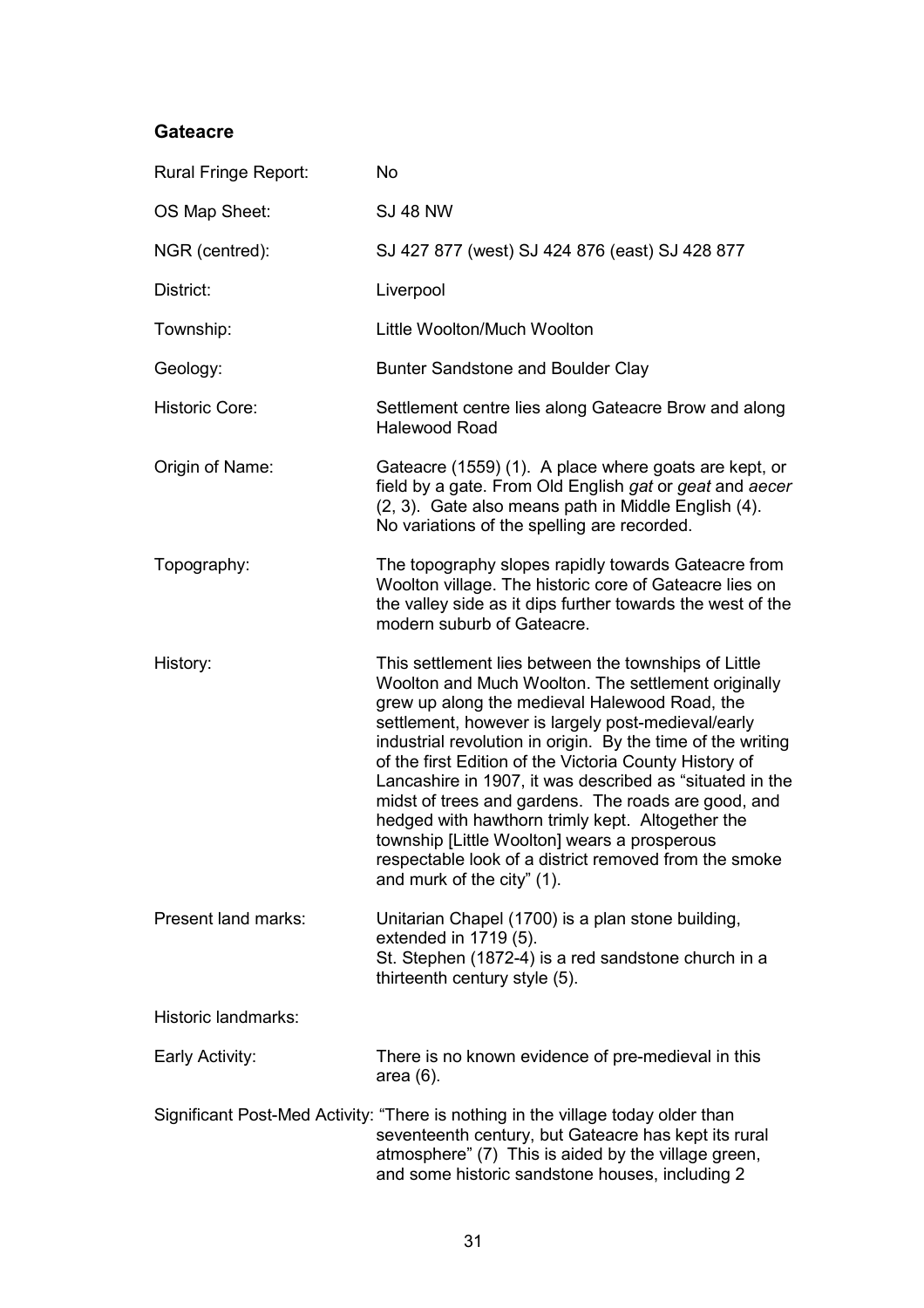|                                                                      | Grange Lane (post-medieval) a sandstone 3 storey<br>house, and 1 – 9 Belle Vale Road (early nineteenth<br>century) cottages. (8)                                                                                                                                                                                                                                                                                                                                                                                                                                                                                                                                                                                                                                                                                                                      |
|----------------------------------------------------------------------|-------------------------------------------------------------------------------------------------------------------------------------------------------------------------------------------------------------------------------------------------------------------------------------------------------------------------------------------------------------------------------------------------------------------------------------------------------------------------------------------------------------------------------------------------------------------------------------------------------------------------------------------------------------------------------------------------------------------------------------------------------------------------------------------------------------------------------------------------------|
| Other potential settlements<br>within the township<br>which may need |                                                                                                                                                                                                                                                                                                                                                                                                                                                                                                                                                                                                                                                                                                                                                                                                                                                       |
| further investigation:                                               | None identified                                                                                                                                                                                                                                                                                                                                                                                                                                                                                                                                                                                                                                                                                                                                                                                                                                       |
| Maps:                                                                | 1 <sup>st</sup> Edition 6" OS map Lancashire sheet 114.<br>Surveyed 1845-6 Published 1849.                                                                                                                                                                                                                                                                                                                                                                                                                                                                                                                                                                                                                                                                                                                                                            |
| References:                                                          | (1) Farrer W. and Brownbill J.A. 1907. The Victoria<br>History of the County Of Lancaster. Volume Three.<br>Archibald Constable & Company Limited. London.<br>(2) Eckwall, E. 1960. The Concise Oxford Dictionary<br>of English Place-Names. Oxford University Press.<br>London. $4th$ ed.<br>(3) Mills, D. 1976. The Place Names of Lancashire.<br>Batsford. London.<br>(4) Richardson, J. 1974. The Local Historian's<br><b>Encyclopedia. Historical Publications Limited. New</b><br>Barnet.<br>(5) Pevsner, N. 1969. The Buildings of South<br>Lancashire. Penguin. Haremondsworth.<br>(6) Cowell, R. 1983. Liverpool Urban Fringes Survey.<br>Merseyside County Museums. Liverpool.<br>(7) Lewis, D. 2003. The Illustrated History of<br>Liverpool's Suburbs. Breedon Books Publishing.<br>Derby.<br>(8) Merseyside Historic Environment Record. |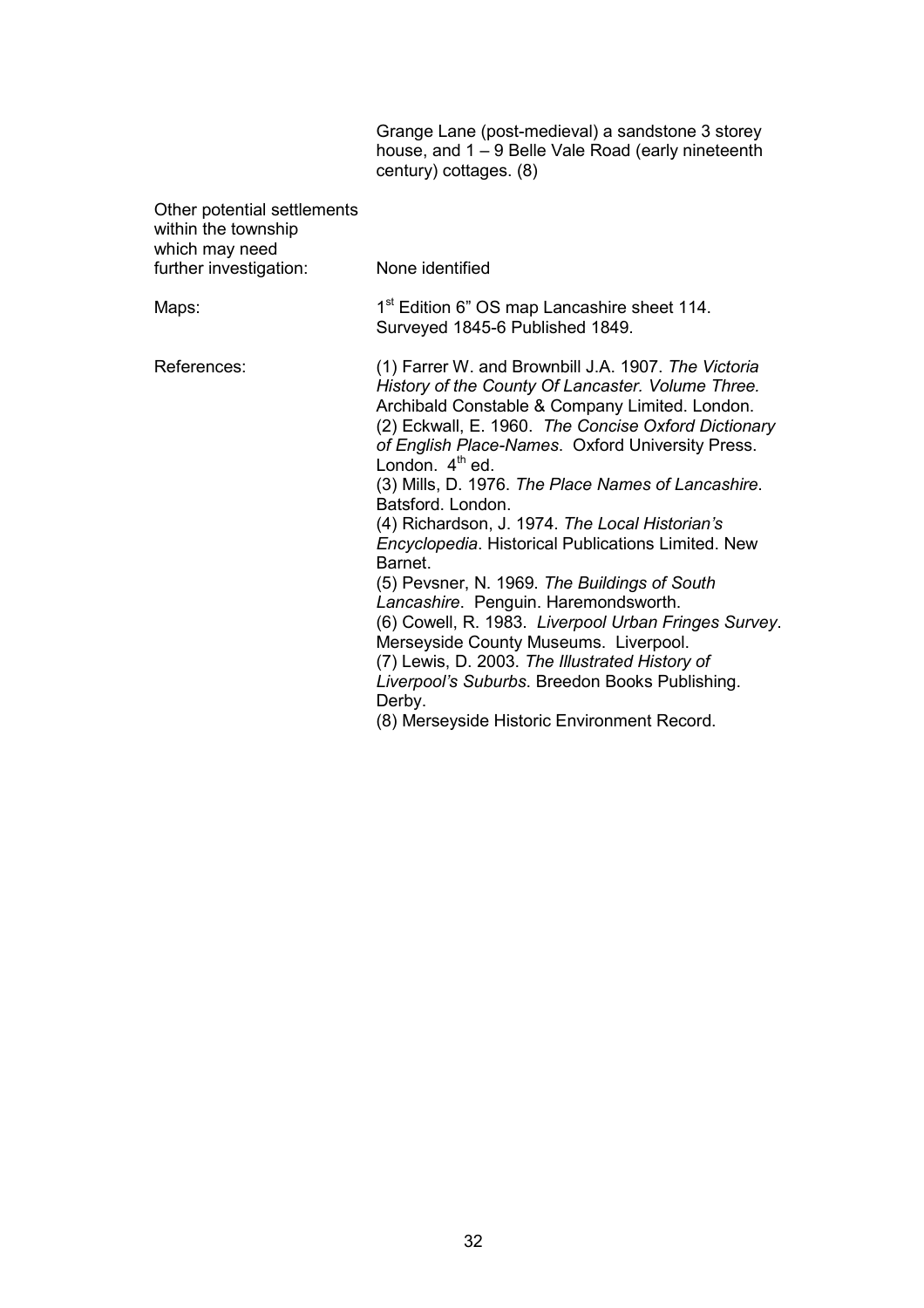## **Gillmoss**

| Rural Fringe Report:  | <b>No</b>                                                                                                                                                                                                                                                                                                                                                                                                                                                                                                                                                                                                                                                                             |
|-----------------------|---------------------------------------------------------------------------------------------------------------------------------------------------------------------------------------------------------------------------------------------------------------------------------------------------------------------------------------------------------------------------------------------------------------------------------------------------------------------------------------------------------------------------------------------------------------------------------------------------------------------------------------------------------------------------------------|
| OS Map Sheet:         | <b>SJ 49 NW</b>                                                                                                                                                                                                                                                                                                                                                                                                                                                                                                                                                                                                                                                                       |
| NGR (centred):        | SJ 402 961                                                                                                                                                                                                                                                                                                                                                                                                                                                                                                                                                                                                                                                                            |
| District:             | Liverpool                                                                                                                                                                                                                                                                                                                                                                                                                                                                                                                                                                                                                                                                             |
| Township:             | <b>West Derby</b>                                                                                                                                                                                                                                                                                                                                                                                                                                                                                                                                                                                                                                                                     |
| Geology:              | Shirdley Hill Sand and Boulder Clay                                                                                                                                                                                                                                                                                                                                                                                                                                                                                                                                                                                                                                                   |
| <b>Historic Core:</b> | The core of the settlement lay along the junction of<br>Gillmoss Lane and Back Gillmoss Lane.                                                                                                                                                                                                                                                                                                                                                                                                                                                                                                                                                                                         |
| Origin of Name:       | Gillmoss is marked on the map 1 <sup>st</sup> Edition 6" OS map<br>of 1850. The name indicates that this area was<br>mossland. Gill may be from the Old Norse gil or refer<br>to a personal name (1).                                                                                                                                                                                                                                                                                                                                                                                                                                                                                 |
| Topography:           | Flat low lying land                                                                                                                                                                                                                                                                                                                                                                                                                                                                                                                                                                                                                                                                   |
| History:              | The history of this settlement is closely related to that<br>of the Roman Catholic Molyneux family of Croxteth<br>Hall (2). In 1768, forced to find another place of<br>worship, Charles William, the eighth Viscount<br>Molyneux, had a loft in a farmhouse at Gillmoss<br>prepared for secret worship. Two future Kings of<br>France, Charles X and Louis XVIII, were said to have<br>worshipped at this chapel during their exile following<br>the French Revolution. Gillmoss is said to have been<br>the only Catholic burial ground in the surrounding area.<br>Catholics from Kirkby, unable to bury their dead at St.<br>Chad's, were forced to bury them at Gillmoss (2; 3). |
| Present landmarks:    | St Swithin's Church (1958) was part of the modern<br>housing estate which now defines the character of<br>much of the township. It is a brick built church of<br>modern design (2).                                                                                                                                                                                                                                                                                                                                                                                                                                                                                                   |
| Historic landmarks:   | Gillmoss Farm (post-medieval) is said to have<br>contained an early Roman Catholic Chapel in the<br>settlement, hidden within a loft (c. 1768), although the<br>first was founded here in the fifteenth century (2).<br>Gillmoss Chapel (1824) was a Roman Catholic Church<br>dedicated to St Swithin. It was disused by 1958 (2).<br>Gillmoss School is of an unknown date, but marked on<br>the 1 <sup>st</sup> Edition 6" OS map of 1850.<br>Other lost features shown on the 1 <sup>st</sup> Edition 6" OS map<br>of 1850 include two wells, a boundary stone, a pump<br>and a dog kennel.                                                                                        |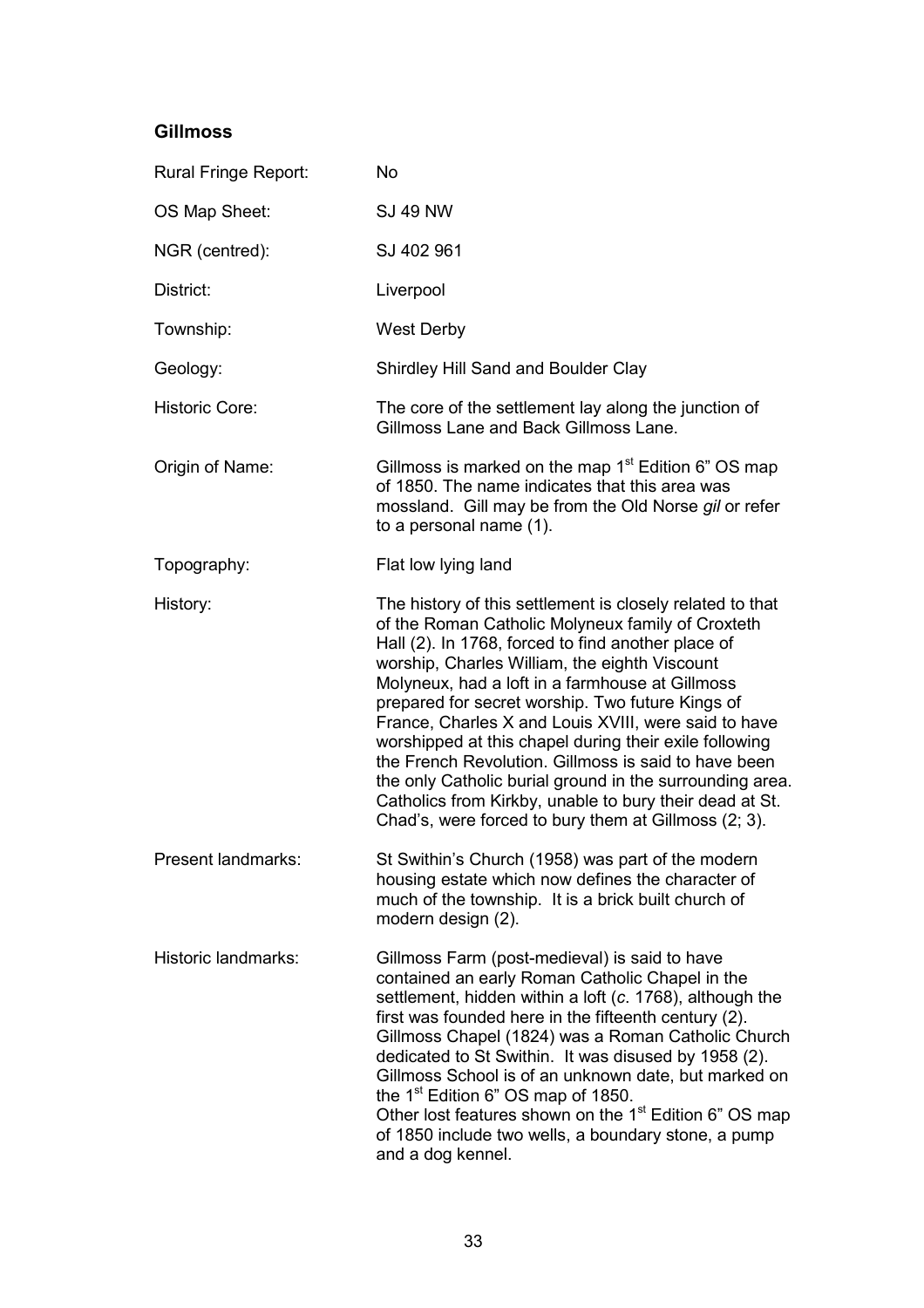Early Activity: No archaeological evidence has yet been found of early activity in this area.

Significant Post-Med Activity: Windmill (post-medieval)

| Other potential settlements<br>within the township<br>which may need<br>further investigation: | None identified                                                                                                                                                                                                                                       |
|------------------------------------------------------------------------------------------------|-------------------------------------------------------------------------------------------------------------------------------------------------------------------------------------------------------------------------------------------------------|
| Maps:                                                                                          | 1 <sup>st</sup> Edition 6" OS map Lancashire sheet 99. Surveyed<br>1849. Published 1850.                                                                                                                                                              |
| References:                                                                                    | (1) Gelling, M. 1984. Place Names in the Landscape.<br>J.M. Dent. London.<br>(2) Lewis, D. 2001. The Churches of Liverpool. The<br>Bluecoat Press. Liverpool.<br>(3) Cooper J.G. and Power A.D. 1982. A History of<br>West Derby. Causeway Press Ltd. |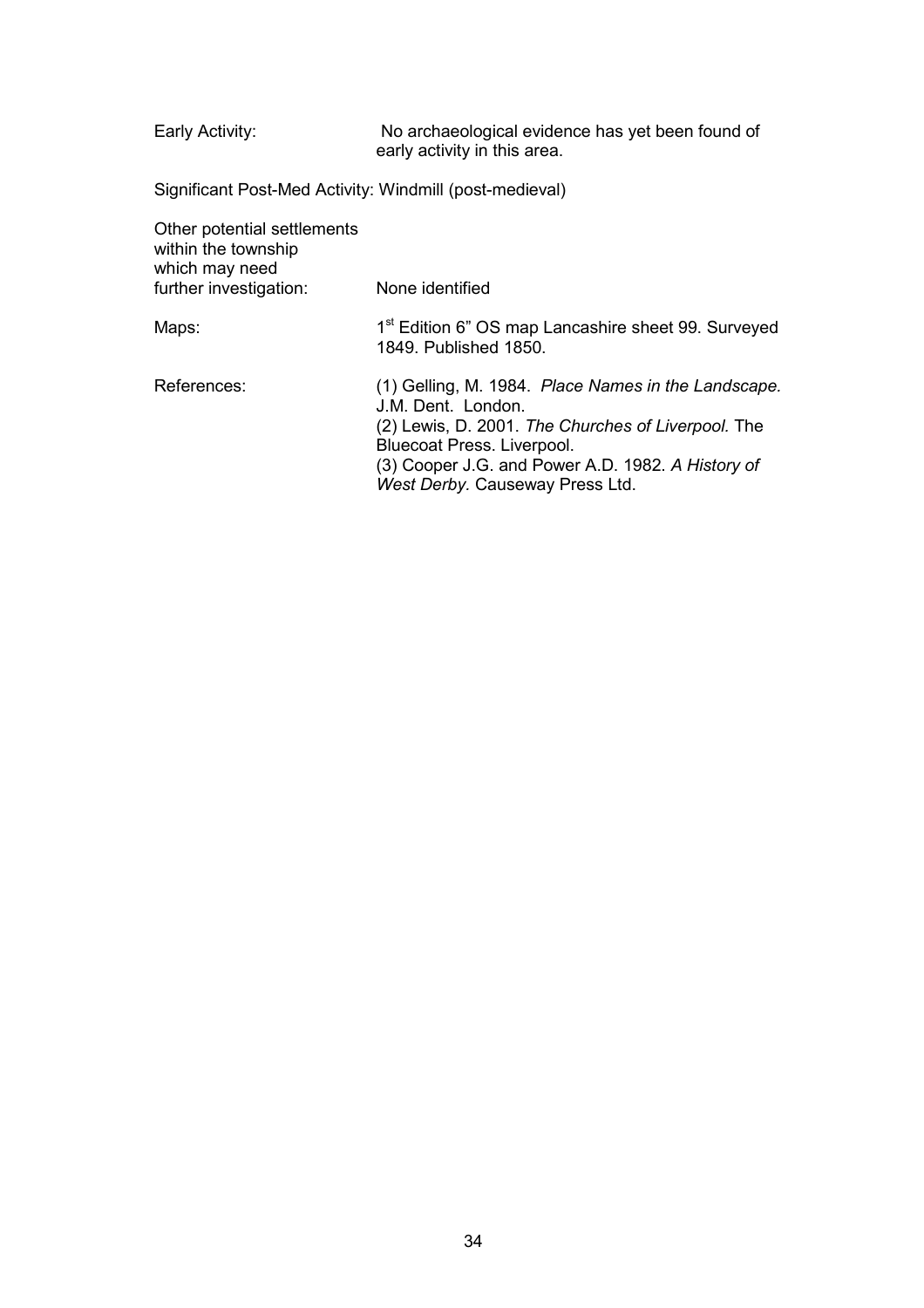## **Hunts Cross**

| Rural Fringe Report:      | <b>No</b>                                                                                                                                                                                                                                                                                                                                                               |
|---------------------------|-------------------------------------------------------------------------------------------------------------------------------------------------------------------------------------------------------------------------------------------------------------------------------------------------------------------------------------------------------------------------|
| OS Map Sheet:             | <b>SJ 48 NW</b>                                                                                                                                                                                                                                                                                                                                                         |
| NGR (centred):            | SJ 431 850                                                                                                                                                                                                                                                                                                                                                              |
| District:                 | Liverpool/Knowsley                                                                                                                                                                                                                                                                                                                                                      |
| Township:                 | Allerton / Much Woolton / Speke                                                                                                                                                                                                                                                                                                                                         |
| Geology:                  | Bunter Sandstone and Boulder Clay                                                                                                                                                                                                                                                                                                                                       |
| <b>Historic Core:</b>     | The historic core named area lies the cross roads of<br>Hillfort Avenue, Speke Road and Woodend Avenue,<br>Liverpool.                                                                                                                                                                                                                                                   |
| Origin of Name:           | Hunt's Cross is marked on the 1 <sup>st</sup> Edition 6" OS map of<br>1849 (1). The name may have been taken from the<br>nearby fields and buildings called Hunt's Folly. The<br>cross stood in Oak Lane (1).                                                                                                                                                           |
| Topography:               | The landscape is mainly flat, sloping slightly down<br>towards Speke                                                                                                                                                                                                                                                                                                    |
| History:                  | The settlement probably became established because<br>it was directly on the main road between Speke and<br>Childwall Church. The 1 <sup>st</sup> Edition 6" OS map of 1849<br>marks only Hunts Cross House with the name, and the<br>area developed through the twentieth century parallel<br>with the residential development of other nearby areas<br>such as Speke. |
| <b>Present landmarks:</b> | Cross (medieval) located at historic core is thought to<br>have been one of a series erected by the Knights<br>Hospitallers from Woolton (2).<br>St. Columba's United Reform Church (twentieth<br>century) is a brick building with a steep gabled roof<br>extending to the ground, reminiscent of a<br>Scandinavian building (2).                                      |
| Historic landmarks:       | Hunt's Cross House (date unknown), marked on 1 <sup>st</sup><br>Edition 6" OS map of 1849.<br>Boundary Stone (date unknown) located on Hillfort<br>Avenue. (3)                                                                                                                                                                                                          |
| Early Activity:           | No archaeological evidence has yet been found of<br>early activity in this area.                                                                                                                                                                                                                                                                                        |
|                           | Significant Post-Med Activity: The area was primarily agricultural until the nineteenth<br>century.                                                                                                                                                                                                                                                                     |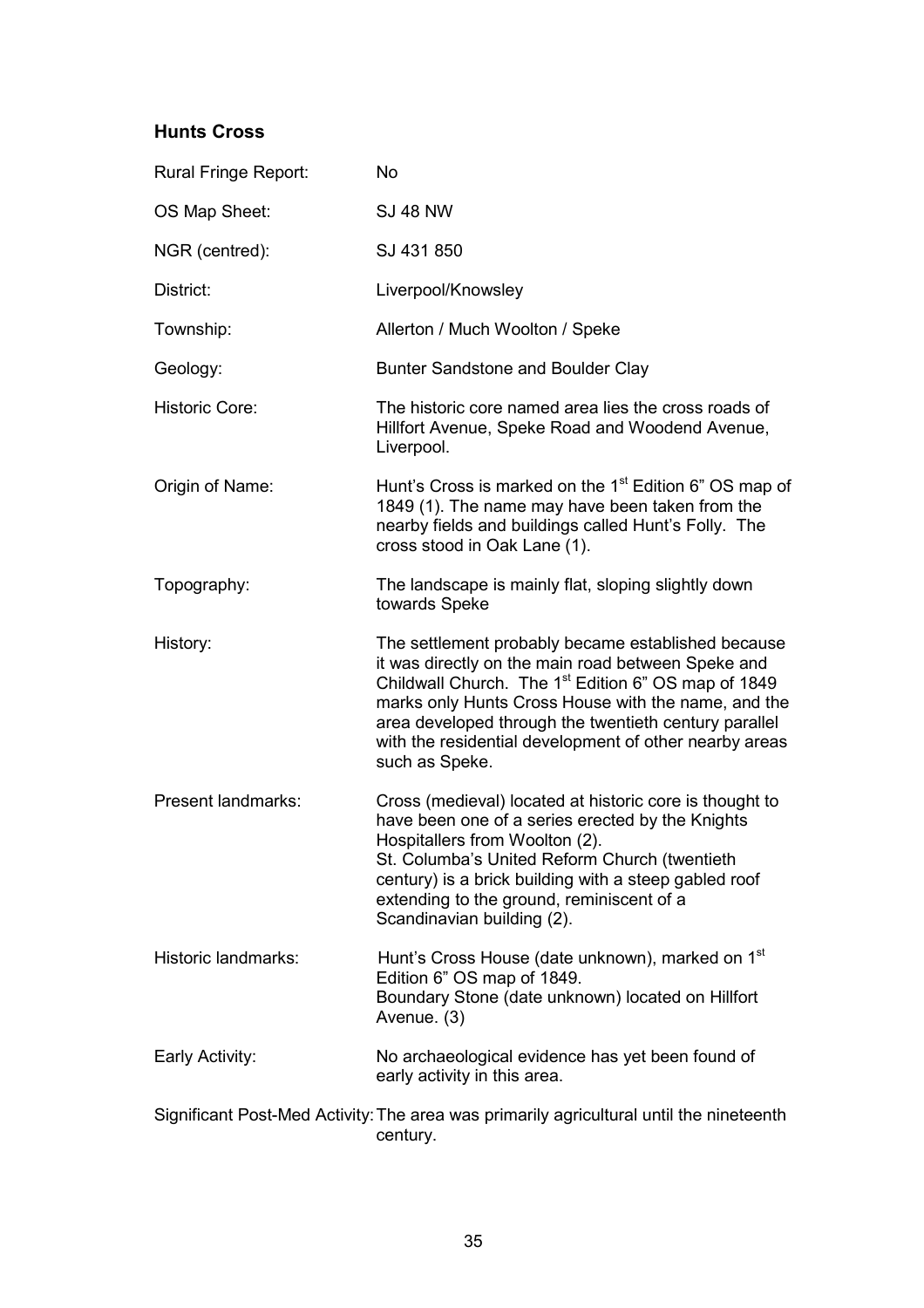| None identified                                                                                                                                                                                                                                       |
|-------------------------------------------------------------------------------------------------------------------------------------------------------------------------------------------------------------------------------------------------------|
| 1 <sup>st</sup> Edition 6" OS map Lancashire sheet 114.<br>Surveyed 1845-6. Published 1849.                                                                                                                                                           |
| (1) Mills, D. 1976. The Place Names of Lancashire.<br>Batsford, London.<br>(2) Lewis, D. 2003. The Illustrated History of<br>Liverpool's Suburbs. Breedon Books Publishing.<br>Derby.<br>(3) Merseyside Historic Environment Record<br>documentation. |
|                                                                                                                                                                                                                                                       |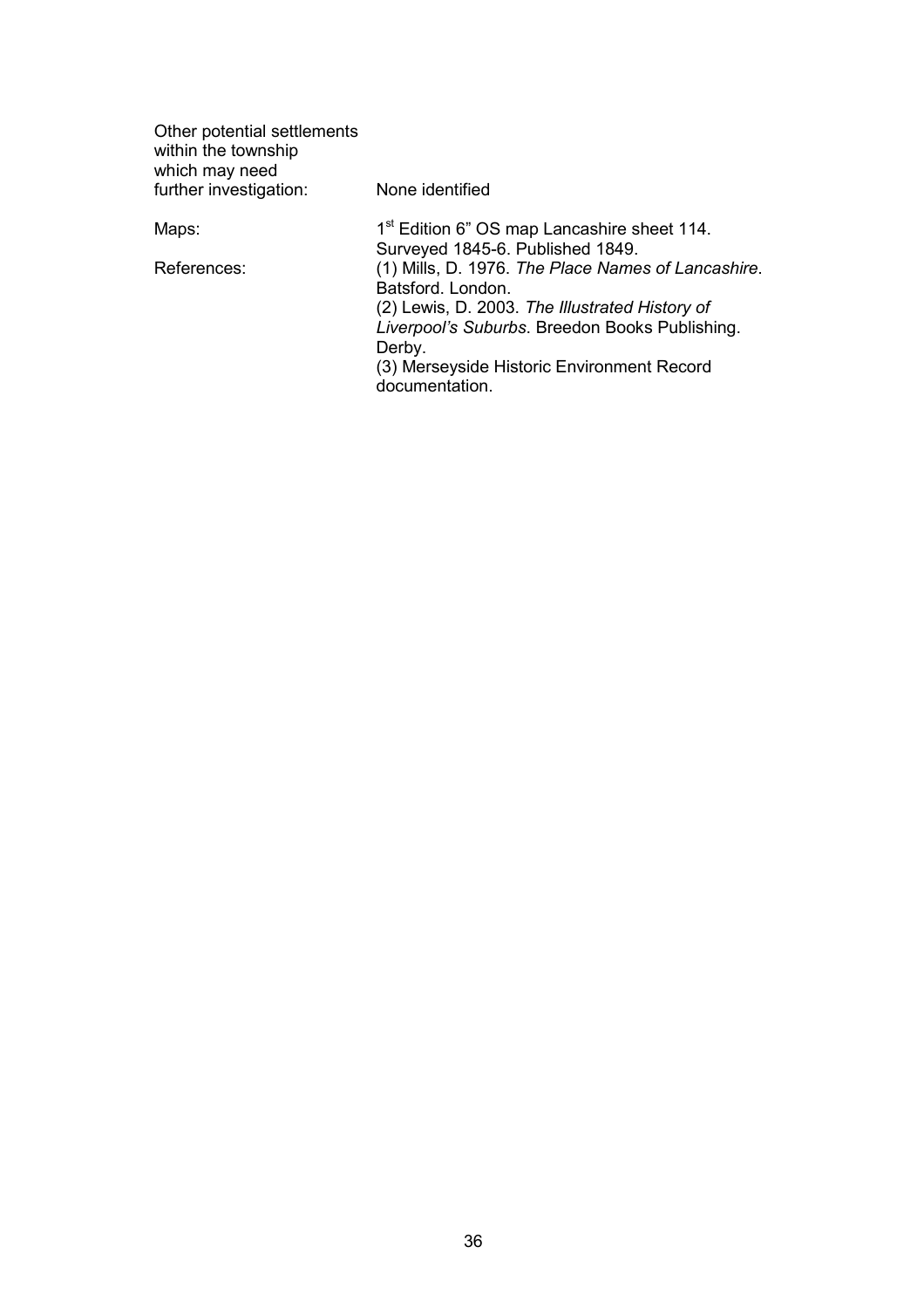# **Kensington**

| Rural Fringe Report:      | <b>No</b>                                                                                                                                                                                                                                                                                                                                                                                                                                                                                                                                                                                                                                                                                                                                            |
|---------------------------|------------------------------------------------------------------------------------------------------------------------------------------------------------------------------------------------------------------------------------------------------------------------------------------------------------------------------------------------------------------------------------------------------------------------------------------------------------------------------------------------------------------------------------------------------------------------------------------------------------------------------------------------------------------------------------------------------------------------------------------------------|
| OS Map Sheet:             | <b>SJ 39 SE</b>                                                                                                                                                                                                                                                                                                                                                                                                                                                                                                                                                                                                                                                                                                                                      |
| NGR (centred):            | SJ 367 910                                                                                                                                                                                                                                                                                                                                                                                                                                                                                                                                                                                                                                                                                                                                           |
| District:                 | Liverpool                                                                                                                                                                                                                                                                                                                                                                                                                                                                                                                                                                                                                                                                                                                                            |
| Township:                 | <b>West Derby</b>                                                                                                                                                                                                                                                                                                                                                                                                                                                                                                                                                                                                                                                                                                                                    |
| Geology:                  | Keuper Basement Beds.                                                                                                                                                                                                                                                                                                                                                                                                                                                                                                                                                                                                                                                                                                                                |
| <b>Historic Core:</b>     | A linear settlement along Kensington, the stretch of<br>road between the name Prescot Street and Prescot<br>Road. The earliest housing was erected along<br>Kensington, between Farworth Street and Cottenham<br>Street.                                                                                                                                                                                                                                                                                                                                                                                                                                                                                                                             |
| Origin of Name:           | Kensington (1804) (1). The area takes its name from<br>the stretch of road. It may have taken its name from<br>Kensington in London.                                                                                                                                                                                                                                                                                                                                                                                                                                                                                                                                                                                                                 |
| Topography:               | The land rises steeply out of Liverpool towards<br>Kensington and levels off, before dipping slightly<br>towards Fairfield.                                                                                                                                                                                                                                                                                                                                                                                                                                                                                                                                                                                                                          |
| History:                  | This settlement grew up along the important coach<br>road that linked Liverpool to Prescot. The people first<br>to move out to this area from the city were the wealthy<br>merchant classes (2). They built large villas (1), along<br>with elegant municipal buildings such as the public<br>library and churches (see present landmarks below).<br>As the port and industries of Liverpool grew, new<br>housing was required for resulting influx of the working<br>classes. This resulted in the wealthy classes moving,<br>further away from the city centre.                                                                                                                                                                                    |
| <b>Present landmarks:</b> | Church of the Sacred Heart (1886, altered in 1890s).<br>A large gothic church constructed from yellow<br>sandstone. The church hall was added in 1894 (3).<br>Christ Church (1870) is a polychrome brick structure<br>with a square tower. It is now utilised for retail (3).<br>Kensington Library (1890) was designed by Thomas<br>Shelmerdine, the city architect (2). Jewish Cemetery<br>(1836) has an impressive Greek-revival style gate to<br>Deane Road (1). 38, Kensington (Victorian) was the<br>location of the recording of one of the first Beatles<br>songs, In Spite of all the Danger (1).<br>The historic character is now primarily defined by the<br>terraced housing constructed in the late nineteenth<br>century in this area. |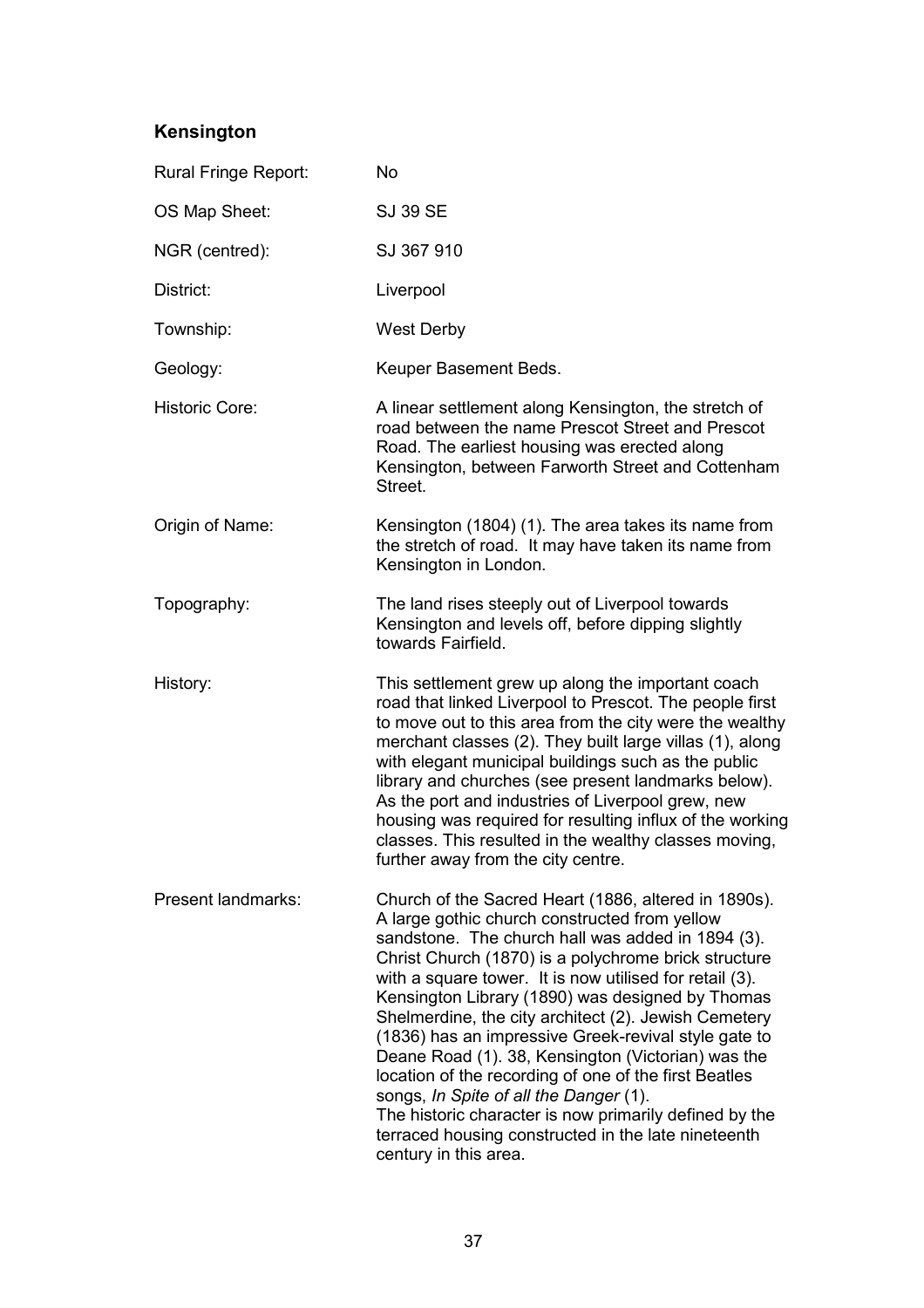| Historic landmarks:                                                                            | Kensington Reservoir built to provide fresh water from<br>Rivington Pike. Marked on the OS 1 <sup>st</sup> 6" Edition of<br>1851 is still in use, but is now undercover (1).                                                                                                                                                 |
|------------------------------------------------------------------------------------------------|------------------------------------------------------------------------------------------------------------------------------------------------------------------------------------------------------------------------------------------------------------------------------------------------------------------------------|
| Early Activity:                                                                                | No archaeological evidence has yet been found of<br>early activity in this area.                                                                                                                                                                                                                                             |
|                                                                                                | Significant Post-Med Activity: This area developed through the nineteenth and<br>twentieth centuries. The 1 <sup>st</sup> Edition 6" OS map of 1851<br>shows a series of cottages in the area with very large<br>back plots, which follow the line of the terraced streets,<br>Thornes Road, Gwenfron Road, and Ingrow Road. |
| Other potential settlements<br>within the township<br>which may need<br>further investigation: | None identified                                                                                                                                                                                                                                                                                                              |
|                                                                                                |                                                                                                                                                                                                                                                                                                                              |
| Maps:                                                                                          | 1 <sup>st</sup> Edition 6" OS map Lancashire sheet 106.<br>Surveyed 1845- 9. Published 1851.                                                                                                                                                                                                                                 |
| References:                                                                                    | (1) Lewis, D. 2003. The Illustrated History of<br>Liverpool's Suburbs. Breedon Books Publishing.<br>Derby.<br>(2) Sharples, J. 2004. Pevsner Architectural Guides:<br>Liverpool. Yale University Press. New Haven and<br>(3) Lewis, D. 2001. The Churches of Liverpool. The<br>Bluecoat Press. Liverpool.                    |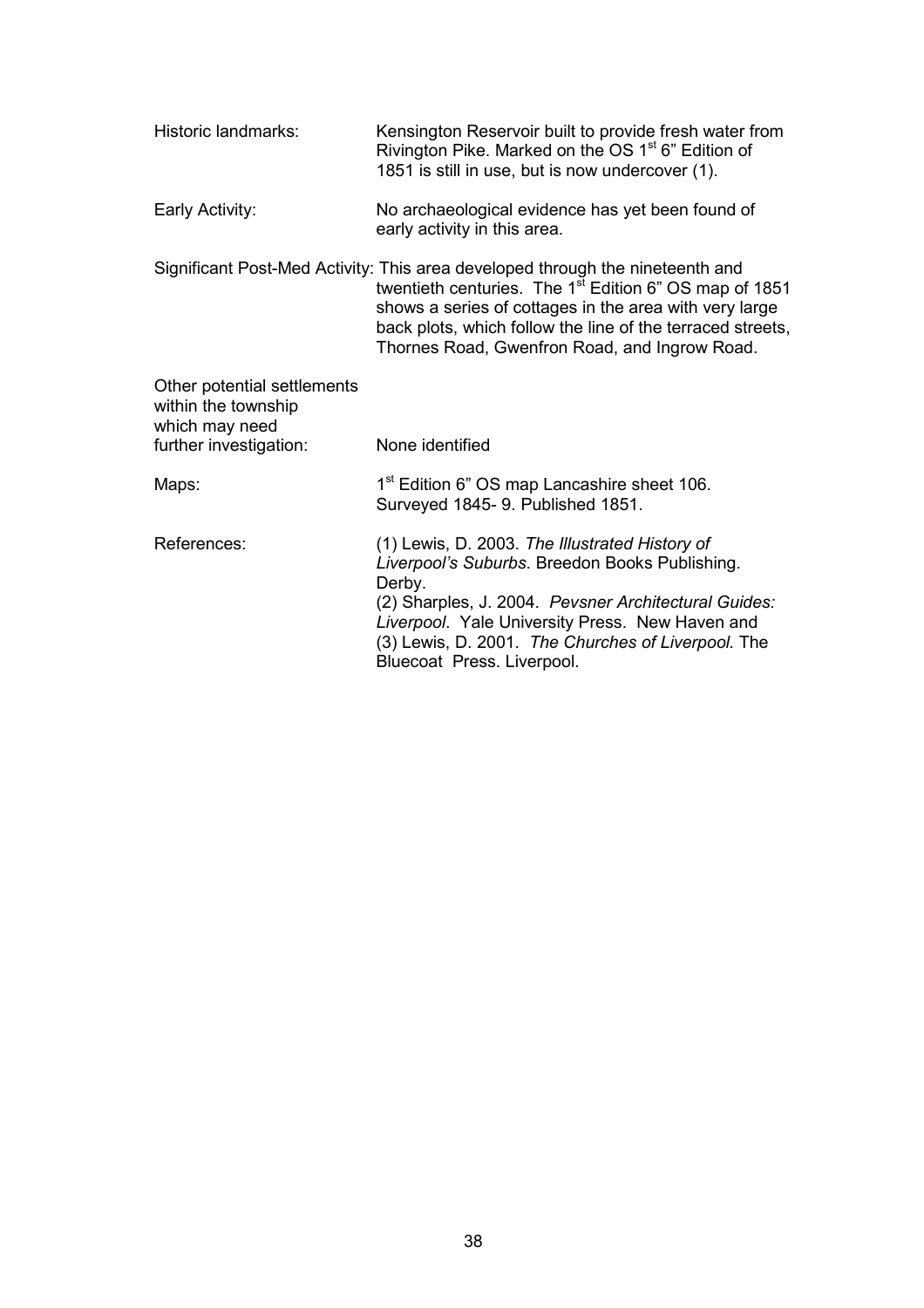#### **Kirkdale**

| Rural Fringe Report:  | <b>No</b>                                                                                                                                                                                                                                                                                                                                                                                                                                                                                                                                                                                                                                  |
|-----------------------|--------------------------------------------------------------------------------------------------------------------------------------------------------------------------------------------------------------------------------------------------------------------------------------------------------------------------------------------------------------------------------------------------------------------------------------------------------------------------------------------------------------------------------------------------------------------------------------------------------------------------------------------|
| OS Map Sheet:         | <b>SJ 39 SE</b>                                                                                                                                                                                                                                                                                                                                                                                                                                                                                                                                                                                                                            |
| NGR (centred):        | SJ 351 930                                                                                                                                                                                                                                                                                                                                                                                                                                                                                                                                                                                                                                 |
| District:             | Liverpool                                                                                                                                                                                                                                                                                                                                                                                                                                                                                                                                                                                                                                  |
| Township:             | Kirkdale                                                                                                                                                                                                                                                                                                                                                                                                                                                                                                                                                                                                                                   |
| Geology:              | Triassic Bunter and Keuper Sandstone overlain in the<br>north and west by Boulder Clay.                                                                                                                                                                                                                                                                                                                                                                                                                                                                                                                                                    |
| <b>Historic Core:</b> | From the junction of Kirkdale Road/Smith Street<br>heading north along Walton Rd (centred at Morley<br>Street).                                                                                                                                                                                                                                                                                                                                                                                                                                                                                                                            |
| Origin of Name:       | Chirchedele (1086). The valley with it's own church<br>(1). From Old Norse cirice or Old Scandinavian kirkia<br>and Old Scandinavian dalr. Kirkedale 1185.                                                                                                                                                                                                                                                                                                                                                                                                                                                                                 |
| Topography:           | Coastal area, land sloping sharply up towards the<br>north-east.                                                                                                                                                                                                                                                                                                                                                                                                                                                                                                                                                                           |
| History:              | The manor of Kirkdale was held by Uctred in 1066. By<br>the late twelfth century Roger de Kirkdale held the<br>manor (2). From this family the manor passed by sale<br>to Robert de Ireland. He later became involved in a<br>legal dispute which result in his handing his control to<br>the Moore family, who held the manor until the<br>seventeenth century (2).                                                                                                                                                                                                                                                                       |
| Present landmarks:    | Canada Dock (1859) and Huskisson Dock (1852)<br>dominate the waterfront of the township. They were<br>built primarily for the timber trade, though the Canada<br>Dock was later used for passenger liners, and was<br>especially associated with the Cunard Line (3).<br>Railway Station (late nineteenth/early twentieth<br>century).                                                                                                                                                                                                                                                                                                     |
| Historic landmarks:   | Possibly the site of a castle (medieval) is indicated by<br>the street names Castle Street and Back Castle Street<br>marked on the 1 <sup>st</sup> Edition 6" OS map of 1851. The<br>castle is thought to have preceded St Mary's Church,<br>at the junction between Walton Road and Westminster<br>Road. The site is now utilised as a sports centre and<br>housing (4). Kirkdale Gaol (1820s) held public<br>executions through the nineteenth century (5). It was<br>demolished in 1891.<br>Liverpool Industrial School (1843) was built to house<br>pauper children from the Liverpool workhouses. It was<br>demolished in 1974-5 (6). |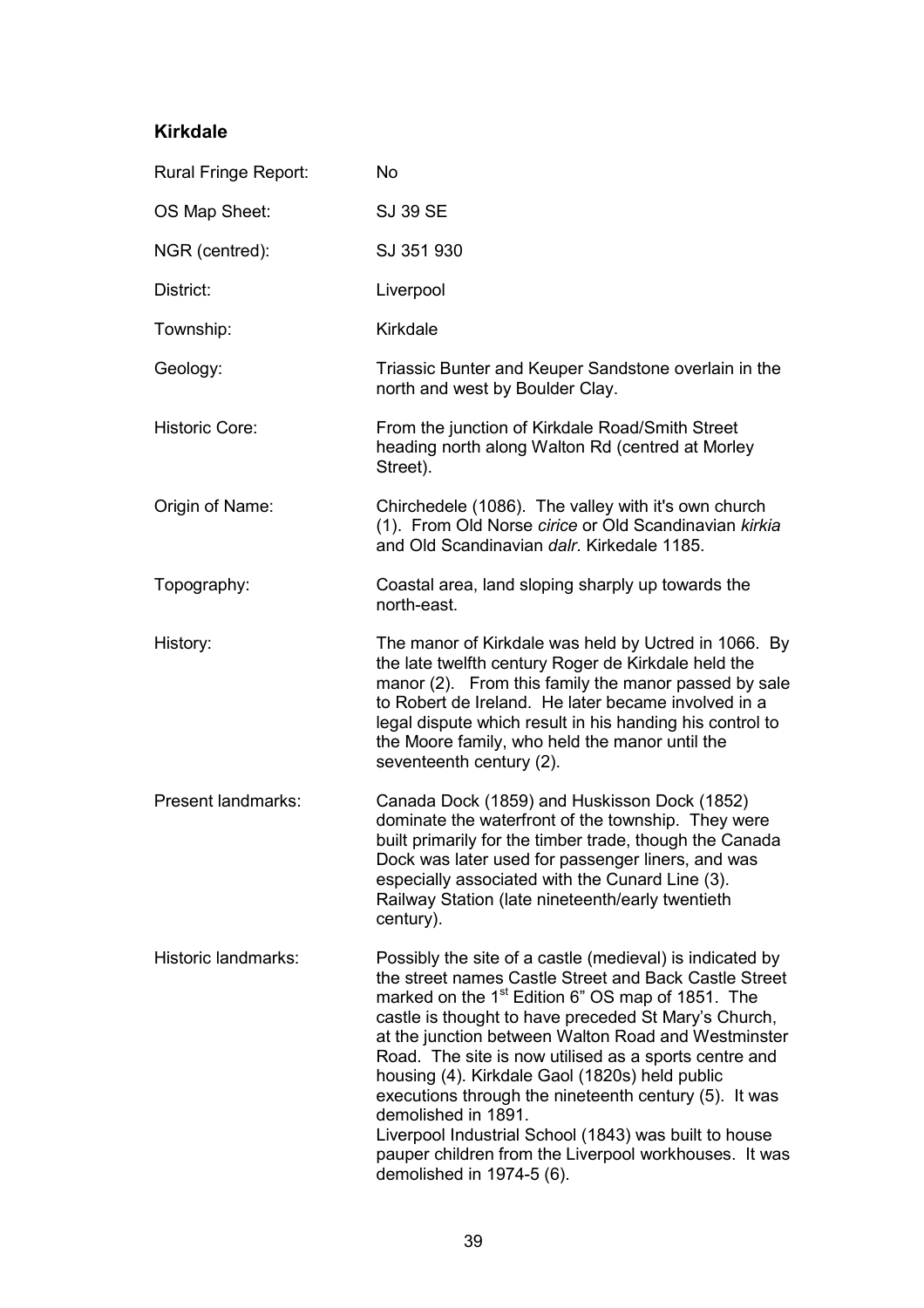|                                                                                                | The township once had two mills: Springfield Watermill<br>(marked on Sheriff's map of 1823) and Spellow Mill<br>(eighteenth century). (6)<br>The Overhead Railway (1893) ran through the<br>township alongside the docks. It was dismantled in<br>1857-9 (6).<br>Synagogue (1887). The building has not been used as<br>a synagogue since 1958 (6).                                                                                                                                                                                                                                                                                                                                                                                                                                    |
|------------------------------------------------------------------------------------------------|----------------------------------------------------------------------------------------------------------------------------------------------------------------------------------------------------------------------------------------------------------------------------------------------------------------------------------------------------------------------------------------------------------------------------------------------------------------------------------------------------------------------------------------------------------------------------------------------------------------------------------------------------------------------------------------------------------------------------------------------------------------------------------------|
| Early Activity:                                                                                | Bank Hall (sixteenth century) was the seat of the<br>Moore Family. It stood adjacent to the present Bank<br>Hall Street and is remembered locally in the name<br>Bankhall Station. The first building on the site was<br>c.1388-89, and was rebuilt in the sixteenth century. It<br>was demolished in 1773 (5).                                                                                                                                                                                                                                                                                                                                                                                                                                                                        |
|                                                                                                | Significant Post-Med Activity: The use of this land for industry, and associated<br>workers housing increased through the nineteenth<br>century. Industry in the late nineteenth century<br>included spinning mills (7), and tile works. The<br>township was absorbed within the boundaries of<br>Liverpool in 1835. The nineteenth century saw<br>massive growth for Kirkdale as an extension of the<br>Liverpool docks. Docks, warehouses, railways, roads,<br>countless houses, Inns and public houses smothered<br>the once quaint village of Kirkdale.                                                                                                                                                                                                                            |
| Other potential settlements<br>within the township<br>which may need<br>further investigation: | None identified                                                                                                                                                                                                                                                                                                                                                                                                                                                                                                                                                                                                                                                                                                                                                                        |
| Maps                                                                                           | 1 <sup>st</sup> Edition 6" OS map Lancashire sheet 106. Surveyed<br>1845-9. Published 1851.<br>Kirkdale Tithe Map 1840.<br>Molyneux Estate Map of 1769.                                                                                                                                                                                                                                                                                                                                                                                                                                                                                                                                                                                                                                |
| References:                                                                                    | (1) Eckwall, E. 1960. The Concise Oxford Dictionary<br>of English Place-Names. Oxford University Press.<br>London. $4th$ ed.<br>2) Farrer W. and Brownbill J.A. 1907. The Victoria<br>History of the County Of Lancaster. Volume Three.<br>Archibald Constable & Company Limited. London.<br>(3) McCarron, K. and Jarvis, A. 1992. Give a Dock a<br>Good Name? Merseyside Port Folios. Birkenhead.<br>(4) Lewis, J. M. 2000. The Medieval Earthworks of the<br>Hundred of West Derby: Tenurial Evidence and<br>Physical Structure. British Archaeological Reports.<br>British Series Volume 310. Oxford.<br>(5) Lewis, D. 2003. The Illustrated History of<br>Liverpool's Suburbs. Breedon Books Publishing.<br>Derby.<br>(6) Merseyside Historic Environment Record<br>documentation. |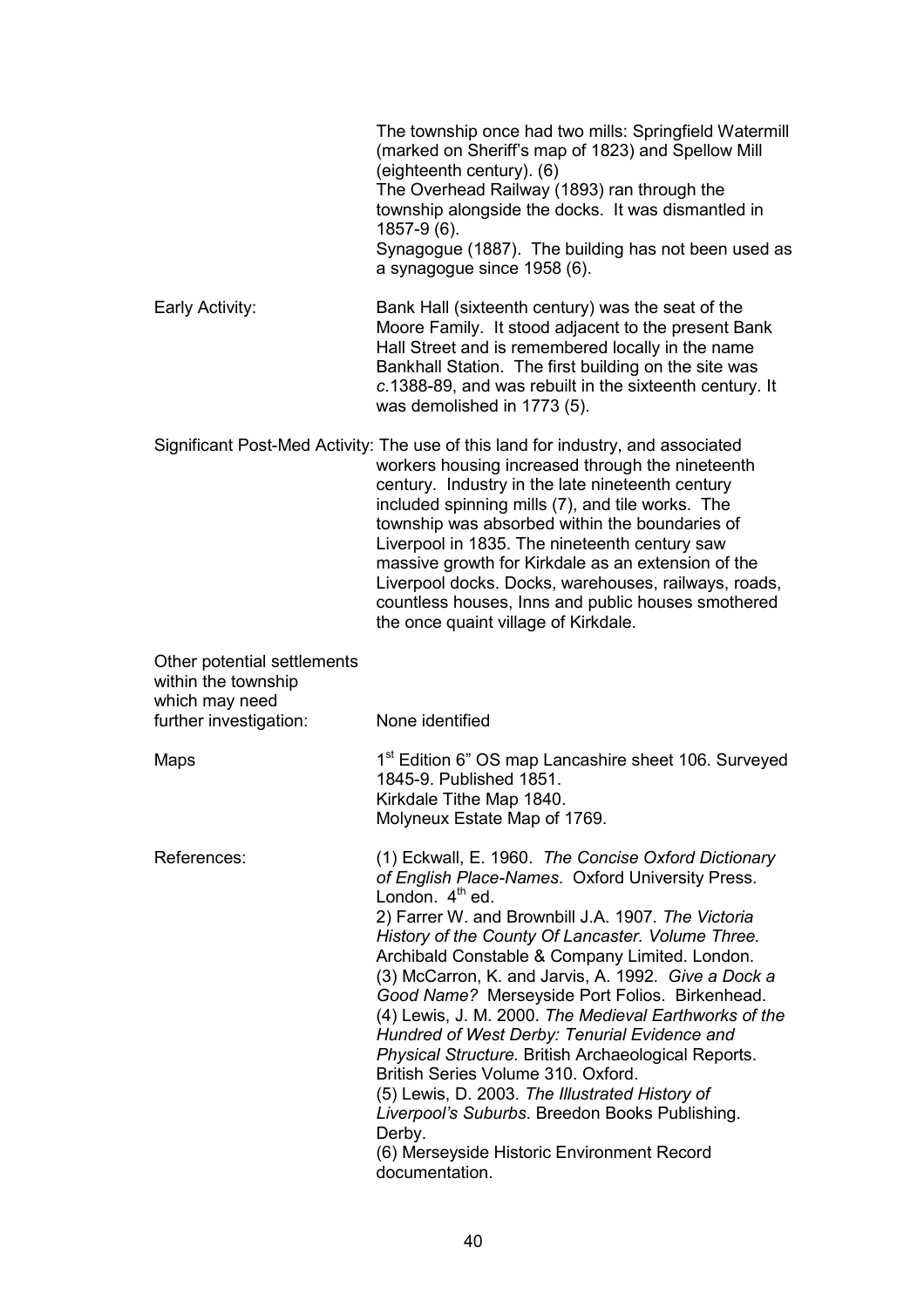(7) Picton, J. 1875. *Memorials of Liverpool: Volume II*.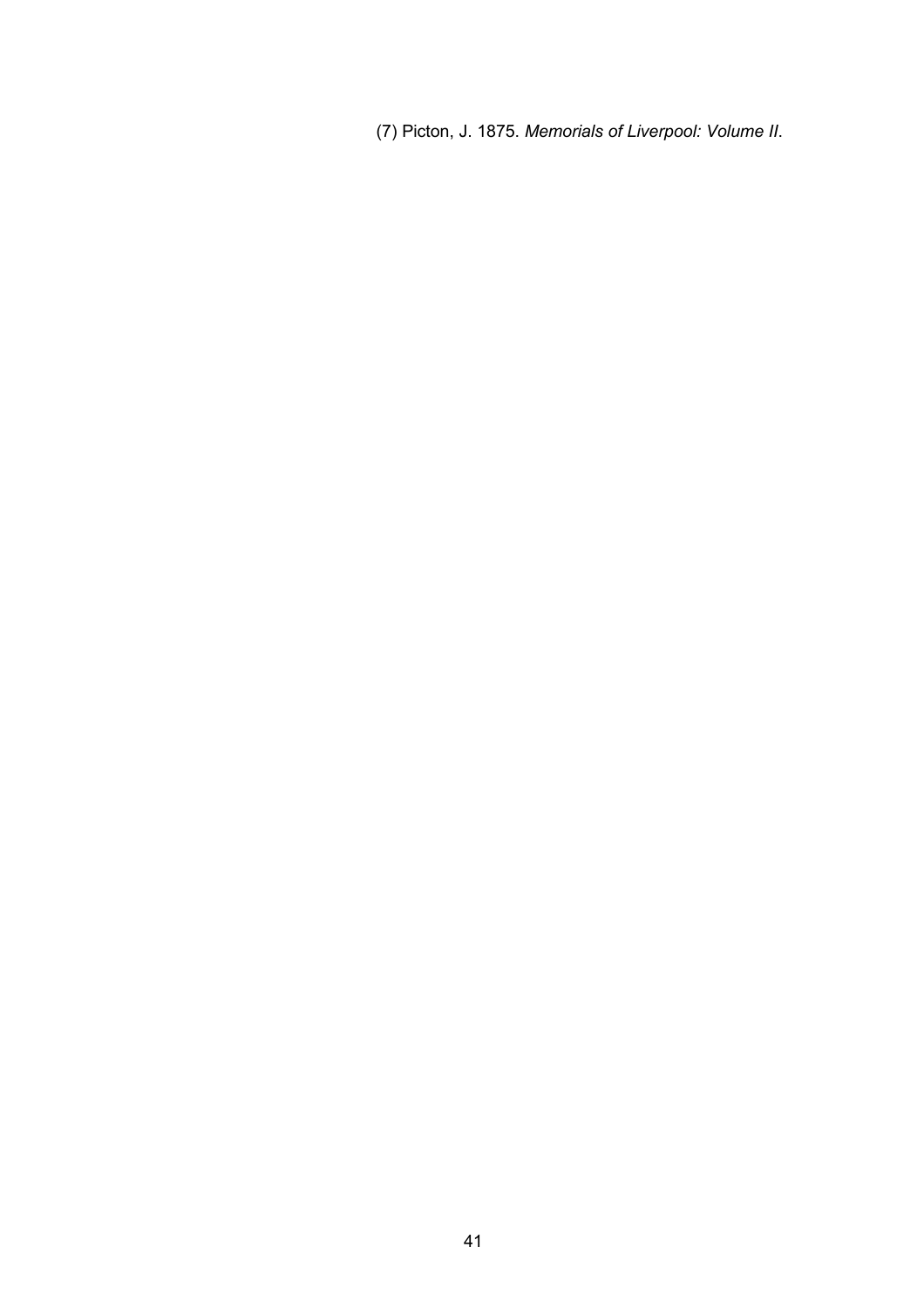# **Knotty Ash**

| Rural Fringe Report:  | <b>No</b>                                                                                                                                                                                                                                                                                                                                                                                                                                                                                                                                                                                                                                                                         |
|-----------------------|-----------------------------------------------------------------------------------------------------------------------------------------------------------------------------------------------------------------------------------------------------------------------------------------------------------------------------------------------------------------------------------------------------------------------------------------------------------------------------------------------------------------------------------------------------------------------------------------------------------------------------------------------------------------------------------|
| OS Map Sheet:         | <b>SJ 49 SW</b>                                                                                                                                                                                                                                                                                                                                                                                                                                                                                                                                                                                                                                                                   |
| NGR (centred):        | SJ 407 915                                                                                                                                                                                                                                                                                                                                                                                                                                                                                                                                                                                                                                                                        |
| District:             | Liverpool                                                                                                                                                                                                                                                                                                                                                                                                                                                                                                                                                                                                                                                                         |
| Township:             | <b>West Derby</b>                                                                                                                                                                                                                                                                                                                                                                                                                                                                                                                                                                                                                                                                 |
| Geology:              | Boulder Clay and Bunter Sandstone                                                                                                                                                                                                                                                                                                                                                                                                                                                                                                                                                                                                                                                 |
| <b>Historic Core:</b> | The historic core is at the junction of Thomas Lane,<br><b>East Prescot Road and Eaton Road</b>                                                                                                                                                                                                                                                                                                                                                                                                                                                                                                                                                                                   |
| Origin of Name:       | Knotty Ash is marked on 1 <sup>st</sup> Edition 6" OS map of<br>1851. The name may refer to a gnarled ash-tree that<br>grew at the top of Thomas Lane in an open area of<br>land (c.1700) (1).                                                                                                                                                                                                                                                                                                                                                                                                                                                                                    |
| Topography:           | A gently undulating landscape.                                                                                                                                                                                                                                                                                                                                                                                                                                                                                                                                                                                                                                                    |
| History:              | Knotty Ash grew up as a coaching town because of its<br>position on the Liverpool to Manchester Road. The<br>land has been part of the West Derby Manor, and it<br>has passed with the rest of the manor from Roger de<br>Poitou to the abbey of St Martin of Séez, and then on<br>to Stepeh on Blois. From the fourteenth century, when<br>the manor was passed from Thomas, earl of Lancaster<br>to Robert de Holland it gained possessions of<br>demesnes in Croxteth, Torrisholme, Nether Kellet (2).<br>Around this time the manor "fell into the king's hands"<br>(2) and tenants held lands. In the sixteenth century<br>the Molyneux family became stewards of the manor. |
| Present landmarks:    | Church of St. John the Evangelist (1835-7) is a<br>perpendicular gothic building of local red sandstone<br>(3). Oak House (1784). (4).<br>A Guide Post (1770) stands at the corner of Thingwall<br>Lane $(4)$ .                                                                                                                                                                                                                                                                                                                                                                                                                                                                   |
| Historic landmarks:   | Omnibus House (post-medieval). (4)<br>Knotty Ash Hotel (marked on Yates and Perry map of<br>1768).<br>The Turk's Head (seventeenth century) was one<br>coaching inn on East Prescot Road. It was<br>demolished in 1959 (5).                                                                                                                                                                                                                                                                                                                                                                                                                                                       |
| Early Activity:       | A socketed metal axe head (Bronze Age) has been<br>found close to historic core on Thomas Lane during<br>road construction works in 1906. (4)                                                                                                                                                                                                                                                                                                                                                                                                                                                                                                                                     |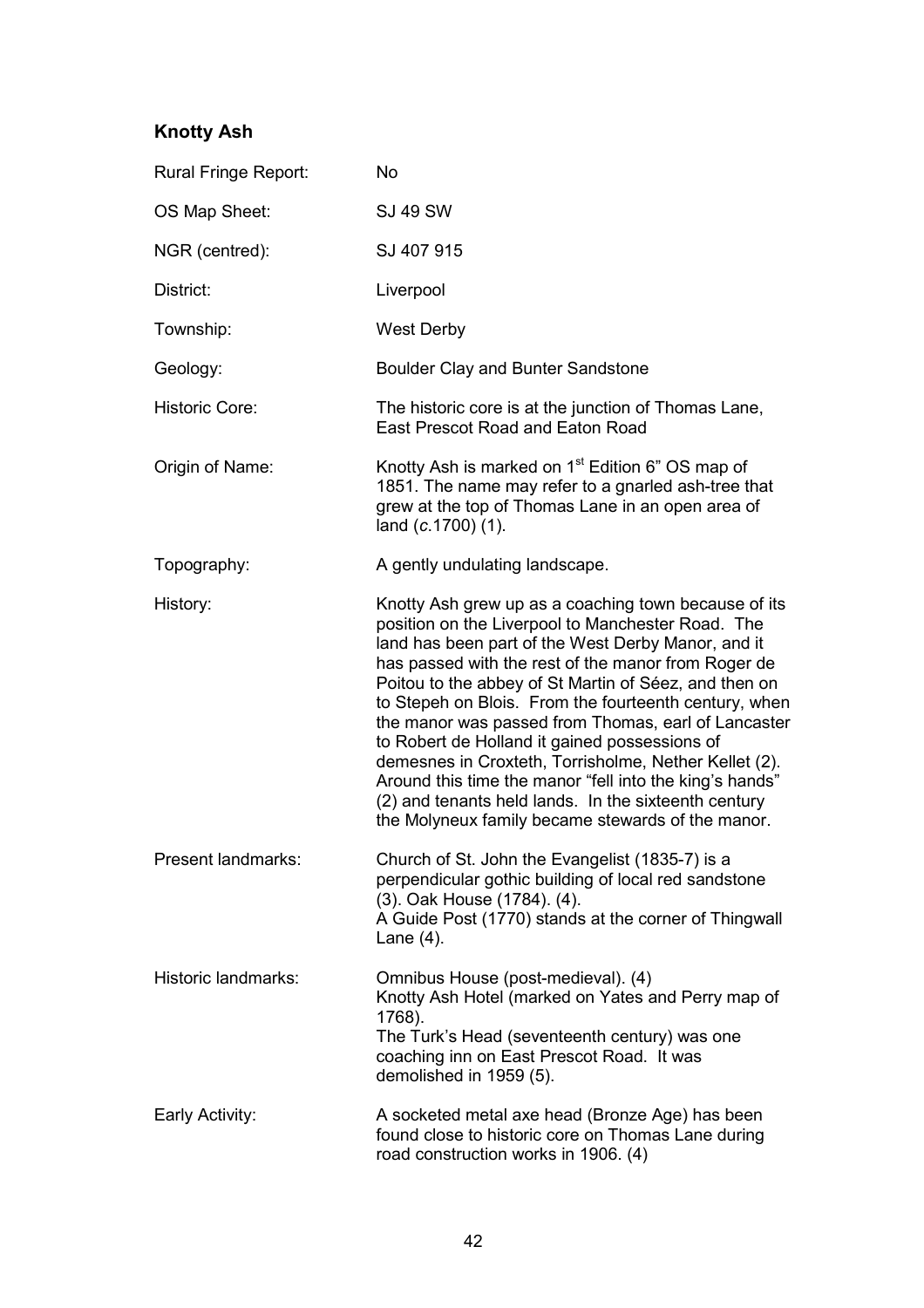|                                                                                                | Significant Post-Med Activity: The settlement developed in the post-medieval period,<br>as described, and in the twentieth century<br>development has been considerable, with new housing<br>estates built in the 1930s onwards.                                                                                                                                                                                                                                                                           |
|------------------------------------------------------------------------------------------------|------------------------------------------------------------------------------------------------------------------------------------------------------------------------------------------------------------------------------------------------------------------------------------------------------------------------------------------------------------------------------------------------------------------------------------------------------------------------------------------------------------|
| Other potential settlements<br>within the township<br>which may need<br>further investigation: | Little Bongs                                                                                                                                                                                                                                                                                                                                                                                                                                                                                               |
| Maps:                                                                                          | 1 <sup>st</sup> Edition 6" OS map Lancashire sheet 106. Surveyed<br>1845-9. Published 1851.                                                                                                                                                                                                                                                                                                                                                                                                                |
| References:                                                                                    | (1) Mills, D. 1976. The Place Names of Lancashire.<br>Batsford. London.<br>(2) Farrer W. and Brownbill J.A. 1907. The Victoria<br>History of the County Of Lancaster. Volume Three.<br>Archibald Constable & Company Limited. London.<br>(3) Pevsner, N. 1969. The Buildings of South<br>Lancashire. Penguin. Harmondsworth.<br>(4) Merseyside Historic Environment Record<br>documentation.<br>(5) Lewis, D. 2003. The Illustrated History of<br>Liverpool's Suburbs. Breedon Books Publishing.<br>Derby. |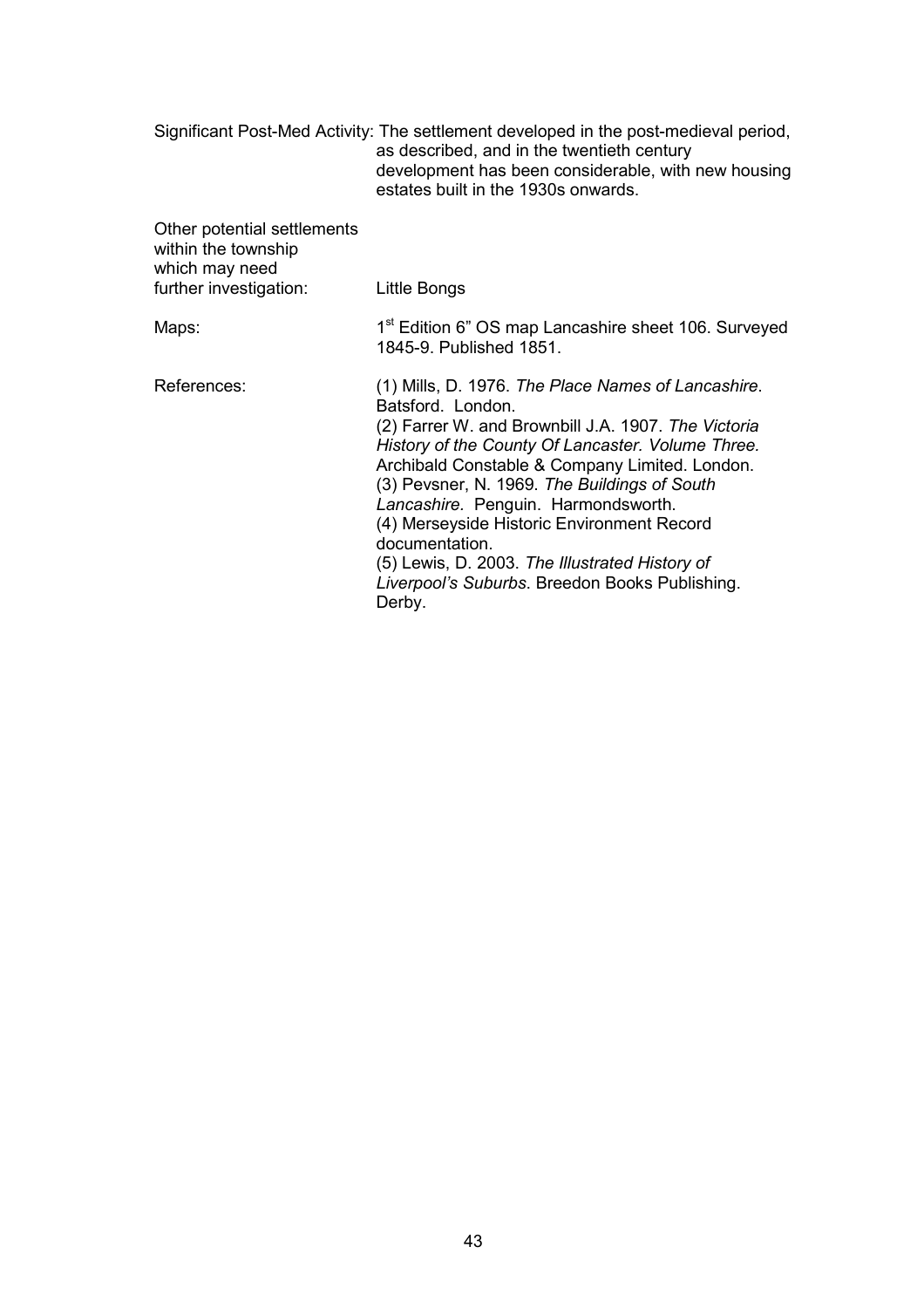# **Liverpool**

| Rural Fringe Report:  | Yes                                                                                                                                                                                                                                                                                                                                                                                                                                                                                                                                                                                                                                                                                                                                                                                                                                                                                                                                                                                                                                                                                                                                                                                                                                                                                                         |
|-----------------------|-------------------------------------------------------------------------------------------------------------------------------------------------------------------------------------------------------------------------------------------------------------------------------------------------------------------------------------------------------------------------------------------------------------------------------------------------------------------------------------------------------------------------------------------------------------------------------------------------------------------------------------------------------------------------------------------------------------------------------------------------------------------------------------------------------------------------------------------------------------------------------------------------------------------------------------------------------------------------------------------------------------------------------------------------------------------------------------------------------------------------------------------------------------------------------------------------------------------------------------------------------------------------------------------------------------|
| OS Map Sheet:         | <b>SJ 39 SW</b>                                                                                                                                                                                                                                                                                                                                                                                                                                                                                                                                                                                                                                                                                                                                                                                                                                                                                                                                                                                                                                                                                                                                                                                                                                                                                             |
| NGR (centred):        | SJ 341 904                                                                                                                                                                                                                                                                                                                                                                                                                                                                                                                                                                                                                                                                                                                                                                                                                                                                                                                                                                                                                                                                                                                                                                                                                                                                                                  |
| District:             | Liverpool                                                                                                                                                                                                                                                                                                                                                                                                                                                                                                                                                                                                                                                                                                                                                                                                                                                                                                                                                                                                                                                                                                                                                                                                                                                                                                   |
| Township:             | Liverpool                                                                                                                                                                                                                                                                                                                                                                                                                                                                                                                                                                                                                                                                                                                                                                                                                                                                                                                                                                                                                                                                                                                                                                                                                                                                                                   |
| Geology:              | Triassic Keuper Sandstone overlain by Boulder Clay in<br>the north and west. Some alluvial deposits along the<br>riverfront. Much of the riverfront is reclaimed land.                                                                                                                                                                                                                                                                                                                                                                                                                                                                                                                                                                                                                                                                                                                                                                                                                                                                                                                                                                                                                                                                                                                                      |
| <b>Historic Core:</b> | The historic core of Liverpool was based along a 'H'<br>pattern of roads which included Old Hall Street along<br>High Street towards Castle Street, Chapel Street<br>towards Tithebarn Street, and Water Street heading up<br>to Dale Street.                                                                                                                                                                                                                                                                                                                                                                                                                                                                                                                                                                                                                                                                                                                                                                                                                                                                                                                                                                                                                                                               |
| Origin of Name:       | Liuerpul (c.1194). The pool with thick, muddied or dirty<br>water. From Old English Lifer and pūl. Litherpol<br>c.1224; Leverepul 1229; Liuerpoll 1317; Lurpoill 1343<br>$(1; 2)$ .                                                                                                                                                                                                                                                                                                                                                                                                                                                                                                                                                                                                                                                                                                                                                                                                                                                                                                                                                                                                                                                                                                                         |
| Topography:           | Land rises rapidly from the waterfront.                                                                                                                                                                                                                                                                                                                                                                                                                                                                                                                                                                                                                                                                                                                                                                                                                                                                                                                                                                                                                                                                                                                                                                                                                                                                     |
| History:              | The first mention of Liverpool is around the turn of the<br>twelfth-thirteenth century (3). It is not named in the<br>Domesday Book, but is likely to be one of the six<br>unnamed berewicks noted as being attached to the<br>manor of West Derby (4). In the late twelfth century<br>the township was granted by Henry II to Warine de<br>Lancaster, and from this time there may have been<br>some degree of separation from West Derby. King<br>John acquired Liverpool in 1207, and it was granted<br>the King's charter five days later (4).<br>In 1709 the Town Corporation began the construction<br>of what was to become the first commercial wet dock<br>in the world. It opened in 1715 on the site of the now<br>'Canning Place'. It later became known as the 'Old<br>Dock'. Further dock construction was followed with<br>Salthouse Dock (1753), George's Dock (1771), Dukes<br>Dock (1773), Kings Dock (1788), Queens Dock (1796)<br>and several smaller docks and basins. The shear<br>number of docks in use during the eighteenth century<br>illustrated the growing wealth and importance of<br>Liverpool as a major shipping port. The population of<br>Liverpool grew at an astonishing rate, the largest<br>proportion being Irish, who came to escape the 1840s<br>potato famines. |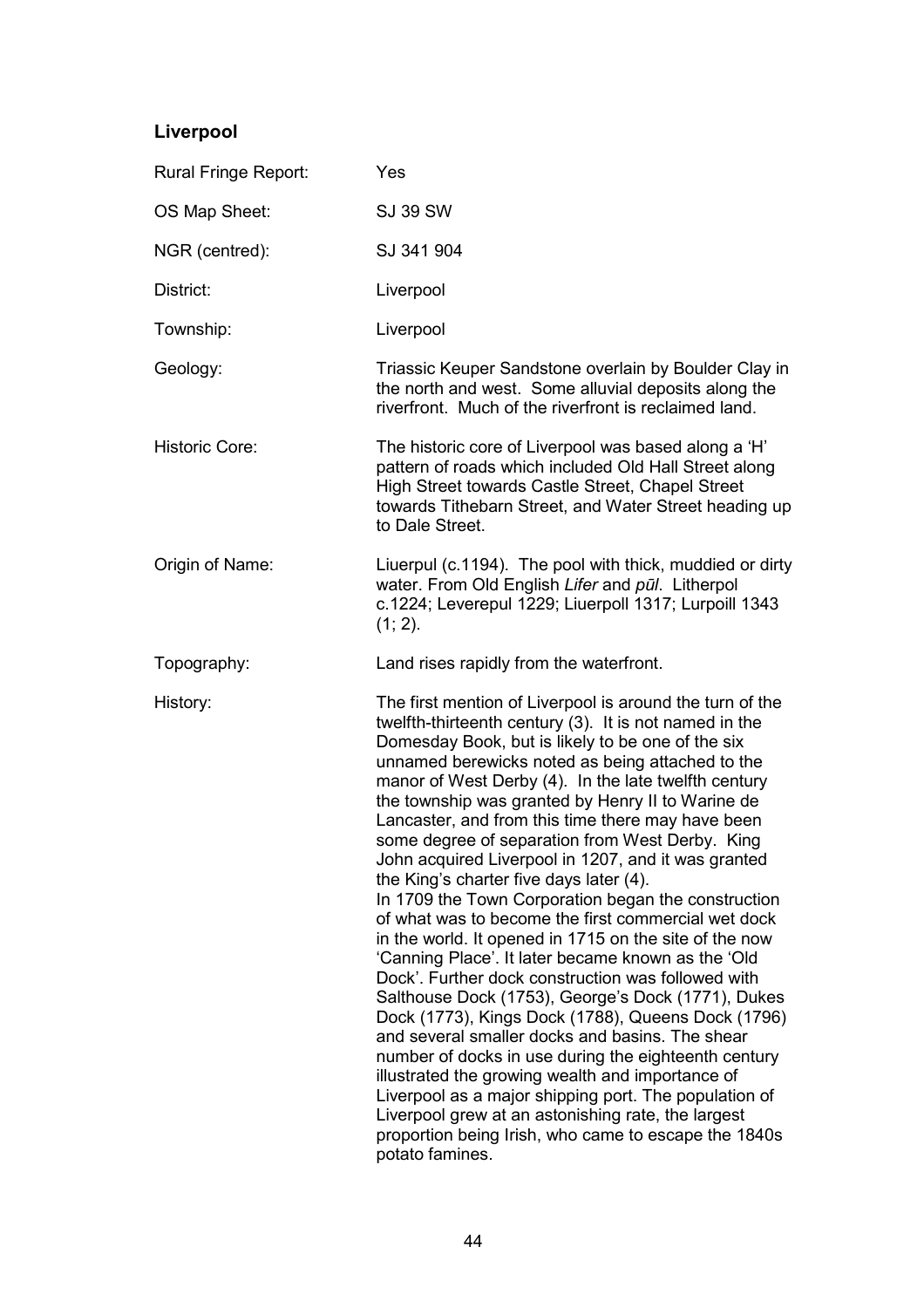Present landmarks: Liverpool City Centre is packed full of historic buildings and landmarks. This is just a selection of a few key buildings.

*Historic Core:* 

 Church of Our Lady and St. Nicholas (1811-15 and later) stands on the site of a much earlier church, which would originally have been on the shore, now standing on reclaimed land.

 Town Hall, Water Street (1749-54) is a sandstone Georgian building, which was extended in 1795. Liverpool Waterfront:

 The Royal Liver Building (1908-1911) was built as the offices of Royal Liver Assurance. It is one of the first reinforced concrete multi-storey buildings in the UK. The Mersey Docks and Harbour Board Building, now the Port of Liverpool Building (1907), is decorated with sculptures relating to the sea.

 The Cunard Building (1913-1916) was built as the offices of the Cunard Line. The design is influenced by Italian palazzo. George's Dock Ventilation Building (1931-1934)*.*

*Dock Buildings:* The Albert Dock (1846) is an enclosed dock system and associated warehouses. The brickbuilt warehouses use both traditional techniques, such as walls thinning as they rise, and innovative techniques, such as the stressed skin roof.  *Cultural Buildings:* 

 World Museum Liverpool (1857-60), the Picton Reading Room (1875-9) and The Hornby Library (1906). The first free public library was established around 1850, and was housed on Duke Street. William Brown, a merchant and banker, provided funding for the library on Shaw's Brow, and the street was renamed after him. The buildings are all in Greco-Roman Corinthian style.

 The Walker Art Gallery (1877) is a classical building with a columned portico.

 County Sessions House (1882-4) is a highly decorative renaissance building incorporating two courtrooms, a magistrate's room, and cells in the basement.

 St George's Hall (1840-1855) housed crown and civil courts within a neo-Grecian exterior.

 *The Cathedrals:* 

 Roman-Catholic Metropolitan Cathedral of Christ the King (1962-67) (5).

 The Anglican Cathedral, Church of Christ (1904-1978) (5).

 *Commercial Buildings:* 

 Martin's Bank (1932) is by Architect Rowse who was inspired by contemporary American classicism. The ten-storey building is supported by a steel frame, clad in portland stone. Decorative themes are the grasshopper symbol of the bank, money and the sea.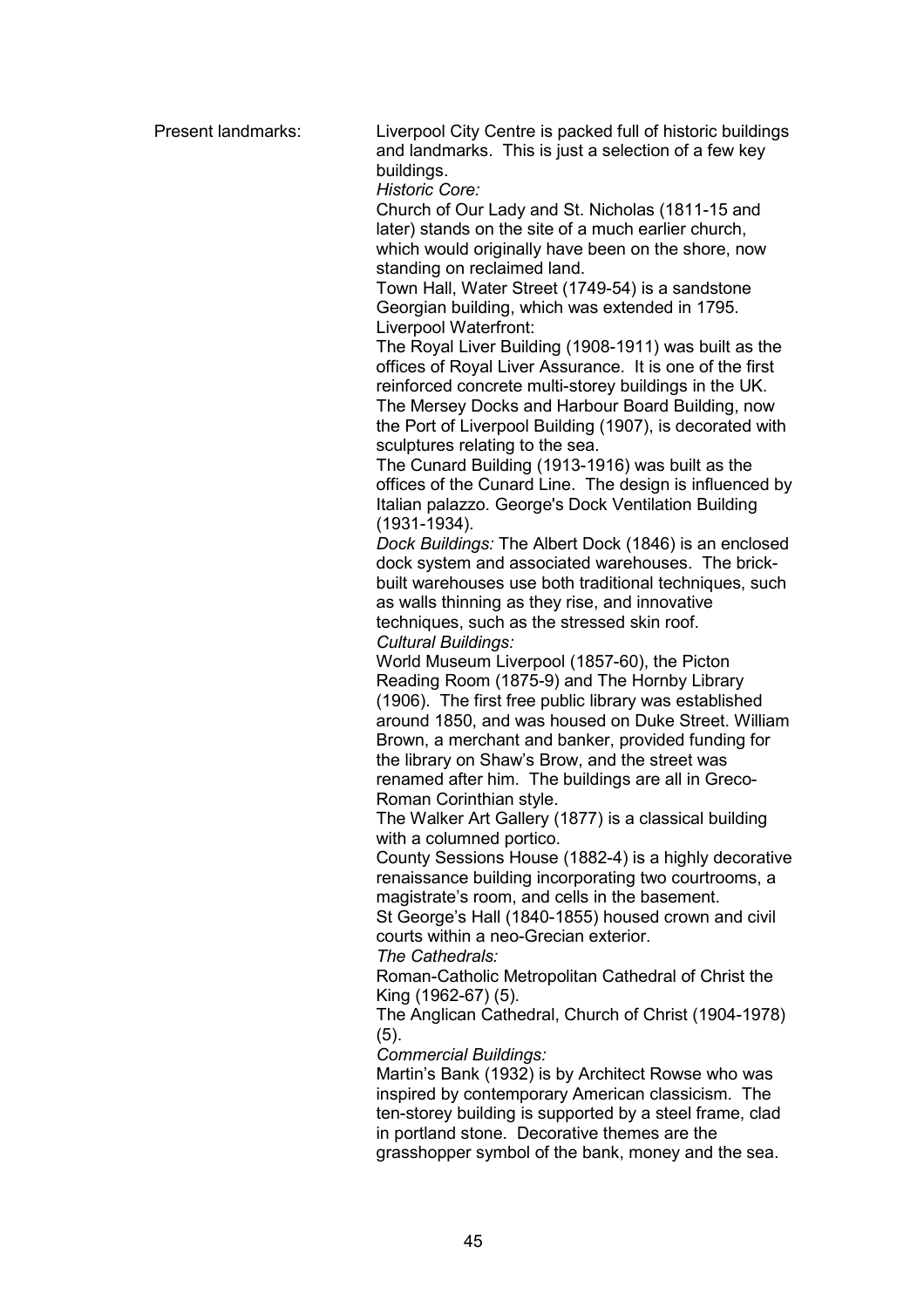|                                                                                                | Oriel Chambers (1864) uses an iron frame, from which<br>oriel windows are cantilevered, thus maximising light<br>within the building. The iron frame is faced with<br>toothed stonework.                                                                                                                                                                                                                                                                                                                                                                                                                                                                            |
|------------------------------------------------------------------------------------------------|---------------------------------------------------------------------------------------------------------------------------------------------------------------------------------------------------------------------------------------------------------------------------------------------------------------------------------------------------------------------------------------------------------------------------------------------------------------------------------------------------------------------------------------------------------------------------------------------------------------------------------------------------------------------|
| Historic landmarks:                                                                            | Liverpool Castle (c.1235) was a moated building with a<br>curtain wall linking four towers enclosing a courtyard<br>containing a hall, chapel, brewhouse, bakehouse and<br>well. $(3)$<br>The Custom House (1828-1837) was a large classical<br>built on the site of the old dock. It was the fifth building<br>used as a<br>Custom House in Liverpool. It was damaged during<br>the Second World War, and was demolished shortly<br>afterwards. (3)                                                                                                                                                                                                                |
| Early Activity:                                                                                | Four Roman coins have been located along the line of<br>the old Pool of Liverpool (6).                                                                                                                                                                                                                                                                                                                                                                                                                                                                                                                                                                              |
|                                                                                                | Significant Post-Med Activity: The most significant evidence of post-medieval activity<br>is in the modifications and development of the port<br>docks.                                                                                                                                                                                                                                                                                                                                                                                                                                                                                                             |
| Other potential settlements<br>within the township<br>which may need<br>further investigation: | None identified                                                                                                                                                                                                                                                                                                                                                                                                                                                                                                                                                                                                                                                     |
| Maps:                                                                                          | 1 <sup>st</sup> Edition 6" OS map Lancashire sheet 106.<br>Surveyed 1845-49. Published 1851.                                                                                                                                                                                                                                                                                                                                                                                                                                                                                                                                                                        |
| References:                                                                                    | (1) Eckwall, E. 1960. The Concise Oxford Dictionary<br>of English Place-Names. Oxford University Press.<br>London. $4th$ ed.<br>(2) Mills, D. 1976. The Place Names of Lancashire.<br>Batsford. London.<br>(3) Merseyside Archaeological Society. 1982. The<br>Changing Face of Liverpool 1207 - 1727. Liverpool.<br>(4) Farrer W. and Brownbill J.A. 1911. The Victoria<br>History of the County Of Lancaster. Volume Four.<br>Archibald Constable & Company Limited. London.<br>(5) Lewis, D. 2001. The Churches of Liverpool. The<br>Bluecoat Press. Liverpool.<br>(6) Cowell, R. 1983. Liverpool Urban Fringes Survey.<br>Merseyside County Museums. Liverpool. |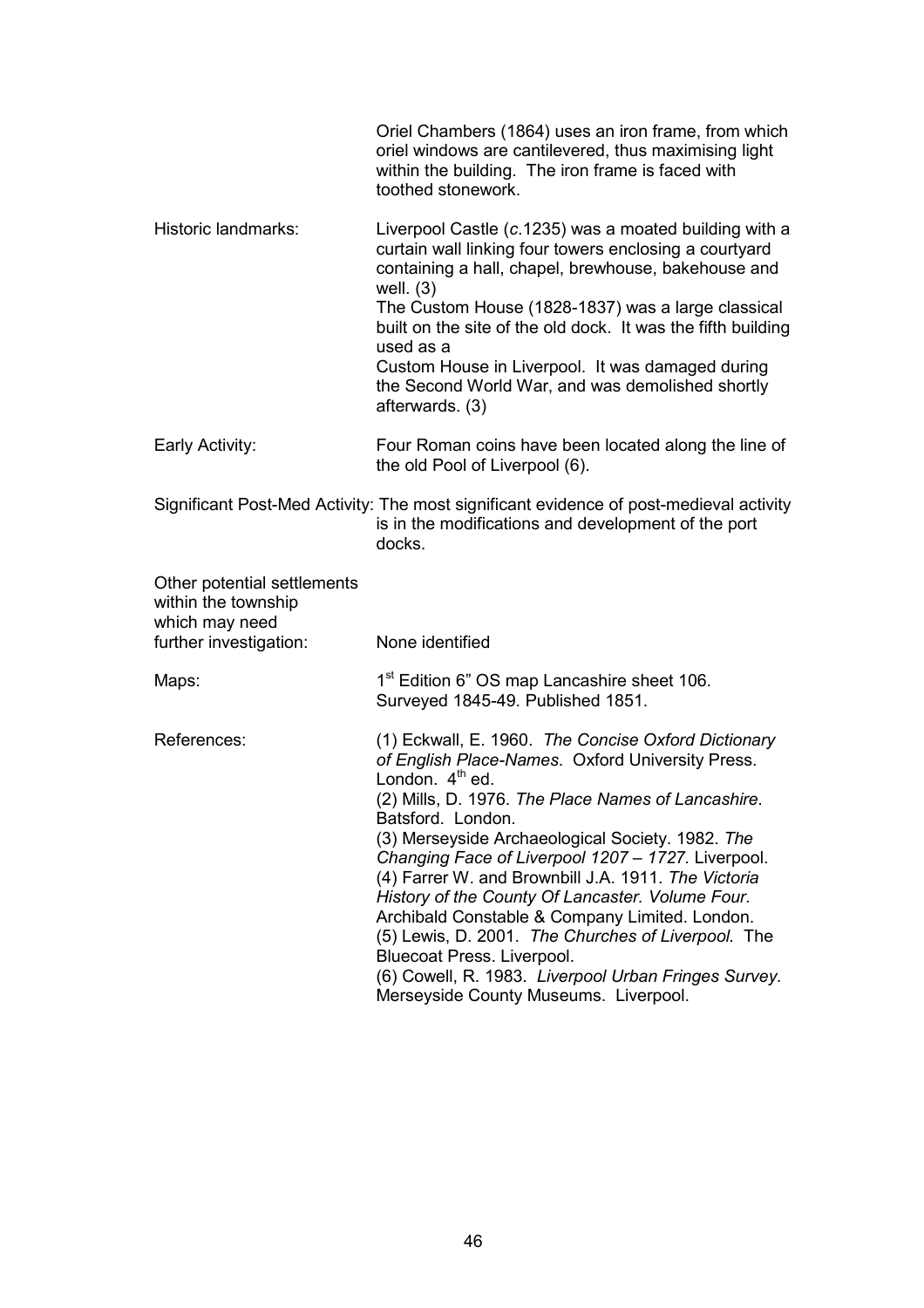#### **Newsham Park**

| Rural Fringe Report:  | <b>No</b>                                                                                                                                                                                                                                                                                                                                                                                                                                                                                                                                                                                                                                                                                                                                                                                                                                                                                                                                                                                                                                                                                                                                                        |
|-----------------------|------------------------------------------------------------------------------------------------------------------------------------------------------------------------------------------------------------------------------------------------------------------------------------------------------------------------------------------------------------------------------------------------------------------------------------------------------------------------------------------------------------------------------------------------------------------------------------------------------------------------------------------------------------------------------------------------------------------------------------------------------------------------------------------------------------------------------------------------------------------------------------------------------------------------------------------------------------------------------------------------------------------------------------------------------------------------------------------------------------------------------------------------------------------|
| OS Map Sheet:         | <b>SJ 39 SE</b>                                                                                                                                                                                                                                                                                                                                                                                                                                                                                                                                                                                                                                                                                                                                                                                                                                                                                                                                                                                                                                                                                                                                                  |
| NGR (centred):        | SJ 375 919                                                                                                                                                                                                                                                                                                                                                                                                                                                                                                                                                                                                                                                                                                                                                                                                                                                                                                                                                                                                                                                                                                                                                       |
| District:             | Liverpool                                                                                                                                                                                                                                                                                                                                                                                                                                                                                                                                                                                                                                                                                                                                                                                                                                                                                                                                                                                                                                                                                                                                                        |
| Township:             | Walton-on-the-Hill                                                                                                                                                                                                                                                                                                                                                                                                                                                                                                                                                                                                                                                                                                                                                                                                                                                                                                                                                                                                                                                                                                                                               |
| Geology:              | Triassic Bunter Pebble Beds overlain by boulder clay<br>except in the north-west.                                                                                                                                                                                                                                                                                                                                                                                                                                                                                                                                                                                                                                                                                                                                                                                                                                                                                                                                                                                                                                                                                |
| <b>Historic Core:</b> | The area of Newsham Park is divided between the<br>settlements of Fairfield and Tue Brook. It is bounded<br>by Rocky Lane, Sheil Road, Gardner's Drive and the<br>railway line.                                                                                                                                                                                                                                                                                                                                                                                                                                                                                                                                                                                                                                                                                                                                                                                                                                                                                                                                                                                  |
| Origin of Name:       | Neusum (1086). New house (1). Newsham House<br>gave its name to Newsham Park and the surrounding<br>Neusun 1196; Newsham's 1768 (1).<br>area.                                                                                                                                                                                                                                                                                                                                                                                                                                                                                                                                                                                                                                                                                                                                                                                                                                                                                                                                                                                                                    |
| Topography:           | Virtually flat topography, sloping slightly towards the<br>boating lake at the east of the park.                                                                                                                                                                                                                                                                                                                                                                                                                                                                                                                                                                                                                                                                                                                                                                                                                                                                                                                                                                                                                                                                 |
| History:              | "Soon after the Conquest, William Earl of Bulon,<br>Moreton and Warren gave to Walter, grandfather of<br>Henry, son of Gilbert de Waleton, fourteen bovates of<br>land lying in Walton, Wavertree and Neusum" (2). The<br>manor was in the control of Edward the Confessor at<br>the conquest. It then passed to Roger de Poitou and<br>on to the abbey of St Martin of Seez. In the twelfth<br>century the manor was granted from William, son of<br>King Stephen, to Waldeve, his servant. In the<br>sixteenth century the land of Newsham was in the<br>ownership of the Bolton family, who married into the<br>Molyneux family in the early eighteenth century. (3).<br>Newsham House (late eighteenth century) was home<br>of the Molyneux family, and adjoining farmland was<br>sold in 1846 to the Liverpool Corporation who bought<br>the bulk of the estate for £85,000 (3). The Corporation<br>first established Newsham Park in 1868 (4). Edward<br>Kemp, who was also responsible for the design of<br>Stanley Park, Grosvenor Park, Chester and Congleton<br>Park, designed the park. Newsham Park is still one of<br>Liverpool's larger parks (4). |
| Present landmarks:    | Newsham Park has a boating lake, model yacht lake<br>and bandstand (4).<br>Victorian villas surround the park defining the<br>character of much of the locality. (5)                                                                                                                                                                                                                                                                                                                                                                                                                                                                                                                                                                                                                                                                                                                                                                                                                                                                                                                                                                                             |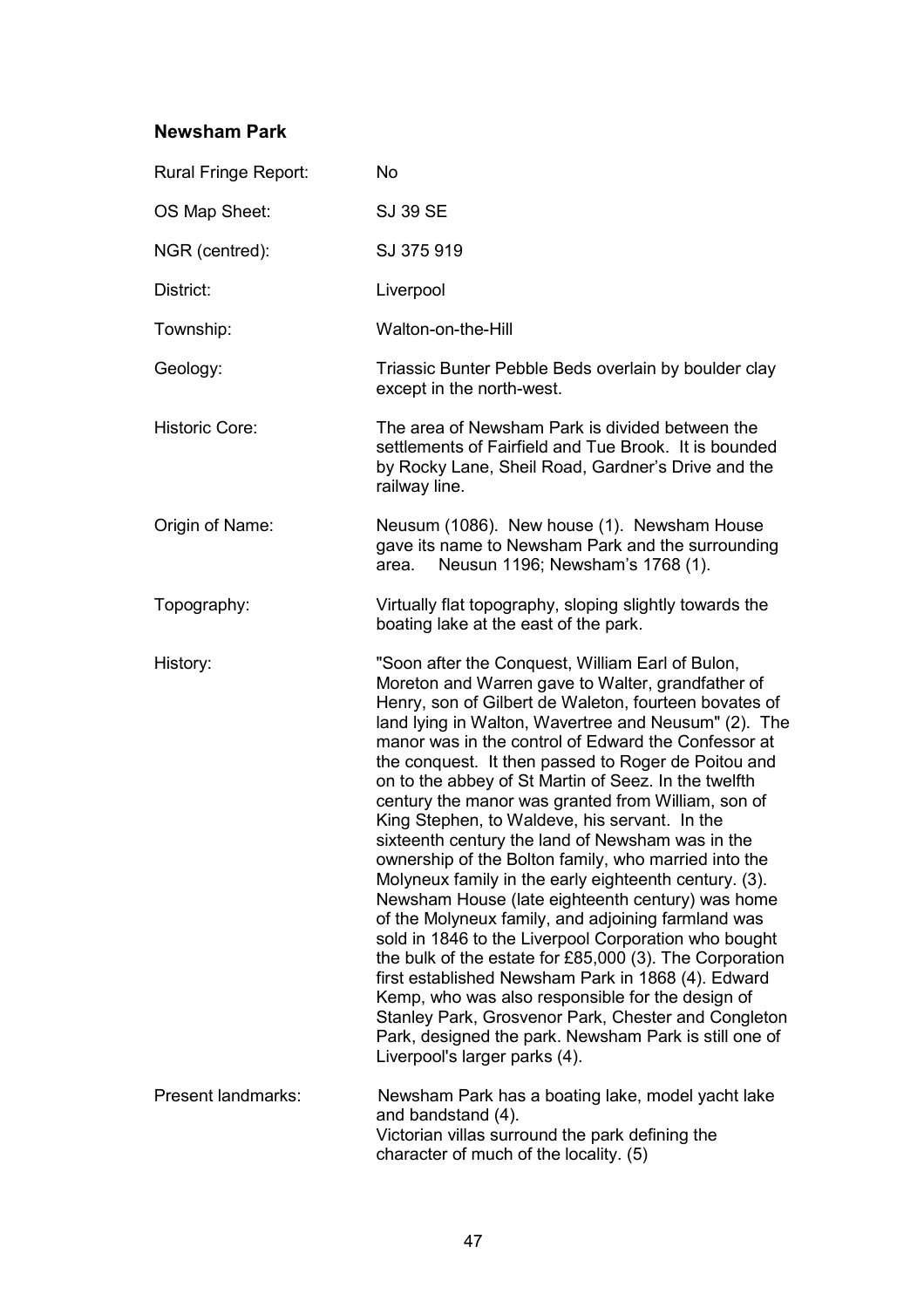|                                                                                                | Park Hospital (1871-4) was originally built as a<br>Seaman's Orphanage. Included within the complex<br>was a sanatorium and a chapel (chapel demolished).<br>(5) A lodge or gatehouse to the hospital is marked on<br>the $1st$ Edition 6" OS map of 1850.<br>Judge's House / Lodgings (late eighteenth century)<br>built for T. Molyneux. Formerly known as Newsham<br>House. The change of use of the building from the<br>family mansion to the judge's lodgings was<br>necessitated by the assize courts being held there<br>following local petitions to have a local assize (4). |
|------------------------------------------------------------------------------------------------|----------------------------------------------------------------------------------------------------------------------------------------------------------------------------------------------------------------------------------------------------------------------------------------------------------------------------------------------------------------------------------------------------------------------------------------------------------------------------------------------------------------------------------------------------------------------------------------|
| Historic landmarks:                                                                            | Newsham Cottage and Newsham Farm were both<br>marked on the 1 <sup>st</sup> Edition 6" OS map of 1850.                                                                                                                                                                                                                                                                                                                                                                                                                                                                                 |
| Early Activity:                                                                                | There is currently little evidence for early activity in this<br>area (5). However, Edward Baines suggests that there<br>may have been an earlier origin for the use of the<br>Newsham Park Area (see History section) (2).                                                                                                                                                                                                                                                                                                                                                            |
|                                                                                                | Significant Post-Med Activity: Newsham House and farmland, first appears on the<br>1768 Yates and Perry Map, although this family estate<br>could have an earlier origin.                                                                                                                                                                                                                                                                                                                                                                                                              |
| Other potential settlements<br>within the township<br>which may need<br>further investigation: | None identified                                                                                                                                                                                                                                                                                                                                                                                                                                                                                                                                                                        |
|                                                                                                |                                                                                                                                                                                                                                                                                                                                                                                                                                                                                                                                                                                        |
| Maps:                                                                                          | Yates and Perry's Environs of Leverpool. 1768-9.<br>1 <sup>st</sup> Edition 6" OS map Lancashire sheet 106. Surveyed<br>1845-9. Published 1850.                                                                                                                                                                                                                                                                                                                                                                                                                                        |
| References:                                                                                    | (1) Eckwall, E. 1960. The Concise Oxford Dictionary<br>of English Place-Names. Oxford University Press.<br>London. $4th$ ed.<br>(2) Baines, E. 1870. The History of the County<br>Palatine and Duchy of Lancaster. Routledge and<br>Sons. London.<br>(3) Farrer W. and Brownbill J.A. 1907. The Victoria<br>History of the County Of Lancaster. Volume Three.<br>Archibald Constable & Company Limited. London.<br>(4) Twist, C. 2000. A History of the Liverpool Parks.<br>Hobby Publications. Southport.<br>(5) Merseyside Historic Environment Record<br>documentation.             |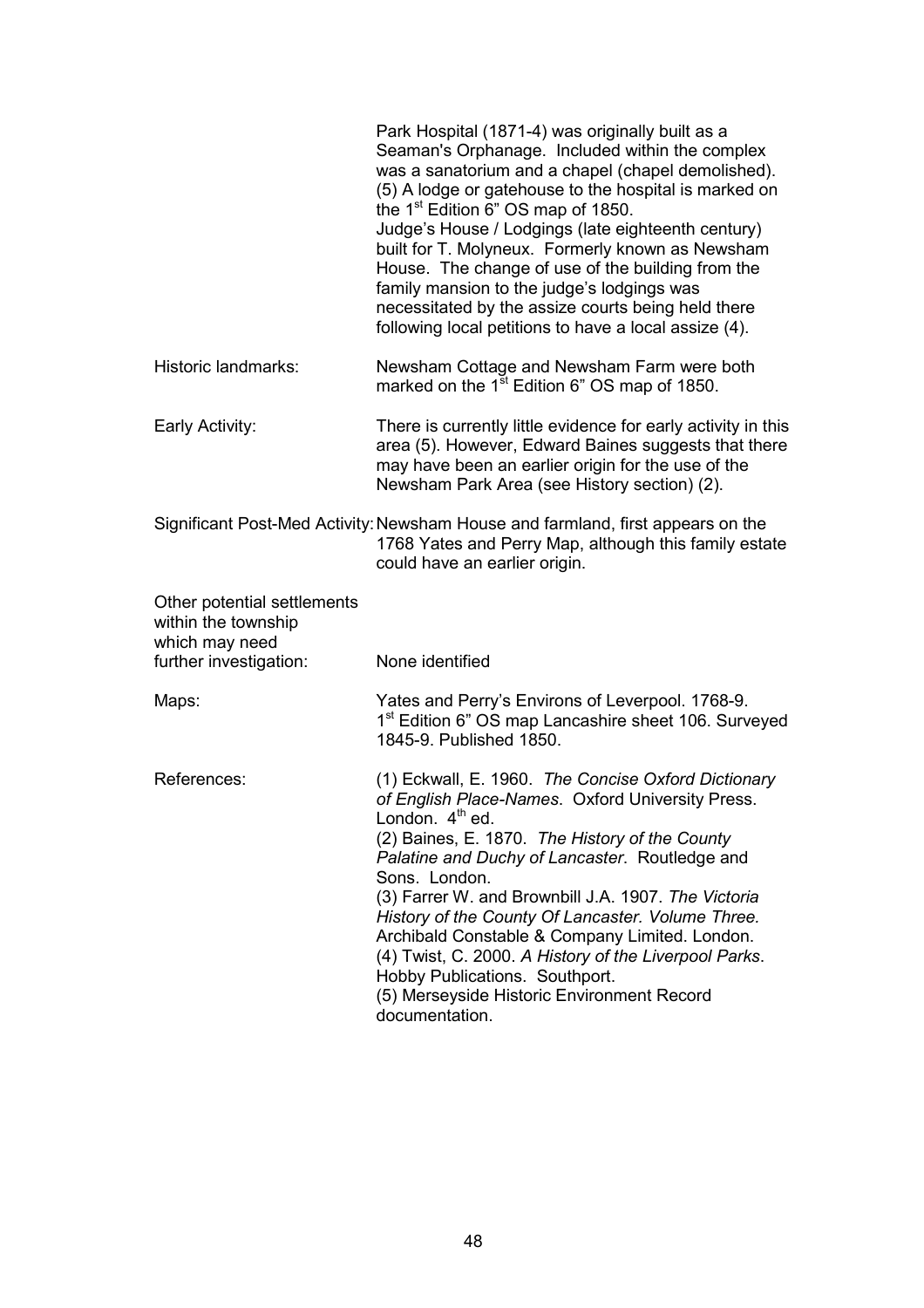# **Oglet**

| Rural Fringe Report:  | Yes                                                                                                                                                                                                                                                                                                                                                                                                                                                                                                                             |
|-----------------------|---------------------------------------------------------------------------------------------------------------------------------------------------------------------------------------------------------------------------------------------------------------------------------------------------------------------------------------------------------------------------------------------------------------------------------------------------------------------------------------------------------------------------------|
| OS Map Sheet:         | <b>SJ 48 SW</b>                                                                                                                                                                                                                                                                                                                                                                                                                                                                                                                 |
| NGR (centred):        | SJ 438 817                                                                                                                                                                                                                                                                                                                                                                                                                                                                                                                      |
| District:             | Liverpool                                                                                                                                                                                                                                                                                                                                                                                                                                                                                                                       |
| Township:             | Speke                                                                                                                                                                                                                                                                                                                                                                                                                                                                                                                           |
| Geology:              | Shirdley Hill Sand                                                                                                                                                                                                                                                                                                                                                                                                                                                                                                              |
| <b>Historic Core:</b> | Settlement concentrated along Oglet Lane.                                                                                                                                                                                                                                                                                                                                                                                                                                                                                       |
| Origin of Name:       | Ogelot (pre-1275). Oak tree by a watercourse (1).<br>Oglot c.1300; Oglet 1323.                                                                                                                                                                                                                                                                                                                                                                                                                                                  |
| Topography:           | The coastal hamlet is sited on low ground on the<br>banks of the River Mersey.                                                                                                                                                                                                                                                                                                                                                                                                                                                  |
| History:              | Placename is recorded in the thirteenth century and by<br>the eighteenth century there were many farms<br>established along Oglet Lane. Field patterns suggest<br>presence of earlier post medieval plots. The key<br>industries in the area have been agriculture fishing and<br>shrimping (2). As early as the fourteenth century the<br>local family appear in the records, when John de Oglet<br>granted lands to Robert de Yeldesley. It is recorded in<br>the fifteenth century that much of the land is still<br>wooded. |
| Present landmarks:    | Yew Tree Farmhouse and outbuildings (early<br>nineteenth century). (3)<br>Anti Aircraft Battery (twentieth century: interwar<br>$period$ ). (3)                                                                                                                                                                                                                                                                                                                                                                                 |
| Historic landmarks:   | Several post-medieval buildings are recorded as<br>having stood in this settlement, many of which are<br>farms, pointing to the use of the land for agriculture<br>until the twentieth century. These buildings include<br>Holme's Farm, Woodhouse Farm, New Hall Farm,<br>Hunt's tenement farm, and five farms along Oglet<br>Lane. $(3)$                                                                                                                                                                                      |
| Early Activity:       | Prehistoric flint scatters have been located during<br>fieldwalking, south of Oglet Lane, close to the Mersey<br>shore. This suggests the inhabitation of the area in the<br>prehistoric period, or possibly simply its use in fishing<br>(4).<br>A Romano-British coin and fibula brooch have been<br>found through metal detecting on north side of Oglet<br>Lane. $(3)$                                                                                                                                                      |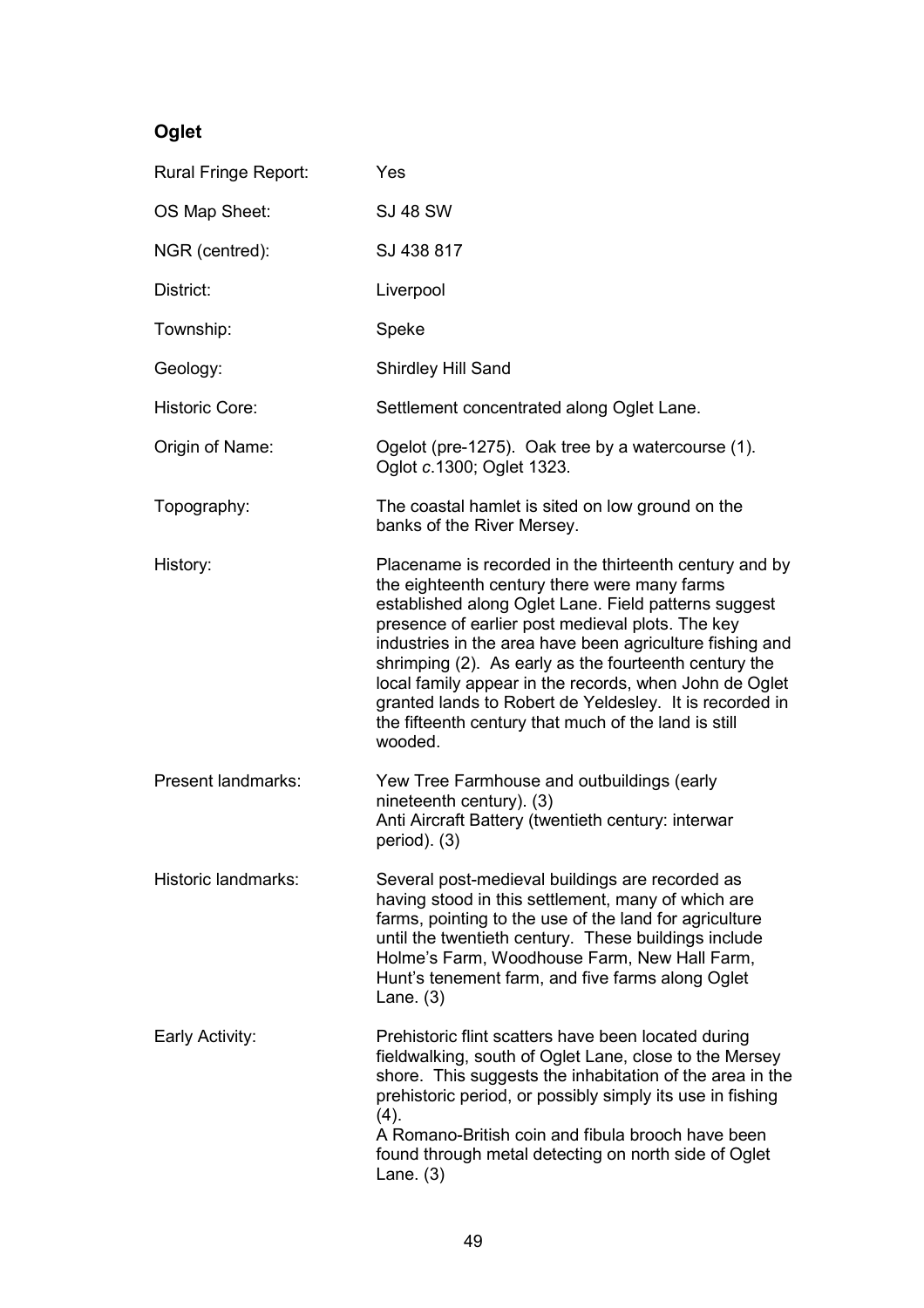|                                                                      | There have been numerous medieval pottery finds in<br>the area of Oglet Lane and down to the coast (3). The<br>medieval settlement shrank during the post-medieval<br>period, following a national pattern of shrunken and<br>deserted medieval villages (5)                                                                                                                                                                                 |
|----------------------------------------------------------------------|----------------------------------------------------------------------------------------------------------------------------------------------------------------------------------------------------------------------------------------------------------------------------------------------------------------------------------------------------------------------------------------------------------------------------------------------|
|                                                                      | Significant Post-Med Activity: In the post-medieval period the industries of farming<br>and fishing continued in the area. Land had been<br>enclosed in the medieval period, and by 1781 the<br>estate map illustrates strip fields in the north and east<br>of the township of Speke, around the settlements of<br>Speke and Oglet, and demesne land either side of<br>Speke Hall.                                                          |
| Other potential settlements<br>within the township<br>which may need |                                                                                                                                                                                                                                                                                                                                                                                                                                              |
| further investigation:                                               | None identified                                                                                                                                                                                                                                                                                                                                                                                                                              |
| Maps:                                                                | 1 <sup>st</sup> Edition 6" OS map Lancashire sheet 118.<br>Published 1849. Tithe map 1781.                                                                                                                                                                                                                                                                                                                                                   |
| References:                                                          | (1) Mills, D. 1976. The Place Names of Lancashire.<br>Batsford. London.<br>(2) Lewis, D. 2003. The Illustrated History of<br>Liverpool's Suburbs. Breedon Books Publishing.<br>Derby.<br>(3) Merseyside Historic Environment Record<br>documentation.<br>(4) Cowell, R. 1983. Liverpool Urban Fringes Survey.<br>Merseyside County Museums. Liverpool.<br>(5) Beresford, M. 1998 (reprint). The Lost Villages of<br>England. Sutton. Stroud. |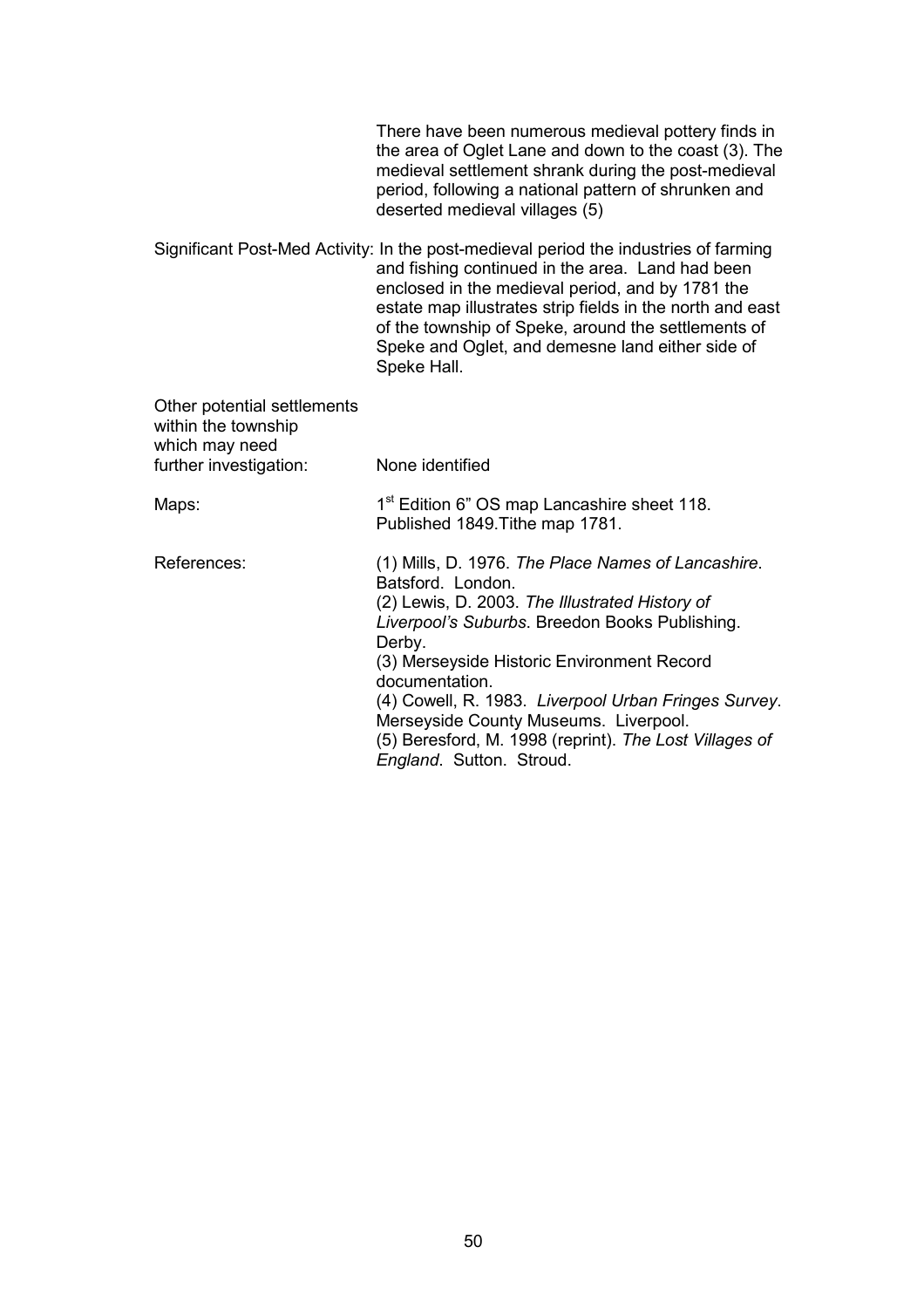# **Old Swan**

| Rural Fringe Report:  | <b>No</b>                                                                                                                                                                                                                                                                                                                                                                                                                                                                                                                                                                                                                                                                                                                     |
|-----------------------|-------------------------------------------------------------------------------------------------------------------------------------------------------------------------------------------------------------------------------------------------------------------------------------------------------------------------------------------------------------------------------------------------------------------------------------------------------------------------------------------------------------------------------------------------------------------------------------------------------------------------------------------------------------------------------------------------------------------------------|
| OS Map Sheet:         | <b>SJ 39 SE</b>                                                                                                                                                                                                                                                                                                                                                                                                                                                                                                                                                                                                                                                                                                               |
| NGR (centred):        | SJ 393 910                                                                                                                                                                                                                                                                                                                                                                                                                                                                                                                                                                                                                                                                                                                    |
| District:             | Liverpool                                                                                                                                                                                                                                                                                                                                                                                                                                                                                                                                                                                                                                                                                                                     |
| Township:             | <b>West Derby</b>                                                                                                                                                                                                                                                                                                                                                                                                                                                                                                                                                                                                                                                                                                             |
| Geology:              | <b>Bunter Sandstone</b>                                                                                                                                                                                                                                                                                                                                                                                                                                                                                                                                                                                                                                                                                                       |
| <b>Historic Core:</b> | At junction of Prescot Road, St Oswald's Street and<br>Broad Green Road.                                                                                                                                                                                                                                                                                                                                                                                                                                                                                                                                                                                                                                                      |
| Origin of Name:       | The Old Swan (1824) "the Old Swan Inn, which has<br>since given name to the hamlet around it" (1).                                                                                                                                                                                                                                                                                                                                                                                                                                                                                                                                                                                                                            |
| Topography:           | Old Swan is positioned on the crest of a hill,<br>overlooking the neighbouring settlements.                                                                                                                                                                                                                                                                                                                                                                                                                                                                                                                                                                                                                                   |
| History:              | The land has been part of the West Derby Manor, and<br>it has passed with the rest of the manor from Roger de<br>Poitou to the abbey of St Martin of Séez, and then on<br>to Stephen of Blois. From the fourteenth century,<br>when the manor was passed from Thomas, earl of<br>Lancaster to Robert de Holland it gained possessions<br>of demesnes in Croxteth, Torrisholme, Nether Kellet<br>(2). Around this time the manor "fell into the king's<br>hands" (2) and tenants held lands. In the sixteenth<br>century the Molyneux family became stewards of the<br>manor. The Old Swan area was rural and agricultural<br>until the nineteenth century. The settlement developed<br>around the coaching inn, The Old Swan. |
| Present landmarks:    | St Anne's Church (1889-91) (3).<br>Convent of Mercy (1855). (3)<br>St Oswald's Roman Catholic Chapel (1842) and<br>associated presbytery (mid nineteenth century), and<br>cemetery (3).                                                                                                                                                                                                                                                                                                                                                                                                                                                                                                                                       |
| Historic landmarks:   | The first public house, The Old Swan, is thought to<br>have been constructed c.1775. (4)<br>Liverpool Union Glass works (1825). (4)<br>St Oswald's Roman Catholic School (1842). It was<br>demolished in the late twentieth century. (4)<br>Tramways Shed (early twentieth century). (4)                                                                                                                                                                                                                                                                                                                                                                                                                                      |
| Early Activity:       | A Bronze Age flint arrow head and nine flint scrapers<br>were located on the outskirts of Old Swan on Edge<br>Lane. $(4)$                                                                                                                                                                                                                                                                                                                                                                                                                                                                                                                                                                                                     |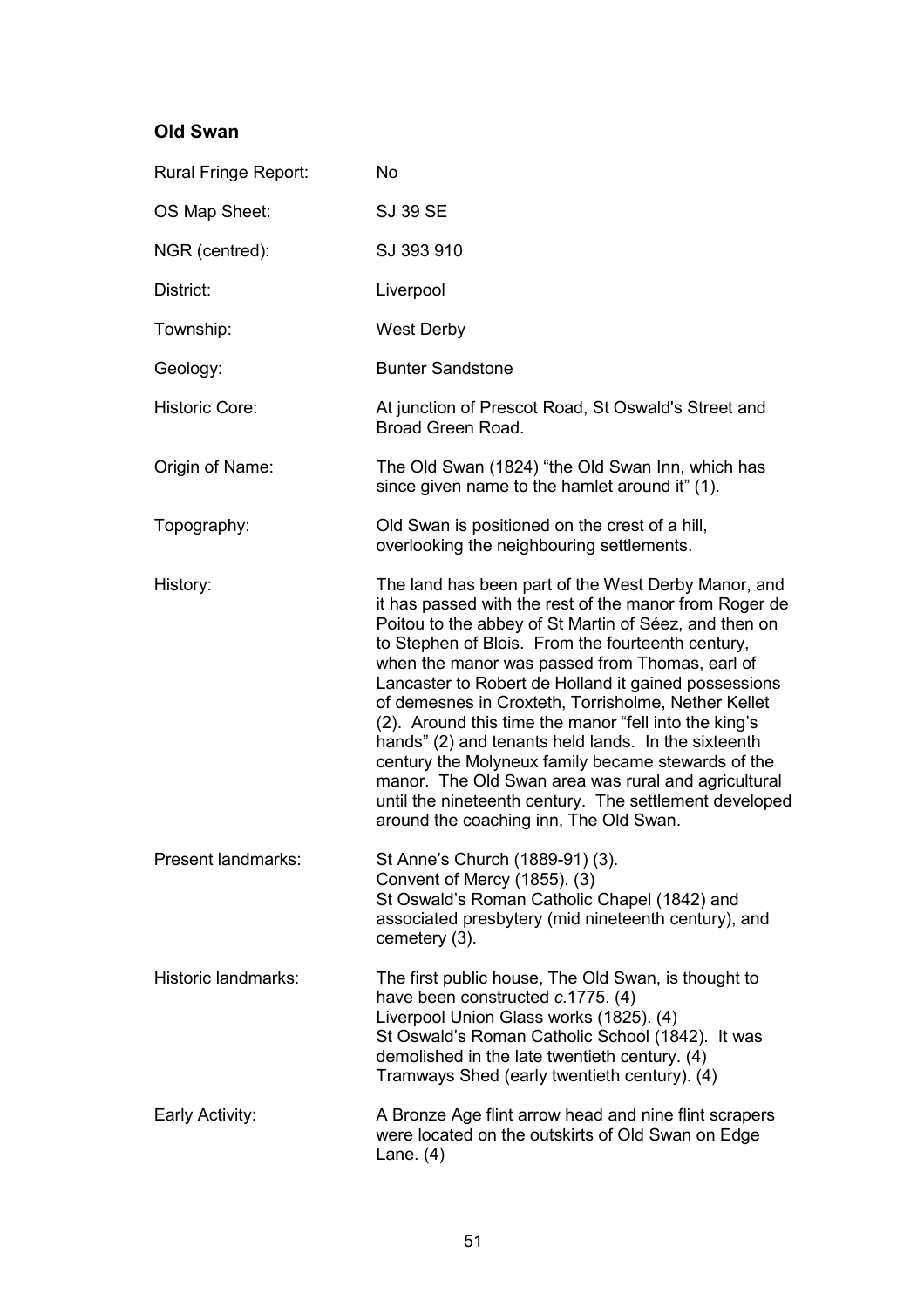Field divisions to the south west of the settlement core suggest possible medieval field pattern with reverse-S shaped field boundaries. (4)

Significant Post-Med Activity: This area developed primarily during the nineteenth century.

| Other potential settlements<br>within the township<br>which may need<br>further investigation: | None identified                                                                                                                                                                                                                                                                                                                                                                              |
|------------------------------------------------------------------------------------------------|----------------------------------------------------------------------------------------------------------------------------------------------------------------------------------------------------------------------------------------------------------------------------------------------------------------------------------------------------------------------------------------------|
| Maps:                                                                                          | 1 <sup>st</sup> Edition 6" OS map Lancashire sheet 106. Surveyed<br>1845-9. Published 1851.                                                                                                                                                                                                                                                                                                  |
| References:                                                                                    | (1) Mills, D. 1976. The Place Names of Lancashire.<br>Batsford, London.<br>(2) Farrer W. and Brownbill J.A. 1907. The Victoria<br>History of the County Of Lancaster. Volume Three.<br>Archibald Constable & Company Limited. London.<br>(3) Pevsner, N. 1969. The Buildings of South<br>Lancashire. Penguin. Harmondsworth.<br>(4) Merseyside Historic Environment Record<br>documentation. |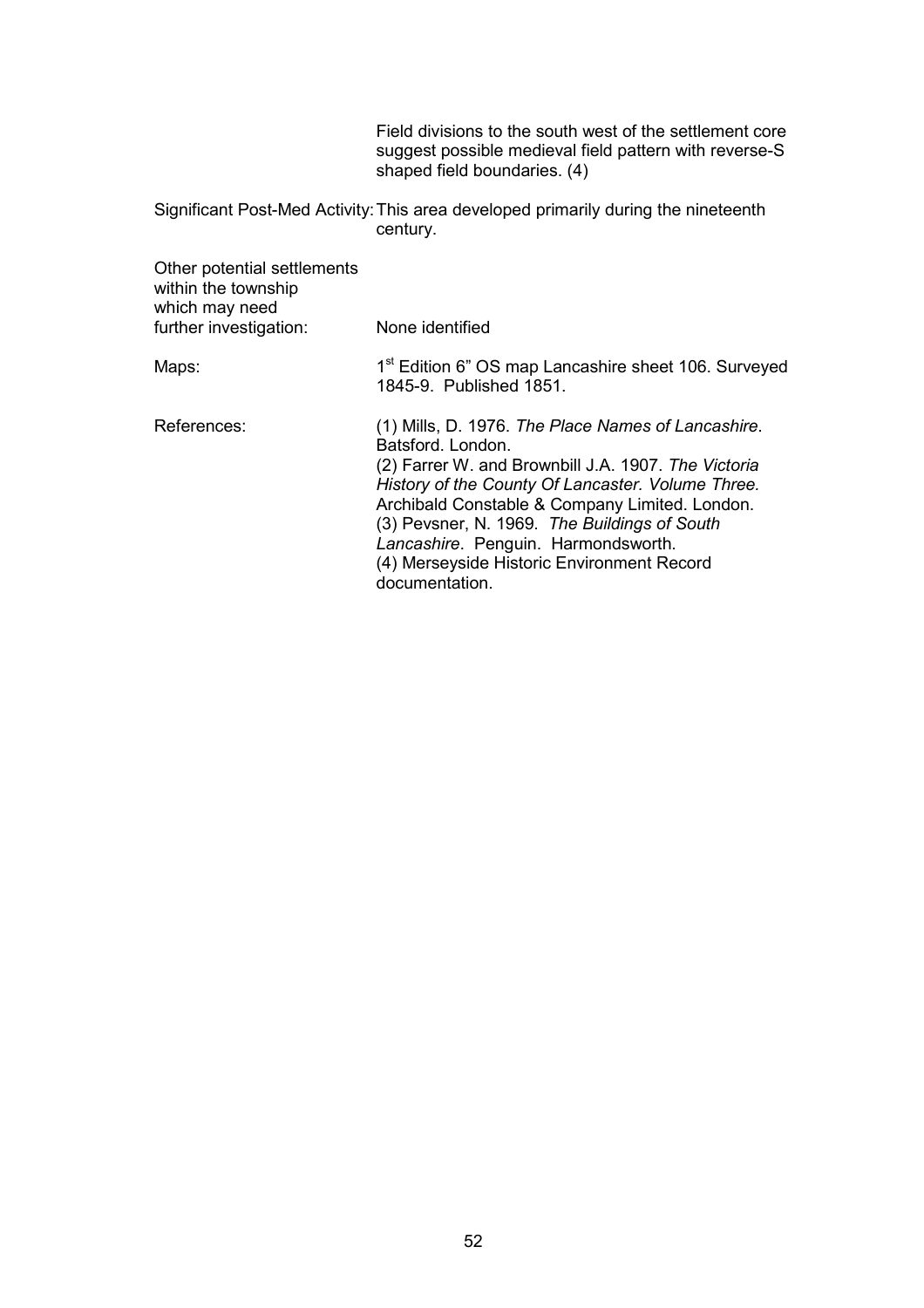# **St Michael's Hamlet**

| Urban/Rural Fringe Report: | <b>No</b>                                                                                                                                                                                                                                                                                                                                                                                                                                                                                                                                                                                                                                                                                                                                                                                                                                                                                                                                                                                                                                                                                                                                                                      |
|----------------------------|--------------------------------------------------------------------------------------------------------------------------------------------------------------------------------------------------------------------------------------------------------------------------------------------------------------------------------------------------------------------------------------------------------------------------------------------------------------------------------------------------------------------------------------------------------------------------------------------------------------------------------------------------------------------------------------------------------------------------------------------------------------------------------------------------------------------------------------------------------------------------------------------------------------------------------------------------------------------------------------------------------------------------------------------------------------------------------------------------------------------------------------------------------------------------------|
| OS Map Sheet:              | <b>SJ 38 NE</b>                                                                                                                                                                                                                                                                                                                                                                                                                                                                                                                                                                                                                                                                                                                                                                                                                                                                                                                                                                                                                                                                                                                                                                |
| NGR (centred):             | St Michael's Hamlet SJ 368 870                                                                                                                                                                                                                                                                                                                                                                                                                                                                                                                                                                                                                                                                                                                                                                                                                                                                                                                                                                                                                                                                                                                                                 |
| District:                  | Liverpool                                                                                                                                                                                                                                                                                                                                                                                                                                                                                                                                                                                                                                                                                                                                                                                                                                                                                                                                                                                                                                                                                                                                                                      |
| Township:                  | <b>Toxteth Park</b>                                                                                                                                                                                                                                                                                                                                                                                                                                                                                                                                                                                                                                                                                                                                                                                                                                                                                                                                                                                                                                                                                                                                                            |
| Geology:                   | Triassic Bunter Pebble Beds and Upper Mottled<br>Sandstone partly overlain by Boulder Clay and<br>Alluvium deposits around coast.                                                                                                                                                                                                                                                                                                                                                                                                                                                                                                                                                                                                                                                                                                                                                                                                                                                                                                                                                                                                                                              |
| <b>Historic Core:</b>      | The historic settlement core settlement, now referred<br>to as St Michael's Hamlet was to the south of the<br>Dingle area.                                                                                                                                                                                                                                                                                                                                                                                                                                                                                                                                                                                                                                                                                                                                                                                                                                                                                                                                                                                                                                                     |
| Origin of Name:            | Dingyll (1246). Deep dell, or village situated around a<br>creek (1). From Middle English Dingyll (1; 2). No<br>variations of the spelling are recorded.                                                                                                                                                                                                                                                                                                                                                                                                                                                                                                                                                                                                                                                                                                                                                                                                                                                                                                                                                                                                                       |
| Topography:                | The settlement lies on low lying ground that gradually<br>slopes towards the coast. On the 1 <sup>st</sup> Edition 6" OS map<br>of 1850, St Michael's Hamlet lies to the south west of<br>Dingle creek. On its western side another stream<br>existed that fed into the Mersey. The Dingle creek no<br>longer exists, but was originally entered via Knott's<br>Hole, a natural recess in the sandstone outcrop at<br>Dingle point (3).                                                                                                                                                                                                                                                                                                                                                                                                                                                                                                                                                                                                                                                                                                                                        |
| History:                   | The 'Dingle' name suggests a medieval origin for this<br>settlement, but early evidence is not forthcoming. The<br>growth of the settlement in the Dingle area and St<br>Michael's Hamlet can be attributed to John Cragg, a<br>wealthy Iron foundry-owner, in the early nineteenth<br>century (4). Cragg funded several buildings in the area<br>including St Michael's Church, built by Thomas<br>Rickman, and including a cast-iron frame and external<br>detailing such as finials (5). It is possible that this<br>Church was built on or near to the site of an earlier<br>Chapel. The house called 'Carfax' in immediate vicinity<br>was once used as a Nunnery (6).<br>Industrial activity began as early as the 1760's with a<br>copper and silver smelting industry (eighteenth-<br>nineteenth century), followed by the Herculaneum<br>pottery, established in 1796 at the Dingle shore (3).<br>The pottery was exported as trade as far as the United<br>States. Expansion of the industry led to the<br>construction of the Brunswick Dock in 1832, the<br>Harrington Dock in 1839, the Toxteth Dock in 1841<br>and Herculaneum dock complex in 1866, enlarged in |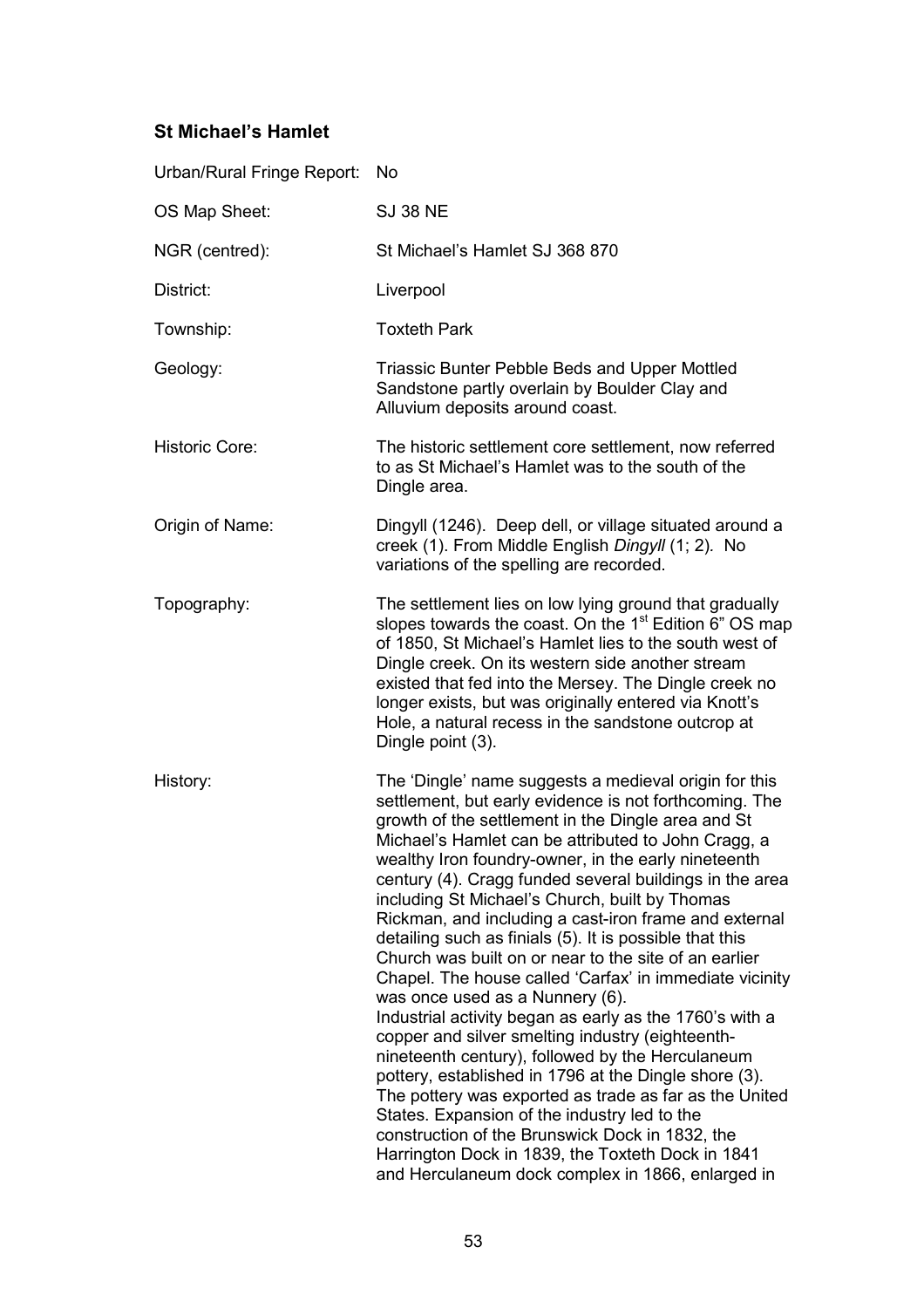| 1881 (7). This dock was named after the potteries.                  |
|---------------------------------------------------------------------|
| Subsequent industry included a limekiln, steel and iron             |
| works, a gasworks and a cement factory, marked on                   |
| the 1 <sup>st</sup> Edition 6" OS map of 1850. The docks were still |
| in use up until the mid 1970s.                                      |
|                                                                     |

Present landmarks: Festival Park, built in the 1980s, previously shoreline mud flats, reclaimed land.

Historic landmarks: St Michael's Church is constructed on the site of a medieval chapel dedicated to St Wilfred. Water mill (post-medieval) stood in the vicinity of Parliament street, and was fed by the natural brook which flowed to Knots Hole (3) Herculaneum dock complex was in filled during the 1970s and has recently been re-developed for housing.

Oil Storage depot, removed in 1980s, land is now a residential development.

Early Activity: Romano-British coins have been found near the settlement core and adjacent to the coast. An undated earthwork in the south of Sefton Park may be a remnant of the deer park, or possibly an earlier feature. (8)

Significant Post-Med Activity: Much of the development in the settlement occurred in the nineteenth century, including the building of St Michael's Church (*c*.1814) described above. Houses of this period included The Cloisters (*c*.1815) for John Cragg, local iron foundry owner, and The Friary (nineteenth century) (6). "St Michael's Hamlet has retained its urban village atmosphere, with quiet streets and chestnut trees in the gardens of large attractive houses, and has been a

conservation area since 1968" (4).

| Other potential settlements<br>within the township<br>which may need<br>further investigation: | None identified                                                                                                                                                                                                                                                                                                                                                                 |
|------------------------------------------------------------------------------------------------|---------------------------------------------------------------------------------------------------------------------------------------------------------------------------------------------------------------------------------------------------------------------------------------------------------------------------------------------------------------------------------|
| Maps:                                                                                          | 1 <sup>st</sup> Edition 6" OS map Lancashire sheet 113.<br>Surveyed 1846-48. Published 1850.<br>Toxteth Park Tithe Map 1847 (LRO)                                                                                                                                                                                                                                               |
| References:                                                                                    | (1) Eckwall, E. 1960. The Concise Oxford Dictionary<br>of English Place-Names. Oxford University Press.<br>London, $4^{\text{th}}$ ed.<br>(2) Mills, D. 1976. The Place Names of Lancashire.<br>Batsford. London.<br>(3) Farrer W. and Brownbill J.A. 1907. The Victoria<br>History of the County Of Lancaster. Volume Three.<br>Archibald Constable & Company Limited. London. |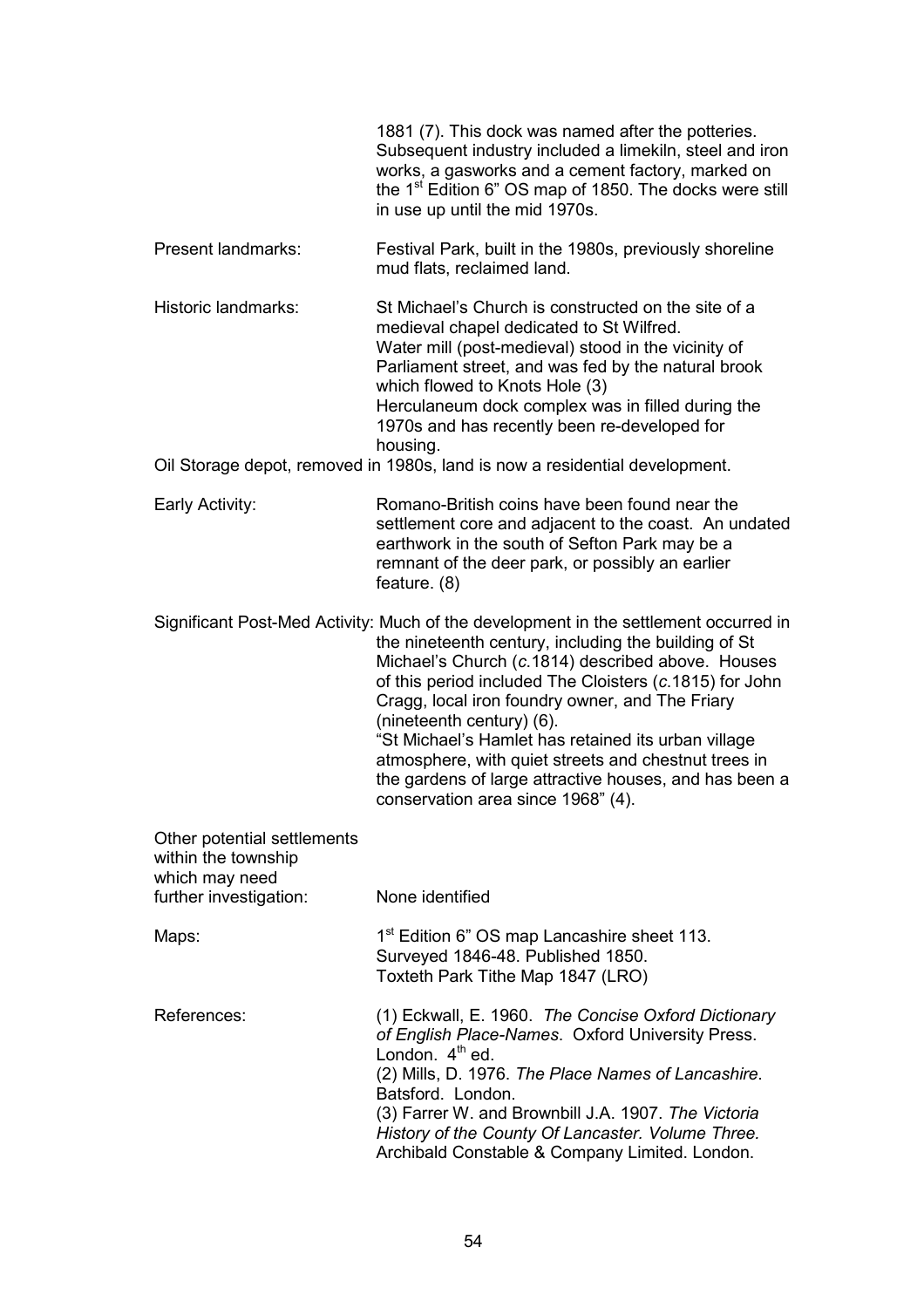(4) Lewis, D. 2003. *The Illustrated History of Liverpool's Suburbs.* Breedon Books. Derby. (5) Lewis, D. 2001. *The Churches of Liverpool.*  Bluecoat Press. Liverpool. (6) Pevsner, N. 1969. *The Buildings of South Lancashire.* Penguin. Harmondsworth. (7) Rees, P. 1984. *Merseyside Industrial Past*. NW Society for Industrial Archaeology. Liverpool. (8) Merseyside Historical Environment Record documentation.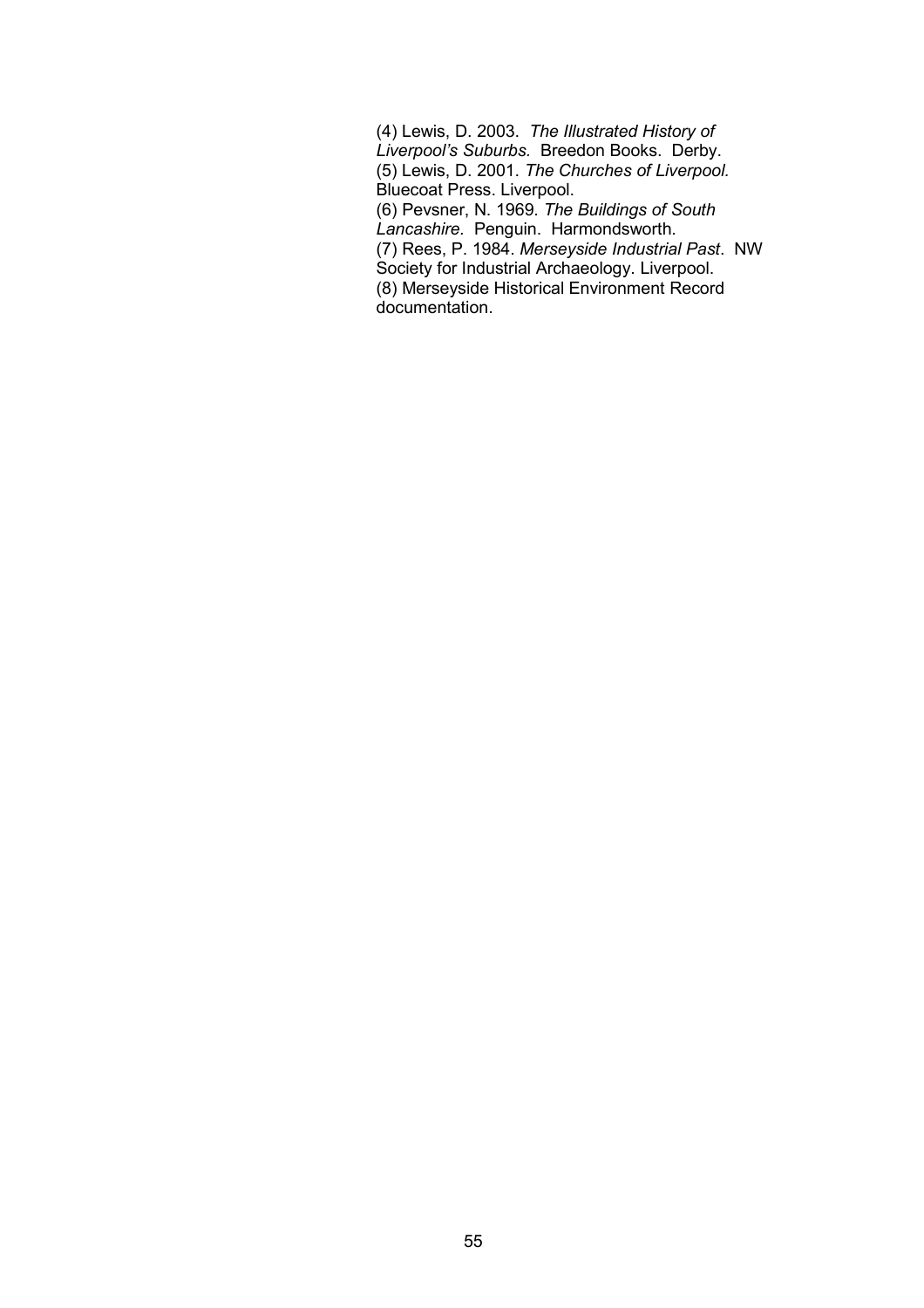# **Speke**

| Rural Fringe Report:  | Yes                                                                                                                                                                                                                                                                                                                                                                                                                                                                                                                                                                                                                                                                                                                                                                                                                                                                                                                                                                                                                                                                                                                                                                                                                                                               |
|-----------------------|-------------------------------------------------------------------------------------------------------------------------------------------------------------------------------------------------------------------------------------------------------------------------------------------------------------------------------------------------------------------------------------------------------------------------------------------------------------------------------------------------------------------------------------------------------------------------------------------------------------------------------------------------------------------------------------------------------------------------------------------------------------------------------------------------------------------------------------------------------------------------------------------------------------------------------------------------------------------------------------------------------------------------------------------------------------------------------------------------------------------------------------------------------------------------------------------------------------------------------------------------------------------|
| OS Map Sheet:         | <b>SJ 48 SW</b>                                                                                                                                                                                                                                                                                                                                                                                                                                                                                                                                                                                                                                                                                                                                                                                                                                                                                                                                                                                                                                                                                                                                                                                                                                                   |
| NGR (centred):        | Speke Town SJ 424 839<br>Speke Town Lane/ Woodend Lane SJ 431 836                                                                                                                                                                                                                                                                                                                                                                                                                                                                                                                                                                                                                                                                                                                                                                                                                                                                                                                                                                                                                                                                                                                                                                                                 |
| District:             | Liverpool                                                                                                                                                                                                                                                                                                                                                                                                                                                                                                                                                                                                                                                                                                                                                                                                                                                                                                                                                                                                                                                                                                                                                                                                                                                         |
| Township:             | Speke                                                                                                                                                                                                                                                                                                                                                                                                                                                                                                                                                                                                                                                                                                                                                                                                                                                                                                                                                                                                                                                                                                                                                                                                                                                             |
| Geology:              | Shirdley Hill Sand                                                                                                                                                                                                                                                                                                                                                                                                                                                                                                                                                                                                                                                                                                                                                                                                                                                                                                                                                                                                                                                                                                                                                                                                                                                |
| <b>Historic Core:</b> | Historic dispersed settlement. There were two main<br>settlements, the first is listed as 'Speke Town' on the<br>OS first Edition 6" map of 1849 centred on the junction<br>of Speke Boulevard, Speke Hall Avenue and Speke<br>Road. The second settlement area is centred at the<br>crossroads of Speke Town Lane, Woodend Lane,<br>Blackrod Avenue and Church Road.                                                                                                                                                                                                                                                                                                                                                                                                                                                                                                                                                                                                                                                                                                                                                                                                                                                                                             |
| Origin of Name:       | Spec (1086). Dry twigs or brushwood. From Old<br>English spæc or Old High German spah. Speke 1252<br>$(1; 2)$ .                                                                                                                                                                                                                                                                                                                                                                                                                                                                                                                                                                                                                                                                                                                                                                                                                                                                                                                                                                                                                                                                                                                                                   |
| Topography:           | Low lying land, sloping very gradually toward the River<br>Mersey to the west.                                                                                                                                                                                                                                                                                                                                                                                                                                                                                                                                                                                                                                                                                                                                                                                                                                                                                                                                                                                                                                                                                                                                                                                    |
| History:              | In 1066 the manor was held by Uctred, and was<br>forested land, managed by the Gernet family of<br>foresters (3). The manor was granted to the Molyneux<br>family in 1170. They subdivided the manor, and half of<br>it passed to Richard de Haselwell. The township was<br>reunited and passed to Robert Erneys on his marriage<br>to Joan de Molyneux. In 1314 the land in Speke was<br>exchanged with other lands, and passed to John de<br>Norreys, whose name eventually changes to Norris,<br>the family associated with Speke Hall. The manor<br>remained in the ownership of the Norrises until the late<br>eighteenth century, when it is sold to Richard Watt<br>(1797) (3) It was his great-granddaughter, Adelaide<br>Watt who gave Speke Hall to the National Trust in the<br>mid twentieth century.<br>Speke was an agricultural township until the twentieth<br>century, and the settlement through the medieval and<br>post-medieval periods was primarily dispersed<br>hamlets, with two small settlement cores, Speke, and<br>Oglet.<br>The majority of Speke is relatively modern, designed<br>by the City architect Sir Lancelot Keay. Construction<br>began in 1937 and was designed around the original<br>historical features of the town. |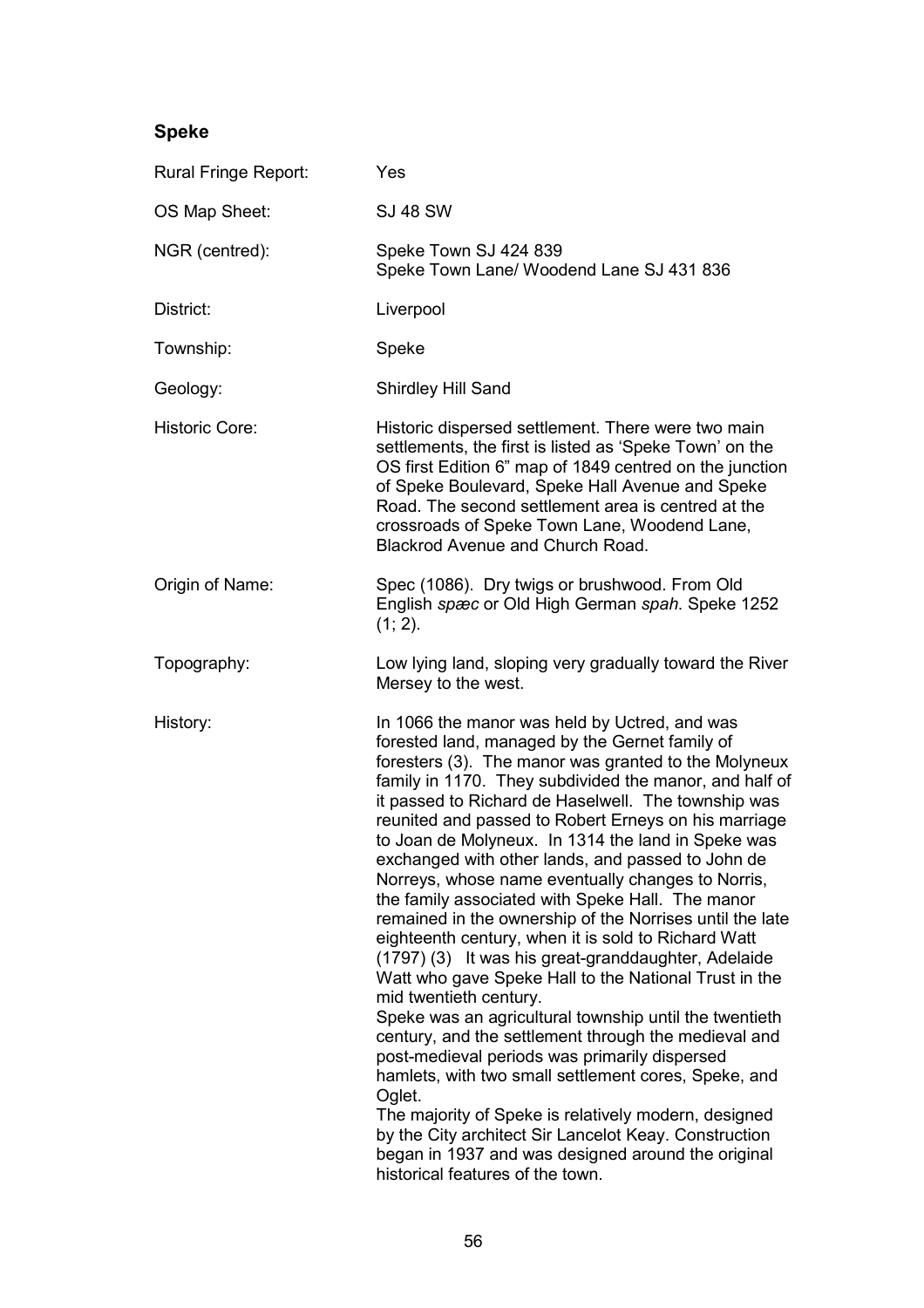| Present landmarks:                                                                             | Speke Hall (c.1530) was built by William Norris, and<br>extended by his son. It is built around a courtyard, and<br>there is evidence that the site was moated, although<br>the moat is no longer visible. The building was<br>gradually extended out from the hall, in a process<br>typical of the period (also seen at Little Moreton Hall).<br>The building is of local red sandstone, and timber<br>framing. The timber framing is in local style with<br>decorative quatrefoil panels (4; 5). The building<br>continued to develop through the post-medieval<br>period, with landscaped gardens. It was inhabited until<br>1943, when it was given to the National Trust (6).<br>Speke International Airport was established during the<br>late 1920s using a converted farmhouse as the<br>terminal building and control tower. The original<br>building was opened in 1933, and is now used as a<br>fitness centre. (6) The replacement airport, John<br>Lennon (Speke) International Airport, was built in<br>1967; this was itself extended in 2001-2 (5). |
|------------------------------------------------------------------------------------------------|---------------------------------------------------------------------------------------------------------------------------------------------------------------------------------------------------------------------------------------------------------------------------------------------------------------------------------------------------------------------------------------------------------------------------------------------------------------------------------------------------------------------------------------------------------------------------------------------------------------------------------------------------------------------------------------------------------------------------------------------------------------------------------------------------------------------------------------------------------------------------------------------------------------------------------------------------------------------------------------------------------------------------------------------------------------------|
| Historic landmarks:                                                                            | Boundary Ditch (medieval) between Speke and Hale<br>(3).<br>Windmill (medieval) (3).                                                                                                                                                                                                                                                                                                                                                                                                                                                                                                                                                                                                                                                                                                                                                                                                                                                                                                                                                                                |
| Early Activity:                                                                                | Two Romano-British metal coins have been<br>discovered in the township. (7)<br>Earthworks (undated) have been identified in<br>Stockton's Wood. (7)                                                                                                                                                                                                                                                                                                                                                                                                                                                                                                                                                                                                                                                                                                                                                                                                                                                                                                                 |
|                                                                                                | Significant Post-Med Activity: In the post-medieval period the industries of farming<br>and fishing continued in the area. Land had been<br>enclosed in the medieval period, and by 1781 the<br>estate map illustrates strip fields in the north and east<br>of the township of Speke, around the settlements of<br>Speke and Oglet, and demesne land either side of<br>Speke Hall. The place name 'Speke Town' name is<br>indicative of a townfield or common land, perhaps<br>reflecting this demesne and common land marked to<br>the north of Oglet on the tithe map (8).                                                                                                                                                                                                                                                                                                                                                                                                                                                                                       |
| Other potential settlements<br>within the township<br>which may need<br>further investigation: | None identified                                                                                                                                                                                                                                                                                                                                                                                                                                                                                                                                                                                                                                                                                                                                                                                                                                                                                                                                                                                                                                                     |
| Maps:                                                                                          | 1 <sup>st</sup> Edition 6" OS map Lancashire sheet 118. Surveyed                                                                                                                                                                                                                                                                                                                                                                                                                                                                                                                                                                                                                                                                                                                                                                                                                                                                                                                                                                                                    |
|                                                                                                | 1845-6. Published 1849.<br>1 <sup>st</sup> Edition 6" OS map Lancashire sheet 114. Surveyed 1845-6. Published 1849.                                                                                                                                                                                                                                                                                                                                                                                                                                                                                                                                                                                                                                                                                                                                                                                                                                                                                                                                                 |
| References:                                                                                    | (1) Eckwall, E. 1960. The Concise Oxford Dictionary<br>of English Place-Names. Oxford University Press.<br>London. 4 <sup>th</sup> ed.                                                                                                                                                                                                                                                                                                                                                                                                                                                                                                                                                                                                                                                                                                                                                                                                                                                                                                                              |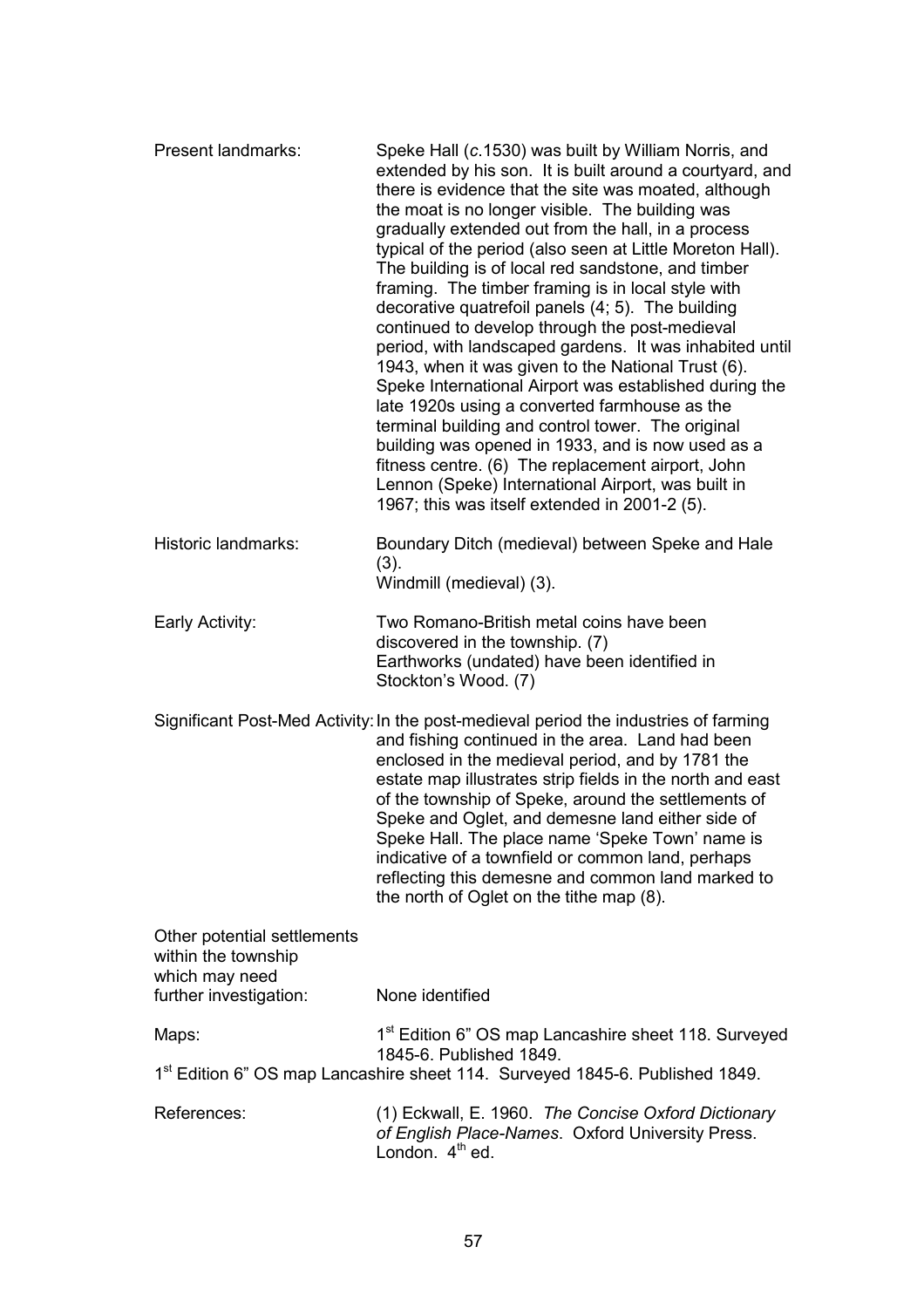(2) Mills, D. 1976. *The Place Names of Lancashire*. Batsford. London.

 (3) Farrer W. and Brownbill J.A. 1907. *The Victoria History of the County Of Lancaster. Volume Three.*  Archibald Constable & Company Limited. London. (4) Lewis, J. M. 2000. *The Medieval Earthworks of the Hundred of West Derby: Tenurial Evidence and Physical Structure.* British Archaeological Reports. British Series Volume 310. Oxford. (5) Sharples, J. 2004. *Pevsner Architectural Guides: Liverpool*. Yale University Press. New Haven and London. (6) Cousens, B. 1994. *Speke Hall*. The National

Trust. London.

 (7) Merseyside Historic Environment Record documentation.

 (8) Cowell, R. 1983. *Liverpool Urban Fringes Survey*. Merseyside County Museums. Liverpool.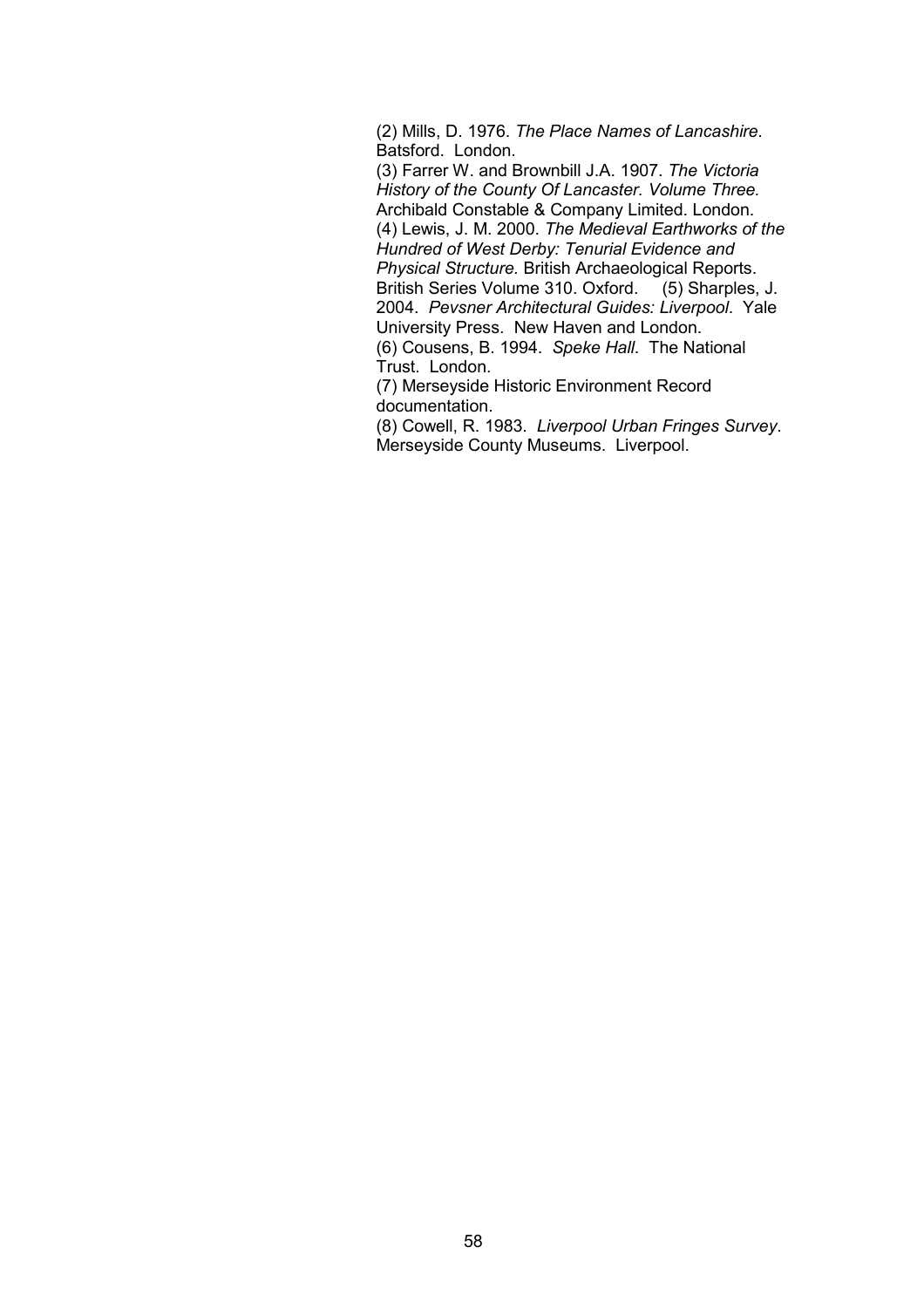## **Toxteth**

| Rural Fringe Report:  | <b>No</b>                                                                                                                                                                                                                                                                                                                                                                                                                                                                                                                                                                                                                                                                                                                                                                                                                                                                                                                                                                                                                              |
|-----------------------|----------------------------------------------------------------------------------------------------------------------------------------------------------------------------------------------------------------------------------------------------------------------------------------------------------------------------------------------------------------------------------------------------------------------------------------------------------------------------------------------------------------------------------------------------------------------------------------------------------------------------------------------------------------------------------------------------------------------------------------------------------------------------------------------------------------------------------------------------------------------------------------------------------------------------------------------------------------------------------------------------------------------------------------|
| OS Map Sheet:         | <b>SJ 38 NE</b>                                                                                                                                                                                                                                                                                                                                                                                                                                                                                                                                                                                                                                                                                                                                                                                                                                                                                                                                                                                                                        |
| NGR:                  | Park Place/ Road (west) SJ 353 890 to (east) SJ 364<br>875.                                                                                                                                                                                                                                                                                                                                                                                                                                                                                                                                                                                                                                                                                                                                                                                                                                                                                                                                                                            |
| District:             | Liverpool                                                                                                                                                                                                                                                                                                                                                                                                                                                                                                                                                                                                                                                                                                                                                                                                                                                                                                                                                                                                                              |
| Township:             | <b>Toxteth Park</b>                                                                                                                                                                                                                                                                                                                                                                                                                                                                                                                                                                                                                                                                                                                                                                                                                                                                                                                                                                                                                    |
| Geology:              | Triassic Bunter Pebble Beds overlain by Shirdley Hill<br>Sand and Boulder Clay.                                                                                                                                                                                                                                                                                                                                                                                                                                                                                                                                                                                                                                                                                                                                                                                                                                                                                                                                                        |
| <b>Historic Core:</b> | Dispersed settlement which developed from Toxteth<br>Park, former deer hunting in the post-conquest period,<br>when it was incorporated into the West Derby forest (1;<br>2). By the mid nineteenth century the area was built<br>up with terraced housing along Park Place/Road to<br>approximately Park Street, whereafter there still<br>existed more open space and villa housing up to the<br>Dingle area and between Park Road / Princess Road<br>and High Park street.                                                                                                                                                                                                                                                                                                                                                                                                                                                                                                                                                          |
| Origin of Name:       | Stochestede (1086). Toki's landing place (1). From<br>Old Scandinavian personal name Toki and Old Norse<br>stod. Toxteth was made into a Hunting Park for King<br>John in 1204 (1). Tokestath 1212.                                                                                                                                                                                                                                                                                                                                                                                                                                                                                                                                                                                                                                                                                                                                                                                                                                    |
| Topography:           | Toxteth is on a ridge, sloping down towards the<br>Mersey in the south west.                                                                                                                                                                                                                                                                                                                                                                                                                                                                                                                                                                                                                                                                                                                                                                                                                                                                                                                                                           |
| History:              | Before 1066 the manor was divided into two halves,<br>held by Bernulf and Stainulf respectively. After the<br>conquest it passed, with West Derby to Roger de<br>Poitou, and from him it passed into the Molyneauz<br>family. The land was wooded until the early<br>seventeenth century. The township of Toxteth Park<br>incorporates the vill, Smeedon, in the area of<br>Smithdown Road in the north east of the township.<br>The land was disparked in 1592 (3). In 1596 the land,<br>owned by Sir Richard Molyneux, was deforested and<br>split into farms. Further deforestation occurred during<br>Cromwell's reign when he allowed residents to take all<br>the timber they required (1).<br>In 1867 the Liverpool Corporation acquired part of the<br>land and commissioned the building of Sefton Park.<br>Industrial growth was based around the coast when<br>Coburg, Brunswick and Toxteth Docks were opened<br>as timber trade docks (4). Associated timber yards and<br>warehouses were built around the same time (1). |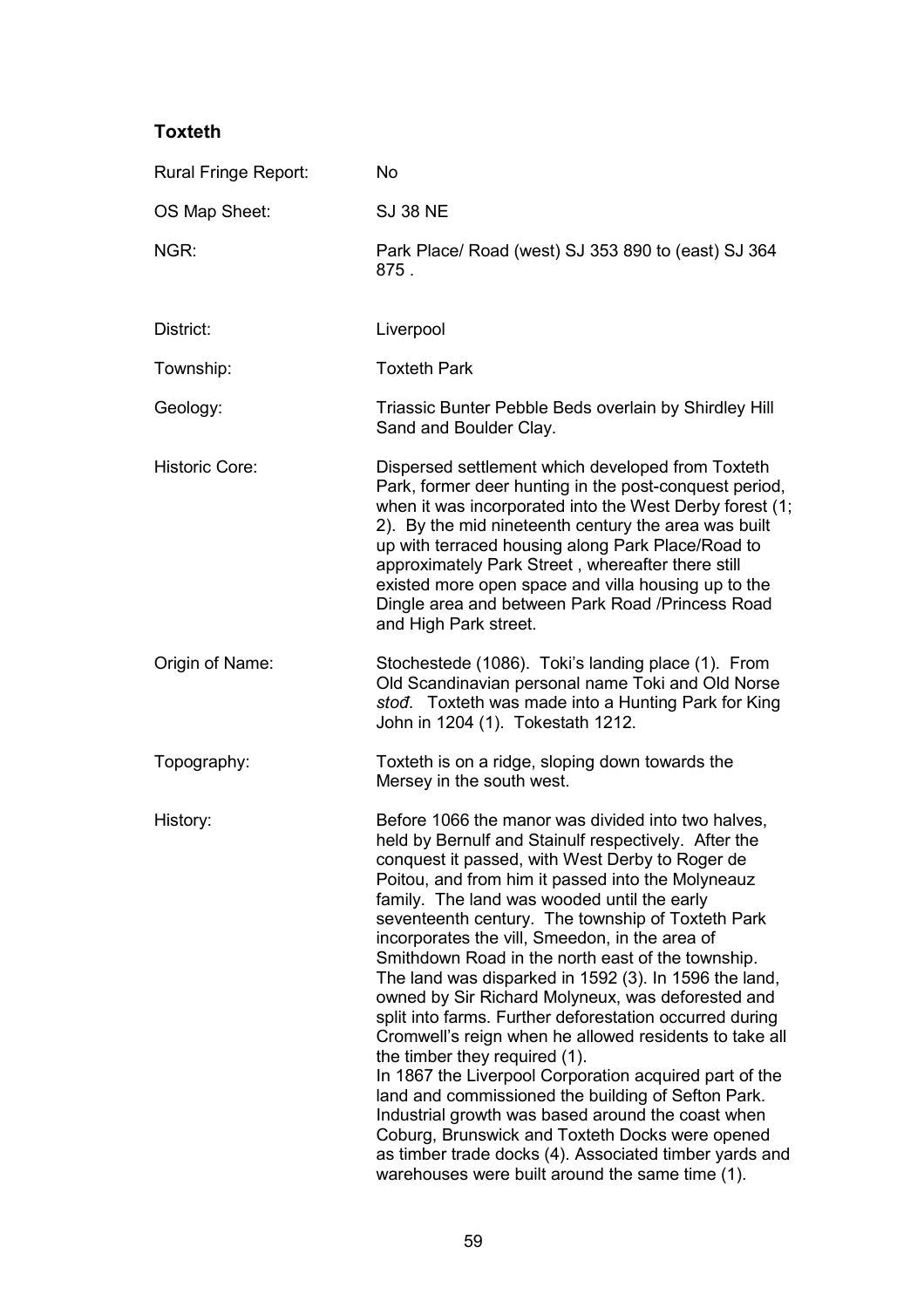| Present landmarks:                                                   | Toxteth Ancient Chapel (1774) reuses masonry from a<br>building of 1604-1618 and was licensed as a<br>Presbyterian chapel in 1672. The building is of local<br>sandstone and contains internal galleries. It was built<br>to serve the contemporary rural area.<br>Toxteth Park Cemetery.<br>Prince's Park (1842) designed by Joseph Paxton (2).<br>Brunswick Dock (1809) and Coburg Dock (1817-23)<br>are linked docks constructed of sandstone, limestone,<br>granite and concrete, and were used for timber imports<br>(5).<br>Coleman's Fireproof Depository (1900) a warehouse<br>with red and white ceramic lettering advertising it as<br>storage space (5). |
|----------------------------------------------------------------------|---------------------------------------------------------------------------------------------------------------------------------------------------------------------------------------------------------------------------------------------------------------------------------------------------------------------------------------------------------------------------------------------------------------------------------------------------------------------------------------------------------------------------------------------------------------------------------------------------------------------------------------------------------------------|
| <b>Historic landmarks:</b>                                           | Toxteth Dock (1882-8) and Harrington Dock (1875-83)<br>replaced early nineteenth century predecessors (5).<br>Associated buildings include the Toxteth Hydraulic<br>Power Centre, Forge and the Customs Depot (5;<br>3). Old Tide Mill (1796) was demolished to make way<br>for the New Brunswick Dock (1809). (6)<br>Coffee House (3)<br>As well as the docks there were secondary industries<br>in the township, including the Herculaneum potteries<br>(see Dingle entry) and Flour Mills (3).                                                                                                                                                                   |
| Early Activity:                                                      | Prehistoric finds in the township include a stone<br>hammer and a late Neolithic polished axe head. Two<br>Roman coins have been found in the north of the<br>township. (6)                                                                                                                                                                                                                                                                                                                                                                                                                                                                                         |
|                                                                      | Significant Post-Med Activity: A Dam (post-medieval) is recorded as having stood in<br>the north west of the township, and is indicated by field<br>names on the Molyneux estate map of 1769.<br>A hunting lodge (post-medieval) is recorded as having<br>stood in the east of Princes Park (1).                                                                                                                                                                                                                                                                                                                                                                    |
| Other potential settlements<br>within the township<br>which may need |                                                                                                                                                                                                                                                                                                                                                                                                                                                                                                                                                                                                                                                                     |
| further investigation:                                               | None identified                                                                                                                                                                                                                                                                                                                                                                                                                                                                                                                                                                                                                                                     |
| Maps:                                                                | 1 <sup>st</sup> Edition 6" OS map Lancashire sheet 113.<br>Surveyed 1846-8. Published 1850.<br>Bennison's map of the Town and Port of Liverpool with<br>their Environs. 1835.<br>Sherriff's map of the Environs of Leverpool. 1816-17.<br>Tithe Map of Toxteth Park. 1847.<br>Molyneux Estate Map 1769.                                                                                                                                                                                                                                                                                                                                                             |
| References:                                                          | (1) Griffiths, R. 1907. A History of the Royal and<br>Ancient Park of Toxteth. Griffiths. Toxteth.                                                                                                                                                                                                                                                                                                                                                                                                                                                                                                                                                                  |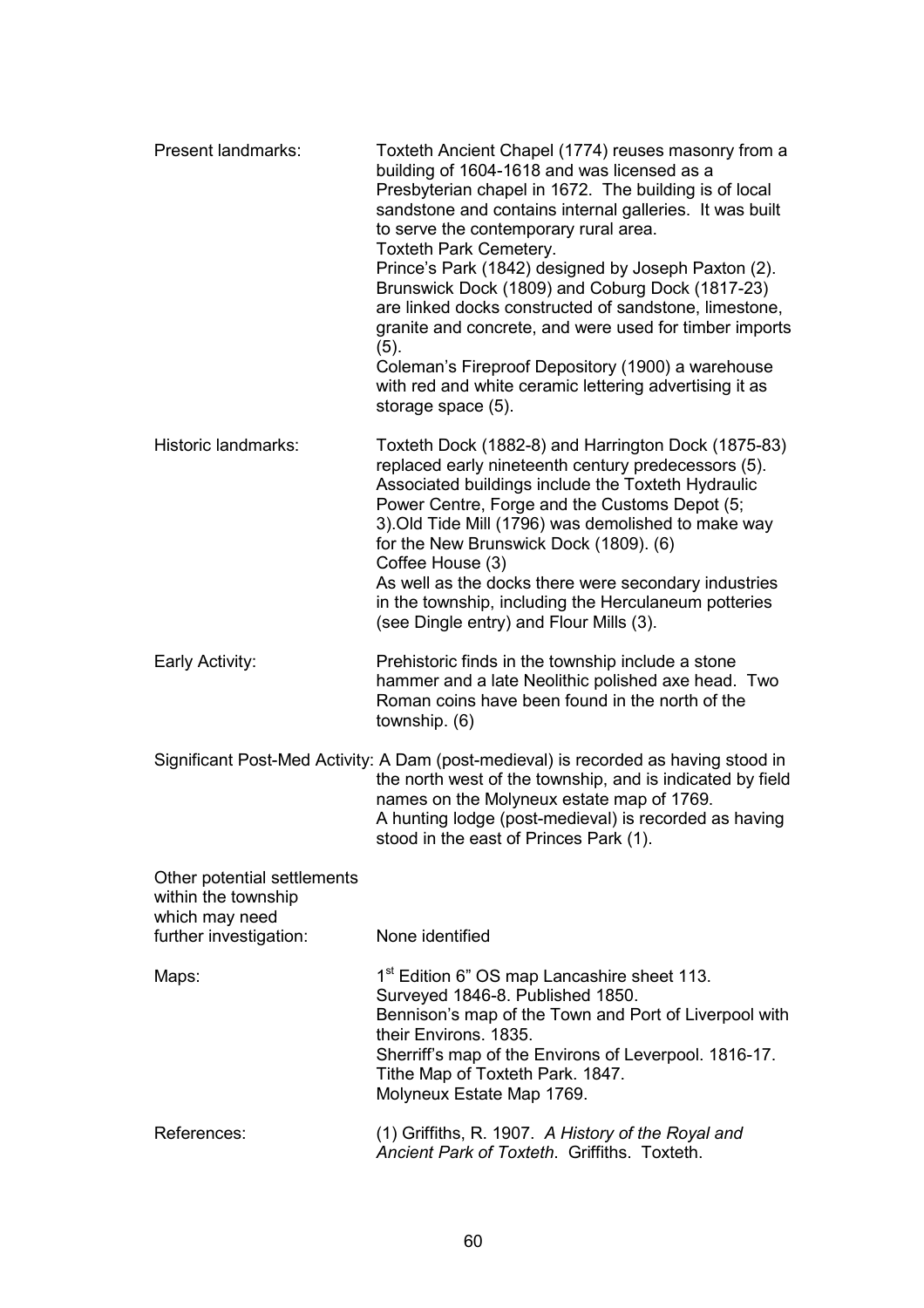(2) Twist, C. 2000. *A History of the Liverpool Parks*. Hobby Publications. Southport.

 (3) Farrer W. and Brownbill J.A. 1907. *The Victoria History of the County Of Lancaster. Volume Three.*  Archibald Constable & Company Limited. London. 4) McCarron, K. and Jarvis, A. 1992. *Give a Dock a* 

*Good Name?* Merseyside Port Folios. Birkenhead. (5) Sharples, J. 2004. *Pevsner Architectural Guides: Liverpool*. Yale University Press. New Haven and London.

(6) Merseyside Historic Environment Record documentation.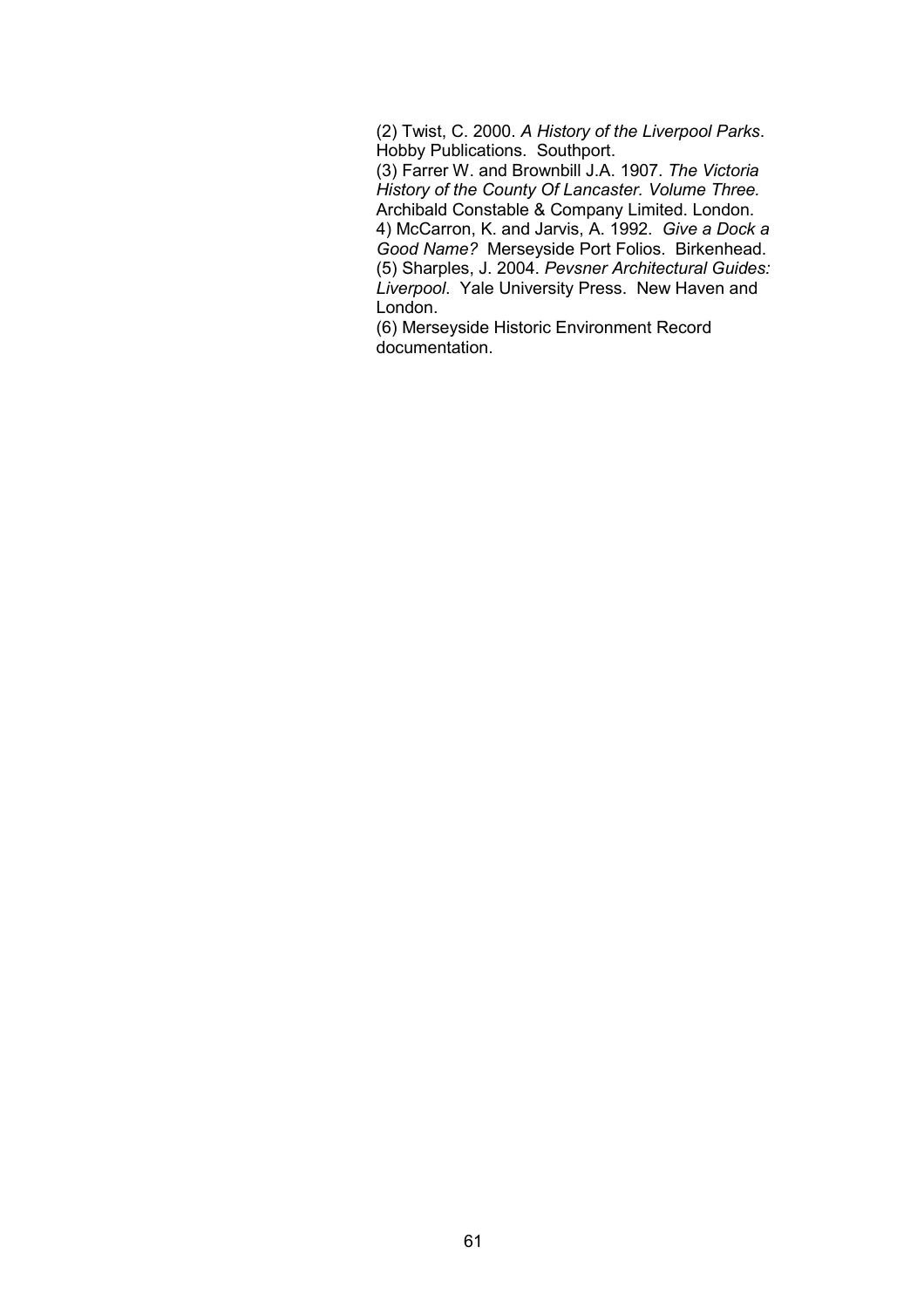## **Tuebrook**

| Rural Fringe Report:      | <b>No</b>                                                                                                                                                                                                                                                                                                                                                                                                                                                                                                                                                                                                                                                                                                                                                                                                                                                                                                                                                                                                                                                                                                                           |
|---------------------------|-------------------------------------------------------------------------------------------------------------------------------------------------------------------------------------------------------------------------------------------------------------------------------------------------------------------------------------------------------------------------------------------------------------------------------------------------------------------------------------------------------------------------------------------------------------------------------------------------------------------------------------------------------------------------------------------------------------------------------------------------------------------------------------------------------------------------------------------------------------------------------------------------------------------------------------------------------------------------------------------------------------------------------------------------------------------------------------------------------------------------------------|
| OS Map Sheet:             | <b>SJ 39 SE</b>                                                                                                                                                                                                                                                                                                                                                                                                                                                                                                                                                                                                                                                                                                                                                                                                                                                                                                                                                                                                                                                                                                                     |
| NGR (centred):            | Tuebrook SJ 383 924<br>(west) SJ 381 923 (east) SJ 386 925                                                                                                                                                                                                                                                                                                                                                                                                                                                                                                                                                                                                                                                                                                                                                                                                                                                                                                                                                                                                                                                                          |
| District:                 | Liverpool                                                                                                                                                                                                                                                                                                                                                                                                                                                                                                                                                                                                                                                                                                                                                                                                                                                                                                                                                                                                                                                                                                                           |
| Township:                 | Walton-on-the-Hill                                                                                                                                                                                                                                                                                                                                                                                                                                                                                                                                                                                                                                                                                                                                                                                                                                                                                                                                                                                                                                                                                                                  |
| Geology:                  | Triassic Bunter Sandstone overlain by Boulder Clay.                                                                                                                                                                                                                                                                                                                                                                                                                                                                                                                                                                                                                                                                                                                                                                                                                                                                                                                                                                                                                                                                                 |
| <b>Historic Core:</b>     | Along West Derby Road, at junctions of Green Lane<br>and Lisburn Lane.                                                                                                                                                                                                                                                                                                                                                                                                                                                                                                                                                                                                                                                                                                                                                                                                                                                                                                                                                                                                                                                              |
| Origin of Name:           | Marked on historic maps as 'Tew Brook'. The name of<br>the area is taken from the brook itself, which is marked<br>on the 1 <sup>st</sup> Edition 6" OS map of 1851.                                                                                                                                                                                                                                                                                                                                                                                                                                                                                                                                                                                                                                                                                                                                                                                                                                                                                                                                                                |
| Topography:               | Tuebrook lies within a shallow hollow, the land rising<br>towards Fairfield, Stonycroft and Clubmoor.                                                                                                                                                                                                                                                                                                                                                                                                                                                                                                                                                                                                                                                                                                                                                                                                                                                                                                                                                                                                                               |
| History:                  | Tuebrook has been part of the West Derby Manor,<br>and it has passed with the rest of the manor from<br>Roger de Poitou to the abbey of St Martin of Séez, and<br>then on to Stephen of Blois. From the fourteenth<br>century, when the manor was passed from Thomas,<br>earl of Lancaster to Robert de Holland it gained<br>possessions of demesnes in Croxteth, Torrisholme,<br>Nether Kellet (1). Around this time the manor "fell into<br>the king's hands" (1) and tenants held lands. In the<br>sixteenth century the Molyneux family became<br>stewards of the manor. Tuebrook lies within the<br>township of West Derby, directly on half way on the<br>main route between West Derby village and the port<br>town of Liverpool. In spite of this, Tuebrook remained<br>relativity undeveloped until the late eighteenth century,<br>when some houses were built along the main road.<br>The 1 <sup>st</sup> Edition OS map of 1851 indicates that most of<br>Tuebrook was still open fields as late as 1849. The<br>development of the area into a suburban residential<br>area occurred from the late nineteenth century. |
| <b>Present landmarks:</b> | Tue Brook House (1615) is a stone house with<br>mullioned windows. It is the oldest dated house in<br>Liverpool. $(2; 3)$<br>Church of St. John the Baptist (1868-70) (2).                                                                                                                                                                                                                                                                                                                                                                                                                                                                                                                                                                                                                                                                                                                                                                                                                                                                                                                                                          |
| Historic land marks:      | Lark Hill House (1769) was built by Jonathon Blundell,<br>and was later bought by Liverpool Corporation and<br>used as a library. It was demolished in the 1960s. (3)                                                                                                                                                                                                                                                                                                                                                                                                                                                                                                                                                                                                                                                                                                                                                                                                                                                                                                                                                               |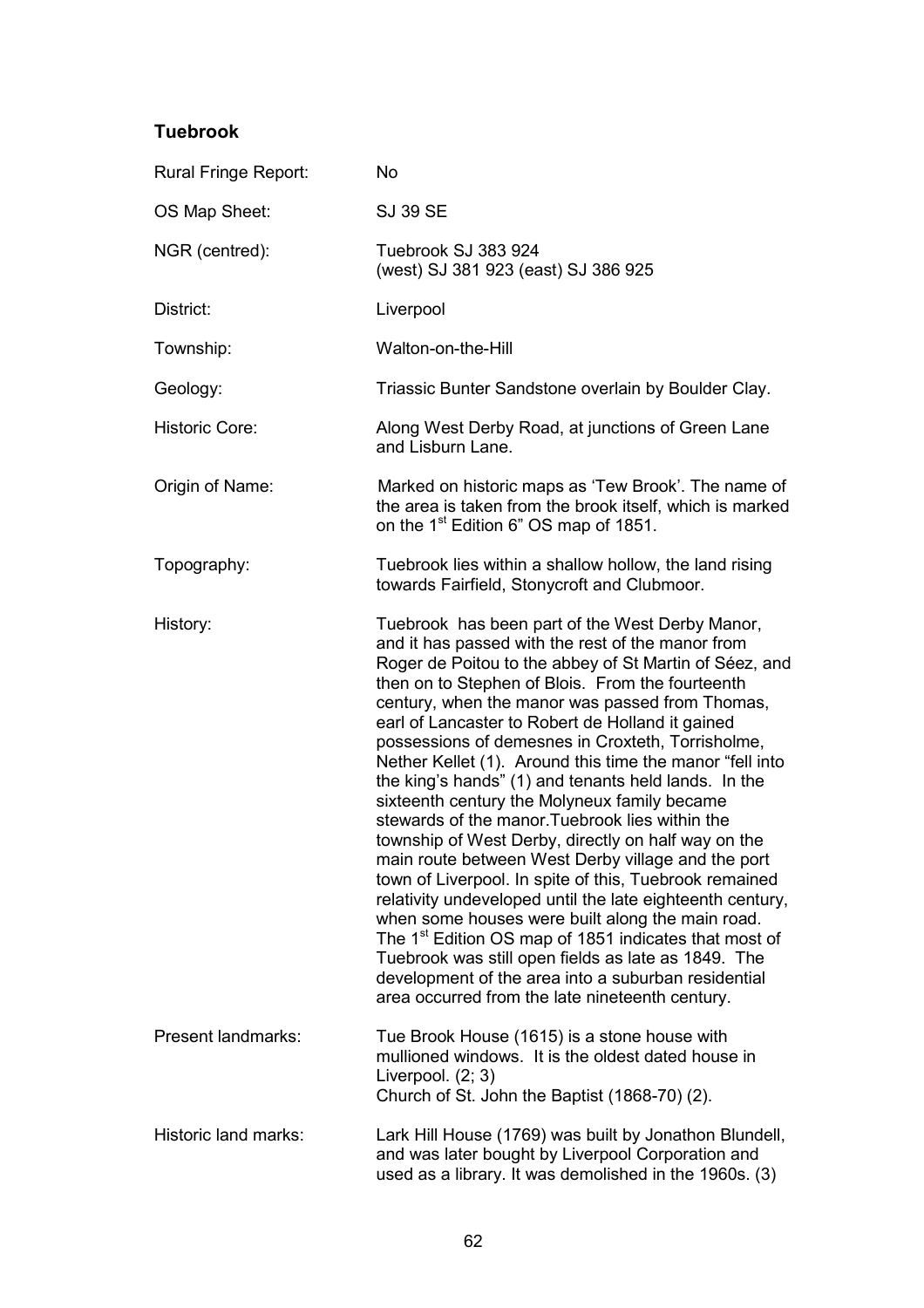|                                                                                                | Tue Brook Villa (early Georgian) was owned by the<br>Lord Mayor of Liverpool, Alderman J.C. Cross. It was<br>later used as a lunatic asylum, and is mentioned in the<br>Asylum Report of 1870. It was demolished sometime<br>after 1904. (3)<br>Tue Brook Lodge is located on the 1 <sup>st</sup> Edition 6" OS<br>map of 1851. |
|------------------------------------------------------------------------------------------------|---------------------------------------------------------------------------------------------------------------------------------------------------------------------------------------------------------------------------------------------------------------------------------------------------------------------------------|
| Early Activity:                                                                                | There is no known evidence of pre-medieval in this<br>area.                                                                                                                                                                                                                                                                     |
| Significant Post-Med Activity:                                                                 |                                                                                                                                                                                                                                                                                                                                 |
| Other potential settlements<br>within the township<br>which may need<br>further investigation: | None identified                                                                                                                                                                                                                                                                                                                 |
|                                                                                                |                                                                                                                                                                                                                                                                                                                                 |
| Maps:                                                                                          | 1 <sup>st</sup> Edition 6" OS map Lancashire sheet 106.<br>Surveyed 1845-49. Published 1851.                                                                                                                                                                                                                                    |
| References:                                                                                    | (1) Farrer W. and Brownbill J.A. 1907. The Victoria<br>History of the County Of Lancaster. Volume Three.<br>Archibald Constable & Company Limited. London.<br>(2) Pevsner, N. 1969. The Buildings of South<br>Lancashire. Penguin. Harmondsworth.<br>(3) Merseyside Historic Environment Record<br>documentation.               |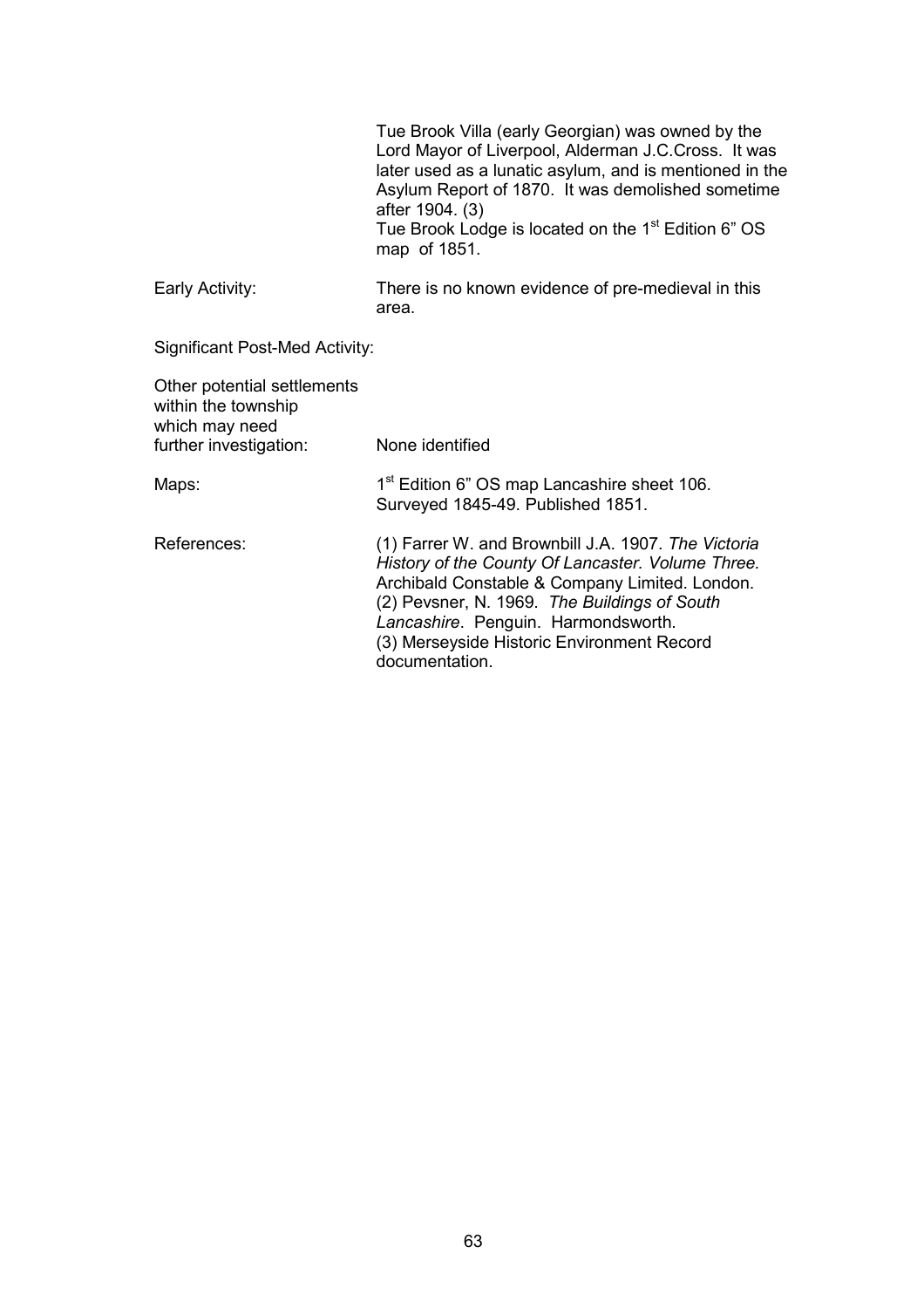## **Walton**

| Rural Fringe Report:  | <b>No</b>                                                                                                                                                                                                                                                                                                                                                                                                                                                                                                                                                                                                                                                                                                                                                           |
|-----------------------|---------------------------------------------------------------------------------------------------------------------------------------------------------------------------------------------------------------------------------------------------------------------------------------------------------------------------------------------------------------------------------------------------------------------------------------------------------------------------------------------------------------------------------------------------------------------------------------------------------------------------------------------------------------------------------------------------------------------------------------------------------------------|
| OS Map Sheet:         | <b>SJ 39 SE</b>                                                                                                                                                                                                                                                                                                                                                                                                                                                                                                                                                                                                                                                                                                                                                     |
| NGR (centred):        | SJ 358 948                                                                                                                                                                                                                                                                                                                                                                                                                                                                                                                                                                                                                                                                                                                                                          |
| District:             | Liverpool                                                                                                                                                                                                                                                                                                                                                                                                                                                                                                                                                                                                                                                                                                                                                           |
| Township:             | Walton-on-the-Hill                                                                                                                                                                                                                                                                                                                                                                                                                                                                                                                                                                                                                                                                                                                                                  |
| Geology:              | Bunter and Keuper Sandstones, Boulder Clay, and<br>Shirdley Hill Sand.                                                                                                                                                                                                                                                                                                                                                                                                                                                                                                                                                                                                                                                                                              |
| <b>Historic Core:</b> | At junction of County Rd, Rice lane, Breeze Hill and<br>Queens Drive, extending out and along Queens Drive<br>roughly 1/4 mile                                                                                                                                                                                                                                                                                                                                                                                                                                                                                                                                                                                                                                      |
| Origin of Name:       | Waletone (1086). Wooded enclosure. From Old<br>English Wald and tūn. Walton 1305 (1).                                                                                                                                                                                                                                                                                                                                                                                                                                                                                                                                                                                                                                                                               |
| Topography:           | Situated on a raised sandstone plateau, St Mary's<br>Church positioned at the highest point.                                                                                                                                                                                                                                                                                                                                                                                                                                                                                                                                                                                                                                                                        |
| History:              | In the late eleventh century the church of Walton on<br>the Hill had one plough land. The church of St Mary<br>was grated to the monks of Shrewsbury by Geoffrey<br>the sheriff of Walton c.1093 (2). Walton was an<br>important parish church, and was a mother church to<br>Liverpool until 1699, when Liverpool was established<br>as a parish in its own right.                                                                                                                                                                                                                                                                                                                                                                                                 |
| Present landmarks:    | St Mary's Church (1743 and later). The present stone-<br>built church is on the site of a pre-conquest one (2). It<br>has been rebuilt in phases, the nave in 1743; the<br>chancel in 1810 and 1843; the tower in 1828-31, there<br>is also some post Second World War reconstruction.<br>The church font is thought to be medieval, though it<br>was used as a mounting stone in the eighteenth and<br>nineteenth centuries (2). Anglo-Saxon cross base<br>within the church (3).<br>Walton Prison (c.1849) is brick built with stone "trim"<br>(3). The building incorporates cruciform gun ports (3).<br>Housing for the prison staff is provided nearby (3).<br>Workhouse (1868) was built by West Derby Poor Law<br>Union, and is now used as Walton Hospital. |
| Historic landmarks:   | Spellow House (c.1270). It is suggested that Edward<br>III stayed in this house in 1341. It was demolished in<br>the late nineteenth century (4).<br>Spellow Mill (possible eighteenth century). It was<br>demolished in 1828. (5)<br>Walton Grammar School for boys (c.1613). (5)                                                                                                                                                                                                                                                                                                                                                                                                                                                                                  |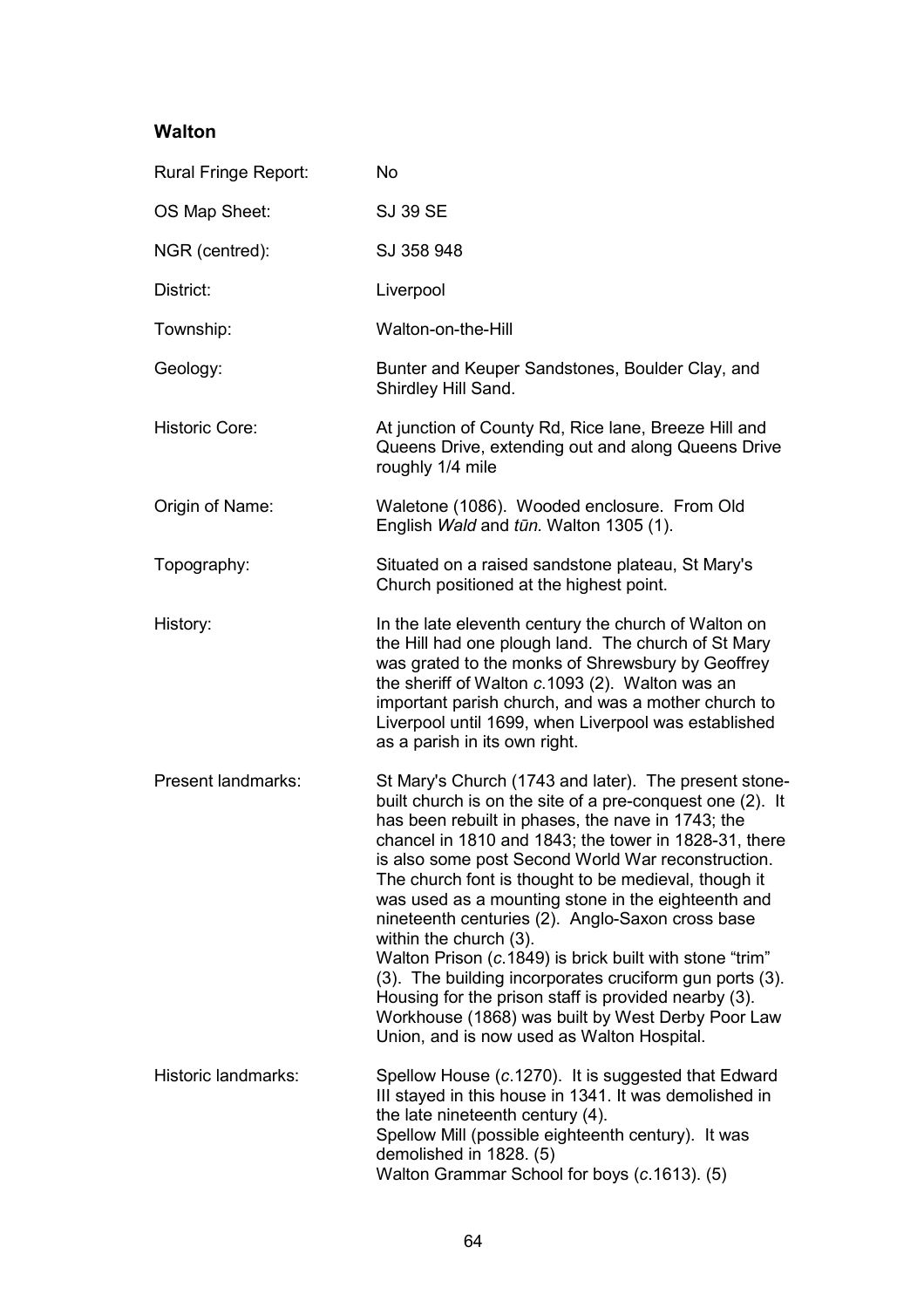Walton Hall (eighteenth century). The surrounding park was created during inter-war period, with zoological gardens, walled gardens and a gatehouse. The site was later used for Dunlop's rubber factory. (5) Early Activity: A late Bronze Age flint arrowhead has been discovered in the settlement core. (5) Significant Post-Med Activity: Other potential settlements within the township which may need further investigation: None identified Maps: Maps: Yates & Perry's Environs of Liverpool. 1769. 1<sup>st</sup> Edition 6" OS map Lancashire sheet 106. Surveyed 1846-49. Published 1851. References: (1) Eckwall, E. 1960. *The Concise Oxford Dictionary of English Place-Names*. Oxford University Press. London.  $4<sup>th</sup>$  ed. (2) Farrer W. and Brownbill J.A. 1907. *The Victoria History of the County Of Lancaster. Volume Three.*  Archibald Constable & Company Limited. London. (3) Pevsner, N. 1969. *The Buildings of South Lancashire*. Penguin. Harmondsworth. (4) Lewis, D. 2003. *The Illustrated History of Liverpool's Suburbs*. Breedon Books Publishing. Derby. (5) Merseyside Historic Environment Record documentation.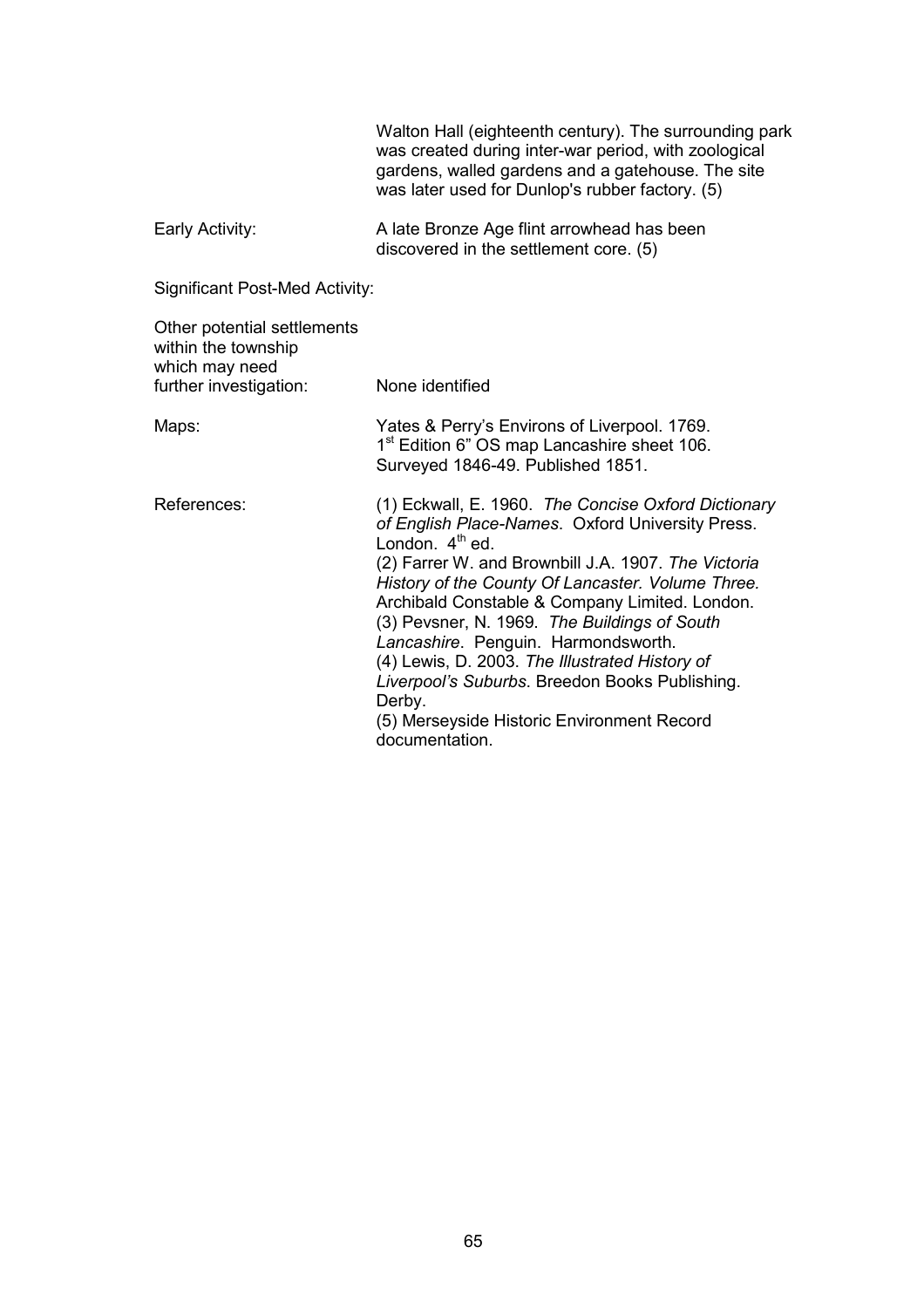## **Wavertree**

| Rural Fringe Report:  | <b>No</b>                                                                                                                                                                                                                                                                                                                                                                                                                                                                              |
|-----------------------|----------------------------------------------------------------------------------------------------------------------------------------------------------------------------------------------------------------------------------------------------------------------------------------------------------------------------------------------------------------------------------------------------------------------------------------------------------------------------------------|
| OS Map Sheet:         | <b>SJ 38 NE</b>                                                                                                                                                                                                                                                                                                                                                                                                                                                                        |
| NGR (centred):        | SJ 391 894<br>(west) SJ 387 895 (east) SJ 393 894                                                                                                                                                                                                                                                                                                                                                                                                                                      |
| District:             | Liverpool                                                                                                                                                                                                                                                                                                                                                                                                                                                                              |
| Township:             | Wavertree                                                                                                                                                                                                                                                                                                                                                                                                                                                                              |
| Geology:              | Triassic Bunter Pebble Beds in the north, east and<br>west, overlain by Boulder Clay. In the south-east is an<br>area of Shridley Hill Sand.                                                                                                                                                                                                                                                                                                                                           |
| <b>Historic Core:</b> | Along Wavertree High Street                                                                                                                                                                                                                                                                                                                                                                                                                                                            |
| Origin of Name:       | Wauretreu (1086). Wavering tree, possibly a<br>reference to aspen trees, which are still common in the<br>area. From Old English wæfre and treow (1).<br>Wavertre 1196.                                                                                                                                                                                                                                                                                                                |
| Topography:           | Undulating landscape.                                                                                                                                                                                                                                                                                                                                                                                                                                                                  |
| History:              | At the conquest the township was in the possession of<br>Leving, but after the conquest it was united with West<br>Derby, and passed to the Walton Family (2). The land<br>was later divided and in 1298 it is recorded that Roger<br>de Thingwall held some land. By the late fifteenth<br>century the Norris family held some land in the<br>township. Land was purchased by several different<br>owners in the post-medieval period, including John<br>Crosse and John Ireland (2). |
| Present landmarks:    | Bluecoat School (1903-6) is a brick building by Briggs,<br>Wolstenholme and Thornley (3).<br>The Picton Clock (1884) stands at the east end of the<br>high street (3).<br>Wavertree Botanic Gardens (1836) were a formal laid<br>out garden, openly accessible to the public (4).<br>95 High Street is said to be the smallest house in<br>England. It is infill between two buildings.                                                                                                |
| Historic landmarks:   | A small lake once existed on the site of the present<br>village green right up to 1928.<br>Wavertree Hall (post-medieval) may have replaced a<br>medieval building on the site (5).<br>Wavertree Quarry (possibly eighteenth century) was a<br>sandstone quarry which was free for all villagers to<br>help themselves. It was railed off in 1837 as it had<br>become too deep and dangerous; it was in-filled in                                                                      |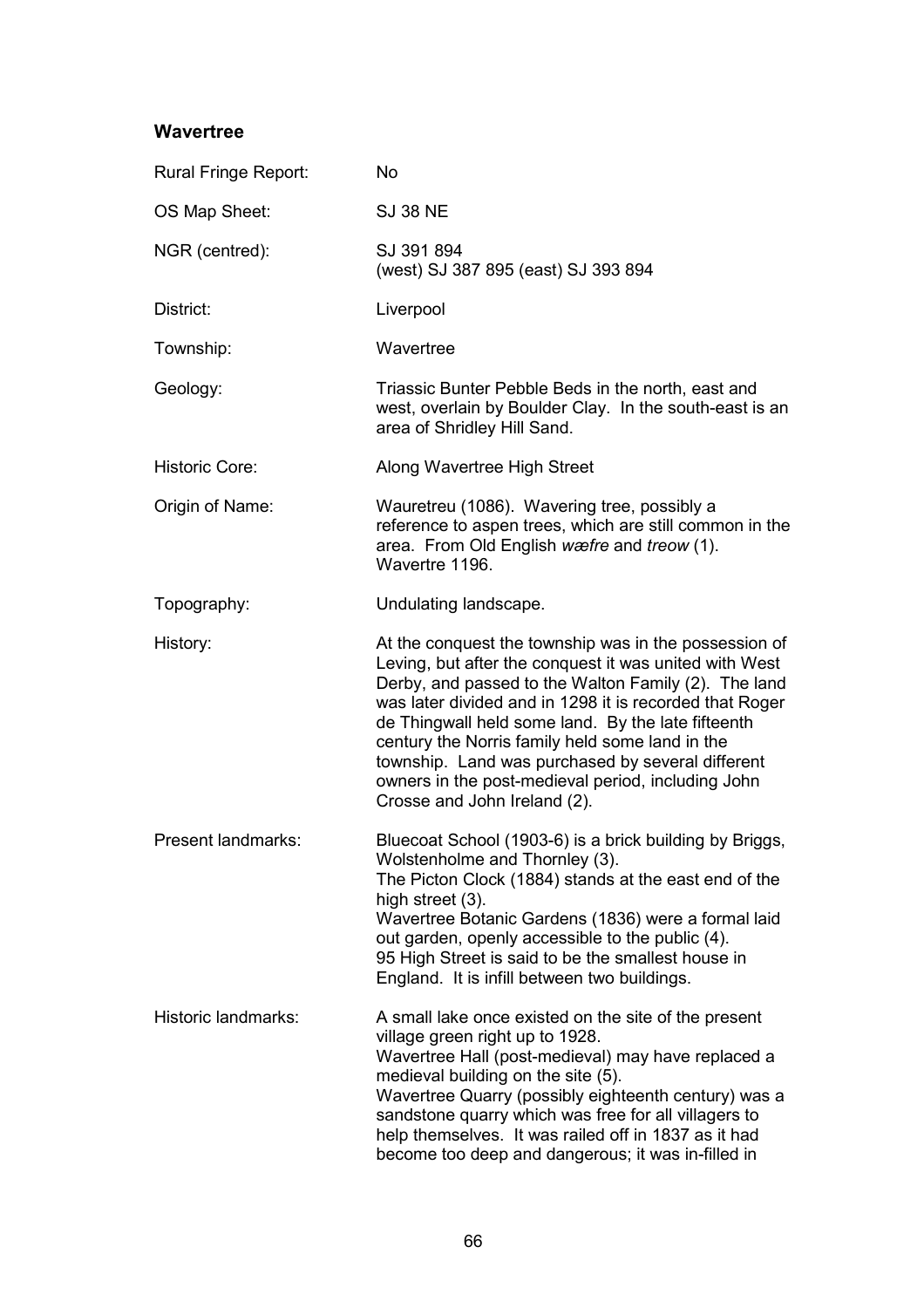|                                                                      | 1877 as the rails were not enough to keep villagers<br>out. The area is now filled with housing (5).<br>Telephone Exchange (1909). Brick-built structure now<br>used as B.T. Engineering centre (6).<br>The windmill (fifteenth century) stood between Woolton<br>Road and Charles Berrington Road. The last mill on<br>the site was closed in 1889 and demolished in 1916<br>(7).                                                                                                                                                                                                                                                                                                                                                                                                         |
|----------------------------------------------------------------------|--------------------------------------------------------------------------------------------------------------------------------------------------------------------------------------------------------------------------------------------------------------------------------------------------------------------------------------------------------------------------------------------------------------------------------------------------------------------------------------------------------------------------------------------------------------------------------------------------------------------------------------------------------------------------------------------------------------------------------------------------------------------------------------------|
| Early Activity:                                                      | Archaeological finds in the township include three<br>bronze age flint artefacts, one within the settlement<br>core, the others in the north and south east of the<br>township. Two Romano-British finds have been<br>located here; a coin of the third century AD found in<br>the north of the township, and carved sandstone found<br>in the south of the township. (8)                                                                                                                                                                                                                                                                                                                                                                                                                  |
|                                                                      | Significant Post-Med Activity: A dispute is recorded in the late sixteenth century<br>regarding an area of waste, where boundary stones<br>were erected (2). Much of the land was put to<br>agricultural use in the post-medieval period, but land<br>was still being enclosed in the eighteenth century due<br>to the enclosure act in 1768 (2).                                                                                                                                                                                                                                                                                                                                                                                                                                          |
| Other potential settlements<br>within the township<br>which may need |                                                                                                                                                                                                                                                                                                                                                                                                                                                                                                                                                                                                                                                                                                                                                                                            |
| further investigation:                                               | None identified                                                                                                                                                                                                                                                                                                                                                                                                                                                                                                                                                                                                                                                                                                                                                                            |
| Maps:                                                                | 1 <sup>st</sup> Edition 6" OS map Lancashire sheet 106.<br>Surveyed 1845-49. Published 1851.<br>Sherriff's Environs of Liverpool. 1816.                                                                                                                                                                                                                                                                                                                                                                                                                                                                                                                                                                                                                                                    |
| References:                                                          | (1) Mills, D. 1976. The Place Names of Lancashire.<br>Batsford. London.<br>(2) Farrer, W. and Brownbill, J. 1990 reprint. A History<br>of the County of Lancaster. Victoria County History.<br>University of London.<br>(3) Pevsner, N. 1969. The Buildings of South<br>Lancashire. Penguin. Harmondsworth.<br>(4) Twist, C. 2000. A History of the Liverpools Parks.<br>Hobby Publications. Southport.<br>(5) Hoult, J. 1913. West Derby, Old Swan and<br>Wavertree. Tinling and Co. Liverpool.<br>(6) Rees, P. 1991. A Guide to Merseyside's Industrial<br>Past. North Western Industrial Society. Liverpool.<br>(7) Lewis, D. 2003. The Illustrated History of Liverpool's<br>Suburbs. Breedon Books Publishing. Derby.<br>(8) Merseyside Historic Environment Record<br>documentation. |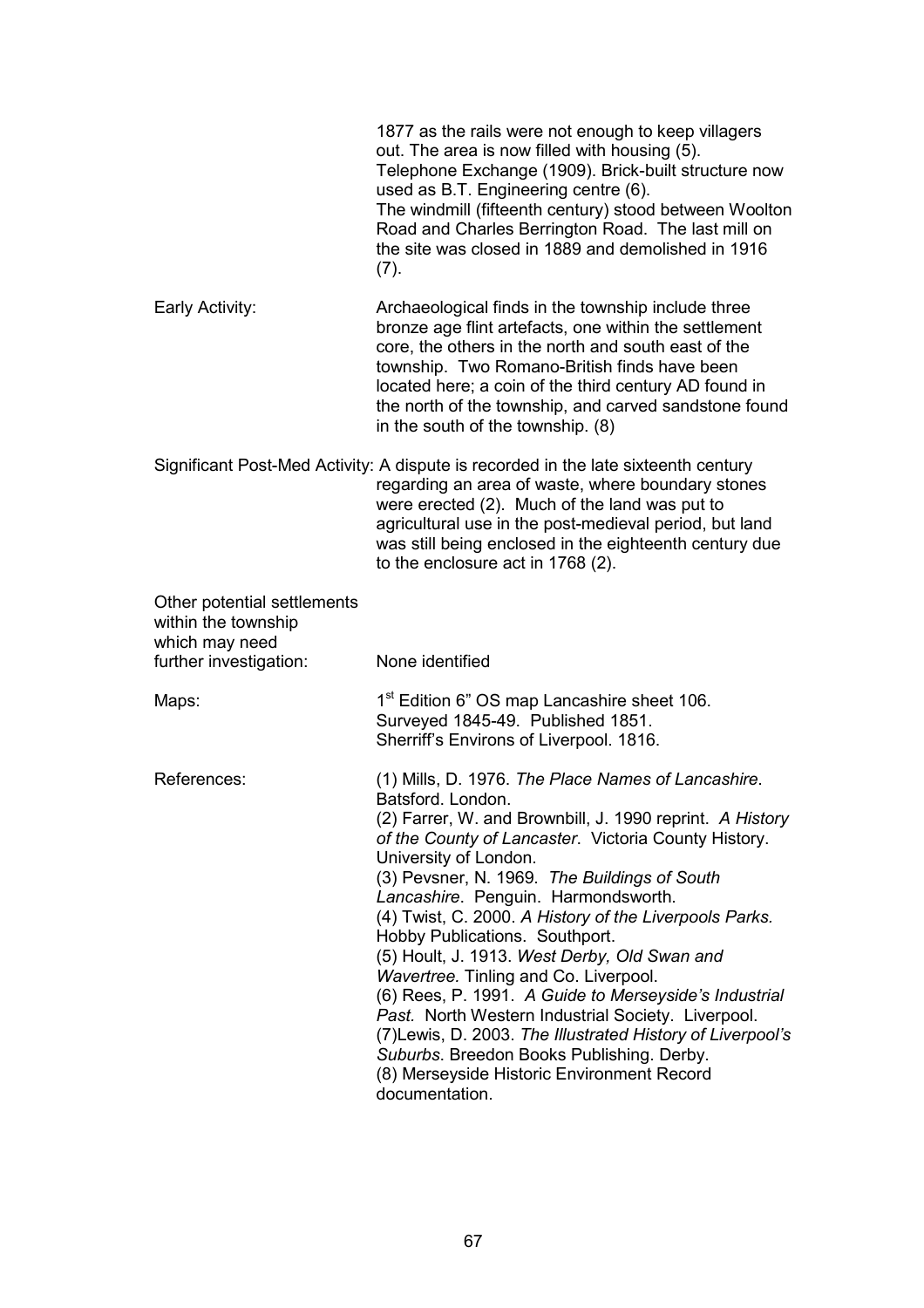# **West Derby**

| Rural Fringe Report:  | Yes                                                                                                                                                                                                                                                                                                                                                                                                                                                                                                                                                                                                                                                                                                                                                                                                                                                                                                                                                                                                                                                                                                                                         |
|-----------------------|---------------------------------------------------------------------------------------------------------------------------------------------------------------------------------------------------------------------------------------------------------------------------------------------------------------------------------------------------------------------------------------------------------------------------------------------------------------------------------------------------------------------------------------------------------------------------------------------------------------------------------------------------------------------------------------------------------------------------------------------------------------------------------------------------------------------------------------------------------------------------------------------------------------------------------------------------------------------------------------------------------------------------------------------------------------------------------------------------------------------------------------------|
| OS Map Sheet:         | <b>SJ 49 SW</b>                                                                                                                                                                                                                                                                                                                                                                                                                                                                                                                                                                                                                                                                                                                                                                                                                                                                                                                                                                                                                                                                                                                             |
| NGR (centred):        | SJ 396 932                                                                                                                                                                                                                                                                                                                                                                                                                                                                                                                                                                                                                                                                                                                                                                                                                                                                                                                                                                                                                                                                                                                                  |
| District:             | Liverpool                                                                                                                                                                                                                                                                                                                                                                                                                                                                                                                                                                                                                                                                                                                                                                                                                                                                                                                                                                                                                                                                                                                                   |
| Township:             | <b>West Derby</b>                                                                                                                                                                                                                                                                                                                                                                                                                                                                                                                                                                                                                                                                                                                                                                                                                                                                                                                                                                                                                                                                                                                           |
| Geology:              | Red sandstone, and Bunter pebble beds. There are<br>small coal measures outcropping in the area of<br>Croxteth Park.                                                                                                                                                                                                                                                                                                                                                                                                                                                                                                                                                                                                                                                                                                                                                                                                                                                                                                                                                                                                                        |
| <b>Historic Core:</b> | West Derby historic settlement core lies at the<br>staggered cross-roads of Almond's Green, Town Row,<br>Mill Lane, and Meadow Lane. The historic township is<br>extensive and incorporates several other settlements<br>discussed in this study: Clubmoor, Tuebrook,<br>Newsham Park, Dovecot, Knotty Ash, Broad Green,<br>Old Sawn, Fairfield and Kensington. The name is also<br>used for a Hundred, which historically covered the<br>whole of Merseyside (except Wirral).                                                                                                                                                                                                                                                                                                                                                                                                                                                                                                                                                                                                                                                              |
| Origin of Name:       | Derbei (1086). Farmstead where deer are seen. From<br>Old Scandinavian <i>diurby</i> . It is possible that west was<br>added to the name to distinguish it from the hundred of<br>Derbyshire (1). Derbeia 1153.                                                                                                                                                                                                                                                                                                                                                                                                                                                                                                                                                                                                                                                                                                                                                                                                                                                                                                                             |
| Topography:           | Mainly flat, level ground.                                                                                                                                                                                                                                                                                                                                                                                                                                                                                                                                                                                                                                                                                                                                                                                                                                                                                                                                                                                                                                                                                                                  |
| History:              | At Domesday West Derby was one of the most<br>important manors in the region, and is described as<br>being within the area "between Ribble and Mersey" (2).<br>It was a Royal Manor, which had belonged to Edward<br>the Confessor in the pre-conquest period (2). The land<br>is recorded as including a game reserve, a forest and<br>a wood. William the Conqueror gave the land to<br>Count Roger of Poitou, who in turn passed it to the<br>abbey of St. Martin of Séez. The castle of West Derby<br>may have been built by Count Roger (2; see historic<br>landmarks below).<br>King John transferred the Wapentake court from West<br>Derby, when he granted the Charter to Liverpool in<br>1207, and around that time a "considerable number" of<br>people moved from West Derby to Liverpool, to the<br>extent that the sheriff of West Derby was compensated<br>with an allowance of farm land (2). Through the<br>thirteenth century the woodland in the township was<br>cleared, and farmland created. The land was in the<br>ownership of Thomas, earl of Lancaster until he<br>passed it to Robert de Holand c.1320. The king |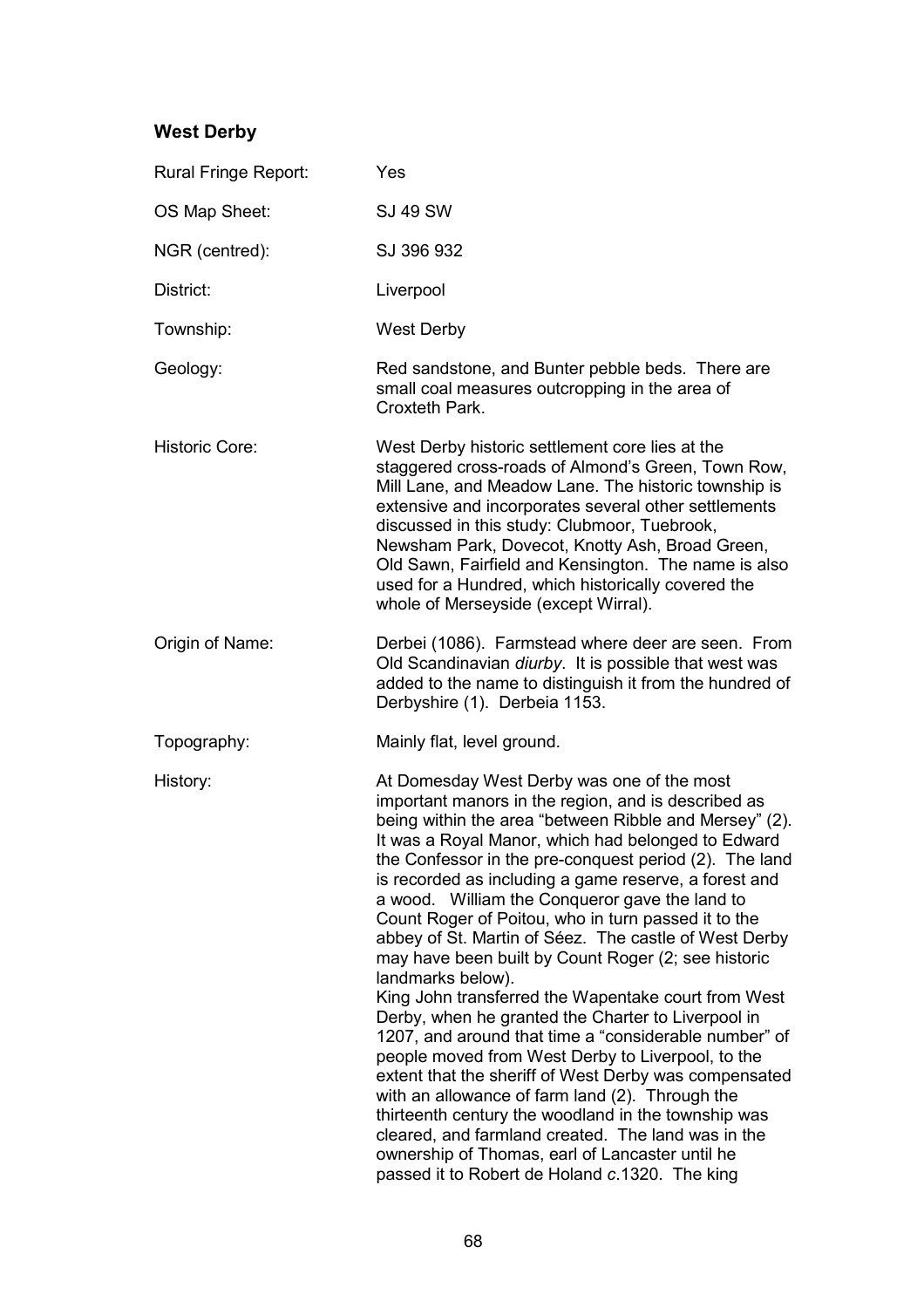|                           | gained control of the manor in 1322, and it remained in<br>royal control until Charles I sold it to "certain citizens of<br>London". Within ten years it had passed to the Stanley<br>family, and from them it was sold to Isaac Greene in<br>1717. It passed through his family until the Victorian<br>period $(2)$ .<br>Ecclesiastically West Derby was part of Walton Parish<br>for many years, but became independent in 1848.                                                                                                                                                                                                                                                                                                                                                                                                                                                                                                                                                                                                                                                                                                                                                                                                                                                                                                           |
|---------------------------|----------------------------------------------------------------------------------------------------------------------------------------------------------------------------------------------------------------------------------------------------------------------------------------------------------------------------------------------------------------------------------------------------------------------------------------------------------------------------------------------------------------------------------------------------------------------------------------------------------------------------------------------------------------------------------------------------------------------------------------------------------------------------------------------------------------------------------------------------------------------------------------------------------------------------------------------------------------------------------------------------------------------------------------------------------------------------------------------------------------------------------------------------------------------------------------------------------------------------------------------------------------------------------------------------------------------------------------------|
| <b>Present landmarks:</b> | Church of St John the Baptist (1868-70) is a<br>polychrome stone building (3).<br>Church of Saint Mary (1853/4) is the parish church,<br>and was designed by Gilbert G Scott (3).<br>St James Church (1846) in Mill Lane was enlarged in<br>1879 (3).<br>Church of England Primary School.<br>Croxteth Hall (see Croxteth Park entry).<br>354 West Derby Road (eighteenth century) stone and<br>brick house with sash windows.                                                                                                                                                                                                                                                                                                                                                                                                                                                                                                                                                                                                                                                                                                                                                                                                                                                                                                               |
| Historic landmarks:       | Castle (medieval) was a typical motte and bailey, with<br>a motte 200 feet in diameter. It was a wooden<br>structure. The site was excavated by Liverpool<br>University in 1927, and the wooden remains of the<br>drawbridge were discovered, and there was a<br>suggestion that the moat walls were of clay blocks.<br>Small finds included medieval pottery, leather utensils,<br>a red deer antler, and iron nails (4). The castle was<br>ruinous by 1327 (3).<br>"The sites of four ancient mills are known: a water-mill<br>by the castle, below the church; a horse mill at the<br>castle; a windmill in Mill Lane; and Ackers Mill, in the<br>eastern corner of the township" (2).<br>An ancient chapel (mid-fourteenth century) dedicated<br>to St Mary the virgin had been a stone-built church<br>with gothic and classical phases with a small bell tower<br>and flagstaff. It was demolished after the building of a<br>new church in the 1850s (see Church of St Mary<br>above).<br>The Court House (1662) served the manor, and<br>enabled the legal process of copyhold to be carried out<br>(5). The building was recorded archaeologically in<br>2005, revealing phases of rebuilding and alteration, but<br>the survival of interior features of the nineteenth<br>century or earlier (6).<br>Yeoman's Cottage (1600). (7) |
| Early Activity:           | There is some evidence of Roman activity in the West<br>Derby area, including Romano-British Pottery<br>discovered during excavation at Meadow Lane (8).<br>A metal coin find (undated) has been discovered<br>adjacent to the castle site. (7)                                                                                                                                                                                                                                                                                                                                                                                                                                                                                                                                                                                                                                                                                                                                                                                                                                                                                                                                                                                                                                                                                              |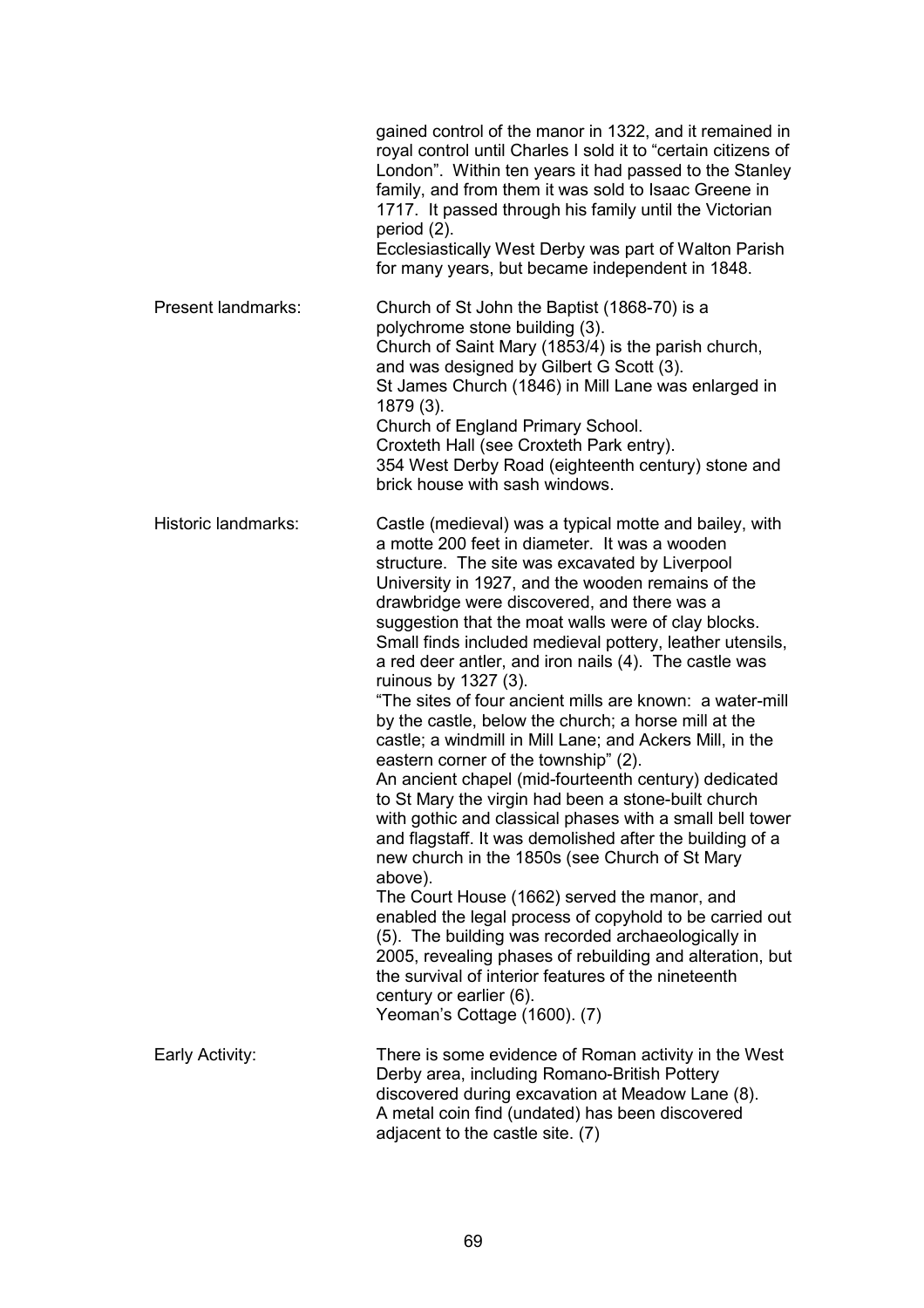|                                                                                                | Significant Post-Med Activity: In the post-medieval period the city of Liverpool grew<br>out towards the township of West Derby, and in the<br>Victoria County History describes it as "on the edge of<br>open country, where the smoke-laden air of the city is<br>exchanged for the fresher breezes which blow over<br>open fields and through masses of foliage" (2).<br>There are several post-medieval buildings in the<br>settlement. Almonds Green (post-medieval) village<br>green, surrounded by some post-medieval buildings,<br>including 2-6, 11, 11a and 13, 15, 17, 19a and 19<br>Almonds Green and Hare and Hounds Public House.<br>Greenfield Cottage (post-medieval) (7).<br>Post-medieval finds include Clay pipe (post-medieval),<br>discovered west of Meadow Lane. 97)<br>Much of the area around the settlement core remained<br>rural and agricultural until the nineteenth century. The<br>land was enclosed following a standard layout in much<br>of the area, but enclosure was more irregular to the<br>east of the settlement core, near modern Melwood<br>Drive. |
|------------------------------------------------------------------------------------------------|------------------------------------------------------------------------------------------------------------------------------------------------------------------------------------------------------------------------------------------------------------------------------------------------------------------------------------------------------------------------------------------------------------------------------------------------------------------------------------------------------------------------------------------------------------------------------------------------------------------------------------------------------------------------------------------------------------------------------------------------------------------------------------------------------------------------------------------------------------------------------------------------------------------------------------------------------------------------------------------------------------------------------------------------------------------------------------------------|
| Other potential settlements<br>within the township<br>which may need<br>further investigation: | None identified                                                                                                                                                                                                                                                                                                                                                                                                                                                                                                                                                                                                                                                                                                                                                                                                                                                                                                                                                                                                                                                                                |
| Maps:                                                                                          | 1 <sup>st</sup> Edition 6" OS map Lancashire sheet 106.<br>Surveyed 1845-49. Published 1851.<br>Saxton 1577<br>Blair's map of Lancashire 1645<br>Speed map of Lancashire 1610                                                                                                                                                                                                                                                                                                                                                                                                                                                                                                                                                                                                                                                                                                                                                                                                                                                                                                                  |
| References:                                                                                    | (1) Eckwall, E. 1960. The Concise Oxford Dictionary<br>of English Place-Names. Oxford University Press.<br>(2) Farrer W. and Brownbill J.A. 1907. The Victoria<br>History of the County Of Lancaster. Volume Three.<br>Archibald Constable & Company Limited. London. (3)<br>Pevsner, N. 1969. The Buildings of England:<br>Lancashire. Penguin. Harmondsworth.<br>(4) Cooper, J. and Power, D. 1982. A History of West<br>Derby. Causeway Books. Ormskirk.<br>(5) Hoult, J. 1913. West Derby, Old Swan and<br>Wavertree. Tinling and Co. Liverpool.<br>(6) Adams, M. 2005. An Archaeological Desk-Based<br>Assessment and Historic Building Recording of West<br>Derby Courthouse, West Derby, Liverpool. Liverpool<br>Museum Field Archaeology Unit. Liverpool.<br>(7) Merseyside Historic Environment Record<br>documentation. (8) Philpott, R. unpublished.<br>Excavations at Meadow Lane, West Derby. Liverpool<br>Museum Field Archaeology Unit. Liverpool.                                                                                                                              |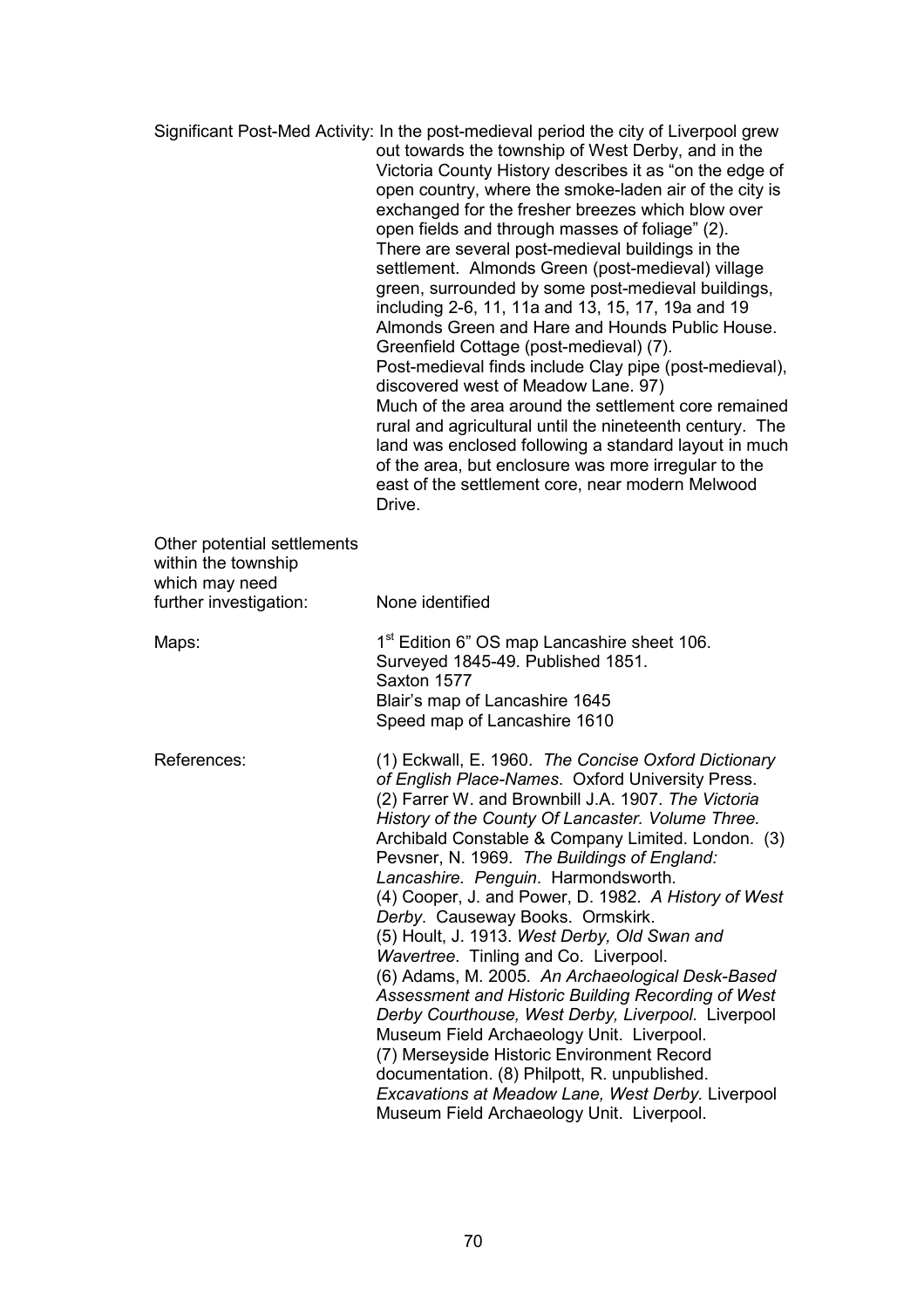## **Woolton**

| Rural Fringe Report:                                 | Yes                                                                                                                                                                                                                                                                                                                                                    |
|------------------------------------------------------|--------------------------------------------------------------------------------------------------------------------------------------------------------------------------------------------------------------------------------------------------------------------------------------------------------------------------------------------------------|
| OS Map Sheet:                                        | <b>SJ 48 NW</b>                                                                                                                                                                                                                                                                                                                                        |
| NGR (centred):                                       | SJ 423 868                                                                                                                                                                                                                                                                                                                                             |
| District:                                            | Liverpool                                                                                                                                                                                                                                                                                                                                              |
| Township:                                            | <b>Much Woolton</b>                                                                                                                                                                                                                                                                                                                                    |
| Geology:                                             | Bunter Sandstone and Boulder Clay.                                                                                                                                                                                                                                                                                                                     |
| <b>Historic Core:</b>                                | The historic core, established from Ordnance Survey<br>mapping for 1849, seems to be centred in the area of<br>Allerton Road/High Street, Church Road and Acrefield<br>Road. However it is believed that Much Woolton was<br>actually first established as a linear development along<br>Woolton Square and Ashton Square/ Speke Road.                 |
| Origin of Name:                                      | Uluentune (1086). Wulfa's enclosure. From Old<br>Scandinavian personal name Wulfa and tūn (1). The<br>place seems to have been divided into two settlements<br>as early as c.1190, when Little Woolton was recorded<br>as Parua Wolton.                                                                                                                |
| Topography:                                          | The village of Woolton lies on a sandstone ridge which<br>runs north to south. The land drops away steeply<br>towards the east.                                                                                                                                                                                                                        |
| History:                                             | At the time of Domesday 'Uluentune' consisted of two<br>manors held by two thegns, which later became known<br>as Much and Little Woolton (2). By the early thirteenth<br>century Much Woolton has been granted to the<br>Knights Hospitallers who in 1338 held 'one messuage,<br>fifty acres of land, five acres of meadow, a water-<br>mill' $(2)$ . |
| Present landmarks:                                   | Woolton Hall (post-medieval) was constructed in 1704,<br>but this structure may have been a remodelling of a<br>sixteenth century building (2; 3).                                                                                                                                                                                                     |
| Much Woolton Old School (1610 carved on lintel) (4). | Market cross (medieval) is not in its original location, but survives in the settlement.<br>It is thought to be one of a series erected by the<br>Knights Hospitallers, which also included Hunts Cross<br>(3).                                                                                                                                        |
| Historic landmarks:                                  | Woolton Sandstone Quarry (nineteenth century). This<br>stone was used to build Liverpool's Anglican Cathedral<br>(see Liverpool entry) (3).<br>A watermill (medieval) and windmill (medieval) are<br>recorded in documentary evidence, but exact sites are<br>unknown (2).                                                                             |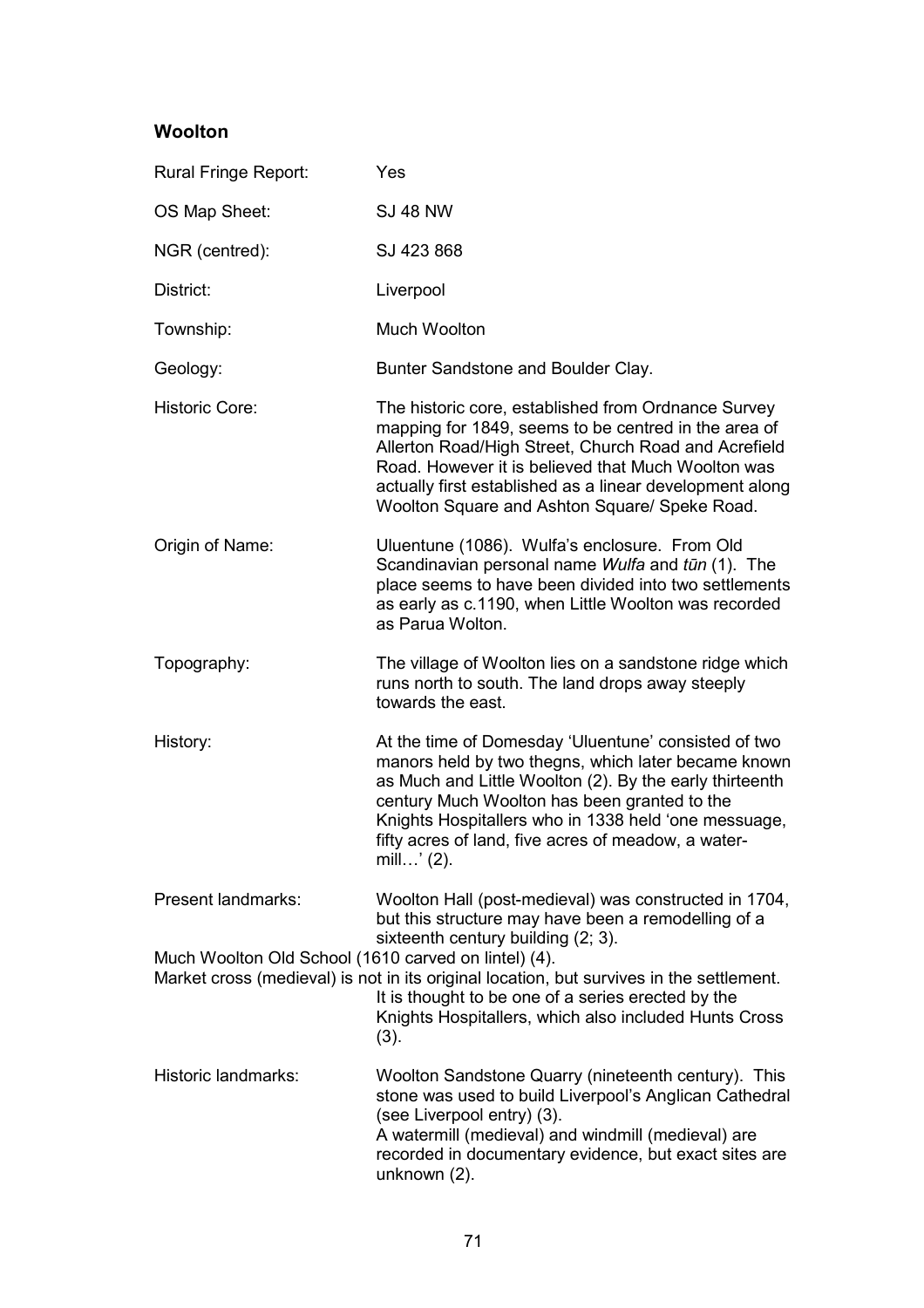| Early Activity:                                                                                | Potential Iron Age settlement at Camp Hill, which lies<br>further south of the current village core (5). It is<br>believed that the medieval settlement is also located<br>south of Woolton High Street (5).                                                                                                                                                                                                                                                                                                                                                                                                                                                     |
|------------------------------------------------------------------------------------------------|------------------------------------------------------------------------------------------------------------------------------------------------------------------------------------------------------------------------------------------------------------------------------------------------------------------------------------------------------------------------------------------------------------------------------------------------------------------------------------------------------------------------------------------------------------------------------------------------------------------------------------------------------------------|
|                                                                                                | Significant Post-Med Activity: Some post-medieval buildings remain in the township,<br>including Island Farm. (6)                                                                                                                                                                                                                                                                                                                                                                                                                                                                                                                                                |
| Other potential settlements<br>within the township<br>which may need<br>further investigation: | None identified                                                                                                                                                                                                                                                                                                                                                                                                                                                                                                                                                                                                                                                  |
| Maps:                                                                                          | 1 <sup>st</sup> Edition 6" OS map Lancashire sheet 114.<br>Surveyed 184506. Published 1849.<br>Yates and Perry's Environs of Liverpool. 1768.                                                                                                                                                                                                                                                                                                                                                                                                                                                                                                                    |
| References:                                                                                    | (1) Eckwall, E. 1960. The Concise Oxford Dictionary<br>of English Place-Names. Oxford University Press.<br>London. $4th$ ed.<br>(2) Farrer W. and Brownbill J.A. 1907. The Victoria<br>History of the County Of Lancaster. Volume Three.<br>Archibald Constable & Company Limited. London.<br>(3) Lewis, D. 2003. The Illustrated History of<br>Liverpool's Suburbs. Breedon Books Publishing.<br>Derby.<br>(4) Pevsner, N. 1969. The Buildings of South<br>Lancashire. Penguin. Harmondsworth.<br>(5) Cowell, R. 1983. Liverpool Urban Fringes Survey.<br>Merseyside County Museums. Liverpool.<br>(6) Merseyside Historic Environment Record<br>documentation. |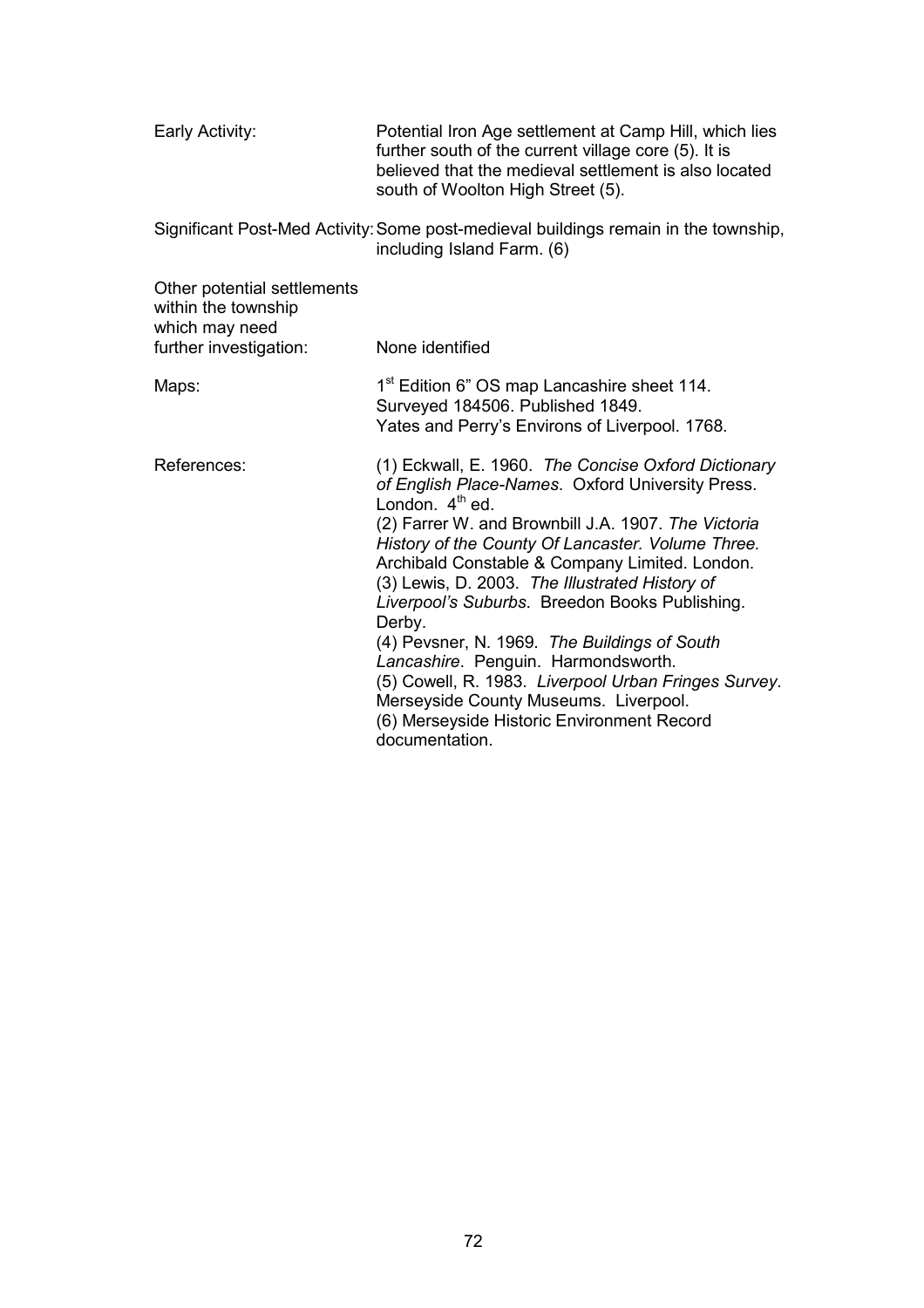## **Settlement studies pro-forma key**

|                                                                                                      | Rural/ Urban Fringe Report: Refers to inclusion in the 1980's series of reports<br>reviewing the archaeology of Merseyside's rural<br>fringes. Only Wirral had a report covering some urban<br>areas                                          |
|------------------------------------------------------------------------------------------------------|-----------------------------------------------------------------------------------------------------------------------------------------------------------------------------------------------------------------------------------------------|
| OS Map Sheet:                                                                                        | Ordnance Survey 1:10,000 map sheet e.g. SJ28NE                                                                                                                                                                                                |
| NGR (centred)                                                                                        | Current National Grid Reference locator to 6 figures                                                                                                                                                                                          |
| District:                                                                                            | Local authority administrative area i.e. Wirral                                                                                                                                                                                               |
| Township:                                                                                            | Historic township i.e. Barnston                                                                                                                                                                                                               |
| Geology:                                                                                             | Solid and drift geology                                                                                                                                                                                                                       |
| <b>Historic Core:</b>                                                                                | Where relevant and identifiable from the key historic<br>map source (1 <sup>st</sup> Edition 6" OS map sheet Lancashire<br>or Cheshire). Location by current street names.<br>Where possible, identification of likely earliest<br>settlement |
| Origin of Name:                                                                                      | Etymological origins for the place name                                                                                                                                                                                                       |
| Topography:                                                                                          | Generally within township area                                                                                                                                                                                                                |
| History:                                                                                             | General to the township area / historic family<br>ownership ownership in medieval and post-medieval<br>periods.                                                                                                                               |
| Present landmarks:                                                                                   | Generally some extant sites and areas (in accordance<br>with HER sources)                                                                                                                                                                     |
| Historic landmarks:                                                                                  | Generally some former sites and areas subsequently<br>developed (from HER sources)                                                                                                                                                            |
| Early Activity:                                                                                      | Generally including evidence from the prehistoric to<br>the medieval periods (from HER sources).                                                                                                                                              |
|                                                                                                      | Significant Post-Med Activity: Generally including evidence from the post-medieval<br>onwards (from HER sources)                                                                                                                              |
| Other potential settlements<br>identified within township<br>which may need further<br>investigation | From the key historic map source<br>(1 <sup>st</sup> Edition 6" OS map sheet Lancashire or Cheshire)                                                                                                                                          |
| Maps:                                                                                                | 1 <sup>st</sup> Edition 6" OS map sheets Lancashire or Cheshire<br>plus any others used or noted                                                                                                                                              |
| References:                                                                                          | Key book/ article /journal and HER sources used.                                                                                                                                                                                              |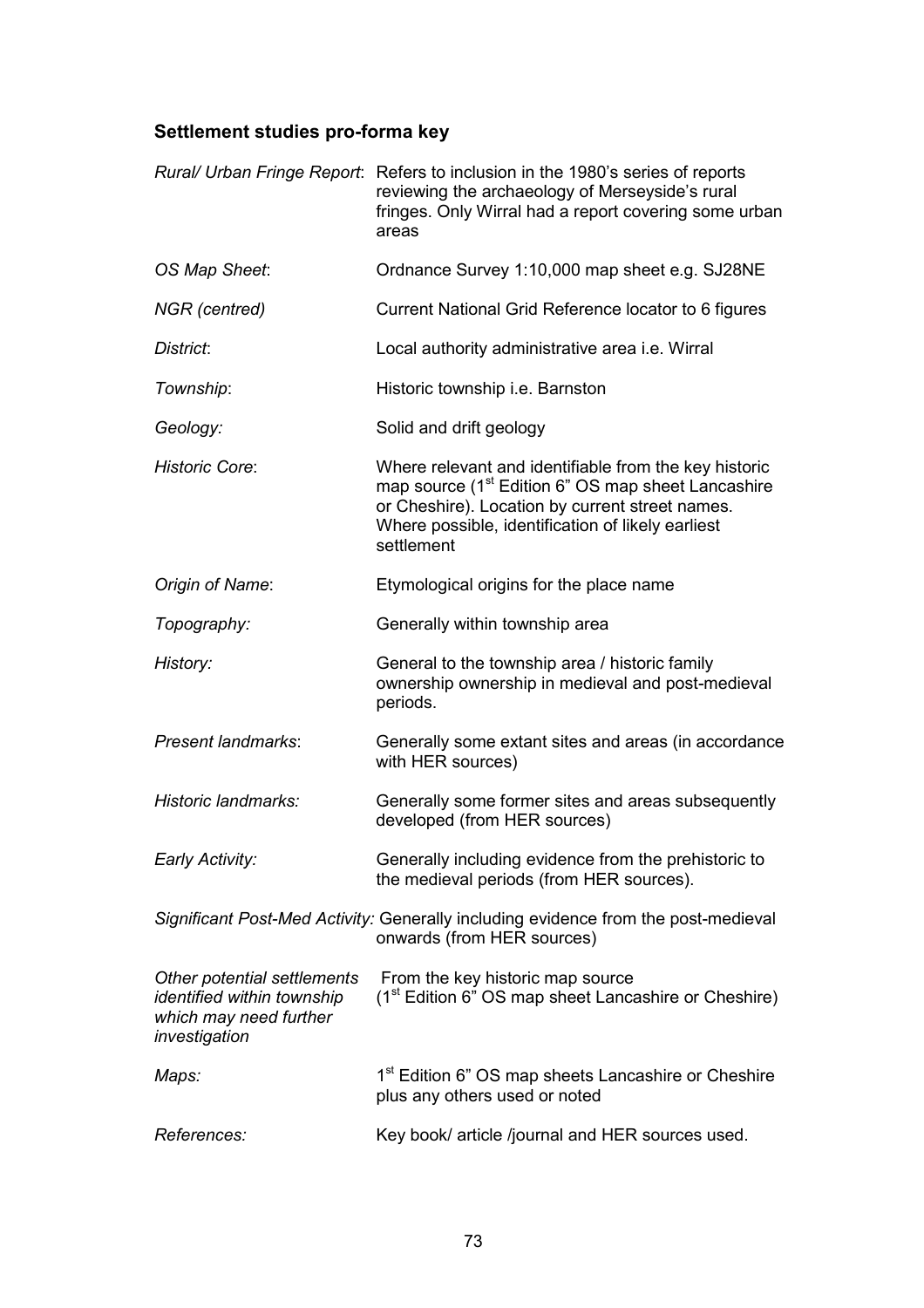## **Merseyside Historic Environment Record date periods**

- Mesolithic: 10,000 4001 BC
- Neolithic: 4000 2,351 BC
- **Bronze Age: 2,350 751 BC**
- $\blacksquare$  Iron Age: 750 BC 42AD
- **Roman: 43-409 AD**
- **Early Medieval/Dark Age 410-1065 AD**
- $\blacksquare$  Medieval 1066 1539 AD
- Post-Medieval  $1540 1750$  AD
- **Industrial Revolution 1751 1900 AD**
- (Industrial Revolution I 1751 1835 AD)
- (Industrial Revolution II 1836 1900 AD)
- **Empire 1901 1917 AD**
- Modern 1901 2050 AD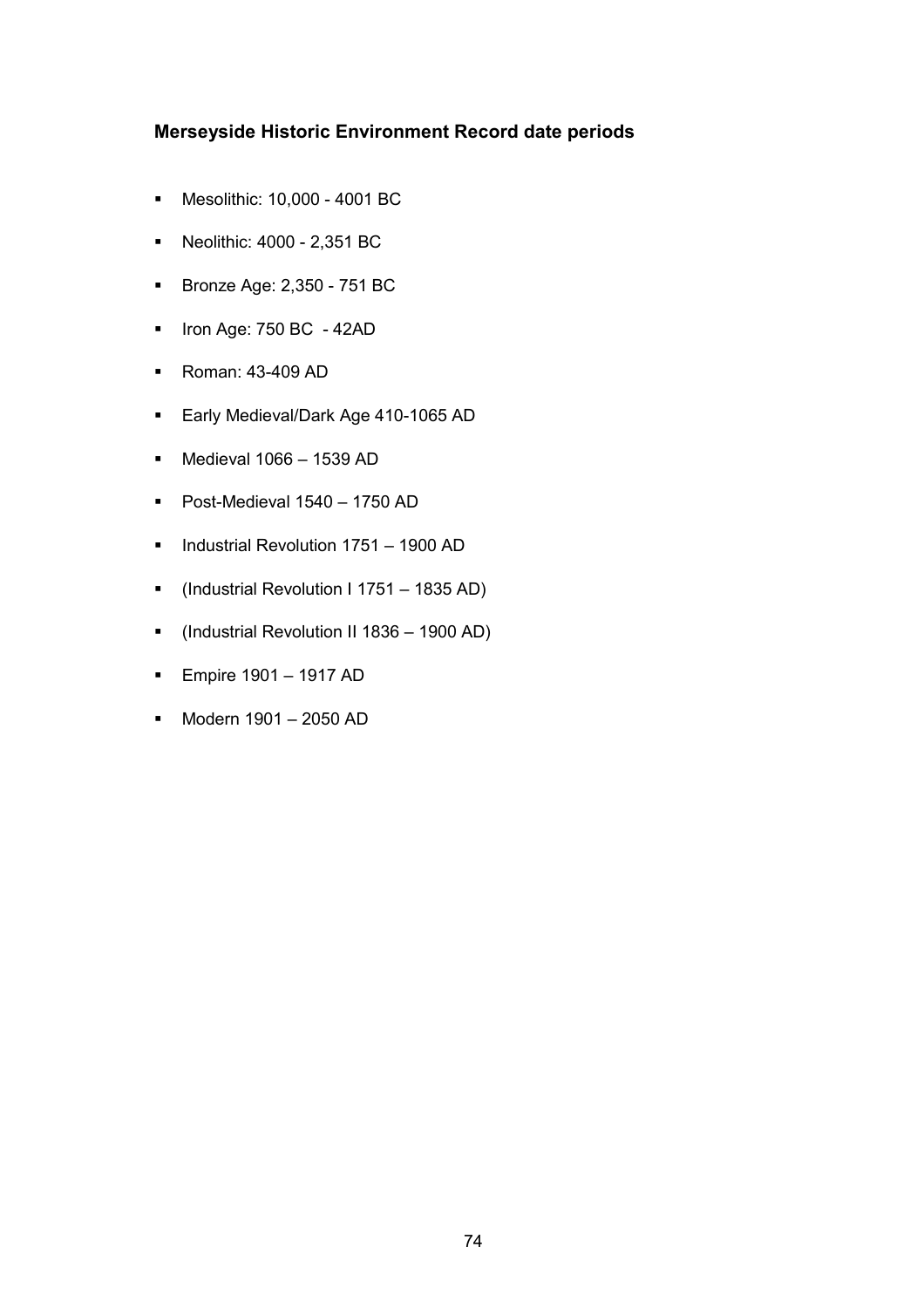## **Glossary**

*Assart* – 'Originally an enclosure, but then more particularly a clearing or enclosure in a forest, and more rarely in other waste land. (1)

*Assize* – 'Royal declarations were called Assizes, and so were judicial proceedings such as The Possessory Assizes. In addition, decisions reached by an assembly were sometimes said to be assized – most commonly in the case of assized rents. (1)

*Berewick* – 'A subsidiary or outlying estate.' (1)

*Bovate* – 'A variable measure related to the amount of land an ox could plough in a year and the soil quality.' (1)

*Burguage* – 'A small field, usually less than half an acre, a short distance from the farmhouse.' (1)

*Demesne* – 'Land retained by the lord of the manor for his own use and upon which tenants gave free service according to the customs of the manor. Land which was part of the main farm of the manor.' (1)

*Domesday/Domesday Survey* – The Domesday Book was commissioned by William the Conqueror (invader of England in 1066) and consists of two volumes compiled in 1085/6 registering all taxable land in England. 'The survey was compiled hundred by hundred, vill by vill, within each shire.' (1)

*Fee* - an estate.

*Freehold/Freeland* – 'A free tenure and not subject to the custom of the manor or the will of the lord. Its disposal after death was without restriction.'

*Hamlet* – 'A small village, usually without a church and under the jurisdiction of, and in the same parish as, another village or town.' (1)

*Hundred (West Derby)* – 'A division of a shire especially important in Saxon and Norman times.' (1)

*Manor* – 'The land held by a lord.' (1)

*Messuage* – 'A house, its outbuildings and yard and, in some instances, the garden a well. $'$  (1)

*Rood* – 'A crucifix; a name generally applied to the large cross at the entrance to the chancel in Roman Catholic churches.' (1)

*Rural Fringe Report* - reference to the 1980's series of reports reviewing the archaeology of Merseyside's rural fringe, the data gathering and field work for which formed the basis of the Historic Environment Record.

*Seigniory* – 'A lord's holding of land, usually a manor.' (1)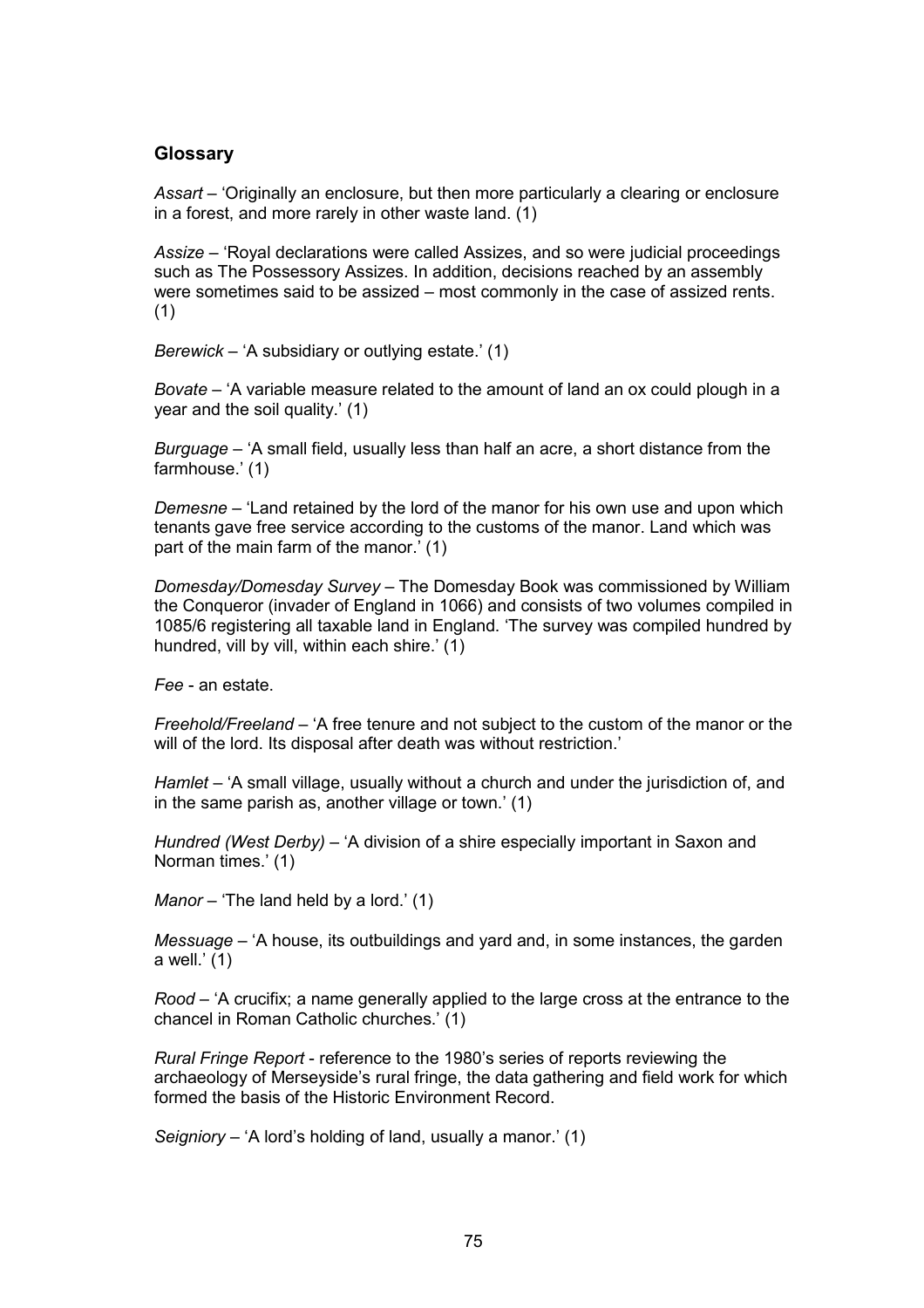*Thane/Thegn* – 'An Old English term for one who was part of the king's household or his military elite.' (1)

*Tithe Map*– 'Tithe maps were produced, mainly in the period 1838 – 1854, and were drawn to a scale between 13 and 26 inches to the mile.' Accompanied by Tithe Apportionments, or records, under the Tithe Commutation Act 1836 listing the owners and occupiers of land. (1)

*Township* – 'A vague term denoting a group of houses which formed a unit of local administration. Generally the term was superseded, after the conquest, by *Vill*.' (1)

*Vill* – 'A settlement which could be a parish, manor or tithing.' (1)

Reference: (1) Richardson J. 1981. *The Local Historian's Encyclopedia.* Historical Publication Limited. Hertfordshire.